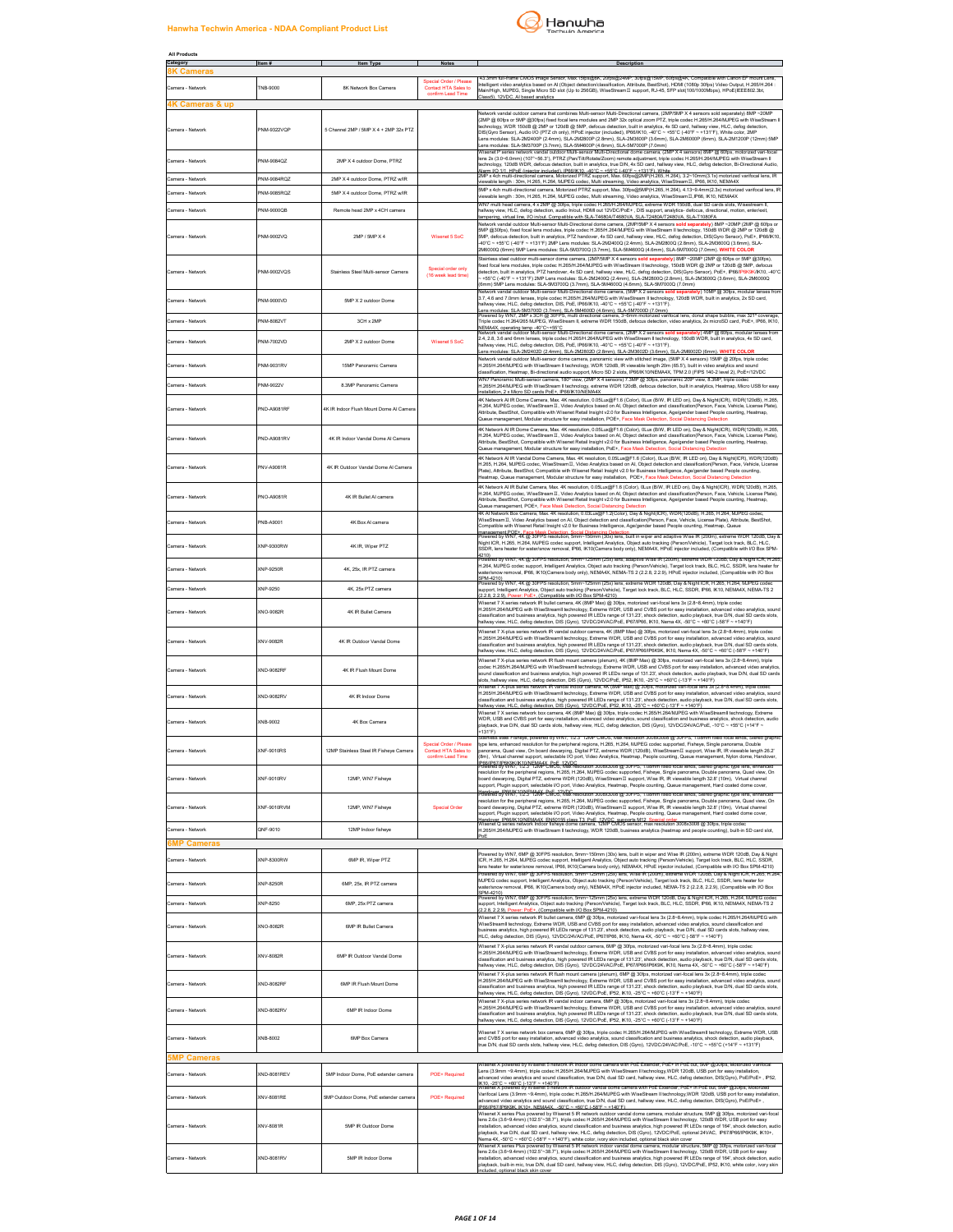| amera - Network                        | (ND-8081RF             | 5MP IR Flush Mount Dome                     |                      | Nisenet X series Plus powered by Wisenet 5 IR network indoor flush mount vandal dome camera, modular structure, 5MP @ 30fps, motorized<br>rari-focal lens 2.6x (3.6~9.4mm) (102.5"~38.7"), triple codec H.265/H.264/MJPEG with WiseStream II technology, 120dB WDR, USB port for                                                                                                                                                                                                                                                                                                                                                                                                                                                                                                                       |
|----------------------------------------|------------------------|---------------------------------------------|----------------------|--------------------------------------------------------------------------------------------------------------------------------------------------------------------------------------------------------------------------------------------------------------------------------------------------------------------------------------------------------------------------------------------------------------------------------------------------------------------------------------------------------------------------------------------------------------------------------------------------------------------------------------------------------------------------------------------------------------------------------------------------------------------------------------------------------|
|                                        |                        |                                             |                      | asy installation, advanced video analytics, sound classification and business analytics, high powered IR LEDs range of 164', shock detection.<br>audio playback, true D/N, dual SD card, hallway view, HLC, defog detection, DIS (Gyro), 12VDC/PoE, IP52, plenum housing<br>-<br>Plus powered by Wisenet 5 network outdoor vandal dome camera, modular structure, 5MP @ 30fps, moto<br>ens 2.6x (3.6~9.4mm) (102.5"~38.7"), PTRZ, triple codec H.265/H.264/MJPEG with WiseStream II technology, 120dB WDR, USB port for                                                                                                                                                                                                                                                                                |
| Camera - Network                       | XNV-8081Z              | 5MP Outdoor PTRZ Dome                       |                      | asy installation, advanced video analytics, sound classification and business analytics, shock detection, audio playback, true D/N, dual SD<br>card, hallway view, HLC, defog detection, DIS (Gyro), 12VDC/PoE, optional 24VAC, IP67/IP66/IP6K9K, IK10+, Nema 4X, -50°C ~ +60°C (-<br>SR*F<br>~+140°F) white color jvory skin included ontional black skin cover                                                                                                                                                                                                                                                                                                                                                                                                                                       |
| Camera - Network                       | XND-8081VZ             | 5MP Indoor PTRZ Dome                        |                      | Wisenet X series Plus powered by Wisenet 5 network indoor vandal dome camera, modular structure, 5MP @ 30fps, motorized vari-focal lens<br>2.6x (3.6~9.4mm) (102.5*~38.7*), PTRZ, triple codec H.265/H.264/MJPEG with WiseStream II technology, 120dB WDR, USB port for easy<br>nstallation, advanced video analytics, sound classification and business analytics, shock detection, audio playback, built-in mic, true D/N, dua<br>SD card, hallway view, HLC, defog detection, DIS (Gyro), 12VDC/PoE, IP52, IK10, white color, ivory skin included, optional black skin cover                                                                                                                                                                                                                        |
| amera - Network                        | (ND-8081FZ             | 5MP Flush Mount PTRZ Dome                   |                      | series Plus powered by Wisenet 5 network indoor flush mount vandal dome camera, mod<br>ar structure, 5MP @<br>rari-focal lens 2.6x (3.6~9.4mm) (102.5"~38.7"), PTRZ, triple codec H.265/H.264/MJPEG with WiseStream II technology, 120dB WDR, USB<br>oort for easy installation, advanced video analytics, sound classification and business analytics, shock detection, audio playback, true D/N, dua<br>v view HLC, defog detection, DIS (Gyrn), 12VDC/PoE, IP52, plenum housi                                                                                                                                                                                                                                                                                                                       |
| Samera - Network                       | (NF-8010R              | X-Series Indoor IR Fisheye                  |                      | Wisenet X powered by Wisenet 5 network indoor fisheye, 6MP CMOS sensor, 2048x2048 @ 30fps, 1.6mm fixed lens (192°), triple codec<br>1.265/H.264/MJPEG with WiseStream II technology, 120dB WDR, USB port for easy installation, advanced video, sound classification and<br>pusiness analytics, high powered IR LEDs range of 49', simple focus, dual SD card, HLC, defog detection, DIS, 12VDC/PoE                                                                                                                                                                                                                                                                                                                                                                                                    |
| Camera - Network                       | (NF-8010RW             | X-Series Indoor IR Fisheye<br>(White Color) |                      | Wisenet X powered by Wisenet 5 network indoor fisheye (white color), 6MP CMOS sensor, 2048x2048 @ 30fps, 1.6mm fixed lens (192"), triple<br>odec H.265/H.264/MJPEG with WiseStream II technology, 120dB WDR, USB port for easy installation, advanced video, sound classification<br>and business analytics, high powered IR LEDs range of 49', simple focus, dual SD card, HLC, defog detection, DIS, 12VDC/PoE, white colo                                                                                                                                                                                                                                                                                                                                                                           |
| Samera - Network                       | (NF-8010RV             | X-Series Outdoor IR Fisheve                 |                      | Visenet X powered by Wisenet 5 network outdoor vandal fisheye, 6MP CMOS sensor, 2048x2048 @ 30fps, 1.6mm fixed lens (192°), triple<br>codec H.265/H.264/MJPEG with WiseStream II technology, 120dB WDR, USB port for easy installation, advanced video, sound classification<br>and business analytics, high powered IR LEDs range of 49', simple focus, dual SD card, HLC, defog detection, DIS, 12VDC/PoE, IP66, IK10,<br>40°C ~ +55°C (-40°F ~ +131°F)                                                                                                                                                                                                                                                                                                                                              |
| Camera - Networl                       | KNF-8010RVM            | X-Series Mobile IR Fisheve                  |                      | Wisenet X powered by Wisenet 5 network mobile vandal fisheye, 6MP CMOS sensor, 2048x2048 @ 30fps, 1.6mm fixed lens (192"), triple<br>odec H.265/H.264/MJPEG with WiseStream II technology, 120dB WDR, USB port for easy installation, advanced video, sound classification<br>and business analytics, high powered IR LEDs range of 49', simple focus, dual SD card, HLC, defog detection, DIS, For Mobile Application                                                                                                                                                                                                                                                                                                                                                                                 |
| Camera - Network                       | XNV-8080RSA            | 5MP Stainless Steel IR Dome                 | <b>IP6K9K</b>        | M12 Connector) RJ45 to M12 adapter is NOT included, 12VDC/PoE, IP66, IK10, -40°C ~ +55°C (-40°F ~ +131°F)<br>(powered by Wisenet 5 network IR stainless steel dome camera, 5MP @30fps, motorized vari-focal lens 2.4x (3.9~9.4mm)<br>92.1"~38.7"), triple codec H.265/H.264/MJPEG with WiseStream II technology, 120dB WDR, USB port for easy installation, advanced video<br>analytics and sound classification, high powered IR LEDs range of 164', true D/N, dual SD card, hallway view, HLC, defog detection, DIS,<br>2VDC/24VAC/PoE, IP67/IP6K9K/ IK10, Nema 4X, IP6K9K,                                                                                                                                                                                                                          |
| Camera - Network                       | KNV-8080R              | 5MP IR Outdoor Dome                         |                      | -40°C ~ +55°C (-40°F ~ +131°F).<br>Wisenet X powered by Wisenet 5 network IR outdoor vandal dome camera, 5MP @30fps, motorized vari-focal lens 2.4x (3.9~9.4mm)<br>(92.1"~38.7"), triple codec H.265/H.264/MJPEG with WiseStream II technology, 120dB WDR, USB port for easy installation, advanced video<br>nalytics and sound classification, high powered IR LEDs range of 164', true D/N, dual SD card, hallway view, HLC, defog detection, DIS,                                                                                                                                                                                                                                                                                                                                                   |
| Camera - Network                       | XNV-8020R              | 5MP IR Outdoor Dome                         |                      | I <u>2VDC/24VAC/PoE_IP67, IK10. Nema 4X, -40°C ~ +55°C (-40°F ~ +131°F)</u><br>Visenet X powered by Wisenet 5 network IR outdoor vandal dome camera, 5MP @30fps, 3.7mm fixed focal lens (97.5°), triple codec<br>H.265/H.264/MJPEG with WiseStream II technology, 120dB WDR, USB port for easy installation, advanced video analytics and sound<br>assification and business analytics, high powered IR LEDs range of 98', true D/N, dual SD card, hallway view, HLC, defog detection, DIS,                                                                                                                                                                                                                                                                                                            |
| Camera - Network                       | KNV-8030R              | 5MP IR Outdoor Dome                         |                      | 12VDC/PoE. IP67. IK10<br>Wisenet X powered by Wisenet 5 network IR outdoor vandal dome camera, 5MP @301ps, 4.6mm fixed focal lens (77:9"), triple codec<br>H.265/H.264/MJPEG with WiseStream II technology, 120dB WDR, USB port for easy installation, advanced video analytics and sound<br>assification and business analytics, high powered IR LEDs range of 98', true D/N, dual SD card, hallway view, HLC, defog detection, DIS,                                                                                                                                                                                                                                                                                                                                                                  |
| Camera - Network                       | XNV-8040R              | 5MP IR Outdoor Dome                         |                      | 12VDC/PoE. IP67. IK10<br>Wisenet X powered by Wisenet 5 network IR outdoor vandal dome camera, 5MP @30fps, 7mm fixed focal lens (50.7°), triple codec<br>H.265/H.264/MJPEG with WiseStream II technology, 120dB WDR, USB port for easy installation, advanced video analytics and sound<br>assification and business analytics, high powered IR LEDs range of 98', true D/N, dual SD card, hallway view, HLC, defog detection, DIS,                                                                                                                                                                                                                                                                                                                                                                    |
| Camera - Network                       | KNO-8080R              | <b>SMP IR Bullet</b>                        |                      | 12VDC/PoE. IP67. IK10<br>Wisenet X powered by Wisenet 5 network IR outdoor bullet camera, SMP @30fps, motorized vari-focal lens 2.4x (3.7~9.4mm) (100.2"~38.7")<br>iriple codec H.265/H.264/MJPEG with WiseStream II technology, 120dB WDR, USB port for easy installation, advanced video analytics and                                                                                                                                                                                                                                                                                                                                                                                                                                                                                               |
| Camera - Network                       | XNO-8020R              | <b>SMP IR Bullet</b>                        |                      | ound classification, high powered IR LEDs range of 164', true D/N, dual SD card, hallway view, HLC, defog detection, DIS, backbox included<br>.<br>12VDC/24VAC/PoE_IP67_IK10_Nema 4X_-40°C ~ +55°C (-40°F ~ +131°F)<br>Wisenet X powered by Wisenet 5 network outdoor vandal bullet camera, 5MP @30fps, 3.7mm fixed lens (97.5°), triple codec<br>H.265/H.264/MJPEG with WiseStream II technology, 120dB WDR, USB port for easy installation, advanced video analytics and sound                                                                                                                                                                                                                                                                                                                       |
| Camera - Network                       | KNO-8030R              | 5MP IR Bullet                               |                      | dassification and business analytics, high powered IR LEDs range of 98', true D/N, dual SD card, hallway view, HLC, defog detection, DIS,<br>backbox included, 12VDC/PoE, IP67, IK10, Nema 4X.<br>Wisenet X powered by Wisenet 5 network outdoor vandal bullet camera, 5MP @30fps, 4.6mm fixed lens (77.9°), triple codec<br>H.265/H.264/MJPEG with WiseStream II technology, 120dB WDR, USB port for easy installation, advanced video analytics and sound                                                                                                                                                                                                                                                                                                                                            |
|                                        |                        | <b>5MP IR Bullet</b>                        |                      | classification and business analytics, high powered IR LEDs range of 98', true D/N, dual SD card, hallway view, HLC, defog detection, DIS,<br>backbox included. 12VDC/PoE. IP67. IK10. Nema 4X<br>Backbox included. 12VDC/PoE. IP67. IK10. Nema 4X<br>Wisenet X powered by Wisenet 5 network outdoor vandal bullet camera, 5MP @30fps, 7mm fixed lens (50.7"), triple codec<br>H.265/H.264/MJPEG with WiseStream II technology, 120dB WDR, USB port for easy installation, advanced video analytics and sound                                                                                                                                                                                                                                                                                          |
| Camera - Network                       | KNO-8040R              |                                             |                      | dassification and business analytics, high powered IR LEDs range of 98', true D/N, dual SD card, hallway view, HLC, defog detection, DIS,<br>s<br>Arkbox included . 12VDC/PoE . IP67 . IK10 . Nema 4X<br>fisenet X powered by Wisenet 5 network IR indoor vandal dome camera, 5MP @30fps, motorized var<br>(92.1"~38.7"), triple codec H.265/H.264/MJPEG with WiseStream II technology, 120dB WDR, USB port for easy installation, advanced video                                                                                                                                                                                                                                                                                                                                                      |
| Camera - Network                       | KND-8080RV             | 5MP Indoor IR Vandal Dome                   |                      | analytics and sound classification, high powered IR LEDs range of 98', true D/N, dual SD card, hallway view, HLC, defog detection, DIS,<br>2VDC/PoE. IK08<br>/isenet X powered by Wisenet 5 network IR indoor vandal dome camera, 5MP @30fps, 3.7mm fixed focal lens (97.5"), triple cod                                                                                                                                                                                                                                                                                                                                                                                                                                                                                                               |
| Samera - Network                       | (ND-8020R              | 5MP Indoor IR Vandal Dome                   |                      | H.265/H.264/MJPEG with WiseStream II technology, 120dB WDR, USB port for easy installation, advanced video analytics and sound<br>dassification and business analytics, high powered IR LEDs range of 98', true D/N, dual SD card, hallway view, HLC, defog detection, DIS,<br>zvnc:iPoF_iKri8<br>Zvnc:iPoF_iKri8<br>/isenet X powered by Wisenet 5 network IR indoor vandal dome camera, 5MP @301ps, 4.6mm fixed focal lens (77.9"), triple codec                                                                                                                                                                                                                                                                                                                                                     |
| Samera - Network                       | (ND-8030R              | 5MP Indoor IR Vandal Dome                   |                      | H.265/H.264/MJPEG with WiseStream II technology, 120dB WDR, USB port for easy installation, advanced video analytics and sound<br>dassification and business analytics, high powered IR LEDs range of 98', true D/N, dual SD card, hallway view, HLC, defog detection, DIS,<br>2VDC/PoE. IK08<br>Visenet X powered by Wisenet 5 network IR indoor vandal dome camera, SMP @30fps, 7mm fixed focal lens (50.7"), triple code                                                                                                                                                                                                                                                                                                                                                                            |
| Samera - Network                       | (ND-8040R              | 5MP Indoor IR Vandal Dome                   |                      | H.265/H.264/MJPEG with WiseStream II technology, 120dB WDR, USB port for easy installation, advanced video analytics and sound<br>dassification and business analytics, high powered IR LEDs range of 98', true D/N, dual SD card, hallway view, HLC, defog detection, DIS,<br>12VDC/PoE. IK08                                                                                                                                                                                                                                                                                                                                                                                                                                                                                                         |
| Camera - Network                       | KND-8020F              | 5MP Flush Mount                             |                      | Wisenet X powered by Wisenet 5 network flush mount dome camera, 5MP @ 30fps, 3.7mm fixed lens (97.5*), triple codec<br>H.265/H.264/MJPEG with WiseStream II technology, 120dB WDR, USB port for easy installation, advanced video analytics and sound<br>dassification and business analytics, built-in Mic, magnetic cover, electronic D/N, SD card, hallway view, HLC, defog detection, DIS, PoE only                                                                                                                                                                                                                                                                                                                                                                                                |
| Camera - Network                       | KNB-8000               | <b>5MP Box</b>                              |                      | Wisenet X powered by Wisenet 5 network box camera, 5MP @30fps, simple focus, triple codec H.265/H.264/MJPEG with WiseStream II<br>technology, 120dB WDR, USB port for easy installation, advanced video analytics and sound classification and business analytics, true D/N,<br>dual SD card, hallway view, HLC, defog detection, DIS using a Gyro sensor, 12VDC/24VAC/PoE                                                                                                                                                                                                                                                                                                                                                                                                                             |
| amera - Network                        | 2NO-8010R              | 5MP IR Bullet                               |                      | Wisenet Q network outdoor vandal bullet camera, 5MP @ 30fps, 2.8mm fixed focal lens (104°), triple codec H.265/H.264/MJPEG with<br>Visestream II, 120dB WDR, IR LEDs range 65', defocus detection, hallway View, SD card, video analytics, CVBS, open platform, IP66, IK10,<br>PoF                                                                                                                                                                                                                                                                                                                                                                                                                                                                                                                     |
| Camera - Network                       | 2NO-8020R              | 5MP IR Bullet                               |                      | Wisenet Q network outdoor vandal bullet camera, 5MP @ 30fps, 4.0mm fixed focal lens (79"), triple codec H.265/H.264/MJPEG with<br>Wisestream II, 120dB WDR, IR LEDs range 82', defocus detection, hallway View, SD card, video analytics, CVBS, open platform, IP66, IK10,<br>PoE<br>Wisenet Q network outdoor vandal bullet camera, 5MP @ 30fps, 6.0mm fixed focal lens (49"), triple codec H.265/H.284/MJPEG with                                                                                                                                                                                                                                                                                                                                                                                    |
| Camera - Network                       | 2NO-8030R              | <b>5MP IR Bullet</b>                        |                      | Wisestream II, 120dB WDR, IR LEDs range 98', defocus detection, hallway View, SD card, video analytics, CVBS, open platform, IP86, IK10,<br>PoE<br>Visenet Q network outdoor vandal bullet camera, 5MP @ 30fps, motorized vari-focal lens 3.1x (3.2 ~ 10.0mm) (100"~31"), triple codec                                                                                                                                                                                                                                                                                                                                                                                                                                                                                                                 |
| Camera - Network                       | QNO-8080R              | 5MP IR Bullet                               |                      | H.265/H.264/MJPEG with Wisestream II, 120dB WDR, IR LEDs range 98', defocus detection, hallway View, SD card, video analytics, CVBS,<br>pen platform, IP66, IK10, PoE<br>Wisenet Q network outdoor vandal dome camera, 5MP @ 30fps, 2.8mm fixed focal lens (104"), triple codec H.265/H.264/MJPEG with                                                                                                                                                                                                                                                                                                                                                                                                                                                                                                 |
| Camera - Network                       | QNV-8010R              | 5MP IR Outdoor Dome                         |                      | Wisestream II, 120dB WDR, IR LEDs range 65', defocus detection, hallway View, SD card, video analytics, CVBS, open platform, IP66, IK10,<br>OE, white color<br>Wisenet Q network outdoor vandal dome camera, 5MP @ 30fps, 4.0mm fixed focal lens (79"), triple codec H.265/H.264/MJPEG with                                                                                                                                                                                                                                                                                                                                                                                                                                                                                                            |
| Camera - Network                       | QNV-8020R              | 5MP IR Outdoor Dome                         |                      | Wisestream II, 120dB WDR, IR LEDs range 82', defocus detection, hallway View, SD card, video analytics, CVBS, open platform, IP66, IK10,<br>PoE, white color<br>Wisenet Q network outdoor vandal dome camera, 5MP @ 30fps, 6.0mm fixed focal lens (49"), triple codec H.265/H.284/MJPEG with                                                                                                                                                                                                                                                                                                                                                                                                                                                                                                           |
| Camera - Network<br>Camera - Network   | QNV-8030R<br>2NV-8080R | 5MP IR Outdoor Dome<br>5MP IR Outdoor Dome  |                      | Wisestream II, 120dB WDR, IR LEDs range 98°, defocus detection, hallway View, SD card, video analytics, CVBS, open platform, IP66, IK10,<br>OE, white color<br>Wisenet Q network outdoor vandal dome camera, 5MP @ 30fps, motorized vari-focal lens 3.1x (3.2 ~ 10.0mm) (100*~31*), triple codec<br>H.265/H.264/MJPEG with Wisestream II, 120dB WDR, IR LEDs range 98', defocus detection, hallway View, SD card, video analytics, CVBS,                                                                                                                                                                                                                                                                                                                                                               |
| Camera - Network                       | 2ND-8010R              | 5MP Indoor IR Dome                          |                      | open platform, IP66, IK10, PoE, white color<br>Visenet Q network indoor dome camera, 5MP @ 30fps, 2.8mm fixed focal lens (104"), triple codec H.265/H.264/MJPEG with Wisestream II,                                                                                                                                                                                                                                                                                                                                                                                                                                                                                                                                                                                                                    |
| Camera - Network                       | 2ND-8020R              | 5MP Indoor IR Dome                          |                      | 120dB WDR, IR LEDs range 65', defocus detection, hallway View, SD card, video analytics, CVBS, open platform, PoE, white color<br>Visenet Q network indoor dome camera, 5MP @ 30fps, 4.0mm fixed focal lens (79"), triple codec H.265/H.264/MJPEG with Wisestream II.                                                                                                                                                                                                                                                                                                                                                                                                                                                                                                                                  |
| Camera - Network                       | QND-8030R              | 5MP Indoor IR Dome                          |                      | 120dB WDR, IR LEDs range 65', defocus detection, hallway View, SD card, video analytics, CVBS, open platform, PoE, white color<br>Wisenet Q network indoor dome camera, 5MP @ 30fps, 6.0mm fixed focal lens (49"), triple codec H.265/H.264/MJPEG with Wisestream II,<br>120dB WDR. IR LEDs range 65', defocus detection, hallway View. SD card, video analytics, CVBS, open platform, PoE, white color                                                                                                                                                                                                                                                                                                                                                                                                |
| Camera - Network                       | QND-8080R              | 5MP Indoor IR Dome                          |                      | Wisenet Q network indoor dome camera, 5MP @ 30fps, motorized vari-focal lens 3.1x (3.2 ~ 10.0mm) (100°~31°), triple code<br>H.265/H.264/MJPEG with Wisestream II, 120dB WDR, IR LEDs range 98', defocus detection, hallway View, SD card, video analytics, CVBS,                                                                                                                                                                                                                                                                                                                                                                                                                                                                                                                                       |
| Camera - Network                       | QND-8011               | <b>SMP Indoor Dome</b>                      |                      | oen platform, PoE, white color<br>Wisenet Q mini network indoor dome camera, 5MP @ 30fps, 2.8mm fixed focal lens (104"), triple codec H.265/H.264/MJPEG with Wisestream                                                                                                                                                                                                                                                                                                                                                                                                                                                                                                                                                                                                                                |
| Camera - Network                       | QND-8021               | <b>SMP Indoor Dome</b>                      |                      | , 120dB WDR, defocus detection, hallway View, SD card, people counting, open platform, IP42, IK08, PoE, white color<br>Wisenet Q mini network indoor dome camera, 5MP @ 30fps, 4.0mm fixed focal lens (80*), triple codec H.265/H.264/MJPEG with Wisestream<br>I, 120dB WDR, defocus detection, hallway View, SD card, people counting, open platform, IP42, IK08, PoE, white color                                                                                                                                                                                                                                                                                                                                                                                                                    |
| Camera - Network                       | 2NE-8011R              | 5MP IR Outdoor Flat-Eye                     |                      | Wisenet Q mini network outdoor flateye camera, 5MP @ 30fps, 2.8mm fixed focal lens (104"), triple codec H.265/H.264/MJPEG with<br>.<br>Wisestream II, 120dB WDR, IR LEDs range 65', defocus detection, hallway View, SD card, video analytics, open platform, IP67, IK10, PoE,                                                                                                                                                                                                                                                                                                                                                                                                                                                                                                                         |
| Camera - Network                       | QNE-8021R              | 5MP IR Outdoor Flat-Eye                     |                      | white color<br>Wisenet Q mini network outdoor flateye camera, 5MP @ 30fps, 4.0mm fixed focal lens (80"), triple codec H.265/H.284/MJPEG with<br>Wisestream II, 120dB WDR, IR LEDs range 65', defocus detection, hallway View, SD card, video analytics, open platform, IP67, IK10, PoE,<br>white color                                                                                                                                                                                                                                                                                                                                                                                                                                                                                                 |
| Camera - Network                       | ONF-8010               | 6MP Indoor fisheye                          |                      | Wisenet Q series network Indoor fisheye dome camera, 6MP CMOS sensor, max resolution 2048x2048 @ 30fps, triple coded<br>H.265/H.264/MJPEG with WiseStream II technology, WDR 120dB, business analytics (heatmap and people counting), built-in SD card slot,<br>PoF                                                                                                                                                                                                                                                                                                                                                                                                                                                                                                                                    |
| Camera - Network                       | TNV-8010C              | 5MP Compact corner mount camera             | <b>Limited Stock</b> | Compact corner mount camera, 5MP @ 30fps, triple codec, WDR 120dB, 2.3mm fixed, USB and CVBS, true D/N, SD cards slots, hallway<br>iew, HLC, defog detection, PoE, Audio-in/Audio-out, Wisenet open platform<br>P66, IP6K9K, IK10, video analytics- Defocus, Directional, Motion, Enter/Exit, Tampering, Virtual line, Audio                                                                                                                                                                                                                                                                                                                                                                                                                                                                           |
| <b>4MP Cameras</b>                     |                        |                                             |                      | /isenet Q network indoor dome camera, 4MP @30fps, motorized vari-focal lens 3.1x (3.2 ~ 10.0mm) (109"~33.2"), triple codec                                                                                                                                                                                                                                                                                                                                                                                                                                                                                                                                                                                                                                                                             |
| Camera - Network                       | <b>DND-7082R</b>       | 4MP IR Dome                                 |                      | H.265/H.264/MJPEG with Wisestream II, 120dB WDR, IR LEDs range 20m (65.62'), Motion detection, Tampering, Defocus detection, Hallway<br>iew, LDC support, Built-in mic (One way audio), Micro SD/SDHC/SDXC card 1 slot (Max. 128GB), PoE/12VDC (White color)<br>Wisenet Q network outdoor vandal dome camera, 4MP @30fps, motorized vari-focal lens 3.1x (3.2 ~ 10.0mm) (109"~33.2"), triple codec                                                                                                                                                                                                                                                                                                                                                                                                     |
| Camera - Network                       | <b>2NV-7082R</b>       | 4MP IR Vandal Dome                          |                      | H.265/H.264/MJPEG with Wisestream II, 120dB WDR, IR LEDs range 30m (98.42'), Motion detection, Tampering, Defocus detection, Hallway<br>iew, LDC support, One way audio - Line in, Micro SD/SDHC/SDXC card 1 slot (Max. 128GB). IP66, IK10, PoE/12VDC (White color)                                                                                                                                                                                                                                                                                                                                                                                                                                                                                                                                    |
| Samera - Network                       | ONO-7082R              | 4MP IR Bullet                               |                      | Nisenet Q network outdoor vandal bullet camera, 4MP @30fps, motorized vari-focal lens 3.1x (3.2 ~ 10.0mm) (109°~33.2°), triple codec<br>H.265H.264/MJPEG with Wisestream II, 1208B WDR, IR LEDs range 30m (98.42"), Motion detection, Tampering, Defocus detection, Hallway<br>view, LDC support, One way audio - Line in, Micro SD/SDHC/SDXC card 1 slot (Max. 128GB). I                                                                                                                                                                                                                                                                                                                                                                                                                              |
| <b>3MP Cameras</b><br>Camera - Network | <b>TNV-7010RC</b>      | 3MP IR Vandal Corner Camera                 | <b>Limited Stock</b> | /isenet T powered by Wisenet 5 network outdoor IR corner mount camera, 3MP, 2048*1536 @ 30fps, 2.8mm fixed lens (102**75*), 940nm IF<br>32, built-in mic, triple codec H.265/H.264/MJPEG with WiseStream II technology, 120dB WDR, advanced video analytics and business                                                                                                                                                                                                                                                                                                                                                                                                                                                                                                                               |
| <b>MP Cameras</b>                      |                        |                                             |                      | nalytics, single SD card, HLC, defog detection, DIS, PoE, IP66,Nema 4X, IK10<br>MP Network All IR Dome Camera, Max. 2MP resolution, Up to 1201ps, 0.007Lux(2H=1.3 (Color), ULux (B/W, IR LED on), IR Viewable Length                                                                                                                                                                                                                                                                                                                                                                                                                                                                                                                                                                                   |
| Camera - Network                       | PND-A6081RF            | 2MP IR Indoor Flush Mount Dome AI<br>Camera |                      | 40m(131.23ft), Wise IR, Day & Night (ICR), WDR (120dB), WiseNRII (Using Al engine), H.265, H.264, MJPEG, WiseStreamII,<br>WiseStreamⅢ (Using Al engine), Video Analytics based on Al [ Object detection and classification (Person, Face, Vehicle, License Plate),<br>Face mask detection, Social distancing detection, Attribute, BestShot] People counting, Heatmap, Queue management based on AI, TPM with<br>FIPS 140-2 level2, Secure boot, Verify firmware forgery, Hard-coated dome bubble, IP52, IK10, Plenum rate, Modular structure for easy Instal                                                                                                                                                                                                                                          |
| Camera - Network                       | PND-A6081RV            | 2MP IR Indoor Vandal Dome Al Camera         |                      | 2MP Network AI IR Dome Camera, Max, 2MP resolution, Up to 120fps, 0.007Lux/BF1.3 (Color), OLux (B/W, IR LED on), IR Viewable Length<br>40m(131.23ft), Wise IR, Day & Night (ICR), WDR (120dB), WiseNRII (Using Al engine), H.265, H.264, MJPEG, WiseStreamII,<br>WiseStreamIII (Using Al engine), Video Analytics based on Al [ Object detection and classification (Person, Face, Vehicle, License Plate),<br>Face mask detection, Social distancing detection, Attribute, BestShot] People counting, Heatmap, Queue management based on AI, TPM with                                                                                                                                                                                                                                                 |
| Camera - Network                       | PNV-A6081R             | 2MP IR Outdoor Vandal Dome Al Camera        |                      | FIPS 140-2 level2, Secure boot, Verify firmware forgery, Hard-coated dome bubble, IPS2, IK10, Modular structure for easy Install, PoE+<br>2MP Network ATIR Vandal Dome Camera, Max. 2MP resolution, Up to 120(ps, 0.00/Lux@r1.3<br>Length 40m(131.23ft), Wise IR, Day & Night (ICR), WDR (120dB), WiseNRII (Using Al engine), H.265, H.264, MJPEG, WiseStreamII,<br>WiseStreamIII (Using Al engine), Video Analytics based on Al [ Object detection and classification (Person, Face, Vehicle, License Plate),<br>Face mask detection, Social distancing detection, Attribute, BestShot] People counting, Heatmap, Queue management based on AI, TPM with<br>FIPS 140-2 level2, Secure boot, Verify firmware forgery, Hard-coated dome bubble/IP66, IP67, IP6K9K, IK10+, NEMA4X, Modular structure for |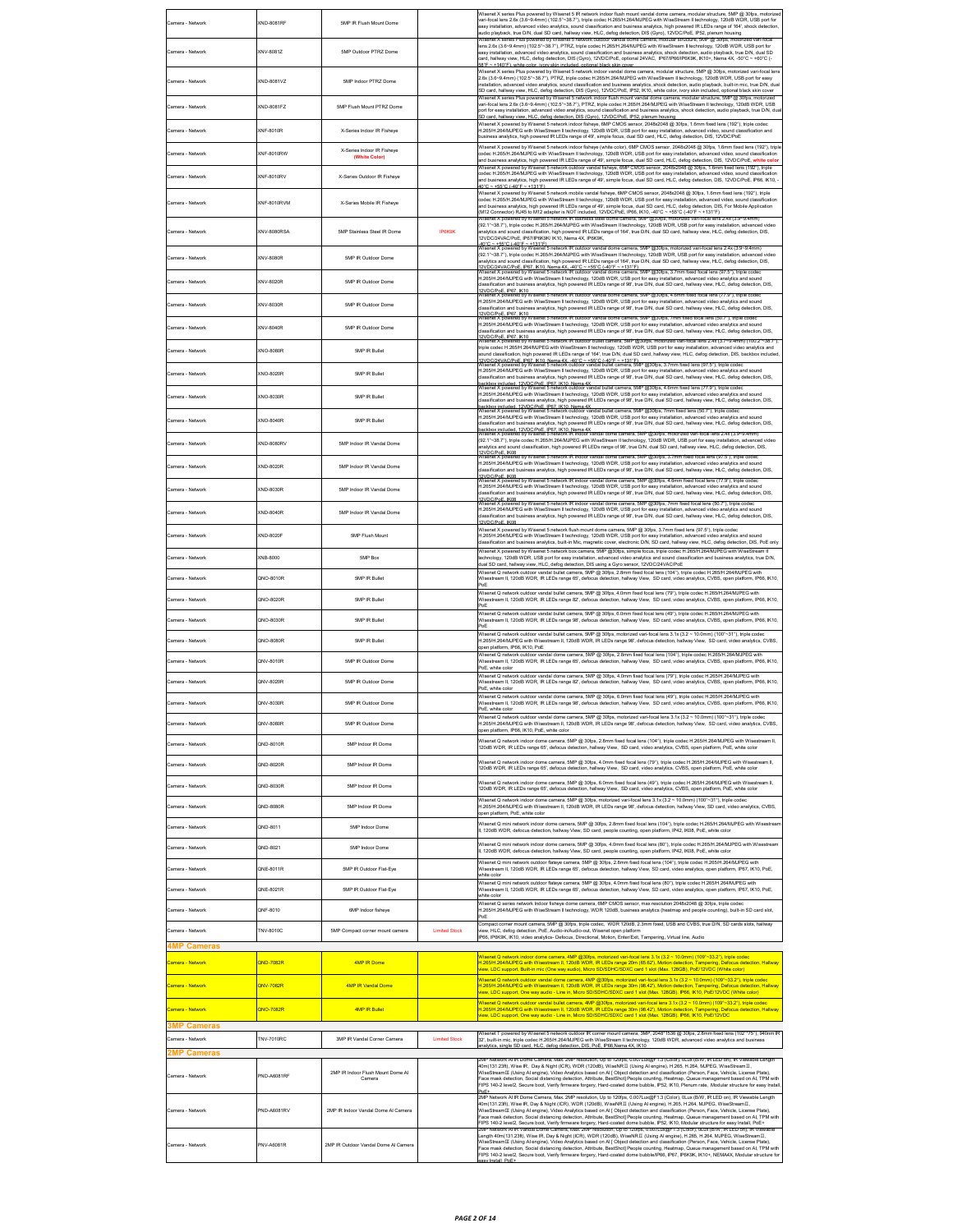| Camera - Network | PNO-A6081R        | 2MP IR Bullet Al camera                  |                  | Network Al IR Bullet Camera, Max. 2MP resolution, Up to 120fps, 0.007Lux@F1:3 (Color), 0Lux (B/W, IR LED on), IR Viewable Lengtl<br>40m(131.23ft), Wise IR, Day & Night (ICR), WDR (120dB), WiseNRII (Using Alengine), H.265, H.264, MJPEG, WiseStreamII,<br>WiseStreamⅢ (Using Al engine), Video Analytics based on Al [ Object detection and classification (Person, Face, Vehicle, License Plate),<br>Face mask detection, Social distancing detection, Attribute, BestShot] People counting, Heatmap, Queue management based on AI, TPM with<br>.<br>IPS 140-2 level2, Secure hori, Verify firmware forgery, IPBB, IPB7, IK10, NEMA4X, PoE+.<br>MP Network Al Box Camera, Max. 2MP resolution, Up to 120fps, 0.008Lux@F1.2, (Color), 0.0008Lux@F1.2, 1/30sec. (B/W), Day & Night                 |
|------------------|-------------------|------------------------------------------|------------------|------------------------------------------------------------------------------------------------------------------------------------------------------------------------------------------------------------------------------------------------------------------------------------------------------------------------------------------------------------------------------------------------------------------------------------------------------------------------------------------------------------------------------------------------------------------------------------------------------------------------------------------------------------------------------------------------------------------------------------------------------------------------------------------------------|
| Camera - Network | PNB-A6001         | 2MP Box Al camera                        |                  | (ICR), WDR (120dB), WiseNRII (Using Al engine), H.265, H.264, MJPEG, WiseStreamII, WiseStreamIII (Using Al engine), Video Analytics<br>based on AI [Object detection and classification (Person, Face, Vehicle, License Plate), Face mask detection, Social distancing detection,<br>Attribute, BestShot] People counting, Heatmap, Queue management based on AI, TPM with FIPS 140-2 level2, Secure boot, Verify firmware                                                                                                                                                                                                                                                                                                                                                                           |
| Camera - Network | KNP-6400RW        | 2MP IR, Wiper PTZ                        |                  | vroery. PoE+<br>Yowered by WN7, 2MP @ 60FPS resolution, 4.25mm~170mm (40x) lens, built in wiper and Wise IR (200m), extreme<br>Night ICR, H.265, H.264, MJPEG codec support, Intelligent Analytics, Object auto tracking(Person/Vehicle), Target lock track, BLC, HLC,<br>SSDR, lens heater for water/snow removal, IP66, IK10(Camera body only), NEMA4X, HPoE injector included, (Compatible with I/O Box SPM-<br>2101                                                                                                                                                                                                                                                                                                                                                                              |
| Camera - Network | (NP-6400R         | 2MP, 40x, IR PTZ camera                  |                  | by WN7, 2MP @ 60FPS resolution, 4.25mm~170mm (40x) lens, Wise IR (200m), extreme WDR 150dB, Day & Night ICR, H.285,<br>H.264, MJPEG codec support, Intelligent Analytics, Object auto tracking(Person/Vehicle), Target lock track, BLC, HLC, SSDR, lens heater for<br>rater/snow removal, IP66, IK10(Camera body only), NEMA4X, NEMA-TS 2 (2.2.8, 2.2.9), HPoE injector included, (Compatible with I/O Box                                                                                                                                                                                                                                                                                                                                                                                           |
| Camera - Network | KNP-6400          | 2MP, 40x PTZ camera                      |                  | SPM-4210)<br>PM-4210)<br>Powered by WN7, 2MP @ 60FPS resolution, 4.25mm~170mm (40x) lens, extreme WDR 150dB, Day & Night ICR, H.265, H.284, MJPEG<br>odec support, Intelligent Analytics, Object auto tracking (Person/Vehicle), Target lock track, BLC, HLC, SSDR, lens heater for water/snow<br>removal. IP66. IK10. NEMA4X. NEMA-TS 2 (2.2.8. 2.2.9). Power: PoE+. (Compatible with I/O Box SPM-4210)<br>Wisenet X powered by Wisenet 5 network IR indoor dome camera with PoE Extender, PoE+ in PoE out, 2MP @60fps, Motorized                                                                                                                                                                                                                                                                   |
| Camera - Network | XND-6081REV       | 2MP Indoor Dome. PoE extender camera     | POE+ Required    | Lens (2.8mm ~12mm), triple codec H.265/H.264/MJPEG with WiseStream II technology,WDR 150dB, USB port for easy installation, advanced<br>ideo analytics and sound classification, true D/N, dual SD card, hallway view, HLC, defog detection, DIS(Gyro), PoE/PoE+ , IP52, IK10, -25℃<br>~ +60°C (-13°F ~ +140°F)<br>Wisenet X powered by Wisenet 5 network IR outdoor vandal dome camera with PoE Extender, PoE+ in PoE out, 2MP @60fps, Motorized                                                                                                                                                                                                                                                                                                                                                    |
| Camera - Network | XNV-6081RE        | 2MP Outdoor Dome, PoE extender camera    | POE+ Required    | Varifocal Lens (2.8mm ~12mm), triple codec H.265/H.264/MJPEG with WiseStream II technology,WDR 150dB, USB port for easy installation<br>advanced video analytics and sound classification, true D/N, dual SD card, hallway view, HLC, defog detection, DIS(Gyro), PoE/PoE+,<br>IP66/IP67/IP6K9K, IK10+, NEMA4X, -50°C ~ +60°C (-58°F ~ +140°F)                                                                                                                                                                                                                                                                                                                                                                                                                                                       |
| Camera - Network | XNV-6081R         | 2MP IR Outdoor Dome                      |                  | Wisenet X series Plus powered by Wisenet 5 IR network outdoor vandal dome camera, modular structure, 2MP, Full HD(1080p) @ 60fps,<br>notorized vari-focal lens 4.3x (2.8~12mm) (119.5"~27.9"), triple codec H.265/H.264/MJPEG with WiseStream II technology, 150dB WDR, USI<br>ort for easy installation, advanced video analytics, sound classification and business analytics, high powered IR LEDs range of 164", shock<br>detection, audio playback, true D/N, dual SD card, hallway view, HLC, defog detection, DIS (Gyro), 12VDC/PoE, optional 24VAC,<br>IP67/IP66/IP6K9K, IK10+, Nema 4X, -50°C ~ +60°C (-58°F ~ +140°F), white color, ivory skin inclu<br>enet X series Plus powered by Wisenet 5 IR network indoor flush mount vandal dome camera, modular structure, 2MP, Full HD(1080p) ( |
| Camera - Network | XND-6081RF        | 2MP IR Flush Mount Dome                  |                  | 60fps, motorized vari-focal lens 4.3x (2.8~12mm) (119.5"~27.9"), triple codec H.265/H.264/MJPEG with WiseStream II technology, 150dB<br>WDR, USB port for easy installation, advanced video analytics, sound classification and business analytics, high powered IR LEDs range of<br>164", shock detection, audio playback, true D/N, dual SD card, hallway view, HLC, defog detection, DIS (Gyro), 12VDC/PoE, IP52, plenum<br>pusing<br>Visenet X series Plus powered by Wisenet 5 IR network indoor vandal dome camera, modular structure, 2MP, Full HD(1080p) @ 601                                                                                                                                                                                                                               |
| Camera - Network | <b>XND-6081RV</b> | 2MP IR Indoor Dome                       |                  | motorized vari-focal lens 4.3x (2.8~12mm) (119.5"~27.9"), triple codec H.265/H.264/MJPEG with WiseStream II technology, 150dB WDR, USE<br>port for easy installation, advanced video analytics, sound classification and business analytics, high powered IR LEDs range of 164', shock<br>detection, audio playback, built-in mic, true D/N, dual SD card, hallway view, HLC, defog detection, DIS (Gyro), 12VDC/PoE, IP52, IK10, white                                                                                                                                                                                                                                                                                                                                                              |
| Camera - Network | XNV-6081          | 2MP Outdoor Dome                         |                  | rolor, ivory skin included, onliggel hlack skin cover.<br>Wisenet X series Plus powered by Wisenet 5 network outdoor vandal dome camera, modular structure, 2MP, Full HD(1080p) @ 601<br>notorized vari-focal lens 4.3x (2.8~12mm) (119.5"~27.9"), triple codec H.265/H.264/MJPEG with WiseStream II technology, 150dB WDR, USE<br>port for easy installation, advanced video analytics, sound classification and business analytics, shock detection, audio playback, true D/N, dua<br>SD card, hallway view, HLC, defog detection, DIS (Gyro), 12VDC/PoE, optional 24VAC, IP67/IP66/IP6K9K, IK10+, Nema 4X, -50°C ~ +60°C (-<br>+140°F) white color ivory skin included optional black skin cov                                                                                                    |
| Camera - Network | XND-6081F         | 2MP Flush Mount Dome                     |                  | Wisenet X series Plus powered by Wisenet 5 network indoor flush mount vandal dome camera, modular structure, 2MP, Full HD(1080p) @<br>60fps, motorized vari-focal lens 4.3x (2.8~12mm) (119.5"~27.9"), triple codec H.265/H.264/MJPEG with WiseStream II technology, 150dB<br>WDR, USB port for easy installation, advanced video analytics, sound classification and business analytics, shock detection, audio playback<br>rue D/N, dual SD card, hallway view, HLC, defog detection, DIS (Gyro), 12VDC/PoE, IP52, plenum housing<br>Wisenet X series Plus powered by Wisenet 5 network indoor vandal dome camera, modular structure, 2MP, Full HD(1080p) @ 60fp                                                                                                                                   |
| Camera - Network | XND-6081V         | 2MP Indoor Vandal Dome                   |                  | motorized vari-focal lens 4.3x (2.8~12mm) (119.5"~27.9"), triple codec H.265/H.264/MJPEG with WiseStream II technology, 150dB WDR, USE<br>port for easy installation, advanced video analytics, sound classification and business analytics, shock detection, audio playback, built-in mic<br>rue D/N, dual SD card, hallway view, HLC, defog detection, DIS (Gyro), 12VDC/PoE, IP52, IK10, white color, ivory skin included, optional<br>lack skin cover.<br>Visenet X series Plus powered by Wisenet 5 network outdoor vandal dome camera, modular structure, 2MP, Full HD(1080p) @ 6                                                                                                                                                                                                              |
| Camera - Network | XNV-6081Z         | 2MP Outdoor PTRZ Dome                    |                  | notorized vari-focal lens 4.3x (2.8~12mm) (119.5"~27.9"), PTRZ, triple codec H.265/H.264/MJPEG with WiseStream II technology, 150dB<br>WDR, USB port for easy installation, advanced video analytics, sound classification and business analytics, shock detection, audio playback,<br>true D/N, dual SD card, hallway view, HLC, defog detection, DIS (Gyro), 12VDC/PoE, optional 24VAC, IP67/IP66/IP6K9K, IK10+, Nema 4X, -<br>50°C ~ +60°C (-58°F ~ +140°F), white color, ivory skin included, optional black skin cover<br>Wisenet X series Plus powered by Wisenet 5 network indoor vandal dome camera, modular structure, 2MP, Full HD(1080p) @ 60fp                                                                                                                                           |
| Camera - Network | XND-6081VZ        | 2MP Indoor PTRZ Dome                     |                  | notorized vari-focal lens 4.3x (2.8~12mm) (119.5"~27.9"), PTRZ, triple codec H.265/H.264/MJPEG with WiseStream II technology, 150dB<br>WDR, USB port for easy installation, advanced video analytics, sound classification and business analytics, shock detection, audio playback,<br>built-in mic, true D/N, dual SD card, hallway view, HLC, defog detection, DIS (Gy<br>ntional hlack skin cove                                                                                                                                                                                                                                                                                                                                                                                                  |
| Camera - Network | KND-6081FZ        | 2MP Flush Mount PTRZ Dome                |                  | Wisenet X series Plus powered by Wisenet 5 network indoor flush mount vandal dome camera, modular structure, 2MP, Full HD(1080p) @<br>60fps, motorized vari-focal lens 4.3x (2.8~12mm) (119.5"~27.9"), PTRZ, triple codec H.265/H.264/MJPEG with WiseStream II technology,<br>150dB WDR. USB port for easy installation, advanced video analytics, sound classification and business analytics, shock detection, audio<br>layback, true D/N, dual SD card, hallway view, HLC, defog detection, DIS (Gyro), 12VDC/PoE, IP52, plenum housing                                                                                                                                                                                                                                                           |
| Camera - Network | XNP-6550RH        | 2MP IR 55x PTZ                           |                  | Wisenet X powered by Wisenet 5 network outdoor PTZ camera, 2MP, Full HD(1080p) @ 60fps, 55X optical zoom lens (4.75mm ~ 261.4mm)<br>(58.6° ~ 1.23°), Pan: 360° endless. Tilt: -5°~ 185°, triple codec H.265/H.264/MJPEG with WiseStream II technology, 120dB WDR, built-in IR<br>640ft (500m), USB port for easy installation, advanced video analytics and sound classification, true D/N, dual SD card, HLC, defog (optical)                                                                                                                                                                                                                                                                                                                                                                       |
| Camera - Network | KNP-6320RH        | 2MP IR 32x PTZ                           |                  | H.265/H.264/MJPEG, 32x optical zoom lens (4.44mm ~142.6mm) (61.8°~2.19°), triple codec H.265/H.264/MJPEG with WiseStream II<br>echnology, 150dB WDR, advanced video analytics and sound classification, auto tracking, true D/N, dual SD card, HLC, defog detection,                                                                                                                                                                                                                                                                                                                                                                                                                                                                                                                                 |
| Camera - Network | KNP-6320HS        | 2MP 32x Stainless steel PTZ              |                  | -142.6mm) (61.8° ~ 2.19°), Pan: 360° endless. Tilt: -15°~ 195°, triple codec H.265/H.264/MJPEG with WiseStream II technology, 150dB WDR<br>USB port for easy installation, advanced video analytics and sound classification, Auto Tracking, true D/N, dual SD card, HLC, defog detection                                                                                                                                                                                                                                                                                                                                                                                                                                                                                                            |
| Camera - Network | KNP-6320H         | 2MP 32X PTZ                              |                  | )<br>IS(Gyro),24VAC/PoE+ . IP66/IK10. -58°F ~ +131°F W/ 24VAC power supply.<br>Wisenet X powered by Wisenet 5 network outdoor PTZ camera, 2MP, Full HD(1080p) @ 60fps, 32X opt<br>(61.8° ~ 2.19°), Pan: 360° endless. Tilt: -15"~ 195°, triple codec H.265/H.264/MJPEG with WiseStream II technology, 150dB WDR, USB port<br>for easy installation, advanced video analytics and sound classification, Auto Tracking, true D/N, dual SD card, HLC, defog detection,                                                                                                                                                                                                                                                                                                                                  |
| Camera - Network | KNP-6320          | 2MP 32X PTZ                              |                  | (61.8° ~ 2.19°), Pan: 360° endless. Tilt: -15"~ 195°, triple codec H.265/H.264/MJPEG with WiseStream II technology, 150dB WDR, USB port<br>for easy installation, advanced video analytics and sound classification, Auto Tracking, true D/N, dual SD card, HLC, defog detection                                                                                                                                                                                                                                                                                                                                                                                                                                                                                                                     |
| Camera - Network | KNP-6321H         | 2MP 32x PTZ Outdoor                      |                  | ns (4 44mm ∼142 Rmn<br>(61.8° ~ 2.19°), Pan: 360° endless. Tilt: -15° ~ 195°, triple codec H.265/H.264/MJPEG with WiseStream II technology, 150dB WDR, USB port<br>for easy installation, advanced video analytics and sound classification, true D/N, dual SD card, HLC, defog detection, DIS(Gyro),24VAC/PoE                                                                                                                                                                                                                                                                                                                                                                                                                                                                                       |
| Camera - Network | KNP-6321          | 2MP 32x PTZ Indoor                       |                  | P66/IK10. - 58°F ~ +131°F W/ 24VAC power supply<br>Wisenet X powered by Wisenet 5 network indoor PTZ camera, 2MP, Full HD(1080p) @ 60fps, 32X optical zoom lens (4.44mm ~142.6mm)<br>(61.8° ~ 2.19°), Pan: 360° endless. Till: -15"~ 195°, triple codec H.265/H.264/MJPEG with WiseStream II technology, 150dB WDR, USB port<br>or easy installation, advanced video analytics and sound classification, true D/N, dual SD card, HLC, defog detection, DIS(Gyro),24VAC/PoE-                                                                                                                                                                                                                                                                                                                          |
| Camera - Network | KNP-6120H         | <b>2MP 12X PTZ</b>                       |                  | red by Wisenet 5 network outdoor PTZ camera, 2MP, Full HD(1080p) @ 60fps, 12X optical zoom lens (5.2mm ~62.4mm<br>Visenet X nov<br>(54.58° ~ 5.30°), Pan: 360° endless. Tilt -5°~ 185°, triple codec H.265/H.264/MJPEG with WiseStream II technology, 150dB WDR, USB port<br>for easy installation, advanced video analytics and sound classification, true D/N, dual SD card, HLC, defog detection, DIS(Gyro), 12VDC/PoE                                                                                                                                                                                                                                                                                                                                                                            |
| Camera - Network | KNP-6040H         | 2MP 4.3X PTZ                             |                  | P66. IK10. -22"F ~ 131"F<br>Wisenet X powered by Wisenet 5 network outdoor PTZ camera, 2MP, Full HD(1080p) @ 60fps, 4.3X optical zoom lens (2.8mm ~12mm)<br>(119.5° ~ 27.9°), Pan: 0°~350°. Tilt: 0°~ 90°, triple codec H.265/H.264/MJPEG with WiseStream II technology, 150dB WDR, USB port for easy<br>nstallation, advanced video analytics and sound classification, true D/N, dual SD card, HLC, defog detection, DIS(Gyro), 12VDC/PoE, IP66,                                                                                                                                                                                                                                                                                                                                                   |
| Camera - Network | XNO-6085R         | eXtraLUX IR Bullet                       |                  | ork IR outdoor vandal bullet camera, eXtraLUX features 1/2<br>Full HD(1080p) @60fps, motorized vari-focal lens 4.0x (4.1~16.4mm) (100*~26.2.9"), triple codec H.265/H.264/MJPEG with WiseStream II<br>technology, 150dB WDR, USB port for easy installation, advanced video analytics and sound classification, high powered IR LEDs range of<br>229', true D/N, dual SD card, hallway view, HLC, defog detection, DIS (Gyro), backbox included, 12VDC/24VAC/PoE, IP67, IK10, Nema 4X, -<br>+55°C (-40°F ~ +131°F)                                                                                                                                                                                                                                                                                   |
| Camera - Network | XNV-6085          | eXtraLUX Outdoor PTRZ Dome               |                  | Wisenet X powered by Wisenet 5 network outdoor vandal dome camera, eXtraLUX features 1/2" sensor with F0.94 Lens, PTRZ, 2MP, Full<br>HD(1080p) @60fps, motorized vari-focal lens 4.0x (4.1~16.4mm) (100°~26.2.9"), triple codec H.265/H.264/MJPEG with WiseStream II<br>technology, 150dB WDR, USB port for easy installation, advanced video analytics and sound classification, true D/N, dual SD card, hallway<br>iew, HLC, defog detection, DIS (Gyro), 12VDC/24VAC/PoE, IP67, IK10, Nema 4X, -40°C ~ +55°C (-40°F ~ +131°F)                                                                                                                                                                                                                                                                     |
| Camera - Network | (ND-6085V         | eXtraLUX Indoor PTRZ Dome                |                  | et X powered by Wisenet 5 network indoor vandal dome camera. eXtraLUX features 1/2" sensor with F0.94 Lens. PTRZ. 2MP. Ful<br>HD(1080p) @60fps, motorized vari-focal lens 4.0x (4.1~16.4mm) (100*~26.2.9"), triple codec H.265/H.264/MJPEG with WiseStream II<br>technology, 150dB WDR, USB port for easy installation, advanced video analytics and sound clas<br>lew, HLC, defog detection, DIS (Gyro), 12VDC/PoE, IP51, IK08                                                                                                                                                                                                                                                                                                                                                                      |
| Camera - Network | NB-6005           | eXtraLUX Box Camera                      |                  | Wisenet X powered by Wisenet 5 network box camera, eXtraLUX features 1/2" sensor, 2MP, Full HD(1080p) @60fps, triple codec<br>H.265/H.264/MJPEG with WiseStream II technology, 150dB WDR, USB port for easy installation, advanced video analytics and sound<br>classification and business analytics, true D/N, dual SD card, hallway view, HLC, defog detection, DIS (Gyro), 12VDC/24VAC/PoE                                                                                                                                                                                                                                                                                                                                                                                                       |
| Camera - Network | XNV-6120R         | 2M 12X IR outdoor Dome                   |                  | 7.5). Wisenet X powered by Wisenet 5 network IR outdoor vandal dome camera, 2MP, Full HD(1080p) @60fps, 12X optical zoom lens<br>-62.4mm) (54.58° ~ 5.30°), triple codec H.265/H.264/MJPEG with WiseStream II technology, 150dB WDR, USB port for easy installation,<br>advanced video analytics and sound classification, high powered IR LEDs range of 229', true D/N, dual SD card, hallway view, HLC, defog<br>tetection, DIS(Gyrn), 12VDC/24VAC/PnE, IPB7, IK10, Nema 4X, -40°C, ~ +55°C (-40°E ~ +131°E).<br>Wisenet X powered by Wisenet 5 network IR outdoor Low Speed LPR dome camera <mark>for Parking Lots; Drive-thrus; a</mark>                                                                                                                                                         |
| Camera - Network | XNV-6120R/LPR     | Low Speed LPR Outdoor IR Dome            | 1 week Lead time | 5MPH, 2MP, Full HD(1080p) @60fps, 12X optical zoom lens (5.2mm ~62.4mm) (54.58° ~ 5.30°), triple codec H.265/H.264/MJPEG with<br>WiseStream II technology, 150dB WDR, USB port for easy installation, backbox included, 12VDC/24VAC/PoE, IP67, IK10, NEMA4X, -40°C ~<br>+55°C (-40°F ~ +131°F)<br>CARE IS RECOMMENDED IN SELECTING MOUNTING LOCATION – See Quick Start Guide Step 1. DEALER TRAINING OR                                                                                                                                                                                                                                                                                                                                                                                              |
| Camera - Network | XNV-6120          | 2M 12X Outdoor Dome                      |                  | <mark>HANWHA ENGINEER CONSULT RECOMMENDED BEFORE INSTALLING.</mark><br>Wisenet X powered by Wisenet 5 network outdoor vandal dome camera, 2MP, Full HD(1080p) @60fps, 12X optical zoom lens (5.2mn<br>.<br>⊷62.4mm) (54.58° ~ 5.30°), triple codec H.265/H.264/MJPEG with WiseStream II lechnology, 150dB WDR, USB port for easy installation,<br>advanced video analytics and sound classification, true D/N, dual SD card, hallway view<br>12VDC/24VAC/PoE. IP67. IK10. Nema 4X. -40°C ~ +55°C (-40°F ~ +131°F).                                                                                                                                                                                                                                                                                   |
| Camera - Network | XNO-6120R         | 2M 12X IR Bullet                         |                  | Wisenet X powered by Wisenet 5 network IR outdoor bullet camera, 2MP, Full HD(1080p) @60fps, 12X optical zoom lens (5.2mm ~62.4mm)<br>(54.58° ~ 5.30°), triple codec H.265/H.264/MJPEG with WiseStream II technology, 150dB WDR, USB port for easy installation, advanced vide<br>.<br>analytics and sound classification, high powered IR LEDs range of 229', true D/N, dual SD card, hallway view, HLC, defog detection,<br>.<br>DIS(Gyro), backbox included, 12VDC/24VAC/PoE, IP67, IK10, Nema 4X, -40°C ~ +55°C (-40°F ~ +131°F)<br>enet X powered by Wisenet 5 network IR outdoor Low Speed LPR bullet camera for                                                                                                                                                                               |
| Camera - Network | KNO-6120R/LPR     | Low Speed LPR IR Bullet                  | 1 week Lead time | 5MPH, 2MP, Full HD(1080p) @60fps, 12X optical zoom lens (5.2mm ~62.4mm) (54.58° ~ 5.30°), triple codec H.265/H.264/MJPEG with<br>WiseStream II technology, 150dB WDR, USB port for easy installation, backbox included, 12VDC/24VAC/PoE, IP67, IK10, NEMA4X, -40°C ~<br>+55°C (-40°F ~ +131°F)<br>CARE IS RECOMMENDED IN SELECTING MOUNTING LOCATION - See Quick Start Guide Step 1. DEALER TRAINING OR                                                                                                                                                                                                                                                                                                                                                                                              |
| Camera - Network | XNV-6080RSA       | 2MP Stainless Steel IR Dome              | <b>IP6K9K</b>    | HANWHA ENGINEER CONSULT RECOMMENDED BEFORE INSTALLING.<br>Wisenet X powered by Wisenet 5 network IR stainless steel dome camera, 2MP, Full HD(1080p) @601ps, motorized vari-focal lens 4.3x<br>(2.8~12mm) (119.5"~27.9"), triple codec H.265/H.264/MJPEG with WiseStream II technology, 150dB WDR, USB port for easy installation,<br>advanced video analytics and sound classification, high powered IR LEDs range of 164", true D/N, dual SD card, hallway view, HLC, defog                                                                                                                                                                                                                                                                                                                        |
| Camera - Network | KNV-6080R         | 2MP IR Outdoor Dome                      |                  | detection, DIS, 12VDC/24VAC/PoE, IP67, IK10, Nema 4X, IP6K9K, -40°C ~ +55°C (-40°F ~ +131°F)<br>Wisenet X powered by Wisenet 5 network IR outdoor vandal dome camera, 2MP, Full HD(1080p) @60fps, motorized vari focal lens 4.3x<br><br>(2.8~12mm) (119.5"~27.9"), triple codec H.265/H.264/MJPEG with WiseStream II technology, 150dB WDR, USB port for easy installation,<br>advanced video analytics and sound classification, high powered IR LEDs range of 164", true D/N, dual SD card, hallway view, HLC, defog                                                                                                                                                                                                                                                                               |
| Camera - Network | XNV-6080          | 2MP Outdoor Dome                         |                  | detection, DIS, 12VDC/24VAC/PoE, IP67, IK10, Nema 4X, -40°C ~ +55°C (-40°F ~ +131°F)<br>Wisenet X powered by Wisenet 5 network outdoor vandal dome camera, 2MP, Full HD(1080p) @60fps, motorized vari-focal lens 4.3x<br>(2.8~12mm) (119.5"~27.9"), triple codec H.265/H.264/MJPEG with WiseStream II technology, 150dB WDR, USB port for easy installation,<br>.<br>advanced video analytics and sound classification, true D/N, dual SD card, hallway view, HLC, defog detection, DIS, 12VDC/24VAC/PoE, IP6.<br>K10, Nema 4X, -40°C ~ +55°C (-40°F ~ +131°F)                                                                                                                                                                                                                                       |
| Camera - Network | XNV-6010          | 2MP Outdoor Dome                         |                  | Wisenet X powered by Wisenet 5 network outdoor vandal dome camera, 2MP, Full HD(1080p) @60fps, 2.4mm fixed lens (139"), triple codec<br>H.265/H.264/MJPEG with WiseStream II technology, 150dB WDR, USB port for easy installation, advanced video analytics and sound<br>classification and business analytics, true D/N, dual SD card, hallway view, HLC, defog detecti                                                                                                                                                                                                                                                                                                                                                                                                                            |
| Camera - Network | KNV-6020R         | 2MP IR Outdoor Dome                      |                  | Wisenet X powered by Wisenet 5 network outdoor vandal dome camera, 2MP, Full HD(1080p) @60fps, 4mm fixed lens (88.6*), triple coded<br>H.265/H.264/MJPEG with WiseStream II technology, 150dB WDR, USB port for easy installation, advanced video analytics and sound<br>dassification and business analytics, high powered IR LEDs range of 98', true D/N, dual SD card, hallway view, HLC, defog detection, DIS,<br>2VDC/PoE, IP67, IK10                                                                                                                                                                                                                                                                                                                                                           |
| Camera - Network | KNV-6011          | 2MP Compact Vandal Dome                  |                  | Visenet X powered by Wisenet 5 network outdoor compact vandal dome camera, 2MP, Full HD(1080p) @60fps, 2.8mm fixed lens (112*),<br>riple codec H.265/H.264/MJPEG with WiseStream II technology, 150dB WDR, USB port for easy installation, advanced video analytics and<br>usiness analytics, single SD card, hallway view, HLC, defog detection, DIS, PoE, IP66 Nema 4X, IK10                                                                                                                                                                                                                                                                                                                                                                                                                       |
| Camera - Network | KNV-6011W         | 2MP Compact Vandal Dome<br>(White Color) |                  | Wisenet X powered by Wisenet 5 network outdoor compact vandal dome camera (white color), 2MP, Full HD(1080p) @60fps, 2.8mm fixed<br>ens (112°), triple codec H.265/H.264/MJPEG with WiseStream II technology, 150dB WDR, USB port for easy installation, advanced video<br>malytics and business analytics, single SD card, hallway view, HLC, defog detection, DIS, PoE, IP66,Nema 4X, IK10, wh <mark>ite color</mark>                                                                                                                                                                                                                                                                                                                                                                              |
| Camera - Network | KNO-6080R         | 2MP IR Bullet                            |                  | network IR outdoor vandal bullet camera, 2MP, Full HD(1080p) @60fps, mr<br>(2.8~12mm) (119.5"~27.9"), triple codec H.265/H.264/MJPEG with WiseStream II technology, 150dB WDR, USB port for easy installation,<br>advanced video analytics and sound classification, high powered IR LEDs range of 164", true D/N, dual SD card, hallway view, HLC, defog<br>letection, DIS, backbox included, 12VDC/24VAC/PoE, IP67, IK10, Nema 4X, -40°C ~ +55°C (-40°F ~ +131°F)                                                                                                                                                                                                                                                                                                                                  |
| Camera - Network | XNO-6010R         | 2MP IR Bullet                            |                  | Wisenet X powered by Wisenet 5 network IR outdoor vandal bullet camera, 2MP, Full HD(1080p) @60fps, 2.4mm fixed focal lens (139"), triple<br>codec H.265/H.264/MJPEG with WiseStream II technology, 150dB WDR, USB port for easy installation, advanced video analytics and sound<br>dassification and business analytics, high powered IR LEDs range of 65', true D/N, dual SD card, hallway view, HLC, defog detection, DIS,<br>ackbox included, 12VDC/PoE, IP67, IK10, Nema 4X                                                                                                                                                                                                                                                                                                                    |
| Camera - Network | XNO-6020R         | 2MP IR Bullet                            |                  | Wisenet X powered by Wisenet 5 network IR outdoor vandal builet camera. 2MP, Full HD(1080p) @60fps, 4mm fixed focal lens (88.6"), triple<br>codec H.265/H.264/MJPEG with WiseStream II technology, 150dB WDR, USB port for easy installation, advanced video analytics and sound<br>lassification and business analytics, high powered IR LEDs range of 98', true D/N, dual SD card, hallway view, HLC, defog detection, DIS,                                                                                                                                                                                                                                                                                                                                                                        |
| Camera - Network | KND-6080RV        | 2MP Indoor IR Vandal Dome                |                  | ackbox included, 12VDC/PoE, IP67, IK10, Nema 4X<br>Visenet X powered by Wisenet 5 network IR indoor vandal dome camera, 2MP, Full HD(1080p) @60fps, motorized vari-focal lens 4.3x<br>(2.8~12mm) (119.5"~27.9"), triple codec H.265/H.264/MJPEG with WiseStream II technology, 150dB WDR, USB port for easy installation,<br>advanced video analytics and sound classification, high powered IR LEDs range of 98', true D/N, dual SD card, hallway view, HLC, defog<br>tection, DIS, 12VDC/PoE, IK08                                                                                                                                                                                                                                                                                                 |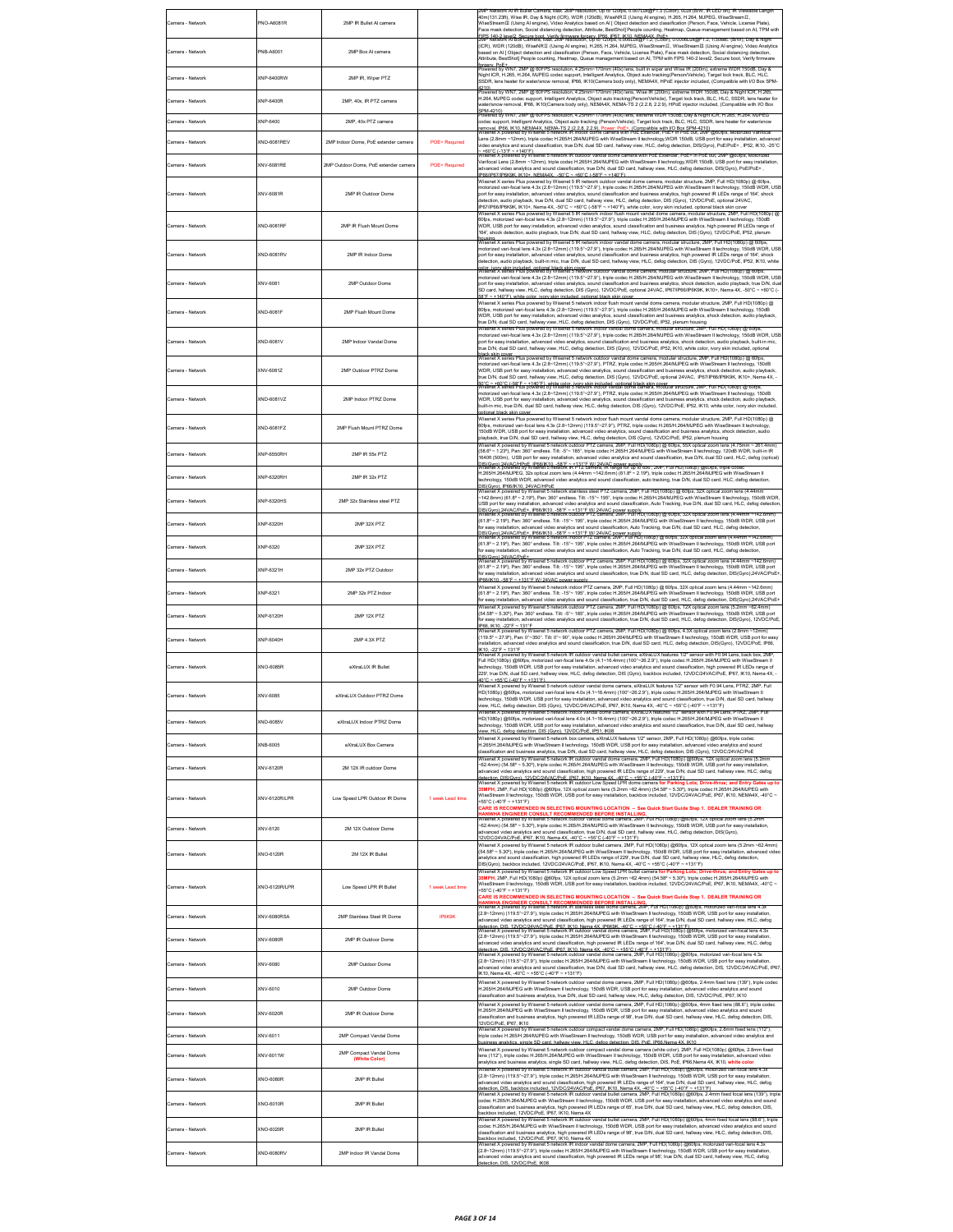| Camera - Network                           | (ND-6080V               | 2MP Indoor Vandal Dome                     |                                                  | Wisenet X powered by Wisenet 5 network indoor vandal dome camera, 2MP, Full HD(1080p) @60fps, motorized vari-focal lens 4.3x<br>(2.8~12mm) (119.5"~27.9"), triple codec H.265/H.264/MJPEG with WiseStream II technology, 150dB WDR, USB port for easy installation,<br>dvanced video analytics and sound classification, true D/N, dual SD card, hallway view, HLC, defog detection, DIS, 12VDC/PoE, IK08                                                                                                                                                             |
|--------------------------------------------|-------------------------|--------------------------------------------|--------------------------------------------------|-----------------------------------------------------------------------------------------------------------------------------------------------------------------------------------------------------------------------------------------------------------------------------------------------------------------------------------------------------------------------------------------------------------------------------------------------------------------------------------------------------------------------------------------------------------------------|
| Camera - Network                           | XND-6010                | 2MP Indoor Vandal Dome                     |                                                  | Wisenet X powered by Wisenet 5 network indoor vandal dome camera. 2MP. Full HD(1080p) @60fps. 2.4mm fixed lens (139"), triple codec<br>H.265/H.264/MJPEG with WiseStream II technology, 150dB WDR, USB port for easy installation, advanced video analytics and sound<br>lassification and business analytics, true D/N, dual SD card, hallway view, HLC, defog detection, DIS, 12VDC/PoE, IK08                                                                                                                                                                       |
| Camera - Network                           | XND-6020R               | 2MP Indoor IR Vandal Dome                  |                                                  | .<br>Wisenet X powered by Wisenet 5 network indoor vandal dome camera, 2MP, Full HD(1080p) @60fps, 4mm fixed lens (88.6°), triple codec<br>.265/H.264/MJPEG with WiseStream II technology, 150dB WDR, USB port for easy installation, advanced video analytics and sound<br>classification and business analytics and business analytics, high powered IR LEDs range of 98", true D/N, dual SD card, hallway view, HLC,                                                                                                                                               |
| Camera - Network                           | KND-6011F               | 2MP Flush Mount                            |                                                  | efog detection, DIS, 12VDC/PoE, IK08<br>Wisenet X powered by Wisenet 5 network flush mount dome camera. 2MP, Full HD(1080p) @ 60fps. 2.8mm fixed lens (112"), triple codec<br>H.265/H.264/MJPEG with WiseStream II technology, 150dB WDR, USB port for easy installation, advanced video analytics and sound                                                                                                                                                                                                                                                          |
|                                            |                         |                                            |                                                  | assification and business analytics, built-in Mic, magnetic cover, electronic D/N, SD card, hallway view, HLC, defog detection, DIS, PoE only<br>X powered by Wisenet 5 network outdoor vandal dome camera, 2MP, Full HD(1080p) @60fps, 2.8mm fixed lens (107.4"), tri<br>odec H.265/H.264/MJPEG with WiseStream II technology, 150dB WDR, USB port for easy installation, advanced video analytics and sound                                                                                                                                                         |
| Camera - Network                           | XNV-6013M               | 2MP Mobile Vandal Dome                     |                                                  | dassification, electrical D/N, single SD card, hallway view, HLC, defog detection, DIS, PoE, IP6K9K, IK10 NEMA 4X, -40°C ~ +60°C (-40°F ~<br>+140°F)<br>de of the vehicle. M12 connector (M12 to R.I45 i<br>Wisenet X powered by Wisenet 5 network outdoor vandal dome camera, 2MP, Full HD(1080p) @60fps, 2.4mm fixed lens (135.4"), triple                                                                                                                                                                                                                          |
| Camera - Network                           | XNV-6012                | 2MP Mobile Vandal Dome                     |                                                  | odec H.265/H.264/MJPEG with WiseStream II technology, 150dB WDR, USB port for easy installation, advanced video analytics and sound<br>dassification, electrical D/N, single SD card, hallway view, HLC, defog detection, DIS, PoE, IP66, IK10 NEMA 4X<br>.<br>Wisenet X powered by Wisenet 5 network outdoor vandal dome camera, 2MP, Full HD(1080p) @60fps, 2.4mm fixed lens (135.4"), triple                                                                                                                                                                       |
| Camera - Network                           | XNV-6012M               | 2MP Mobile Vandal Dome                     |                                                  | codec H.265/H.264/MJPEG with WiseStream II technology, 150dB WDR, USB port for easy installation, advanced video analytics and sound<br>lassification, electrical D/N, single SD card, hallway view, HLC, defog detection, DIS, PoE, IP66, IK10 NEMA 4X, M12 connector (M12 to RJ45<br>(bebuinding                                                                                                                                                                                                                                                                    |
| Camera - Network                           | KNV-6022R               | 2MP Mobile Vandal Dome                     |                                                  | Wisenet X powered by Wisenet 5 network outdoor vandal dome camera, 2MP, Full HD(1080p) @60fps, 3.6mm fixed lens (94.8"), triple coder<br>H.265/H.264/MJPEG with WiseStream II technology, 150dB WDR, USB port for easy installation, advanced video analytics and sound<br>dassification, IR LEDs range of 49', true D/N, single SD card, hallway view, HLC, defog detection, DIS, PoE, IP66, IK10 NEMA 4X                                                                                                                                                            |
| Camera - Network                           | KNV-6022RM              | 2MP Mobile Vandal Dome                     |                                                  | .<br>Wisenet X powered by Wisenet 5 network outdoor vandal dome camera, 2MP, Full HD(1080p) @60fps, 3.6mm fixed lens (94.8"), triple cod<br>.265/H.264/MJPEG with WiseStream II technology, 150dB WDR, USB port for easy installation, advanced video analytics and sound<br>classification, IR LEDs range of 49', true D/N, single SD card, hallway view, HLC, defog detection, DIS, PoE, IP66, IK10 NEMA 4X, M12                                                                                                                                                    |
| Camera - Network                           | KNZ-6320                | 2MP 32x Zoom Box                           |                                                  | onnector (M12 to RJ45 is not included)<br>Wisenet X powered by Wisenet 5 network zoom box camera, 2MP, Full HD(1080p) @60fps, 32X optical zoom lens (4.44mm ~ 142.6mm)<br>(61.8° ~ 2.19°), triple codec H.265/H.264/MJPEG with WiseStream II technology, 150dB WDR, USB port for easy installation, SFP slot,                                                                                                                                                                                                                                                         |
| Camera - Network                           | NZ-L6320                | 2MP 32x Zoom Box                           |                                                  | tvanced video analytics and sound classification, true D/N, dual SD card, HLC, defog detection, DIS(Gyro), 12VDC/PoE<br>Wisenet X powered by Wisenet 5 network zoom box camera, 2MP, Full HD(1080p) @60fps, 32X optical zoom lens (4.44mm ~ 142.6mm)<br>61.8° ~ 2.19°), triple codec H.265/H.264/MJPEG with WiseStream II technology, 120dB WDR, advanced video analytics and sound                                                                                                                                                                                   |
| Camera - Network                           | XNB-6000                | 2MP Box                                    |                                                  | lassification, true D/N, built in SD card slot, HLC, defog detection, 12VDC/Pob<br>Wisenet X powered by Wisenet 5 network box camera, 2MP, Full HD(1080p) @60fps, simple focus, triple codec H.265/H.264/MJPEG with<br>WiseStream II technology, 150dB WDR, USB port for easy installation, advanced video analytics and sound classification and business                                                                                                                                                                                                            |
|                                            |                         |                                            |                                                  | nalytics, true D/N, dual SD card, hallway view, HLC, defog detection, DIS(Gyro), 12VDC/24VAC/PoE<br>Wisenet X powered by Wisenet 5 covert camera body, 2MP, full HD(1080p) 60fps, triple codec H.265/H.264/MJPEG with WiseStream II                                                                                                                                                                                                                                                                                                                                   |
| Camera - Network                           | XNB-6001                | 2MP Covert Camera Main Module              |                                                  | echnology, 120dB WDR, micro SD/SDHC/SDXC, USB port for easy installation, advanced video analytics and sound classification and<br>business analytics, hallway view, HLC, defog detection, DIS, 12VDC/PoE, +14°F ~ 131°F, lens module is not included<br>ompatible lens modules (SLA-T2480, SLA-T2480V, SLA-T4680, SLA-T4680V, SLA-T1080F, SLA-T4680D, SLA-T4680DS, SLA-T4680DW)                                                                                                                                                                                      |
| Camera - Network                           | KNV-L6080R              | 2MP IR Outdoor Dome                        |                                                  | Wisenet X powered by Wisenet 5 network outdoor vandal dome camera, 2MP, Full HD(1080p) @60fps, motorized vari-focal lens 3.1x<br>(3.2~10mm) (109"~33.2"), triple codec H.265/H.264/MJPEG with WiseStream II technology, 120dB WDR<br>vered IR LEDs range of 98.43', true D/N, single SD card, hallway view, HLC, defog detection, DIS, PoE, IP66, IK10, -40°C ~ +55°C (-40°F<br>131"F                                                                                                                                                                                 |
| Camera - Network                           | (NV-L6080               | 2MP Outdoor Dome                           |                                                  | et X powered by Wisenet 5 network outdoor vandal dome camera, 2MP, Full HD(1080p) @60fps, motorized vari-focal lens 3.1x<br>3.2~10mm) (109"~33.2"), triple codec H.265/H.264/MJPEG with WiseStream II technology, 120dB WDR, USB port for easy installation, true<br>.<br>D/N. single SD card. hallway view. HLC. defog detection. DIS. PoE. IP86. IK10. -40°C ~ +55°C (-40°F ~ +131°F).<br>Wisenet X powered by Wisenet 5 network indoor vandal dome camera, 2MP, Full HD(1080p) @60fps, motorized vari                                                              |
| Camera - Network                           | KND-L6080RV             | 2MP Indoor IR Vandal Dome                  |                                                  | 3.2~10mm) (109*~33.2*), triple codec H.265/H.264/MJPEG with WiseStream II technology, 120dB WDR, USB port for easy installation, high<br>powered IR LEDs range of 98.43", true D.N. single SD card, hallway view. HLC, defog detection, DIS, PoE, IK08<br>Wisenet X powered by Wisenet 5 network indoor vandal dome camera, 2MP, Full HD(1080p) @60fos, motorized vari-foc                                                                                                                                                                                            |
| Camera - Network                           | KND-L6080V              | 2MP Indoor Vandal Dome                     |                                                  | (3.2~10mm) (109"~33.2"), triple codec H.265/H.264/MJPEG with WiseStream II technology, 120dB WDR, USB port for easy installation, true<br>0/N. single SD card, hallway yiew, HLC, defog detection, DIS, PoE, IK08                                                                                                                                                                                                                                                                                                                                                     |
| Camera - Network                           | <b>INO-L6080R</b>       | 2MP IR Bullet                              |                                                  | Wisenet X powered by Wisenet 5 network IR outdoor bullet camera, 2MP, Full HD(1080p) @60fps, motorized vari-focal lens 3.1x (3.2~10mm)<br>109"~33.2"), triple codec H.265/H.264/MJPEG with WiseStream II technology, 120dB WDR, USB port for easy installation, high powered IR<br>EDs range of 98.43', true D/N, single SD card, hallway view, HLC, defog detection, DIS, PoE, IP66, IK10, -40°C ~ +55°C (-40°F ~ +131°F).                                                                                                                                           |
| Camera - Network                           | NB-6030                 | PVM Camera                                 | Need Accessory SBP-<br>ถดกม                      | VM camera powered by Wisenet 5, 1080p (1920x1080), micro HDMI output, 16:9 aspect ratio, face detection display for visual deterrer<br>customizable text overlay, 4.6mm fixed lens(73.8"H), 150dB WDR, H.265/H.264/MJPEG, WiseStream II compression technology, micro                                                                                                                                                                                                                                                                                                 |
| Camera - Network                           | NO-6010M                | Front Facing Mobile Camera                 | Special order                                    | SD/SDHC/SDXC, bi-directional audio, hallway view mode<br>Wisered T network mobile front facing camera, 2MP @ 60ps, 2.8mm fixed focal lens (113°), triple codec H.265/H.264MJPEG with<br>WiseStream II technology, 150dB WDR, USB por<br>detection. DIS (Gyro). PoE. IP66. IK10. M12 connector (M12 to RJ45 is not included).<br>Wisenet Q network outdoor vandal bullet camera, 2MP @ 30fps, 2.8mm fixed focal lens (113°), triple codec H.265/H.264/MJPEG with                                                                                                       |
| Camera - Network                           | 2NO-6012R               | 2MP IR Bullet                              | cial Order<br>See QNO-6012R1                     | Wisestream II, 120dB WDR, IR LEDs range 65', defocus detection, hallway View, one way audio and SD card, video analytics, CVBS, open<br>niatform. IPBS. IK10. PoE/12VDC<br>Wisenet Q network outdoor vandal builet camera, 2MP @ 30fps, 2.8mm fixed focal lens (113"), triple codec H.265/H.264/MJPEG with                                                                                                                                                                                                                                                            |
| Camera - Network                           | 2NO-6012R1              | 2MP IR Bullet                              | Available<br>No Audio in/out                     | Visestream II, 120dB WDR, IR LEDs range 65', defocus detection, hallway View, no audio in/out, SD card, video analytics, CVBS, open<br>siafform, IPBB, IK10, PoE/12VDC<br>Nafform, IPBB, IK10, PoE/12VDC<br>Wisenet Q network outdoor vandal bullet camera, 2MP @ 30fps, 4.0mm fixed focal lens (87*), triple codec H.265/H.264/MJPEG with                                                                                                                                                                                                                            |
| Camera - Network                           | 2NO-6022R               | 2MP IR Bullet                              |                                                  | Wisestream II, 120dB WDR, IR LEDs range 82', defocus detection, hallway View, one way audio and SD card, video analytics, CVBS, open<br>blatform. P66. IK10. PoE/12VDC<br>Wisenet Q network outdoor vandal builet camera, 2MP @ 30fps, 6.0mm fixed focal lens (52"), triple codec H.265/H.264/MJPEG with                                                                                                                                                                                                                                                              |
| Camera - Network                           | 2NO-6032R               | 2MP IR Bullet                              |                                                  | Wisestream II, 120dB WDR, IR LEDs range 98", defocus detection, hallway View, one way audio and SD card, video analytics, CVBS, open<br>latform, IP66, IK10, PoE/12VDC<br>Visenet Q network outdoor vandal bullet camera, 2MP @ 30fps, motorized vari-focal lens 3.1x (3.2 ~ 10.0mm) (109"~33"), triple codec                                                                                                                                                                                                                                                         |
| Camera - Network                           | QNO-6082R               | 2MP IR Bullet                              | <b>Special Order</b>                             | H.265/H.264/MJPEG with Wisestream II, 120dB WDR, IR LEDs range 98', defocus detection, hallway View, one way audio and SD card, video<br>analvics. CVBS. open platform. IP66. IK10. PoE/12VDC<br>Wisenet Q network outdoor vandal dome camera, 2MP @ 30fps, 2.8mm fixed focal lens (113°), triple codec H.265/H.264/MJPEG with                                                                                                                                                                                                                                        |
| Camera - Network                           | 2NV-6012R               | 2MP IR Outdoor Dome                        | See QNV-6012R1<br>Available                      | Wisestream II, 120dB WDR, IR LEDs range 65', defocus detection, hallway View, one way audio and SD card, video analytics, CVBS, open<br>ndatform. IPB6. IK10. PoE/12VDC. white color<br>platform. IPB6. IK10. PoE/12VDC. white color<br>Wisenet Q network outdoor vandal dome camera, 2MP @ 30fps, 2.8mm fixed focal lens (113"), triple codec H.265/H.264/MJPEG with                                                                                                                                                                                                 |
| Camera - Network<br>Camera - Network       | INV-6012R1<br>ONV-6022R | 2MP IR Outdoor Dome<br>2MP IR Outdoor Dome | No Audio in/out                                  | Wisestream II, 120dB WDR, IR LEDs range 65', defocus detection, hallway View, no audio in/out, SD card, video analytics, CVBS, open<br>platform. IP66. IK10. PoE/12VDC. white color<br>Wisenet Q network outdoor vandal dome camera, 2MP @ 30fps, 4.0mm fixed focal lens (87*), triple codec H.265/H.264/MJPEG wit                                                                                                                                                                                                                                                    |
|                                            |                         |                                            |                                                  |                                                                                                                                                                                                                                                                                                                                                                                                                                                                                                                                                                       |
|                                            |                         |                                            |                                                  | Wisestream II, 120dB WDR, IR LEDs range 82', defocus detection, hallway View, one way audio and SD card, video analytics, CVBS, open<br>olatform, IP66, IK10, PoE/12VDC, white color<br>Wisenet Q network Mobile IR vandal dome camera, 2MP, Full HD(1080p) 30fps, triple codec H.265/H.264/MJPEG with WiseStream                                                                                                                                                                                                                                                     |
| Camera - Network                           | 2NV-6024RM              | 2M Mobile IR Flat Camera                   |                                                  | echnology, Fixed focal Lens 3.6mm, Built in Mic, M12 Network connectors (M12 connector to RJ-45 adaptor is not included), hallway View,<br>120dB WDR. built-in IR range of 32.8', true D/N. built-in SD card slot. IP66. IK10<br>Wisenet Q network outdoor vandal dome camera, 2MP @ 30fps, 6.0mm fixed focal lens (52"), triple codec H.265/H.264/MJPEG with                                                                                                                                                                                                         |
| Camera - Network<br>Camera - Network       | INV-6032R<br>2NV-6082R  | 2MP IR Outdoor Dome<br>2MP IR Outdoor Dome | <b>Special Order</b>                             | Wisestream II, 120dB WDR, IR LEDs range 98', defocus detection, hallway View, one way audio and SD card, video analytics, CVBS, open<br>platform, IP66, IK10, PoE/12VDC, white color<br>ir so. in the research will do not called the Camera, 2MP @ 30fps, motorized vari-focal lens 3.1x (3.2 ~ 10.0mm) (109°~33°), triple codec<br>Q network outdoor vandal dome camera, 2MP @ 30fps, motorized vari-focal lens 3.1x (3<br>.<br>265/H.264/MJPEG with Wisestream II, 120dB WDR, IR LEDs range 98', defocus detection, hallway View, one way audio and SD card, video |
| Camera - Network                           | 2NV-6082R1              | 2MP IR Outdoor Dome                        | <b>See QNV-6082R1</b><br><b>Mo. Audio inform</b> | analviles. CVBS. open platform. IP66. IK10. PoE/12VDC. white color<br>Wisenet Q network outdoor vandal dome camera, 2MP @ 30fps, motorized vari-focal lens 3.1x (3.2 ~ 10.0mm) (109*~33*), triple code<br>H.265/H.264/MJPEG with Wisestream II, 120dB WDR, IR LEDs range 98', defocus detection, hallway View, no audio in/out, SD card, video                                                                                                                                                                                                                        |
| Camera - Network                           | 2NV-6023R               | 2MP IR Vandal Dome                         |                                                  | analytics, CVBS, open platform, IP66, IK10, PoE/12VDC, white color<br>Wisenet Q network outdoor vandal dome camera, 2MP @ 30fps, 3.6mm fixed focal lens (94.8*), triple codec H.265/H.264/MJPEG w<br>Wisestream II, 120dB WDR, IR LEDs range 49', defocus detection, hallway View, one way audio and SD card, video analytics, CVBS, open                                                                                                                                                                                                                             |
| Camera - Network                           | 2ND-6012R               | 2MP IR Indoor Dome                         | Special Order<br>See QND-6012R1                  | olatform, IP66, IK10, PoE<br>Nisenet Q network indoor dome camera, 2MP @ 30fps, 2.8mm fixed focal lens (113°), triple codec H.265/H.264/MJPEG with Wisestream II,<br>120dB WDR, IR LEDs range 65', defocus detection, hallway View, one way audio and SD card, video analytics, CVBS, open platform,                                                                                                                                                                                                                                                                  |
|                                            |                         |                                            | Available<br>No Audio in/ou                      | PoE/12VDC. white color<br>Wisenet Q network indoor dome camera, 2MP @ 30fps, 2.8mm fixed focal lens (113°), triple codec H.265/H.264/MJPEG with Wisestream II,<br>20dB WDR, IR LEDs range 65', defocus det<br>ay View,                                                                                                                                                                                                                                                                                                                                                |
| Camera - Network                           | 2ND-6022R               | 2MP IR Indoor Dome                         |                                                  | PoE/12VDC, while color<br>Wisenet Q network indoor dome camera, 2MP @ 30fps, 4.0mm fixed focal lens (87"), triple codec H.265H.264MJPEG with Wisestream II,<br>120dB WDR, IR LEDs range 65', defocus detection, hallway View, one way audio and SD card, video analytics, CVBS, open platform,                                                                                                                                                                                                                                                                        |
| Camera - Network                           | IND-6032R               | 2MP IR Indoor Dome                         |                                                  | DC, while color<br>Q network indoor dome camera, 2MP @ 30fps, 6.0mm fixed focal lens (52"), triple codec H.265/H.264/MJPEG with Wisestream II,<br>120dB WDR. IR LEDs range 65', defocus detection, hallway View, one way audio and SD card, video analytics, CVBS, open platform.<br>2oE/12VDC, white color                                                                                                                                                                                                                                                           |
| Camera - Network                           | ND-6082R                | 2MP IR Indoor Dome                         | Special Order<br>See QND-6082R1                  | visenet Q network indoor dome camera, 2MP @ 30fps, motorized vari-focal lens 3.1x (3.2 ~ 10.0mm) (109°∼33°), triple codec<br>.265/H.264/MJPEG with Wisestream II, 120dB WDR, IR LEDs range 98', defocus detection, hallway View, one way audio and SD card, video                                                                                                                                                                                                                                                                                                     |
| Camera - Network                           | OND-6082R1              | 2MP IR Indoor Dome                         | <b>Mo. Audio inform</b>                          | nalvtics. CVBS, open platform. PoE/12VDC, white color<br>Visenet Q network indoor dome camera, 2MP @ 30fps, motorized vari-focal lens 3.1x (3.2 ∼ 10.0mm) (109°∼33°), triple code<br>H.265/H.264/MJPEG with Wisestream II, 120dB WDR, IR LEDs range 98', defocus detection, hallway View, no audio in/out, SD card, video<br>nalvtics. CVBS, open platform, PoE/12VDC, white color                                                                                                                                                                                    |
| Camera - Network                           | OND-6011                | 2MP Indoor Dome                            |                                                  | Wisenet Q mini network indoor dome camera, 2MP @ 30fps, 2.8mm fixed focal lens (113"), triple codec H.265/H.264/MJPEG with Wisestrean<br>, 120dB WDR, defocus detection, hallway View, SD card, people counting, open platform, IP42, IK08, PoE, white color                                                                                                                                                                                                                                                                                                          |
| Camera - Network                           | IND-6021                | 2MP Indoor Dome                            |                                                  | Visenet Q mini network indoor dome camera, 2MP @ 30fps, 4.0mm fixed focal lens (87*), triple codec H.265/H.264/MJPEG with Wisestream<br>120dB WDR, defocus detection, hallway View, SD card, people counting, open platform, IP42, IK08, PoE, white color                                                                                                                                                                                                                                                                                                             |
| Camera - Network<br>Camera - Network       | NV-6072R<br>NV-6012R    | 2MP IR Vandal Dome<br>2MP IR Vandal Dome   |                                                  | series outdoor vandal dome camera, 2MP @ 30fps, vari-focal lens 3.1x (3.2 ~ 10mm) (101.6" ~31.3"), Double codec H.264/MJPEG,<br>Wisestream II, 120dB WDR, IR LEDs, hallway view, SD card, IP66, IK10, PoE, White<br>L series outdoor vandal dome camera, 2MP @ 30fps,3mm fixed focal lens (102*), Double<br>codec H.264/MJPEG. Wisestream II. 120dB WDR.                                                                                                                                                                                                              |
| Camera - Network                           | NV-6022R                | 2MP IR Vandal Dome                         |                                                  | IR LEDs, hallway view, SD card, IP66, IK10, PoE, White<br>L series outdoor vandal dome camera, 2MP @ 30fps,4m<br>@ 30fps,4mm fixed focal lens (80"), Double codec H.264/MJPEG, Wisestream II, 120dB WDR, IR<br>EDs, hallway view, SD card, IP66, IK10, PoE, White                                                                                                                                                                                                                                                                                                     |
| Camera - Network<br>Camera - Network       | NV-6032R<br>ND-6072R    | 2MP IR Vandal Dome<br>2MP IR Dome          |                                                  | series outdoor vandal dome camera, 2MP @ 30fps,6mm fixed focal lens (51"), Double codec H.264/MJPEG, Wisestream II, 120dB WDR, IR<br>.EDs. hallway view. SD card. IP66. IK10. PoE. White<br>. series indoor dome camera, 2MP @ 30fps, vari-focal lens 3.1x (3.2 ~ 10mm) (101.6" ~31.3"), Double codec H.264/MJPEG, Wi                                                                                                                                                                                                                                                 |
| Camera - Network                           | ND-6012R                | 2MP IR Dome                                |                                                  | 120dB WDR, IR LEDs, hallway view, SD card, PoE, White<br>L series indoor dome camera, 2MP @ 30fps,3mm fixed focal lens (102*), Double codec H.264/MJPEG, Wisestream II, 120dB WDR, IR LEDs,<br>allway view. SD card. PoE. White<br>mera, 2MP @ 30fps,4mm fixed focal lens (80"), Double codec H.264/MJPEG<br>m II, 120dB WDR, IR LEDs                                                                                                                                                                                                                                 |
| Camera - Network<br>Camera - Network       | ND-6022R<br>ND-6032R    | 2MP IR Dome<br>2MP IR Dome                 |                                                  | hallway view, SD card, PoE, White<br>L series indoor dome camera, 2MP @ 30fps,6mm fixed focal lens (51"), Double codec H.264/MJPEG, Wisestream II, 120dB WDR, IR LEDs,                                                                                                                                                                                                                                                                                                                                                                                                |
| Camera - Network                           | NO-6072R                | 2MP IR Bullet                              |                                                  | tallway view, SD card, PoE, White<br>camera, 2MP @ 30fps, vari-focal lens 3.1x (3.2 ~ 10mm) (101.6" ~31.3"), Double codec H.264/MJPEG, Wisestream II<br>20dB WDR. IR LEDs, hallway view, SD card, IP66, PoE, White                                                                                                                                                                                                                                                                                                                                                    |
| Camera - Network<br>Camera - Network       | NO-6012R<br>NO-6022R    | 2MP IR Bullet<br>2MP IR Bullet             |                                                  | outdoor bullet camera, 2MP @ 30fps,3mm fixed focal lens (102"), Double codec H.264/MJPEG, Wisestream II, 120dB WDR, IR LEDs<br>allway view. SD card. IP66. PoE. White<br>outdoor bullet camera, 2MP @ 30fps,4mm fixed focal lens (80"), Double codec H.264/MJPEG, Wisestream II, 120dB WDR, IR LEDs,                                                                                                                                                                                                                                                                  |
| amera - Network                            | NO-6032R                | 2MP IR Bullet                              |                                                  | hallway view, SD card, IP66, PoE, White<br>series outdoor bullet camera, 2MP @ 30fps,6mm fixed focal lens (51"), Double codec H.264/MJPEG, Wisestream II. 120dB WDR. IR LEDs.<br>tallway view, SD card, IP66, PoE, White<br>et X powered by Wisenet 5 network ATM camera. 2MP. Full HD(1080p) 60fps. 2.4mm fixed lens (138*), triple codec<br>H.265/H.264/MJPEG with WiseStream II technology, 120dB WDR, micro SD/SDHC/SDXC, USB port for easy installation, advanced video                                                                                          |
| Camera - Network                           | <b>KNB-H6241A</b>       | 2MP Network ATM Camera Kit                 |                                                  | analytics and sound classification and business analytics, hallway view, HLC, defog detection, DIS, 12VDC/PoE, +14°F ~ 131°F,<br>able Length is 8m (26 feet).                                                                                                                                                                                                                                                                                                                                                                                                         |
| Camera - Network                           | XNB-H6240A              | 2MP Network ATM Camera Kit                 |                                                  | Wisenet X powered by Wisenet 5 network ATM camera, 2MP, Full HD(1080p) 60fps, 2.4mm fixed lens (138°), triple codec<br>1.265/H.264/MJPEG with WiseStream II technology, 120dB WDR, micro SD/SDHC/SDXC, USB port for easy installation, advanced video<br>analytics and sound classification and business analytics, hallway view, HLC, defog detection, DIS, 12VDC/PoE, +14°F ~ 131°F,<br>able Length is 1.5m (4.9 feet).                                                                                                                                             |
| Camera - Network                           | XNB-H6461H              | 2MP Pinhole Height Strip Camera Kit        |                                                  | Wisenet X powered by Wisenet 5 network pinhole camera with height strip housing, 2MP, Full HD(1080p) 60fps, 4.6mm fixed lens (73°), triple<br>codec H.265/H.264/MJPEG with WiseStream II technology, 120dB WDR, micro SD/SDHC/SDXC, USB port for easy installation, advanced<br>ideo analytics and sound classification and business analytics, hallway view, HLC, defog detection, DIS, 12VDC/PoE, +14°F ~ 131°F,<br>able Length is 8m (26 feet).                                                                                                                    |
| Camera - Network                           | <b>INB-H6280B</b>       | 2MP Bandit Barrier                         |                                                  | Wisenet X powered by Wisenet 5 network Bandit Barrier camera, 2MP, Full HD(1080p) 60fps, 2.8mm fixed lens (107.4°), triple codec<br>H.265/H.264/MJPEG with WiseStream II technology, 120dB WDR, micro SD/SDHC/SDXC, USB port for easy installation, advanced video<br>analytics and sound classification and business analytics, hallway view, HLC, defog detection, DIS, 12VDC/PoE, +14°F ~ 131°F,<br>ble Length is 1.5m (4.9 feet).                                                                                                                                 |
| Camera - Network                           | QNP-6230                | 2MP 23x PTZ                                |                                                  | Wisenet Q network indoor PTZ camera, 2MP, Full HD(1080p) 30fps, H.265/H.264/MJPEG, Optical Zoom Lens 23x (4.44-102.1mm), 120dB                                                                                                                                                                                                                                                                                                                                                                                                                                        |
| Camera - Network                           | 2NP-6250H               | 2MP 25x PTZ                                |                                                  | WDR, true DJN, 500°/sec Pan, SD/SDHC/SDXC, 24VAC/PoE+<br>Wisenet Q network outdoor PTZ camera, 2MP, Full HD(1080p) 60fps, triple codec H.265M.264MJPEG with WiseStream II technology,<br>44~111mm (25x) lens, 120dB WDR, Day & Night (ICR), DIS (Built-in gyro sensor), Intelligent Analytics, Micro SD/SDHC/SDXC 1slot 256GB,                                                                                                                                                                                                                                        |
| Camera - Network<br>Camera - Network       | 2NP-6230H<br>2NP-6230RH | 2MP 23x PTZ<br>2MP IR 23x PTZ              |                                                  | AT THE WAY THE WAY WANT AND CONTROLLED AND STOLEN AND RESEARCH AND RESEARCH THE STATE OF STATE OF STATE OF STATE OF STATE OF STATE OF STATE OF STATE OF STATE OF STATE OF STATE OF STATE OF STATE OF STATE OF STATE OF STATE O<br>WDR. true D/N. 500*/sec Pan. SD/SDHC/SDXC. 24VAC/PoE+. Analytics. IP86. IK10. Heater on -58°F 24VAC<br>Wisenet Q network outdoor IR PTZ camera, IR range for up to 328ft, 2MP, Full HD(1080p) 30fps, triple codec H.265/H.264/MJ                                                                                                    |
|                                            |                         |                                            |                                                  | WiseStream II, 23x optical zoom (4.44 ~ 102.2mm) (61.8° ~ 3.08°), 120dB WDR, HLC, true D/N, 24VAC / HPoE, IP66, IK10, Built-in -58°F (-<br>Heater (24VAC only) <mark>HPoE injector not included</mark><br>letwork Positioning Camera (1920 x 1080) resolution, 4.44 ∼ 142.6mm (32x) varifocal lens, 60fps@2MP (H.264), 30fps@2MP (MJPEG),                                                                                                                                                                                                                             |
| Camera - Network<br><b>Thermal Cameras</b> | NU-6321                 | 2MP 32x Positioning Camera                 | <b>Special Order Only</b>                        | H.265, H.264, MJPEG codec support, 360' Endless, Tilt -90'~40', Day & Night (ICR), WDR (120dB), Defog, Tampering, Virtual line, Enter /<br>Exit, (Dis)Appear, Audio detection, Face detection, Motion detection, micro SD / SDHC / SDXC slot, Power 24VAC (Optional IR illuminators:<br>SPI-50)                                                                                                                                                                                                                                                                       |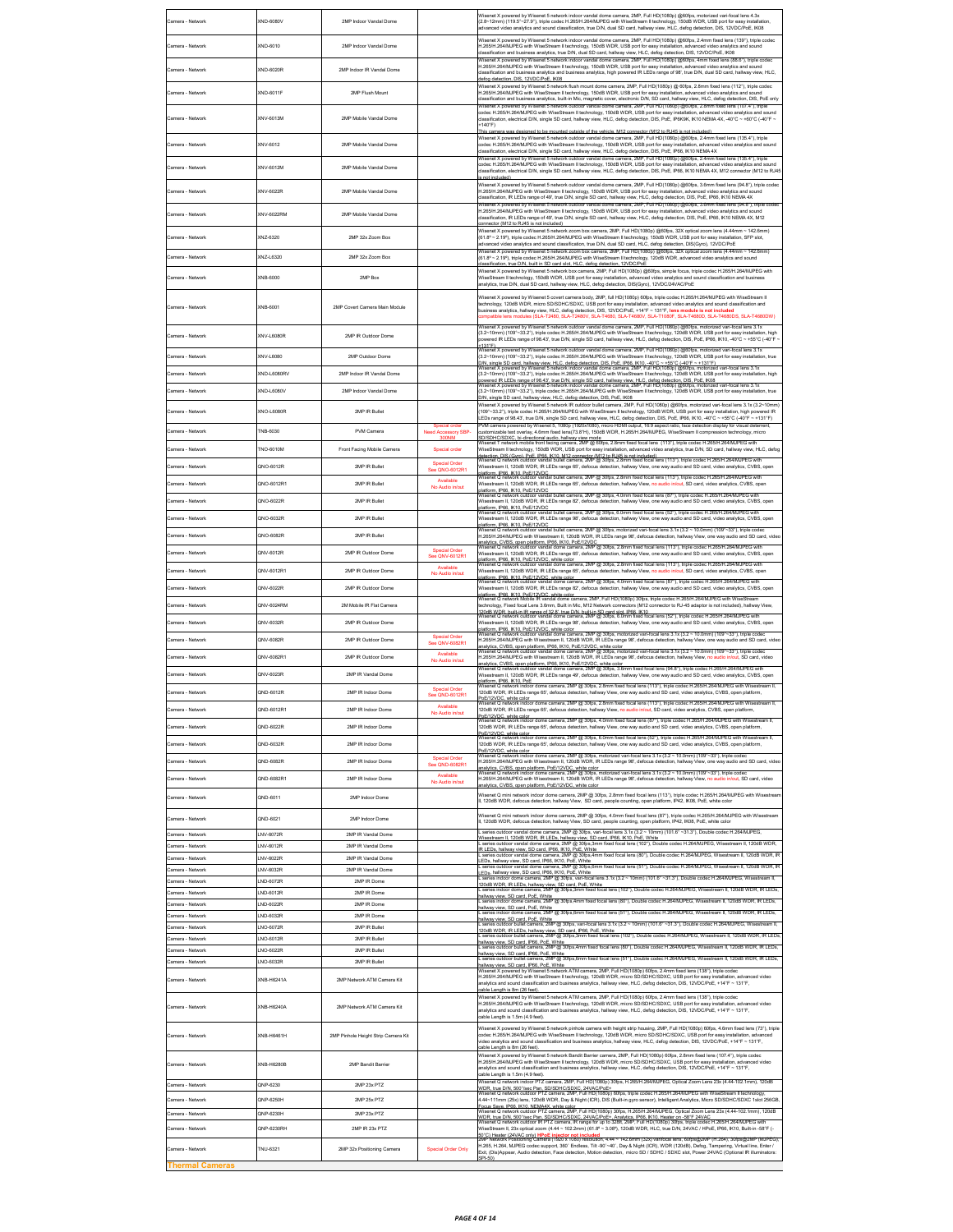| Camera - Network                                           | TNO-4041T                               | VGA Thermal Camera                                                                     | Special order                                               | isenet i network outdoor vandal thermal camera (uncooled), 640x480 (g) 30lps, 19mm fixed focal lens (32"), triple cod<br>1.265/H.264/MJPEG with Wisestream II, SD card, advanced video analytics and sound classification, PTZ handover, open platform                                                                                                                              |
|------------------------------------------------------------|-----------------------------------------|----------------------------------------------------------------------------------------|-------------------------------------------------------------|-------------------------------------------------------------------------------------------------------------------------------------------------------------------------------------------------------------------------------------------------------------------------------------------------------------------------------------------------------------------------------------|
|                                                            |                                         | for PT Unit                                                                            |                                                             | DIS(Gyro), IP66, IK10, PoE/12VDC/24VAC, white color<br>RS485/422, built to go on PT head unit<br>Visenet T network outdoor vandal thermal builet camera (uncooled), 640x480 @ 30lps, 19mm lixed local lens (32°), triple codec                                                                                                                                                      |
| Camera - Network                                           | TNO-4040T                               | VGA Thermal Bullet                                                                     | Special order                                               | 1.265/H.264/MJPEG with Wisestream II, SD card, advanced video analytics and sound classification, PTZ handover, open platform,                                                                                                                                                                                                                                                      |
| Camera - Network                                           | TNO-4030T                               | VGA Thermal Bullet                                                                     | Special order                                               | .<br>DIS(Gyro), integrated back box, IP66, IK10, PoE/12VDC/24VAC, white color<br>Wisenet T network outdoor vandal thermal builet camera (uncooled), 640x48<br>mal bullet camera (uncooled), 640x480 (a) 30fps, 13mm fixed focal lens (48.6"), thi<br>H.265/H.264/MJPEG with Wisestream II, SD card, advanced video analytics and sound classification, PTZ handover, open platform, |
|                                                            |                                         |                                                                                        |                                                             | racor rate - e. -  -<br>IS(Gyro), integrated back box, IP66, IK10, PoE/12VDC/24VAC, white color<br>Visenet T network outdoor vandal thermal camera (uncooled), 640x480 (g) 30lps, 35mm lixed local lens (17.2"), triple<br>H.265/H.264/MJPEG with Wisestream II, SD card, advanced video analytics and sound classification, PTZ handover, open platform,                           |
| Camera - Network                                           | <b>TNO-4051T</b>                        | VGA Thermal Camera for PT Unit                                                         | Special order                                               | DIS(Gyro), IP66, IK10, PoE/12VDC/24VAC, white color                                                                                                                                                                                                                                                                                                                                 |
| Camera - Network                                           | <b>NO-4050T</b>                         | VGA Thermal Bullet                                                                     | Special order                                               | t <mark>S485/422, built to go on PT head unit</mark><br>Visenet T network ouldoor vandal thermal bullet camera (uncooled), 640x480 @ 30fps, 35mm fixed focal lens (17.2°), triple codec<br>.<br>1.265/H.264/MJPEG with Wisestream II, SD card, advanced video analytics and sound classification, PTZ handover, open platform,                                                      |
| Camera - Network                                           | NU-4041T                                | <b>VGA Thermal Positioning</b>                                                         | Special order                                               | IIS(Gyro), integrated back box, IP66, IK10, PoE/12VDC/24VAC, white color<br>Visenet T network outdoor thermal positioning camera (uncooled), 640x480 @ 30fps, 19mm fixed focal lens (32°), pan: 360° endless, Tilt:-<br>90°~40°, triple codec H.265/H.264/MJPEG with Wisestream II, SD card, advanced video analytics and sound classification, PTZ handover,                       |
|                                                            |                                         |                                                                                        |                                                             | platform, DIS(Gyro), integrated back box, IP66, IK10, 24VAC, white color<br>iet T network outdoor thermal positioning camera (uncooled), 640x480 @ 30lps, 35mm lixed focal lens (17.2"), pan: 360                                                                                                                                                                                   |
| Camera - Network                                           | TNU-4051T                               | <b>VGA Thermal Positioning</b>                                                         | Special order                                               | 90°~40°, triple codec H.265/H.264/MJPEG with Wisestream II, SD card, advanced video analytics and sound classification, PTZ handover,<br>pen platform, DIS(Gyro), integrated back box, IP66, IK10, 24VAC, white color<br>Visenet - network outdoor vandal readiometric builet camera (uncooled), 640x460 @ 301ps, T5mm lixed local lens (46.6-), triple-                            |
| Camera - Network                                           | <b>NO-4030TR</b>                        | VGA Radiometric Bullet                                                                 | Special order                                               | 1.265/H.264/MJPEG with Wisestream II, SD card, advanced video analytics and sound classification, PTZ handover, up to 3 user<br>rogrammable temperature detection areas, temperature detection range is from (-4°F ~ 266°F) , open platform, DIS(Gyro), integrated back                                                                                                             |
|                                                            |                                         |                                                                                        |                                                             | эх, IP66, IK10, PoE/12VDC/24VAC, white color<br>лвенет Глеtwork outdoor vandal Kadiometric builet camera (uncooled), 640x480 @ 30fps, 19mm fixed focal lens (32°), triple code<br>1.265/H.264/MJPEG with Wisestream II, SD card, advanced video analytics and sound classification, PTZ handover, up to 3 user                                                                      |
| Camera - Network                                           | <b>NO-4040TR</b>                        | VGA Radiometric Bullet                                                                 | Special order                                               | rogrammable temperature detection areas, temperature detection range is from (-4°F ~ 266°F) , open platform, DIS(Gyro), integrated back<br>x, IP66, IK10, PoE/12VDC/24VAC, white color<br>hsenet Thetwork outdoor varioal Radiometric ou                                                                                                                                            |
|                                                            |                                         | VGA Radiometric Camera                                                                 |                                                             | on ias anibe<br>H.265/H.264/MJPEG with Wisestream II, SD card, advanced video analytics and sound classification, PTZ handover, up to 3 user                                                                                                                                                                                                                                        |
| Camera - Network                                           | TNO-4041TR                              | for PT Unit                                                                            | Special orde                                                | vrogrammable temperature detection areas, temperature detection range is from (-4°F ~ 266°F) , open platform, DIS(Gyro), integrated back<br>box. IP66. IK10. PoE/12VDC/24VAC. white color<br>built to go on PT head unit                                                                                                                                                            |
|                                                            |                                         |                                                                                        |                                                             | enet T network indoor body temperature detection camera (uncooled), dual sensor camera with QVGA thermal (320x240) & 2M<br>1920x1080) visible video outputs, built-in 4.7mm fixed lens (50*) (thermal), 4mm fixed lens (87.6*) (visible), Al Face & temperature detection                                                                                                           |
| Camera - Network                                           | <b>TNM-3620TDY</b>                      | EBT camera                                                                             | Special order                                               | stimated Body Temperature Mode: +30°C~+45°C (+86°F~+113°F), accuracy ±0.5°C (±0.9°F) / with blackbody ±0.3°C (±0.54°F), normal<br>adiometric mode temperature detection range from (-4'F~+266'F), triple codec H.265/H.264/MJPEG with Wisestream II, 150dB WDR, USB                                                                                                                 |
| Camera - Network                                           | TNO-3010T                               | QVGA Thermal Bullet                                                                    | ecial order only                                            | and CVBS port for easy installation, advanced video analytics, micro SD, DIS, PoE+/12VDC<br>QVGA Thermal camera, Max. 320 x 240 resolution support, built-in 2.7mm fixed lens, H.285, H.284, MJPEG codec, Max. 30fps@all<br>resolutions, full video and audio analytics, temperature detection, shock detection, micro SD Max. 256GB, Hallway View, WiseStreamII, PoE,              |
|                                                            |                                         |                                                                                        | (4-6 week lead time)<br>Special order only                  | .<br><u>. 12VDC / IP66. NEMA4X. IK10</u><br>Thermal camera, Max. 320 x 240 resolution support, built-in 4.3mm fixed lens, H.265, H.264, MJPEG codec, Max. 30fps@all                                                                                                                                                                                                                 |
| Camera - Network                                           | TNO-3020T                               | QVGA Thermal Bullet                                                                    |                                                             | esolutions, full video and audio analytics, temperature detection, shock detection, micro SD Max. 256GB, Hallway View, WiseStreamII, PoE,<br>24VAC, 12VDC / IP86, NEMA4X, IK10<br>QVGA Thermal camera, Max, 320 x 240 resolution support, built-in 13.7mm fixed lens, H.265, H.264, M.PEG codec, Max, 30fps@all                                                                     |
| Camera - Network                                           | <b>NO-3030T</b>                         | QVGA Thermal Bullet                                                                    | Special order only<br>(4-6 week lead time)                  | resolutions, full video and audio analytics, temperature detection, shock detection, micro SD Max. 256GB, Hallway View, WiseStreamll, PoE,                                                                                                                                                                                                                                          |
| Camera - Network                                           | <b>TNO-3040T</b>                        | QVGA Thermal Bullet                                                                    | Special order only<br>(4-6 week lead time)                  | .<br>24VAC. 12VDC / IPBB. NEMAAX. IK10<br>QVGA Thermal camera, Max. 320 x 240 resolution support, built-in 19mm fixed lens, H.265, H.264, MJPEG codec, Max. 30fps@all reso<br>full video and audio analytics, temperature detection, shock detection, micro SD Max. 256GB, Hallway View, WiseStreamll, PoE, 24VAC,                                                                  |
| Camera - Network                                           | <b>NO-3050T</b>                         | QVGA Thermal Bullet                                                                    | Special order only                                          | 12VDC / IP66, NEMA4X, IK10<br>QVGA Thermal camera, Max. 320 x 240 resolution support, built-in 35mm fixed lens, H.265, H.264, MJPEG codec, Max. 30fps@all resolutio<br>full video and audio analytics, temperature detection, shock detection, micro SD Max. 256GB, Hallway View, WiseStreamll, PoE, 24VAC,                                                                         |
| <b>xplosion Proof</b>                                      |                                         |                                                                                        | (4-6 week lead time)                                        | 12VDC / IP66, NEMA4X, IK10                                                                                                                                                                                                                                                                                                                                                          |
| amera - Network                                            | TNO-X6320EPT0-Z                         | Explosion Proof Zoom Camera                                                            | Special order only                                          | Explosion proof housing using the XNZ-6320 PoE Only (No Wiper); cLCus C1/D1 certification; -10°C ~ +55°C (+14°F ~ +131°F);<br>66/IP67.IP68. "-Z" for cLCus C1/D1                                                                                                                                                                                                                    |
| amera - Network                                            | TNO-X6320EPT0-C                         | Explosion Proof Zoom Camera                                                            | Snecial order only                                          | colosion proof housing using the XNZ-6320 PoE Only (No Wiper), cLCus C1/D1 certification, -10°C ~ +55°C (+14°F ~ +131°F)<br>66/IP67.IP68. "-C" for cLC CSA.<br>xplosion proof housing using the XNZ-6320 PoE Only (No Wiper), cLCus C1/D1 certification, -10"C                                                                                                                      |
| Camera - Network                                           | NO-X6320EPT0-M                          | Explosion Proof Zoom Camera                                                            | ial order only<br>16 week lead fin                          | +55°C (+14°F<br>P66/IP67.IP68, "-M" for INMETRO<br>Explosion proof housing using the XNZ-6320 24VAC Only with wiper, cLCus C1/D1 certification, -40°C<br>+60°C (-40°F                                                                                                                                                                                                               |
| Camera - Network                                           | TNO-X6320E1WT1-Z                        | Explosion Proof Zoom Camera                                                            | (16 week lead tim<br>al order only                          | 966/IP67, IP68, "-Z" for cLCus C1/D1<br>ion proof housing using the XNZ-6320 24VAC Only with wiper, cLCus C1/D1 certification, -40°C<br>+60°C (-40°F                                                                                                                                                                                                                                |
| amera - Network<br>Camera - Network                        | TNO-X6320E1WT1-C<br>TNO-X6320E1WT2-C    | Explosion Proof Zoom Camera<br>Explosion Proof Zoom Camera                             | <b>FAD month load to</b><br>order only                      | P66/IP67.IP68. "-C" for cLC CSA<br>xplosion proof housing using the XNZ-6320 24VAC Only with wiper, cLCus C1/D1 certification, -60°C ~ +40°C (-67°F<br>$~+104$ F                                                                                                                                                                                                                    |
| Camera - Network                                           | TNO-X6320E1WT1-M                        | Explosion Proof Zoom Camera                                                            | (16 week lead tim<br>al order only<br>wk lead tin           | P66/IP67 IP68 "-C" for cLC CSA<br>· plosion proof housing using the XNZ-6320 24VAC Only with wiper, cLCus C1/D1 certification, -40°C<br>+60°C (-40°F<br>$- +140$ <sup>+</sup> F<br>P66/IP67.IP68. "-M" for INMETRO                                                                                                                                                                  |
| Camera - Network                                           | TNO-X6320E2F2T1-Z                       | Explosion Proof Zoom Camera                                                            | Special order only<br>(16 week lead tim                     | Deplosion proof housing using the XNZ-6320 110VAC Only, Single Mode Fiber (No Wiper), cLCus C1/D1 certification, -40°C ~ +60°C (-40°F<br>140°F). IP66/IP67.IP68. "-Z" for cLCus C1/D1                                                                                                                                                                                               |
| Camera - Network                                           | TNO-X6320E2F2T1-C                       | Explosion Proof Zoom Camera                                                            | Special order only<br>(16 week lead tim                     | Explosion proof housing using the XNZ-6320 110VAC Only, Single Mode<br>Fiber (No Wiper), cLCus C1/D1 certification, -40°C ~ +60°C (-40°F<br>+140°F). IP66/IP67.IP68. "-C" for cLC CSA<br>xplosion proof housing using the XNZ-6320 110VAC Only, Single Mode Fiber (No Wiper), cLCus C1/D1 certification, -60°C ~ +40°C (-67°F                                                       |
| Camera - Network                                           | TNO-X6320E2F2T2-C                       | Explosion Proof Zoom Camera                                                            | (16 week lead time                                          | 104"F), IP66/IP67, IP68, "-C" for cLC CSA<br>n proof housing using the XNZ-6320 110VAC Only, Single Mode Fiber (No Wiper).<br>$-40^{\circ}$ C<br>+60°C (-40°                                                                                                                                                                                                                        |
| Camera - Network<br>Camera - Network                       | NO-X6320E2F2T1-M<br>NO-X6320E2F2WT1-Z   | Explosion Proof Zoom Camera<br>Explosion Proof Zoom Camera                             | (16 week lead time                                          | 140°F), IP66/IP67, IP68, "-M" for INMETRO<br>xplosion proof housing using the XNZ-6320 110VAC Only, Single Mode Fiber with Wiper, cLCus C1/D1 certification, -40°C ~ +60°C (-40°F                                                                                                                                                                                                   |
| Camera - Network                                           | NO-X6320E2F2WT1-C                       | Explosion Proof Zoom Camera                                                            | veek lead time<br>(16 week lead time                        | 140°F), IP66/IP67.IP68, "-Z" for cLCus C1/D1<br>n proof housing using the XNZ-6320 110VAC Only, Single Mode Fiber<br>with Wine<br>cation, -40°C<br>+60°C (-40°<br>140°F), IP66/IP67, IP68, "-C" for cLC CSA                                                                                                                                                                         |
| amera - Network                                            | NO-X6320E2F2WT2-C                       | Explosion Proof Zoom Camera                                                            | (16 week lead time                                          | xplosion proof housing using the XNZ-6320 110VAC Only, Single Mode Fiber with Wiper, cLCus C1/D1 certification, +60°C ~ +40°C (+67°F<br>104"F), IP66/IP67, IP68, "-C" for cLC CSA                                                                                                                                                                                                   |
| amera - Network                                            | NO-X6320E2F2WT1-M                       | Explosion Proof Zoom Camera                                                            | week lead time                                              | -vary to proof housing using the XNZ-6320 110VAC Only, Single Mode Fiber with Wiper, cLCus C1/D1 certification, -40°C ~ +60°C (-40°F<br>140°F), IP66/IP67,IP68, "-M" for INMETRO<br>Explosion proof positioning camera using the XNZ-6320 110VAC Only, with Wiper, cLCus C1/D1 certification, -40°C ~ +60°C (-40°F                                                                  |
| amera - Network                                            | NU-X6320E2WT1-Z                         | Explosion Proof Positioning Camera                                                     | (16 week lead time<br>al order only                         | 140°F), IP66/IP67, "-Z" for cLCus C1/D1<br>Explosion proof positioning camera using the XNZ-6320 110VAC Only, with Wiper, cLCus C1/D1 certification, -40°C ~ +60°C (-40°F                                                                                                                                                                                                           |
| amera - Network<br>amera - Network                         | NU-X6320E2WT1-C<br>NU-X6320E2WT2-C      | Explosion Proof Positioning Camera<br>Explosion Proof Positioning Camera               | (16 week lead time                                          | 140°F), IP66/IP67, "-C" for cLC CSA<br>Explosion proof positioning camera using the XNZ-6320 110VAC Only, with Wiper, cLCus C1/D1 certification, -60°C ~ +40°C (-67°F                                                                                                                                                                                                               |
| Camera - Network                                           | NU-X6320F2WT1-M                         | Explosion Proof Positioning Camera                                                     | ek lead tim<br>(16 week lead time                           | 104"F), IP66/IP67, "-C" for cLC CSA<br>Explosion proof positioning camera using the XNZ-6320 110VAC Only, with Wiper, cLCus C1/D1 certification, -40°C ~ +60°C (-40°F<br>140°F), IP66/IP67, "-M" for INMETRO                                                                                                                                                                        |
| Camera - Network                                           | NU-X6320F2F2WT1-Z                       | Explosion Proof Positioning Camera                                                     | (16 week lead time)                                         | Explosion proof positioning camera using the XNZ-6320 110VAC Only, Single Mode Fiber with Wiper, cLCus C1/D1 certification, -40°C<br>+60°C (-40°F ~ +140°F), IP66/IP67, *-Z" for cLCus C1/D1<br>Explosion proof positioning camera using the XNZ-6320 110VAC Only, Single Mode Fiber with Wiper, cLCus C1/D1 certification,                                                         |
| Camera - Network                                           | TNU-X6320F2F2WT1-C                      | Explosion Proof Positioning Camera                                                     | Special order only<br>(16 week lead time)<br>ial order only | 60°C (-40°F ~ +140°F), IP66/IP67, "-C" for cLC CS.<br>Explosion proof positioning camera using the XNZ-6320 110VAC Only, Single Mode Fiber with Wiper, cLCus C1/D1 certification, -60°C                                                                                                                                                                                             |
| amera - Network                                            | NU-X6320F2F2WT2-C                       | Explosion Proof Positioning Camera                                                     | (16 week lead time                                          | *40°C (+67°F ~ *104°F), IP66/IP67, "-C" for cLC CSA<br>Explosion proof positioning camera using the XNZ-6320 110VAC Only, Single Mode Fiber<br>with Wiper, cLCus C1/D1 certification, -40°C                                                                                                                                                                                         |
| Camera - Network<br>Camera - Network                       | NU-X6320E2F2WT1-M<br>NU-X6320F1WT1-7    | Explosion Proof Positioning Camera<br>Explosion Proof Positioning Camera               | (16 week lead time<br>ial order only                        | .<br>60°C (-40°F ~ +140°F), IP66/IP67, "-M" for INMETRO<br>xplosion proof positioning camera using the XNZ-6320 24VAC Only, with Wiper, cLCus C1/D"                                                                                                                                                                                                                                 |
| Samera - Network                                           | TNU-X6320E1WT1-C                        | Explosion Proof Positioning Camera                                                     | (16 week lead time<br>al order only<br>(16 week lead time)  | P66/IP67 "-7" for cl Cus C1/D1<br>a using the XNZ-6320 24VAC Only<br>ion proof pos<br>iing c<br>P66/IP67 "-C" for cl C CSA                                                                                                                                                                                                                                                          |
| amera - Network                                            | TNU-X6320E1WT2-C                        | Explosion Proof Positioning Camera                                                     | ial order only                                              | oning camera using the XNZ-6320 24VAC Only, with Wiper, cLCus C1/D1 cer<br>xplosion proof posi<br>P66/IP67. "-C" for cLC CSA                                                                                                                                                                                                                                                        |
| Samera - Network                                           | NU-X6320F1WT1-M                         | Explosion Proof Positioning Camera                                                     | Special order only                                          | a using the XNZ-6320 24VAC Only, with Wiper, cLCus<br>+60°C (-40°F<br>+140°F<br>ion proof por<br>oning ca<br><b>RRIPS7. "-M" for INMETRO</b>                                                                                                                                                                                                                                        |
| <b>Jamera - Network</b>                                    | NU-X6320E1F2WT1-Z                       | Explosion Proof Positioning Camera                                                     | ial order only<br><b>unall look fir</b>                     | oning camera using the XNZ-6320 24VAC Only, Single Mode Fiber with Wiper, cLCus C1/D1 certification, -40°C<br>xplosion proof por<br>40°F ~ +140°F), IP66/IP67, "-Z" for cLCus C1/D1<br>>plosion proof positioning camera using the XNZ-6320 24VAC Only                                                                                                                              |
| Camera - Network<br>amera - Network                        | TNU-X6320F1F2WT1-C<br>NU-X6320F1F2WT2-C | Explosion Proof Positioning Camera<br>Explosion Proof Positioning Camera               | (16 week lead tim<br>al order only                          | 40°F ~ +140°F), IP66/IP67, "-C" for cLC CSA<br>oning camera using the XNZ-6320 24VAC Only, Single Mode Fiber with Wiper, cLCus C1/D1 certification, -60°C<br>sion proof por                                                                                                                                                                                                         |
| Camera - Network                                           | NI I-X6320F1F2WT1-M                     | Explosion Proof Positioning Camera                                                     | (16 week lead to<br>al order only<br>(16 week lead time     | -67*F ~ +104*F). IP66/IP67. "-C" for cLC CSA<br>colosion proof positioning camera using the XNZ-6320 24VAC Only, Single Mode Fiber with Wiper, cLCus C1/D1 certification, ⊸40°C ~ +60°C<br>-40°F ~ +140°F), IP66/IP67, "-M" for INMETRO                                                                                                                                             |
| Explosion Proof - Accessory                                | HT-E-XWP10UL                            | Explosion Proof Accessories<br>Washer Tank<br>Explosion Proof Access                   | special order only<br>(16 week lead tim                     | with Wiper mo<br>E2W. TNP<br>positioning camera, TNO-6070E2WF, TNO-6320E2WF, TNO-6070E1W)                                                                                                                                                                                                                                                                                           |
| Explosion Proof - Accessory                                | HT-E-BFP00SW                            | Mounting Bracket                                                                       | al order only<br>(16 week lead time)                        | Stainless steel Top mounting bracket                                                                                                                                                                                                                                                                                                                                                |
| Explosion Proof - Accessory                                | HT-E-BFW320SW                           | <b>Explosion Proof Accessories</b><br>Wall Mount<br><b>Explosion Proof Accessories</b> | Special order only<br>(16 week lead time                    | Stainless steel wall mount for (TNO-6070EP, TNO-6320EP, TNO-6070EW2, TNO-6320EW2)                                                                                                                                                                                                                                                                                                   |
| Explosion Proof - Accessory<br>Explosion Proof - Accessory | 1T-E-BPW6800<br>IT-E-BFW50SW            | PTZ wall Mount<br>Explosion Proof Accessories                                          | (16 week lead time)                                         | Stainless steel Wall mount for (TNP-xxx, TNU-xxxx)<br>Stainless steel wall mount for (TNO-6070EF2, TNO-6320EF2, TNO-6070EWF2, TNO-6320EWF2)                                                                                                                                                                                                                                         |
| Explosion Proof - Accessory                                | IT-E-BFP00CL                            | Wall Mount<br>Explosion Proof Accessories<br>Pole Adaptor                              | (16 week lead time)<br>only<br>(16 week lead time)          | Stainless steel pole mount adaptor                                                                                                                                                                                                                                                                                                                                                  |
| Camera - Network                                           | NO-X6072EPT1-Z                          | Explosion Proof Fixed Camera                                                           | 6 weeks lead time                                           | xplosion proof camera using the XNB-6000 (2MP @ 60fps) + 2.8~9mm Lens PoE Only (No Wiper), -40°C ~ +55°C (-40°F ~ +131°F), type 4x                                                                                                                                                                                                                                                  |
| Camera - Network                                           | NO-X8072EPT1-Z                          | Explosion Proof Fixed Camera                                                           | 6 weeks lead time                                           | IP66, FM (Factory Mutual)", C1/D1 certification<br>Explosion proof camera using the XNB-8000 (SMP @ 30fps) + 4.1~9mm Lens PoE Only (No Wiper), -40°C ~ +55°C (-40°F ~ +131°F), type 4x<br>P66 FM (Factory Mutual)" C1/D1 certification                                                                                                                                              |
| Camera - Network                                           | NO-X6322EPT1-Z                          | Explosion Proof Zoom Camera                                                            | 6 weeks lead time                                           | n proof zoom camera using the XNZ-L6320 (2MP @ 60fps) with 32x optical zoom, PoE Only (No Wiper), -40°C ~ +55°C (-40°F<br>squestion, processes for Microsoft<br>1319: h. Noe 4x, IP66, FM (Factory Mulual)*, C1/D1 certification<br>Siglosion proof PTZ using the XNP-6320 (2MP @ 60fps) +with 32x optical zoom PoE+ (No Wiper), −20°C ~ +55°C (-4°F ~ +131°                        |
| Camera - Network<br>Camera - Network                       | NP-X6322EPT3-Z<br>NP-Q6232EPT3-Z        | Explosion Proof PTZ<br>Explosion Proof PTZ                                             | 6 weeks lead time<br>6 weeks lead time                      | P66, FM (Factory Mutual)", C1/D1 certification<br>30 (2MP @ 30fps) +with 23x optical zoom PoE+ (No Wiper), -20°C ~ +55°C (-4°F ~ +131°F), type 4x<br>n proof PTZ using the ONI                                                                                                                                                                                                      |
| amera - Network                                            | NO-P9072EPT1-Z                          | Explosion Proof Fixed Camera                                                           | 6 Weeks Lead Time                                           | P66, FM (Factory Mutual)", C1/D1 certification<br>Al 4K Explosion proof camera using the PNB-A9001 (8MP @ 30fps) + 3.9-10mm f1.5 Varifocal i-CS Lens PoE+ (No Wiper): -40°C ~ +55°C (-<br>40°F ~ +131°F), type 4x, IP66, FM (Factory Mutual), cLCus C1/D1 certification                                                                                                             |
| Explosion Proof - Acce<br>xplosion Proof - Accessor        | IT-F1XX-WM<br>IT-SD-FF                  | Wall Mount<br>ion K                                                                    |                                                             | refer to the TNP-X6322EPT3-Z, TNP-Q6232EPT3-Z)                                                                                                                                                                                                                                                                                                                                      |
| Evalgeion Proof - Acc<br>Explosion Proof - Accessory       | HT-SD-WM<br>HT-SF-FF                    | Wall Moun<br>Protection Ki                                                             |                                                             | Protection kit for the (TNO-X6072EPT1-Z, TNO-X8072EPT1-Z and TNO-X6322EPT1-Z)<br>Pole mount for the (TNO-X6072EPT1-Z, TNO-X8072EPT1-Z and TNO-X6322EPT1-Z, TNP-X6322EPT3-Z, TNP-Q6232EPT3-Z) requires a                                                                                                                                                                             |
| Explosion Proof - Accessory                                | HT.SDMA.SD                              | Pole Mount                                                                             | 6 weeks lead time                                           | rall mount<br>.<br>Corner mount for the (TNO-X6072EPT1-Z, TNO-X8072EPT1-Z and TNO-X6322EPT1-Z, TNP-X6322EPT3-Z, TNP-Q6232EPT3-Z) requires a                                                                                                                                                                                                                                         |
| Explosion Proof - Accessory<br><b>C based Solution</b>     | IT-SD-CM                                | Corner Mount                                                                           | eeks lead time                                              | wall mount                                                                                                                                                                                                                                                                                                                                                                          |
| Wisenet WAVE Software                                      | WAVE-PRO-01                             | WAVE, 1x IP camera license                                                             |                                                             | WAVE Professional License, Enables one (1) IP stream recording, includes life-time SW upgrade. No annual & maintenance cost required.                                                                                                                                                                                                                                               |
| Wisenet WAVE Software                                      | VAVE-PRO-04                             | WAVE, 4x IP camera license                                                             |                                                             | WAVE Professional License. Enables four (4) IP stream recording, includes life-time SW upgrade. No annual & maintenance cost required.                                                                                                                                                                                                                                              |
| Wisenet WAVE Software                                      | VAVE-PRO-08                             | WAVE, 8x IP camera license                                                             |                                                             | WAVE Professional License. Enables eight (8) IP stream recording, includes life-time SW upgrade. No annual & maintenance cost required.<br>WAVE Professional License. Enables sixteen (16) IP stream recording, includes life-time SW upgrade. No annual & maintenance cost                                                                                                         |
| Wisenet WAVE Software<br>Wisenet WAVE Software             | VAVE-PRO-16<br>NAVE-PRO-24              | WAVE, 16x IP camera license<br>WAVE, 24x IP camera license                             |                                                             | anuire<br>WAVE Professional License. Enables twenty-four (24) IP stream recording, includes life-time SW upgrade. No annual & maintenance cost                                                                                                                                                                                                                                      |
| Wisenet WAVE Software                                      | WAVE-PRO-48                             | WAVE, 48x IP camera license                                                            |                                                             | required.<br>WAVE Professional License. Enables forty-eight (48) IP stream recording, includes life-time SW upgrade. No annual & maintenance cost                                                                                                                                                                                                                                   |
| Wisenet WAVE Software                                      | WAVE-VW-02                              | WAVE. Video Wall license<br>WAVE, 4 channel encoder license                            |                                                             | eauired<br>WAVE Video Wall License. Enables up to two (2) monitors, includes life-time SW upgrade. No annual & maintenance cost required                                                                                                                                                                                                                                            |
| Wisenet WAVE Software<br>Wisenet WAVE Software             | WAVE-ENC-04<br>WAVE-IO-01               | WAVE, I/O module license                                                               |                                                             | WAVE Encoder License. Enables up to four (4) recording channels, includes life-time SW upgrade. No annual & maintenance cost required.<br>NAVE VO License. Enables one (1) VO module, includes life-time SW upgrade. No annual & maintenance cost required.<br>NAVE Embedded Recorder License. Enables four (4) channel Harwina Embedded Recorder playback, includes life-t         |
| Wisenet WAVE Software                                      | WAVE-EMB-04                             | WAVE, 4 channel embedded recorder                                                      |                                                             | nnual & maintenance cost required.<br>WAVE Embedded Recorder License. Enables eight (8) channel Hanwha Embedded Recorder playback, includes life-time SW upgrade. No                                                                                                                                                                                                                |
| Wisenet WAVE Software<br>Wisenet WAVE Software             | VAVE-EMB-08<br>WAVE-EMB-16              | WAVE. 8 channel embedded recorde<br>WAVE. 16 channel embedded recorder                 |                                                             | nnual & maintenance cost required.<br>WAVE Embedded Recorder License. Enables sixteen (16) channel Harwha Embedded Recorder playback, includes life-time SW upgrade                                                                                                                                                                                                                 |
| Wisenet WAVE Software                                      | WAVE-EMB-32                             | WAVE, 32 channel embedded recorder                                                     |                                                             | annual & maintenance cost required<br>WAVE Embedded Recorder License. Enables thirty-two (32) channel Hanwha Embedded Recorder playback, includes life-time SW upgrade                                                                                                                                                                                                              |
| Wisenet WAVE Software                                      | WAVE-EMB-64                             | WAVE, 64 channel embedded recorder                                                     |                                                             | lo annual & maintenance cost required<br>WAVE Embedded Recorder License. Enables sixty-four (64) channel Hanwha Embedded Recorder playback, includes life-time SW upgrade                                                                                                                                                                                                           |
| WAVE - Client                                              | WWT-P-3201W                             | <b>WAVE Client</b>                                                                     | 2 Weeks Lead Time                                           | .<br>No annual & maintenance cost required.<br>Small form factor Wisenet WAVE Client Workstation for 2 monitor output, Wisenet WAVE pre-installed, (10th Gen) Intel Core i3, 8GB RAM<br>256 SSD OS Drive, Windows 10 IoT Enterprise, Nvidia Quadro P400 GPU w/ (3) Mini DisplayPort output, Single GbE NIC, (2) MiniDisplayPort                                                     |
| WAVE - Client                                              | VWT-P-7401W                             | <b>WAVE Client</b>                                                                     | 2 Weeks Lead Time                                           | o HDMI adapters included. Keyboard and mouse included<br>Small form factor Wisenet WAVE Client Workstation for 4 monitor output, Wisenet WAVE pre-installed, (10th Gen) Intel Core i7, 16GB RAM,<br>256 SSD OS Drive, Windows 10 IoT Enterprise, Nvidia Quadro P620 GPU w/ (4) Mini DisplayPort output, Single GbE NIC, (4) MiniDisplayPort                                         |
|                                                            |                                         |                                                                                        |                                                             | bot COM adapters included. Keyboard and mouse included<br>In HDMI adapters included. Keyboard and mouse included<br>2U WAVE PoE NVR (Intel based) with 4 Professional licenses, 2TB RAW, supports: 16 channels with 16 PoE/PoE+ port                                                                                                                                                |
| WAVE- Appliance                                            | WRN-1610S-2TB                           | WAVE recording server with PoE+                                                        | 3 Weeks Lead Time                                           | Wisenet WAVE pre-installed, H.264/H.265/MJPEG, 4 fixed internal SATA HDDs (6TB max per HDD), Wisestream technology, HDMI/VGA<br>output, Dual GbE NICs<br>2U WAVE PoE NVR (Intel based) with 4 Professional licenses, 4TB RAW, supports: 16 channels with 16 PoE/PoE+ ports (PoE Budget 200W)                                                                                        |
| WAVE- Appliance                                            | <b>NRN-1610S-4TB</b>                    | WAVE recording server with PoE+                                                        | 3 Weeks Lead Time                                           | Wisenet WAVE pre-installed, H.264/H.265/MJPEG, 4 fixed internal SATA HDDs (6TB max per HDD), Wisestream technology, HDMI/VGA                                                                                                                                                                                                                                                        |
| WAVE- Appliance                                            | VRN-1610S-6TB                           | WAVE recording server with PoE+                                                        | 3 Weeks Lead Time                                           | suteut. Dual GbE NICs<br>2U WAVE PoE NVR (Intel based) with 4 Professional licenses, 6TB RAW, supports: 16 channels with 16 PoE/PoE+ ports (PoE Budget 200<br>Wisenet WAVE pre-installed, H.264/H.265/MJPEG, 4 fixed internal SATA HDDs (6TB max per HDD), Wisestream technology, HDMI/VGA                                                                                          |
| WAVE- Appliance                                            | VRN-1610S-8TB                           | WAVE recording server with PoE+                                                        | 3 Weeks Lead Time                                           | outout. Dual GbE NICs<br>2U WAVE PoE NVR (Intel based) with 4 Professional licenses, 8TB RAW, supports: 16 channels with 16 PoE/PoE+ ports (PoE Budget 200V<br>Wisenet WAVE pre-installed, H.264/H.265/MJPEG, 4 fixed internal SATA HDDs (6TB max per HDD), Wisestream technology, HDMI/VGA                                                                                         |
|                                                            |                                         |                                                                                        |                                                             | output. Dual GbE NICs<br>שנות Dual GbE NICs<br>UJ WAVE PoE NVR (Intel based) with 4 Professional licenses, 12TB RAW, supports: 16 channels with 15 PoE/PoE+ ports (PoE Budge                                                                                                                                                                                                        |
| WAVE- Appliance                                            | WRN-1610S-12TB                          | WAVE recording server with PoE+                                                        | 3 Weeks Lead Time                                           | 200W). Wisenet WAVE pre-installed, H.264/H.265/MJPEG, 4 fixed internal SATA HDDs (6TB max per HDD), Wisestream technology,<br>MIV/GA output, Dual GbE NICs<br>WAVE PoE NVR (Intel based) with 4 Professional licenses, 18TB RAW, supports: 16 channels with 16 PoE/PoE+ ports (PoE Budge                                                                                            |
| WAVE- Appliance                                            | VRN-1610S-18TB                          | WAVE recording server with PoE+                                                        | 3 Weeks Lead Time                                           | .<br>200W), Wisenet WAVE pre-installed, H.264/H.265/MJPEG, 4 fixed internal SATA HDDs (6TB max per HDD), Wisestream technology,<br>IDMIVGA output, Dual GbE NICs                                                                                                                                                                                                                    |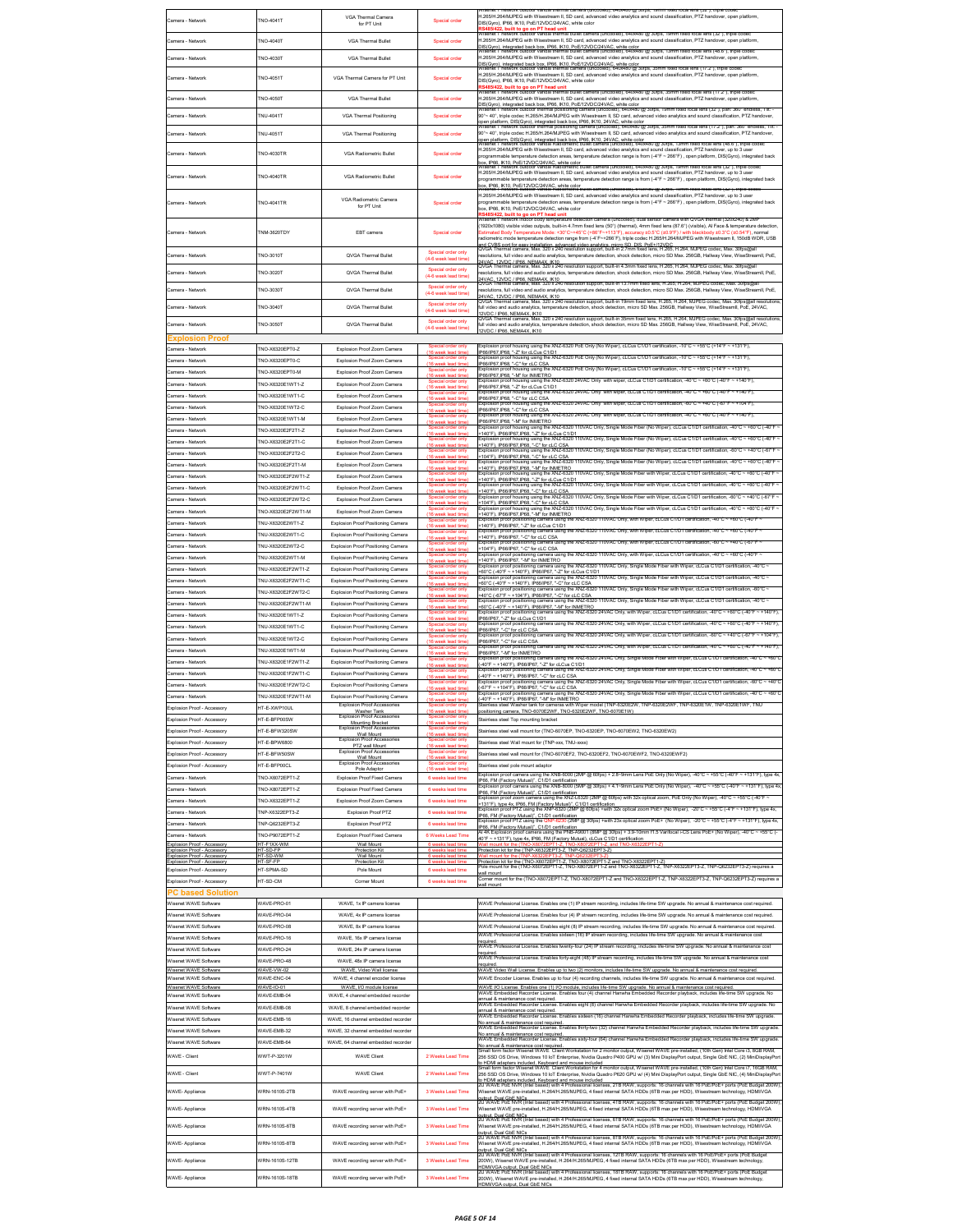| WAVE- Appliance                     | VRN-1610S-24TB                    | WAVE recording server with PoE+                                 | 3 Weeks Lead Time                      | 2U WAVE PoE NVR (Intel based) with 4 Professional licenses, 24TB RAW, supports: 16 channels with 16 PoE/PoE+ ports (PoE Budget<br>200W). Wisenet WAVE pre-installed. H.264/H.265/MJPEG. 4 fixed internal SATA HDDs (6TB max per HDD). Wisestream technology.                                                                                                                                                                                                                                                 |
|-------------------------------------|-----------------------------------|-----------------------------------------------------------------|----------------------------------------|--------------------------------------------------------------------------------------------------------------------------------------------------------------------------------------------------------------------------------------------------------------------------------------------------------------------------------------------------------------------------------------------------------------------------------------------------------------------------------------------------------------|
| WAVE- Appliance                     | WRN-810S-1TB                      | WAVE recording server with PoE+                                 | 3 Weeks Lead Time                      | uDMIVGA output, Dual GbE NICs<br>IDMIVGA output, Dual GbE NICs<br>U WAVE PoE NVR (Intel based) with 4 Professional licenses, 1TB RAW, supports: 8 channels with 8 PoE/PoE+ ports (PoE Budget 100W)<br>Wisenet WAVE pre-installed, H.264/H.265/MJPEG, 2 fixed internal SATA HDDs (6TB max per HDD), Wisestream technology, HDMI/VGA                                                                                                                                                                           |
| WAVE- Appliance                     | VRN-810S-2TB                      | WAVE recording server with PoE+                                 | 3 Weeks Lead Time                      | whull, Dual GbE NICs<br>IU WAVE PoE NVR (Intel based) with 4 Professional licenses, 2TB RAW, supports: 8 channels with 8 PoE/PoE+ ports (PoE Budget 100W).<br>Wisenet WAVE pre-installed, H.264/H.265/MJPEG, 2 fixed internal SATA HDDs (6TB max per HDD), Wisestream technology, HDMI/VGA<br>udout. Dual GbE NICs<br>IU WAVE PoE NVR (Intel based) with 4 Professional licenses, 4TB RAW, supports: 8 channels with 8 PoE/PoE+ ports (PoE Budget 100W),                                                     |
| WAVE- Appliance                     | WRN-810S-4TB                      | WAVE recording server with PoE+                                 | 3 Weeks Lead Time                      | Wisenet WAVE pre-installed, H.264/H.265/MJPEG, 2 fixed internal SATA HDDs (6TB max per HDD), Wisestream technology, HDMI/VGA<br>uutout. Dual GbE NICs<br>IU WAVE PoE NVR (Intel based) with 4 Professional licenses, 6TB RAW, supports: 8 channels with 8 PoE/PoE+ ports (PoE Budget 100W),                                                                                                                                                                                                                  |
| WAVE- Appliance                     | VRN-810S-6TB                      | WAVE recording server with PoE+                                 | 3 Weeks Lead Time                      | Wisenet WAVE pre-installed, H.264/H.265/MJPEG, 2 fixed internal SATA HDDs (6TB max per HDD), Wisestream technology, HDMI/VGA<br>outout. Dual ChE NICs<br>1U WAVE PoE KVR (Intel based) with 4 Professional licenses, 8TB RAW, supports: 8 channels with 8 PoE/PoE+ ports (PoE Budget 100W)<br>Wisenet WAVE pre-installed, H.264/H.265/MJPEG, 2 fixed internal SATA H                                                                                                                                         |
| WAVE- Appliance                     | VRN-810S-8TB                      | WAVE recording server with PoE+                                 | 3 Weeks Lead Time                      | outout. Dual GbE NICs<br>1U WAVE PoE NVR (Intel based) with 4 Professional licenses, 12TB RAW, supports: 8 channels with 8 PoE/PoE+ ports (PoE Budget 100W),                                                                                                                                                                                                                                                                                                                                                 |
| WAVE- Appliance<br>WAVE - Appliance | VRN-810S-12TB<br>WRT-P-3100MW-1TB | WAVE recording server with PoE+<br><b>WAVE Recording Server</b> | 3 Weeks Lead Time<br>2 Weeks Lead Time | Wisenet WAVE pre-installed, H.264/H.265/MJPEG, 2 fixed internal SATA HDDs (6TB max per HDD), Wisestream technology, HDMI/VGA<br>outout. Dual GbE NICs<br>Micro form factor Wisenet WAVE Network Video Recorder with 4 Professional licenses, Wisenet WAVE pre-installed, 1TB raw, 45 Mbps<br>ecording B/W, (1) 2.5" HDD, (10th Gen) Intel Core i3, 8GB RAM, 256 GB SSD OS Drive, Windows 10 IoT Enterprise, (1) HDMI, (1)                                                                                    |
| WAVE - Appliance                    | VRT-P-3100MW-2TB                  | <b>WAVE Recording Server</b>                                    | 2 Weeks Lead Time                      | isplayPort output1 GbE NIC Keyboard and mouse included<br>licro form factor Wisenet WAVE Network Video Recorder with 4 Professional licenses, Wisenet WAVE pre-installed, 2TB raw, 45 Mbps<br>ecording B/W, (1) 2.5" HDD, (10th Gen) Intel Core i3, 8GB RAM, 256 GB SSD OS Drive, Windows 10 IoT Enterprise, (1) HDMI, (1)                                                                                                                                                                                   |
| WAVE - Appliance                    | VRT-P-3101W-4TB                   | <b>WAVE Recording Server</b>                                    | 2 Weeks Lead Time                      | lisplayPort output 1 GbE NIC Keyboard and mouse included<br>Mini-tower form factor Wisenet WAVE Network Video Recorder with 4 Professional licenses. Wisenet WAVE pre-installed. 4TB raw. 170 Mbos<br>ecording B/W, (1) 3.5" HDD, (10th Gen) Intel Core i3, 8GB RAM, 256 GB SSD OS Drive, Windows 10 IoT Enterprise, (2) DisplayPort output,                                                                                                                                                                 |
| WAVE - Appliance                    | VRT-P-3101W-8TB                   | <b>WAVE Recording Server</b>                                    | 2 Weeks Lead Time                      | 1) DisplayPort to HDMI adapter included, Dual GbE NICs, Single 550W power supply, Keyboard and mouse include<br>Vini-tower form factor Wisenet WAVE Network Video Recorder with 4 Professional licenses. Wisenet WAVE pre-installed. 8TB raw. 170 Mbos<br>ecording B/W, (2) 3.5" HDD, (10th Gen) Intel Core i3, 8GB RAM, 256 GB SSD OS Drive, Windows 10 IoT Enterprise, (2) DisplayPort output,                                                                                                             |
|                                     |                                   |                                                                 |                                        | 1) DisplayPort to HDMI adapter included, Dual GbE NICs, Single 550W power supply, Keyboard and mouse include<br>Vini-tower form factor Wisenet WAVE Network Video Recorder with 4 Professional licenses. Wisenet WAVE pre-installed. 12TB raw, 170                                                                                                                                                                                                                                                           |
| WAVE - Appliance                    | WRT-P-3101W-12TB                  | <b>WAVE Recording Server</b>                                    | 2 Weeks Lead Time                      | Mbps recording B/W, (3) 3.5" HDD, (10th Gen) Intel Core i3, 8GB RAM, 256 GB SSD OS Drive, Windows 10 IoT Enterprise, (2) DisplayPort<br>sutput, (1) DisplayPort to HDMI adapter included, Dual GbE NICs, Single 550W power supply, Keyboard and mouse included                                                                                                                                                                                                                                               |
| WAVE - Appliance                    | VRT-P-3101W-16TB                  | <b>WAVE Recording Server</b>                                    | 2 Weeks Lead Time                      | Mini-tower form factor Wisenet WAVE Network Video Recorder with 4 Professional licenses, Wisenet WAVE pre-installed, 16TB raw, 170<br>Mbps recording B/W, (2) 3.5" HDD, (10th Gen) Intel Core i3, 8GB RAM, 256 GB SSD OS Drive, Windows 10 IoT Enterprise, (2) DisplayPort<br>utput, (1) DisplayPort to HDMI adapter included, Dual GbE NICs, Single 550W power supply, Keyboard and mouse included                                                                                                          |
| WAVE - Appliance                    | VRT-P-5201W-4TB                   | <b>WAVE Recording Server</b>                                    | 2 Weeks Lead Time                      | Mini-tower form factor Wisenet WAVE Network Video Recorder with 4 Professional licenses, Wisenet WAVE pre-installed, 4TB raw, 470 Mbps<br>ecording B/W, (1) 3.5" HDD, (10th Gen) Intel Core i5, 16GB RAM, 256 GB SSD OS Drive, Windows 10 IoT Enterprise, (2) DisplayPort output,<br>1) DisplayPort to HDMI adapter included, Dual GbE NICs, Single 550W power supply, Keyboard and mouse included                                                                                                           |
| WAVE - Appliance                    | VRT-P-5201W-8TB                   | <b>WAVE Recording Server</b>                                    | 2 Weeks Lead Time                      | Mini-tower form factor Wisenet WAVE Network Video Recorder with 4 Professional licenses, Wisenet WAVE pre-installed, 8TB raw, 470 Mbps<br>ecording B/W, (2) 3.5" HDD, (10th Gen) Intel Core i5, 16GB RAM, 256 GB SSD OS Drive, Windows 10 IoT Enterprise, (2) DisplayPort output,                                                                                                                                                                                                                            |
| WAVE - Appliance                    | WRT-P-5201W-12TB                  | <b>WAVE Recording Server</b>                                    | 2 Weeks Lead Time                      | 1) DisplayPort to HDMI adapter included, Dual GbE NICs, Single 550W power supply, Keyboard and mouse included<br>fini-tower form factor Wisenet WAVE Network Video Recorder with 4 Professional licenses, Wisenet WAVE pre-installed, 12TB raw, 470<br>Mbps recording B/W, (3) 3.5" HDD, (10th Gen) Intel Core i5, 16GB RAM, 256 GB SSD OS Drive, Windows 10 IoT Enterprise, (2) DisplayPort                                                                                                                 |
|                                     | VRT-P-5201W-16TB                  | <b>WAVE Recording Server</b>                                    | 2 Weeks Lead Time                      | utput, (1) DisplayPort to HDMI adapter included, Dual GbE NICs, Single 550W power supply, Keyboard and mouse included<br>fini-tower form factor Wisenet WAVE Network Video Recorder with 4 Professional licenses, Wisenet WAVE pre-installed, 16TB raw, 470                                                                                                                                                                                                                                                  |
| WAVE - Appliance                    |                                   |                                                                 |                                        | Mbps recording B/W, (2) 3.5" HDD, (10th Gen) Intel Core i5, 16GB RAM, 256 GB SSD OS Drive, Windows 10 IoT Enterprise, (2) DisplayPort<br>utput, (1) DisplayPort to HDMI adapter included, Dual GbE NICs, Single 550W power supply, Keyboard and mouse included<br>lini-tower form factor Wisenet WAVE Network Video Recorder with 4 Professional licenses, Wisenet WAVE pre-installed, 20TB raw, 470                                                                                                         |
| WAVE - Appliance                    | WRT-P-5201W-20TB                  | <b>WAVE Recording Server</b>                                    | 2 Weeks Lead Time                      | Mbps recording B/W, (2) 3.5" HDD, (10th Gen) Intel Core i5, 16GB RAM, 256 GB SSD OS Drive, Windows 10 IoT Enterprise, (2) DisplayPort<br>utput, (1) DisplayPort to HDMI adapter included, Dual GbE NICs, Single 550W power supply, Keyboard and mouse included<br>Mini-tower form factor Wisenet WAVE Network Video Recorder with 4 Professional licenses, Wisenet WAVE pre-installed, 24TB raw, 470                                                                                                         |
| WAVE - Appliance                    | WRT-P-5201W-24TB                  | <b>WAVE Recording Server</b>                                    | 2 Weeks Lead Time                      | Mbps recording B/W. (3) 3.5" HDD. (10th Gen) Intel Core i5, 16GB RAM, 256 GB SSD OS Drive, Windows 10 IoT Enterprise, (2) DisplayPort<br>output, (1) DisplayPort to HDMI adapter included. Dual GbE NICs. Single 550W power supply. Keyboard and mouse included                                                                                                                                                                                                                                              |
| WAVE - Appliance                    | WRT-P-5201W-36TB                  | <b>WAVE Recording Server</b>                                    | 2 Weeks Lead Time                      | Mini-tower form factor Wisenet WAVE Network Video Recorder with 4 Professional licenses, Wisenet WAVE pre-installed, 36TB raw, 470<br>Mbps recording B/W, (3) 3.5" HDD, (10th Gen) Intel Core i5, 16GB RAM, 256 GB SSD OS Drive, Windows 10 IoT Enterprise, (2) DisplayPort<br>output, (1) DisplayPort to HDMI adapter included, Dual GbE NICs, Single 550W power supply, Keyboard and mouse included                                                                                                        |
| WAVE- Appliance                     | VRR-P-E200W2-8TB                  | <b>WAVE Recording Server</b>                                    | 2 Weeks Lead Time                      | 1U Wisenet WAVE Network Video Recorder with 4 Professional licenses, Wisenet WAVE pre-installed, 8TB raw (7TB usable after disk<br>ormatting & JBOD configuration), 470 Mbps recording B/W, 4 HDD Bay (3.5" with up to 3 hot plug drives), Intel Xeon, 16GB RAM, 480GB<br>SSD OS drive, Windows 10 loT Enterprise, Nvidia GPU, MiniDP output, VGA output, Dual GbE NICs, IPMI, Single 250W power supply,                                                                                                     |
| WAVE- Appliance                     | //RR-P-E200W2-12TB                | <b>WAVE Recording Server</b>                                    | 2 Weeks Lead Time                      | Keyboard and mouse included. Rail kit included<br>10 Wisenet WAVE Network Video Recorder with 4 Professional licenses, Wisenet WAVE pre-installed, 12TB raw (11TB usable after disk<br>ormatting & JBOD configuration), 470 Mbps recording B/W, 4 HDD Bay (3.5" with up to 3 hot plug drives), Intel Xeon, 16GB RAM, 480GB                                                                                                                                                                                   |
|                                     |                                   |                                                                 |                                        | SSD OS drive, Windows 10 IoT Enterprise, Nvidia GPU, MiniDP output, VGA output, Dual GbE NICs, IPMI, Single 250W power supply,<br>(evboard and mouse included. Rail kit included<br>IU Wisenet WAVE Network Video Recorder with 4 Professional licenses, Wisenet WAVE pre-installed, 16TB raw (14TB usable after disk<br>ormatting & JBOD configuration), 470 Mbps recording B/W, 4 HDD Bay (3.5" with up to 3 hot plug drives), Intel Xeon, 16GB RAM, 480GB                                                 |
| WAVE- Appliance                     | VRR-P-E200W2-16TB                 | <b>WAVE Recording Server</b>                                    | 2 Weeks Lead Time                      | SSD OS drive, Windows 10 IoT Enterprise, Nvidia GPU, MiniDP output, VGA output, Dual GbE NICs, IPMI, Single 250W power supply,<br>ievboard and mouse included. Rail kit included<br>U Wisenet WAVE Network Video Recorder with 4 Professional ≣censes, Wisenet WAVE pre-insta<br>lled, 24TB raw (22TB usa                                                                                                                                                                                                    |
| WAVE- Appliance                     | VRR-P-E200W2-24TB                 | <b>WAVE Recording Server</b>                                    | 2 Weeks Lead Time                      | xmatting & JBOD configuration), 470 Mbps recording B/W, 4 HDD Bay (3.5" with up to 3 hot plug drives), Intel Xeon, 16GB RAM, 480GB<br>SSD OS drive, Windows 10 loT Enterprise, Nvidia GPU, MiniDP output, VGA output, Dual GbE NICs, IPMI, Single 250W power supply<br>(evboard and mouse included. Rail kit included<br>Û Wisenet WAVE Network Video Recorder with 4 Professional licenses, Wisenet WAVE pre-installed, 28TB raw (26TB usa                                                                  |
| WAVE- Appliance                     | /RR-P-E200W2-28TB                 | <b>WAVE Recording Server</b>                                    | 2 Weeks Lead Time                      | xmatting & JBOD configuration), 470 Mbps recording B/W, 4 HDD Bay (3.5" with up to 3 hot plug drives), Intel Xeon, 16GB RAM, 480GB<br>SSD OS drive, Windows 10 IoT Enterprise, Nvidia GPU, MiniDP output, VGA output, Dual GbE NICs, IPMI, Single 250W power supply<br>ievboard and mouse included. Rail kit included<br>Ü Wisenet WAVE Network Video Recorder with 4 Professional licenses, Wisenet WAVE pre-installed, 36TB raw (33TB usab                                                                 |
| WAVE- Appliance                     | /RR-P-E200W2-36TB                 | <b>WAVE Recording Server</b>                                    | 2 Weeks Lead Time                      | xmatting & JBOD configuration), 470 Mbps recording B/W, 4 HDD Bay (3.5" with up to 3 hot plug drives), Intel Xeon, 16GB RAM, 480GB<br>SSD OS drive, Windows 10 loT Enterprise, Nvidia GPU, MiniDP output, VGA output, Dual GbE NICs, IPMI, Single 250W power supply                                                                                                                                                                                                                                          |
| WAVE- Appliance                     | VRR-P-E200W2-48TB                 | <b>WAVE Recording Server</b>                                    | 2 Weeks Lead Time                      | ab OS Girls), removement of Rail kit included<br>whoard and mouse included. Rail kit included<br>J Wisenet WAVE Network Video Recorder with 4 Professional licenses, Wisenet WAVE pre-installed, 48TB raw (39TB usable after disk<br>ormatting & JBOD configuration). 470 Mbps recording B/W. 4 HDD Bay (3.5" with up to 3 hot plug drives), Intel Xeon, 16GB RAM, 480GB<br>SSD OS drive, Windows 10 IoT Enterprise, Nvidia GPU, MiniDP output, VGA output, Dual GbE NICs, IPMI, Single 250W power supply,   |
| WAVE- Appliance                     | VRR-P-S202W1-16TB                 | <b>WAVE Recording Server</b>                                    | 2 Weeks Lead Time                      | sub-oard and mouse included. Rail kit included<br>(evboard and mouse included. Rail kit included<br>U Wisenet WAVE Network Video Recorder with 4 Professional licenses, Wisenet WAVE pre-installed, 16TB raw (7TB usable after dist<br>ormatting & RAID 6 configuration), 470 Mbps recording B/W, 14 HDD Bay (3.5"), Intel Xeon, 16GB RAM, Dual 240GB SSD OS drives (RAID                                                                                                                                    |
|                                     |                                   |                                                                 |                                        | 1), Windows 10 Pro, Support RAID 0/1/5/6 + 8GB NV cache, Nvidia GPU, MiniDP output, VGA output, Quad GbE NICs, IPMI, Redundant<br>); who bower supplies. Keyboard and mouse included. Rail kit included.<br>50W bower supplies. Keyboard and mouse included. Rail kit included.<br>U Wisenet WAVE Network Video Recorder with 4 Professional licenses, Wisenet WAVE pr<br>ormatting & RAID 6 configuration), 470 Mbps recording B/W, 14 HDD Bay (3.5"), Intel Xeon, 16GB RAM, Dual 240GB SSD OS drives (RAID |
| WAVE- Appliance                     | VRR-P-S202W1-20TB                 | <b>WAVE Recording Server</b>                                    | 2 Weeks Lead Time                      | 1), Windows 10 Pro, Support RAID 0/1/5/6 + 8GB NV cache, Nvidia GPU, MiniDP output, VGA output, Quad GbE NICs, IPMI, Redundant<br>Row newer supplies. Keyboard and mouse included. Rail kit included<br>SOW power supplies. Keyboard and mouse included. Rail kit included<br>U Wisenet WAVE Network Video Recorder with 4 Professional licenses, Wisenet WAVE and DRA                                                                                                                                       |
| WAVE- Appliance                     | VRR-P-S202W1-24TB                 | <b>WAVE Recording Server</b>                                    | 2 Weeks Lead Time                      | ormatting & RAID 6 configuration), 470 Mbps recording B/W, 14 HDD Bay (3.5"), Intel Xeon, 16GB RAM, Dual 240GB SSD OS drives (RAID<br>), Windows 10 Pro, Support RAID 0/1/5/6 + 8GB NV cache, Nvidia GPU, MiniDP output, VGA output, Quad GbE NICs, IPMI, Redundant<br>.<br>50W power supplies. Keyboard and mouse included. Rail kit included.<br>U Wisenet WAVE Network Video Recorder with 4 Professional licenses, Wisenet WAVE pre-installed, 28TB raw (18TB usable after disk                          |
| WAVE- Appliance                     | VRR-P-S202W1-28TB                 | <b>WAVE Recording Server</b>                                    | 2 Weeks Lead Time                      | ormatting & RAID 6 configuration), 470 Mbps recording B/W, 14 HDD Bay (3.5"), Intel Xeon, 16GB RAM, Dual 240GB SSD OS drives (RAID<br>1), Windows 10 Pro, Support RAID 0/1/5/6 + 8GB NV cache, Nvidia GPU, MiniDP output, VGA output, Quad GbE NICs, IPMI, Redundant<br>rs was exposed to the Second and mouse included. Rail kit included<br>50W power supplies. Keyboard and mouse included. Rail kit included<br>U Wisenet WAVE Network Video Recorder with 4 Professional licenses, Wisenet WAVE pre-in  |
| WAVE- Appliance                     | VRR-P-S202W1-32TB                 | <b>WAVE Recording Server</b>                                    | 2 Weeks Lead Time                      | formatting & RAID 6 configuration), 470 Mbps recording B/W, 14 HDD Bay (3.5"), Intel Xeon, 16GB RAM, Dual 240GB SSD OS drives (RAID<br>1), Windows 10 Pro, Support RAID 0/1/5/6 + 8GB NV cache, Nvidia GPU, MiniDP output, VGA output, Quad GbE NICs, IPMI, Redundant                                                                                                                                                                                                                                        |
| WAVE- Appliance                     | WRR-P-S202W1-40TB                 | <b>WAVE Recording Server</b>                                    | 2 Weeks Lead Time                      | W nower supplies. Keyboard and mouse included. Rail kit included<br>formatting & RAID 6 configuration), 470 Mbps recording B/W, 14 HDD Bay (3.5"), Intel Xeon, 16GB RAM, Dual 240GB SSD OS drives (RAID<br>I), Windows 10 Pro, Support RAID 0/1/5/6 + 8GB NV cache, Nvidia GPU, MiniDP output, VGA output, Quad GbE NICs, IPMI, Redundant                                                                                                                                                                    |
| WAVE- Appliance                     | VRR-P-S202W1-48TR                 | <b>WAVE Recording Server</b>                                    | 2 Weeks Lead Time                      | 750W power supplies. Keyboard and mouse included. Rail kit included<br>20 Wisenet WAVE Network Video Recorder with 4 Professional licenses, Wisenet WAVE pre-installed, 48TB raw (37TB usable after disk<br>ormatting & RAID 6 configuration), 470 Mbps recording B/W, 14 HDD Bay (3.5"), Intel Xeon, 16GB RAM, Dual 240GB SSD OS drives (RAID                                                                                                                                                               |
|                                     |                                   |                                                                 |                                        | ), Windows 10 Pro, Support RAID 0/1/5/6 + 8GB NV cache, Nvidia GPU, MiniDP output, VGA output, Quad GbE NICs, IPMI, Redundant<br>.<br>750W power supplies. Keyboard and mouse included. Rail kit included<br>2U Wisenet WAVE Network Video Recorder with 4 Professional licenses, Wisenet WAVE pre-installed, 64TB raw (44TB usable after disk<br>ormatting & RAID 6 configuration), 470 Mbps recording B/W, 14 HDD Bay (3.5"), Intel Xeon, 16GB RAM, Dual 240GB SSD OS drives (RAID                         |
| WAVE- Appliance                     | //RR-P-S202W1-64TB                | <b>WAVE Recording Server</b>                                    | 2 Weeks Lead Time                      | I), Windows 10 Pro, Support RAID 0/1/5/6 + 8GB NV cache, Nvidia GPU, MiniDP output, VGA output, Quad GbE NICs, IPMI, Redundant<br><sup>r</sup> 50W nower sunnlies. Keyhoard and mouse included. Rail kit included.<br>20 Wisenet WAVE Network Video Recorder with 4 Professional licenses, Wisenet WAVE pre-installed, 80TB raw (59TB usable after disk                                                                                                                                                      |
| WAVE- Appliance                     | //RR-P-S202W1-80TB                | <b>WAVE Recording Server</b>                                    | 2 Weeks Lead Time                      | ormatting & RAID 6 configuration), 470 Mbps recording B/W, 14 HDD Bay (3.5"), Intel Xeon, 16GB RAM, Dual 240GB SSD OS drives (RAID<br>). Windows 10 Pro. Support RAID 0/1/5/6 + 8GB NV cache. Nvidia GPU. MiniDP output, VGA output, Quad GbE NICs, IPMI, Redundant<br>50W power supplies. Keyboard and mouse included. Rail kit included<br>U Wisenet WAVE Network Video Recorder with 4 Professional licenses, Wisenet<br>WAVE pre-ins                                                                     |
| <b>WAVE-Appliance</b>               | //RR-P-S202W1-96TB                | <b>WAVE Recording Server</b>                                    | 2 Weeks Lead Time                      | ormatting & RAID 6 configuration), 470 Mbps recording B/W, 14 HDD Bay (3.5"), Intel Xeon, 16GB RAM, Dual 240GB SSD OS drives (RAID<br>I), Windows 10 Pro, Support RAID 0/1/5/6 + 8GB NV cache, Nvidia GPU, MiniDP output, VGA output, Quad GbE NICs, IPMI, Redundant                                                                                                                                                                                                                                         |
| WAVE- Appliance                     | VRR-P-S202W1-108TB                | <b>WAVE Recording Server</b>                                    | 2 Weeks Lead Time                      | 50W power supplies. Keyboard and mouse included. Rail kit included<br>U Wisenet WAVE Network Video Recorder with 4 Professional licenses, '<br>ormatting & RAID 6 configuration), 470 Mbps recording B/W, 14 HDD Bay (3.5"), Intel Xeon, 16GB RAM, Dual 240GB SSD OS drives (RAID<br>1). Windows 10 Pro. Support RAID 0/1/5/6 + 8GB NV cache. Nvidia GPU. MiniDP output. VGA output. Quad GbE NICs. IPML Redundant                                                                                           |
| WAVE- Appliance                     | VRR-P-S202W1-120TB                | <b>WAVE Recording Server</b>                                    | 2 Weeks Lead Time                      | .<br>W nower sunnlies. Keyhoard and mouse included. Rail kit included.<br>Wisenet WAVE Network Video Recorder with 4 Professional licenses, Wisenet WAVE pre-insta<br>led. 120TB raw (89TB us<br>ormatting & RAID 6 configuration), 470 Mbps recording B/W, 14 HDD Bay (3.5"), Intel Xeon, 16GB RAM, Dual 240GB SSD OS drives (RAID<br>), Windows 10 Pro, Support RAID 0/1/5/6 + 8GB NV cache, Nvidia GPU, MiniDP output, VGA output, Quad GbE NICs, IPMI, Redundant                                         |
| WAVE- Appliance                     | VRR-P-S202W1-132TB                | <b>WAVE Recording Server</b>                                    | 2 Weeks Lead Time                      | .<br>50W power supplies. Keyboard and mouse included. Rail kit included<br>U Wisenet WAVE Network Video Recorder with 4 Professional licenses, Wisenet WAVE pre-installed, 132TB raw (100TB usable after disl<br>ormatting & RAID 6 configuration), 470 Mbps recording B/W, 14 HDD Bay (3.5"), Intel Xeon, 16GB RAM, Dual 240GB SSD OS drives (RAID                                                                                                                                                          |
|                                     |                                   |                                                                 |                                        | ). Windows 10 Pro. Support RAID 0/1/5/6 + 8GB NV cache. Nvidia GPU. MiniDP output. VGA output. Quad GbE NICs. IPMI. Redundant<br>.<br>50W power supplies. Keyboard and mouse included. Rail kit included.<br>U Wisenet WAVE Network Video Recorder with 4 Professional licenses, Wisenet WAVE pre-installed, 144TB raw (111TB usable after disk<br>ormatting & RAID 6 configuration), 470 Mbps recording B/W, 14 HDD Bay (3.5"), Intel Xeon, 16GB RAM, Dual 240GB SSD OS drives (RAID                        |
| WAVE- Appliance                     | //RR-P-S202W1-144TB               | <b>WAVE Recording Server</b>                                    | 2 Weeks Lead Time                      | 1. Windows 10 Pro. Support RAID 0/1/5/6 + 8GB NV cache. Nvidia GPU. MiniDP output. VGA output. Quad GbE NICs. IPMI. Redundant<br>.<br>150W nower sunnlies: Keyhoard and mouse included. Rail kit included.<br>20 Wisenet WAVE Network Video Recorder with 4 Professional licenses, Wisenet WAVE pre-installed, 156TB raw (120TB usable after disl                                                                                                                                                            |
| WAVE- Appliance                     | //RR-P-S202W1-156TB               | <b>WAVE Recording Server</b>                                    | 2 Weeks Lead Time                      | ormatting & RAID 6 configuration), 470 Mbps recording B/W, 14 HDD Bay (3.5"), Intel Xeon, 16GB RAM, Dual 240GB SSD OS drives (RAID<br>), Windows 10 Pro, Support RAID 0/1/5/6 + 8GB NV cache, Nvidia GPU, MiniDP output, VGA output, Quad GbE NICs, IPMI, Redundant<br>.<br>190W power supplies. Keyboard and mouse included. Rail kit included.<br>2U Wisenet WAVE Network Video Recorder with 4 Professional licenses, Wisenet WAVE pre-installed, 176TB raw (131TB usable after disk                      |
| WAVE- Appliance                     | //RR-P-S202W1-176TB               | <b>WAVE Recording Server</b>                                    | 2 Weeks Lead Time                      | formatting & RAID 6 configuration), 470 Mbps recording B/W, 14 HDD Bay (3.5"), Intel Xeon, 16GB RAM, Dual 240GB SSD OS drives (RAID<br>1), Windows 10 Pro, Support RAID 0/1/5/6 + 8GB NV cache, Nvidia GPU, MiniDP output, VGA output, Quad GbE NICs, IPMI, Redundan                                                                                                                                                                                                                                         |
| WAVE- Appliance                     | VRR-P-S202W1-192TB                | <b>WAVE Recording Server</b>                                    | 2 Weeks Lead Time                      | .<br>150W power supplies. Keyboard and mouse included. Rail kit included.<br>2U Wisenet WAVE Network Video Recorder with 4 Professional licenses, Wisenet WAVE pre-installed, 192TB raw (145TB usable after disk<br>formatting & RAID 6 configuration), 470 Mbps recording B/W, 14 HDD Bay (3.5"), Intel Xeon, 16GB RAM, Dual 240GB SSD OS drives (RAID<br>1), Windows 10 Pro, Support RAID 0/1/5/6 + 8GB NV cache, Nvidia GPU, MiniDP output, VGA output, Quad GbE NICs, IPMI, Redundant                    |
| WAVE- Appliance                     | WRR-P-S202W1-208TB                | <b>WAVE Recording Server</b>                                    | 2 Weeks Lead Time                      | .<br>20 Wisenet WAVE Network Video Recorder with 4 Professional licenses, Wisenet WAVE pre-installed, 208TB raw (160TB usable after disk<br>20 Wisenet WAVE Network Video Recorder with 4 Professional licenses, Wisenet WAVE pre-in<br>ormatting & RAID 6 configuration), 470 Mbps recording B/W, 14 HDD Bay (3.5"), Intel Xeon, 16GB RAM, Dual 240GB SSD OS drives (RAID<br>), Windows 10 Pro, Support RAID 0/1/5/6 + 8GB NV cache, Nvidia GPU, MiniDP output, VGA output, Quad GbE NICs, IPMI, Redundant  |
| WAVE- Appliance                     | VRR-P-S202W1-224TB                | <b>WAVE Recording Server</b>                                    | 2 Weeks Lead Time                      | .<br>750W power supplies. Keyboard and mouse included. Rail kit included<br>20 Wisenet WAVE Network Video Recorder with 4 Professional licenses, Wisenet WAVE pre-installed, 224TB raw (174TB usable after disk<br>formatting & RAID 6 configuration), 470 Mbps recording B/W, 14 HDD Bay (3.5"), Intel Xeon, 16GB RAM, Dual 240GB SSD OS drives (RAID                                                                                                                                                       |
|                                     |                                   |                                                                 |                                        | I), Windows 10 Pro, Support RAID 0/1/5/6 + 8GB NV cache, Nvidia GPU, MiniDP output, VGA output, Quad GbE NICs, IPMI, Redundant<br>'50W power supplies. Keyboard and mouse included. Rail kit included<br>U Wisenet WAVE Network Video Recorder with 4 Professional licenses, Wisenet WAVE pre-installed, 8TB raw (7TB usable after disk                                                                                                                                                                      |
| WAVE- Appliance                     | VRR-P-E200S2-8TB                  | <b>WAVE Recording Server</b>                                    | 2 Weeks Lead Time                      | ormatting & JBOD configuration), 470 Mbps recording B/W, 4 HDD Bay (3.5" with up to 3 hot plug drives), Intel Xeon, 16GB RAM, 480GB<br>SSD OS drive, Windows Server 2019 Standard, Nvidia GPU, MiniDP output, VGA output, Dual GbE NICs, IPMI, Single 250W power supply,<br>Keyboard and mouse included. Rail kit included<br>IU Wisenet WAVE Network Video Recorder with 4 Professional licenses, Wisenet WAVE pre-installed, 12TB raw (11TB usable after disk                                              |
| WAVE- Appliance                     | VRR-P-E200S2-12TB                 | <b>WAVE Recording Server</b>                                    | 2 Weeks Lead Time                      | ormatting & JBOD configuration), 470 Mbps recording B/W, 4 HDD Bay (3.5" with up to 3 hot plug drives), Intel Xeon, 16GB RAM, 480GB<br>SSD OS drive, Windows Server 2019 Standard, Nvidia GPU, MiniDP output, VGA output, Dual GbE NICs, IPMI, Single 250W power supply,<br>(evboard and mouse included. Rail kit included<br>U Wisenet WAVE Network Video Recorder with 4 Professional licenses, Wisenet WAVE pre-installed, 16TB raw (14TB usal                                                            |
| WAVE- Appliance                     | VRR-P-E200S2-16TB                 | <b>WAVE Recording Server</b>                                    | 2 Weeks Lead Time                      | xrmatting & JBOD configuration), 470 Mbps recording B/W, 4 HDD Bay (3.5" with up to 3 hot plug drives), Intel Xeon, 16GB RAM, 480GB<br>SSD OS drive, Windows Server 2019 Standard, Nvidia GPU, MiniDP output, VGA output, Dual GbE NICs, IPMI, Single 250W power supply                                                                                                                                                                                                                                      |
| WAVE- Appliance                     | VRR-P-E200S2-24TB                 | <b>WAVE Recording Server</b>                                    | 2 Weeks Lead Time                      | (evboard and mouse included. Rail kit included<br>U Wisenet WAVE Network Video Recorder with 4 Professional licenses, Wisenet WAVE pre-installed, 24TB raw (22TB usa<br>xrmatting & JBOD configuration), 470 Mbps recording B/W, 4 HDD Bay (3.5" with up to 3 hot plug drives), Intel Xeon, 16GB RAM, 480GB<br>SSD OS drive, Windows Server 2019 Standard, Nvidia GPU, MiniDP output, VGA output, Dual GbE NICs, IPMI, Single 250W power supply                                                              |
| WAVE- Appliance                     | /RR-P-E200S2-28TB                 | <b>WAVE Recording Server</b>                                    | 2 Weeks Lead Time                      | ieyboard and mouse included. Rail kit included<br>U Wisenet WAVE Network Video Recorder with 4 F<br>issional licenses, Wisenet WAVE pre-installed, 28TB raw (26TB usa<br>xrmatting & JBOD configuration), 470 Mbps recording B/W, 4 HDD Bay (3.5" with up to 3 hot plug drives), Intel Xeon, 16GB RAM, 480GB                                                                                                                                                                                                 |
|                                     |                                   |                                                                 |                                        | SSD OS drive, Windows Server 2019 Standard, Nvidia GPU, MiniDP output, VGA output, Dual GbE NICs, IPMI, Single 250W power supply<br>eyboard and mouse included. Rail kit included<br>J Wisenet WAVE Network Video Recorder with 4 Professional licenses, Wisenet WAVE pre-installed, 36TB raw (33TB usable after disi<br>ormatting & JBOD configuration), 470 Mbps recording B/W, 4 HDD Bay (3.5" with up to 3 hot plug drives), Intel Xeon, 16GB RAM, 480GB                                                 |
| WAVE- Appliance                     | /RR-P-E200S2-36TB                 | <b>WAVE Recording Server</b>                                    | 2 Weeks Lead Time                      | SSD OS drive, Windows Server 2019 Standard, Nvidia GPU, MiniDP output, VGA output, Dual GbE NICs, IPMI, Single 250W power supply                                                                                                                                                                                                                                                                                                                                                                             |
| WAVE- Appliance                     | VRR-P-E200S2-48TB                 | <b>WAVE Recording Server</b>                                    | 2 Weeks Lead Time                      | ormatting & JBOD configuration), 470 Mbps recording B/W, 4 HDD Bay (3.5" with up to 3 hot plug drives), Intel Xeon, 16GB RAM, 480GB<br>SSD OS drive, Windows Server 2019 Standard, Nvidia GPU, MiniDP output, VGA output, Dual GbE NICs, IPMI, Single 250W power supply,<br>Keyboard and mouse included. Rail kit included                                                                                                                                                                                   |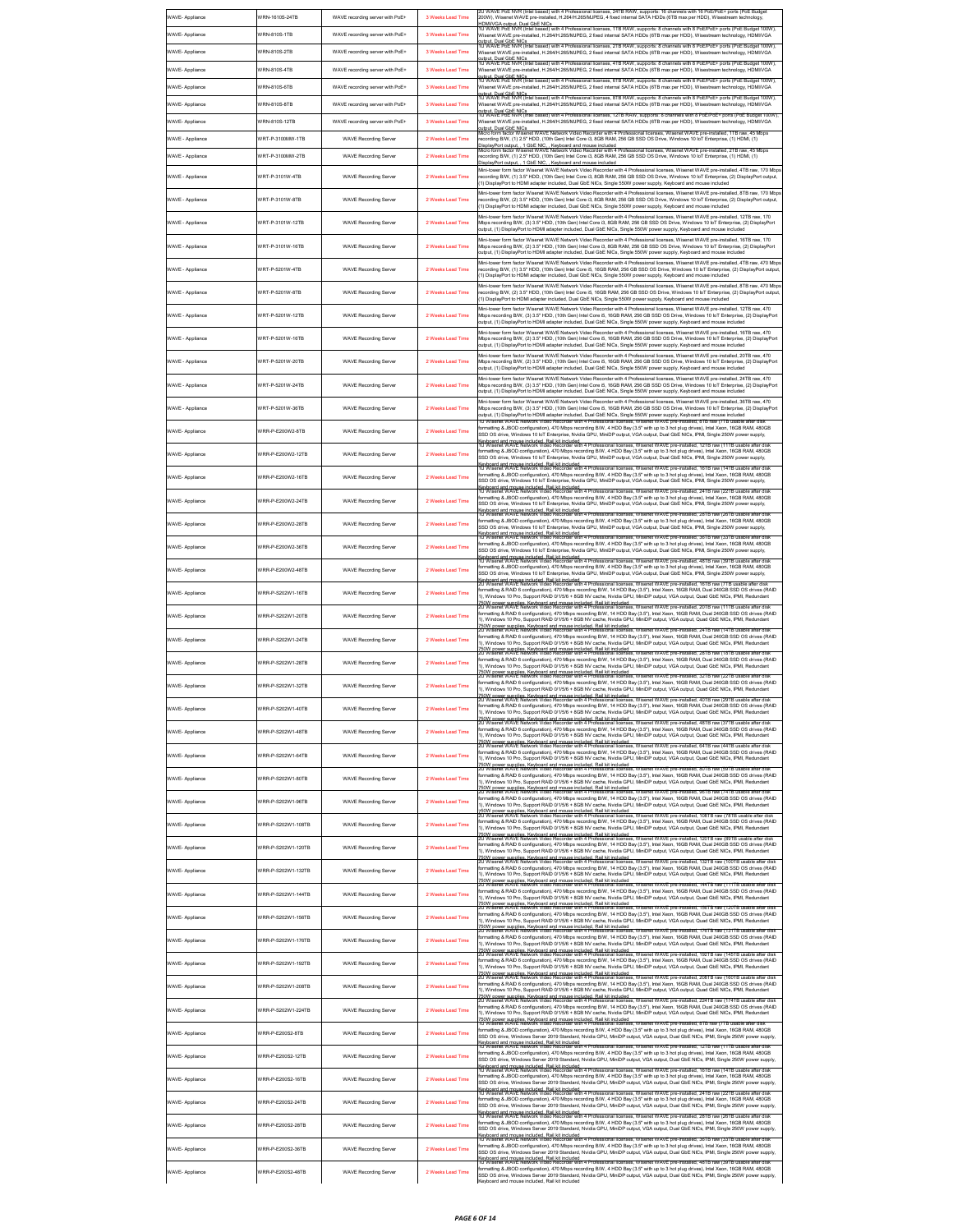| WAVE- Appliance  | WRR-P-S202S1-16TB  | <b>WAVE Recording Server</b>     | 2 Weeks Lead Time | 2U Wisenet WAVE Network Video Recorder with 4 Professional licenses, Wisenet WAVE pre-installed; 16TB raw (7TB usable after disi<br>formatting & RAID 6 configuration), 470 Mbps recording B/W, 14 HDD Bay (3.5"), Intel Xeon, 16GB RAM, Dual 240GB SSD OS drives (RAID<br>1), Windows Server 2019 Standard, Support RAID 0/1/5/6 + 8GB NV cache, Nvidia GPU, MiniDP output, VGA output, Quad GbE NICs, IPMI,                                                                                                                                                                   |
|------------------|--------------------|----------------------------------|-------------------|---------------------------------------------------------------------------------------------------------------------------------------------------------------------------------------------------------------------------------------------------------------------------------------------------------------------------------------------------------------------------------------------------------------------------------------------------------------------------------------------------------------------------------------------------------------------------------|
| WAVE- Appliance  | VRR-P-S202S1-20TB  | <b>WAVE Recording Server</b>     | 2 Weeks Lead Time | ri<br>Redundant 750W power supplies. Keyboard and mouse included. Rail kit included<br>20 Wisenet WAVE Network Video Recorder with 4 Professional licenses, Wisenet WAVE pre-installed, 20TB raw (11TB usable after disk<br>formatting & RAID 6 configuration), 470 Mbps recording B/W, 14 HDD Bay (3.5"), Intel Xeon, 16GB RAM, Dual 240GB SSD OS drives (RAID<br>1), Windows Server 2019 Standard, Support RAID 0/1/5/6 + 8GB NV cache, Nvidia GPU, MiniDP output, VGA output, Quad GbE NICs, IPMI,                                                                           |
| WAVE- Appliance  | WRR-P-S202S1-24TB  | <b>WAVE Recording Server</b>     | 2 Weeks Lead Time | Redundant 750W power supplies. Keyboard and mouse included. Rail kit included<br>20 Wisenet WAVE Network Video Recorder with 4 Professional licenses, Wisenet WAVE pre-installed, 24TB raw (14TB usable after disk<br>formatting & RAID 6 configuration), 470 Mbps recording B/W, 14 HDD Bay (3.5"), Intel Xeon, 16GB RAM, Dual 240GB SSD OS drives (RAID<br>1), Windows Server 2019 Standard, Support RAID 0/1/5/6 + 8GB NV cache, Nvidia GPU, MiniDP output, VGA output, Quad GbE NICs, IPMI,                                                                                 |
| WAVE- Appliance  | VRR-P-S202S1-28TB  | <b>WAVE Recording Server</b>     | 2 Weeks Lead Time | Redundant 750W power supplies. Keyboard and mouse included. Rail kit included<br>20 Wisenet WAVE Network Video Recorder with 4 Professional licenses, Wisenet WAVE pre-installed, 28TB raw (18TB usable after disk<br>formatting & RAID 6 configuration), 470 Mbps recording B/W, 14 HDD Bay (3.5"), Intel Xeon, 16GB RAM, Dual 240GB SSD OS drives (RAID<br>1), Windows Server 2019 Standard, Support RAID 0/1/5/6 + 8GB NV cache, Nvidia GPU, MiniDP output, VGA output, Quad GbE NICs, IPMI,                                                                                 |
| WAVE- Appliance  | WRR-P-S202S1-32TR  | <b>WAVE Recording Server</b>     | 2 Weeks Lead Time | Redundant 750W power supplies. Kevboard and mouse included. Rail kit included<br>?U Wisenet WAVE Network Video Recorder with 4 Professional licenses, Wisenet WAVE pre-installed, 32TB raw (22TB usable after disk<br>formatting & RAID 6 configuration), 470 Mbps recording B/W, 14 HDD Bay (3.5"), Intel Xeon, 16GB RAM, Dual 240GB SSD OS drives (RAID<br>), Windows Server 2019 Standard, Support RAID 0/1/5/6 + 8GB NV cache, Nvidia GPU, MiniDP output, VGA output, Quad GbE NICs, IPMI,                                                                                  |
| WAVE- Appliance  | WRR-P-S202S1-40TB  | <b>WAVE Recording Server</b>     | 2 Weeks Lead Time | .<br>Redundant 750W power supplies. Keyboard and mouse included. Rail kit included<br>20 Wisenet WAVE Network Video Recorder with 4 Professional licenses, Wisenet WAVE pre-installed, 40TB raw (29TB usable after disk<br>formatting & RAID 6 configuration), 470 Mbps recording B/W, 14 HDD Bay (3.5"), Intel Xeon, 16GB RAM, Dual 240GB SSD OS drives (RAID<br>1), Windows Server 2019 Standard, Support RAID 0/1/5/6 + 8GB NV cache, Nvidia GPU, MiniDP output, VGA output, Quad GbE NICs, IPMI,                                                                            |
| WAVE- Appliance  | WRR-P-S202S1-48TB  | <b>WAVE Recording Server</b>     | 2 Weeks Lead Time | Redundant 750W power supplies. Keyboard and mouse included. Rail kit included<br>20 Wisenet WAVE Network Video Recorder with 4 Professional licenses, Wisenet WAVE pre-installed, 48TB raw (37TB usable after disk<br>ormatting & RAID 6 configuration), 470 Mbps recording B/W, 14 HDD Bay (3.5"), Intel Xeon, 16GB RAM, Dual 240GB SSD OS drives (RAID<br>1), Windows Server 2019 Standard, Support RAID 0/1/5/6 + 8GB NV cache, Nvidia GPU, MiniDP output, VGA output, Quad GbE NICs, IPMI,                                                                                  |
| WAVE- Appliance  | VRR-P-S202S1-64TB  | <b>WAVE Recording Server</b>     | 2 Weeks Lead Time | Redundant 750W power supplies. Keyboard and mouse included. Rail kit included<br>20 Wisenet WAVE Network Video Recorder with 4 Professional licenses, Wisenet WAVE pre-installed, 64TB raw (44TB usable after disk<br>formatting & RAID 6 configuration), 470 Mbps recording B/W, 14 HDD Bay (3.5"), Intel Xeon, 16GB RAM, Dual 240GB SSD OS drives (RAID<br>1), Windows Server 2019 Standard, Support RAID 0/1/5/6 + 8GB NV cache, Nvidia GPU, MiniDP output, VGA output, Quad GbE NICs, IPMI,                                                                                 |
| WAVE- Appliance  | VRR-P-S202S1-80TB  | <b>WAVE Recording Server</b>     | 2 Weeks Lead Time | .<br>Redundant 750W power supplies. Keyboard and mouse included. Rail kit included<br>2U Wisenet WAVE Network Video Recorder with 4 Professional licenses, Wisenet WAVE pre-installed, 80TB raw (59TB usable after disk<br>formatting & RAID 6 configuration), 470 Mbps recording B/W, 14 HDD Bay (3.5"), Intel Xeon, 16GB RAM, Dual 240GB SSD OS drives (RAID<br>1), Windows Server 2019 Standard, Support RAID 0/1/5/6 + 8GB NV cache, Nvidia GPU, MiniDP output, VGA output, Quad GbE NICs, IPMI,                                                                            |
| WAVE- Appliance  | VRR-P-S202S1-96TB  | <b>WAVE Recording Server</b>     | 2 Weeks Lead Time | .<br>Redundant 750W power supplies. Keyboard and mouse included. Rail kit included.<br>20 Wisenet WAVE Network Video Recorder with 4 Professional licenses, Wisenet WAVE pre-insta<br>led. 96TB raw (7<br>formatting & RAID 6 configuration), 470 Mbps recording B/W, 14 HDD Bay (3.5"), Intel Xeon, 16GB RAM, Dual 240GB SSD OS drives (RAID<br>1), Windows Server 2019 Standard, Support RAID 0/1/5/6 + 8GB NV cache, Nvidia GPU, MiniDP output, VGA output, Quad GbE NICs, IPMI,                                                                                             |
| WAVE- Appliance  | VRR-P-S202S1-108TB | <b>WAVE Recording Server</b>     | 2 Weeks Lead Time | .<br>Redundant 750W power supplies. Keyboard and mouse included. Rail kit included<br>20 Wisenet WAVE Network Video Recorder with 4 Professional licenses, Wisenet WAVE pre-installed, 108TB raw (78TB usa<br>formatting & RAID 6 configuration), 470 Mbps recording B/W, 14 HDD Bay (3.5"), Intel Xeon, 16GB RAM, Dual 240GB SSD OS drives (RAID<br>1), Windows Server 2019 Standard, Support RAID 0/1/5/6 + 8GB NV cache, Nvidia GPU, MiniDP output, VGA output, Quad GbE NICs, IPMI,                                                                                         |
| WAVE- Appliance  | VRR-P-S202S1-120TB | <b>WAVE Recording Server</b>     | 2 Weeks Lead Time | .<br>150W nower sunnlies. Keyhoard and mouse included. Rail kit included.<br>WAVE Network Video Recorder with 4 Professional licenses, Wisenet WAVE pre-inst<br>ed, 120TB raw (89TB us:<br>formatting & RAID 6 configuration), 470 Mbps recording B/W, 14 HDD Bay (3.5"), Intel Xeon, 16GB RAM, Dual 240GB SSD OS drives (RAID<br>1), Windows Server 2019 Standard, Support RAID 0/1/5/6 + 8GB NV cache, Nvidia GPU, MiniDP output, VGA output, Quad GbE NICs, IPMI,                                                                                                            |
| WAVE- Appliance  | VRR-P-S202S1-132TB | <b>WAVE Recording Server</b>     | 2 Weeks Lead Time | r), wunderword as the summer and proposed and mouse included. Rail kit included<br>Redundant 750W power supplies, Keyboard and mouse included. Rail kit included<br>20 Wisenet WAVE Network Video Recorder with 4 Professional licen<br>formatting & RAID 6 configuration), 470 Mbps recording B/W, 14 HDD Bay (3.5"), Intel Xeon, 16GB RAM, Dual 240GB SSD OS drives (RAID<br>1), Windows Server 2019 Standard, Support RAID 0/1/5/6 + 8GB NV cache, Nvidia GPU, MiniDP output, VGA output, Quad GbE NICs, IPMI,                                                               |
| WAVE- Appliance  | VRR-P-S202S1-144TB | <b>WAVE Recording Server</b>     | 2 Weeks Lead Time | r), winnows course, winnows, comparison of mouse included. Rail kit included<br>Redundant 750W power supplies, Keyboard and mouse included. Rail kit included<br>20 Wisenet WAVE Network Video Recorder with 4 Professional licenses<br>formatting & RAID 6 configuration), 470 Mbps recording B/W, 14 HDD Bay (3.5"), Intel Xeon, 16GB RAM, Dual 240GB SSD OS drives (RAID<br>1). Windows Server 2019 Standard, Support RAID 0/1/5/6 + 8GB NV cache, Nvidia GPU, MiniDP output, VGA output, Quad GbE NICs, IPML                                                                |
| WAVE- Appliance  | VRR-P-S202S1-156TB | <b>WAVE Recording Server</b>     | 2 Weeks Lead Time | n<br>Rodundard 750M nower sunnlies. Keshoard and mouse included. Ball kil included<br>20 Wisenet WAVE Network Video Recorder with 4 Professional licenses, Wisenet WAVE pre-installed, 156TB raw (120TB usable after disk<br>formatting<br>1), Windows Server 2019 Standard, Support RAID 0/1/5/6 + 8GB NV cache, Nvidia GPU, MiniDP output, VGA output, Quad GbE NICs, IPMI,                                                                                                                                                                                                   |
| WAVE- Appliance  | /RR-P-S202S1-176TB | <b>WAVE Recording Server</b>     | 2 Weeks Lead Time | r), williauws source.<br>Redundant 750W power supplies. Keyboard and mouse included. Rail kit included<br>20 Wisenet WAVE Network Video Recorder with 4 Professional licenses, Wisenet WAVE pre-installed, 176TB raw (131TB usable<br>formatting & RAID 6 configuration), 470 Mbps recording B/W, 14 HDD Bay (3.5"), Intel Xeon, 16GB RAM, Dual 240GB SSD OS drives (RAID<br>1), Windows Server 2019 Standard, Support RAID 0/1/5/6 + 8GB NV cache, Nvidia GPU, MiniDP output, VGA output, Quad GbE NICs, IPMI,                                                                 |
| WAVE- Appliance  | VRR-P-S202S1-192TR | <b>WAVE Recording Server</b>     | 2 Weeks Lead Time | r), williauws source.<br>Redundant 750W power supplies. Keyboard and mouse included. Rail kit included<br>20 Wisenet WAVE Network Video Recorder with 4 Professional licenses, Wisenet WAVE pre-installed, 192TB raw (145TB usable<br>formatting & RAID 6 configuration), 470 Mbps recording B/W, 14 HDD Bay (3.5"), Intel Xeon, 16GB RAM, Dual 240GB SSD OS drives (RAID<br>1), Windows Server 2019 Standard, Support RAID 0/1/5/6 + 8GB NV cache, Nvidia GPU, MiniDP output, VGA output, Quad GbE NICs, IPMI,                                                                 |
| WAVE- Appliance  | VRR-P-S202S1-208TR | <b>WAVE Recording Server</b>     | 2 Weeks Lead Time | r), windows <i>serve, windows windows windows windows in the magnetial server windows and the magnetial server windows</i><br>Redundant 750M nower sunnies. Keehnend and mouse included. Rail kit included.<br>2U Wisenet WAVE Network Vi<br>formatting & RAID 6 configuration), 470 Mbps recording B/W, 14 HDD Bay (3.5"), Intel Xeon, 16GB RAM, Dual 240GB SSD OS drives (RAID<br>1), Windows Server 2019 Standard, Support RAID 0/1/5/6 + 8GB NV cache, Nvidia GPU, MiniDP output, VGA output, Quad GbE NICs, IPMI,                                                          |
| WAVE- Appliance  | VRR-P-S202S1-224TB | <b>WAVE Recording Server</b>     | 2 Weeks Lead Time | Redundant 750W power supplies. Keyboard and mouse included. Rail kit included<br>20 Wisenet WAVE Network Video Recorder with 4 Professional licenses, Wisenet WAVE pre-installed, 224TB raw (174TB usable after disk<br>ormatting & RAID 6 configuration), 470 Mbps recording B/W, 14 HDD Bay (3.5"), Intel Xeon, 16GB RAM, Dual 240GB SSD OS drives (RAID<br>1), Windows Server 2019 Standard, Support RAID 0/1/5/6 + 8GB NV cache, Nvidia GPU, MiniDP output, VGA output, Quad GbE NICs, IPMI,                                                                                |
| WAVE - Client    | VWT-P-3201L        | WAVE Client (Linux OS)           | 2 weeks lead time | .<br>Redundant 750W power supplies. Keyboard and mouse included. Rail kit included<br>Small form factor Wisenet WAVE  Client Workstation for 2 monitor output, Wisenet WAVE pre-installed, (10th Gen) Intel Core i3, 8GB RAM,<br>256 SSD OS Drive, Ubuntu Linux 18.04 LTS, Nvidia Quadro P400 GPU w/ (3) Mini DisplayPort output, Single GbE NIC, (2) MiniDisplayPort to<br>.<br>HDMI adapters included, Keyboard and mouse included<br>Small form factor Wisenet WAVE Client Workstation for 4 monitor output, Wisenet WAVE pre-installed, (10th Gen) Intel Core i7, 16GB RAM, |
| WAVE - Client    | //WT-P-7401L       | WAVE Client (Linux OS)           | 2 weeks lead time | 256 SSD OS Drive, Ubuntu Linux 18.04 LTS, Nvidia Quadro P620 GPU w/ (4) Mini DisplayPort output, Single GbE NIC, (4) MiniDisplayPort to<br>IDMI adapters included. Keyboard and mouse included<br>Mini-tower form factor Wisenet WAVE Network Video Recorder with 4 Professional licenses. Wisenet WAVE pre-installed, 4TB raw, 170 Mbp                                                                                                                                                                                                                                         |
| WAVE - Appliance | WRT-P-3101L-4TB    | WAVE Recording Server (Linux OS) | 2 weeks lead time | ecording B/W, (1) 3.5" HDD, (10th Gen) Intel Core i3, 8GB RAM, 256 GB SSD OS Drive, Ubuntu Linux 18.04 LTS, (2) DisplayPort output, (1)<br>DisplayPort to HDMI adapter included, Dual GbE NICs, Single 550W power supply, Keyboard and mouse included<br>Mini-tower form factor Wisenet WAVE Network Video Recorder with 4 Professional licenses. Wisenet WAVE pre-installed. 8TB raw, 170 Mbp                                                                                                                                                                                  |
| WAVE - Appliance | VRT-P-3101L-8TB    | WAVE Recording Server (Linux OS) | 2 weeks lead time | recording B/W, (2) 3.5" HDD, (10th Gen) Intel Core i3, 8GB RAM, 256 GB SSD OS Drive, Ubuntu Linux 18.04 LTS, (2) DisplayPort output, (1)<br>DisplayPort to HDMI adapter included, Dual GbE NICs, Single 550W power supply, Keyboard and mouse included<br>Mini-tower form factor Wisenet WAVE Network Video Recorder with 4 Professional licenses, Wisenet WAVE pre-installed, 12TB raw, 170                                                                                                                                                                                    |
| WAVE - Appliance | VRT-P-3101L-12TB   | WAVE Recording Server (Linux OS) | 2 weeks lead time | Mbps recording B/W, (3) 3.5" HDD, (10th Gen) Intel Core i3, 8GB RAM, 256 GB SSD OS Drive, Ubuntu Linux 18.04 LTS, (2) DisplayPort<br>sutput, (1) DisplayPort to HDMI adapter included, Dual GbE NICs, Single 550W power supply, Keyboard and mouse included<br>Mini-tower form factor Wisenet WAVE Network Video Recorder with 4 Professional licenses, Wisenet WAVE pre-installed, 16TB raw, 170                                                                                                                                                                               |
| WAVE - Appliance | VRT-P-3101L-16TB   | WAVE Recording Server (Linux OS) | 2 weeks lead time | Mbps recording B/W, (2) 3.5" HDD, (10th Gen) Intel Core i3, 8GB RAM, 256 GB SSD OS Drive, Ubuntu Linux 18.04 LTS, (2) DisplayPort<br>sutput, (1) DisplayPort to HDMI adapter included, Dual GbE NICs, Single 550W power supply, Keyboard and mouse included<br>Mini-tower form factor Wisenet WAVE Network Video Recorder with 4 Professional licenses, Wisenet WAVE pre-installed, 4TB raw, 470 Mbp                                                                                                                                                                            |
| WAVE - Appliance | VRT-P-5201L-4TB    | WAVE Recording Server (Linux OS) | 2 weeks lead time | ecording B/W, (1) 3.5" HDD, (10th Gen) Intel Core i5, 16GB RAM, 256 GB SSD OS Drive, Ubuntu Linux 18.04 LTS, (2) DisplayPort output, (1)<br>DisplayPort to HDMI adapter included, Dual GbE NICs, Single 550W power supply, Keyboard and mouse included<br>Mini-tower form factor Wisenet WAVE Network Video Recorder with 4 Professional licenses, Wisenet WAVE pre-installed, 8TB raw, 470 Mbp                                                                                                                                                                                 |
| WAVE - Appliance | VRT-P-5201L-8TB    | WAVE Recording Server (Linux OS) | 2 weeks lead time | ecording B/W, (2) 3.5" HDD, (10th Gen) Intel Core i5, 16GB RAM, 256 GB SSD OS Drive, Ubuntu Linux 18.04 LTS, (2) DisplayPort output, (1)<br>DisplayPort to HDMI adapter included, Dual GbE NICs, Single 550W power supply, Keyboard and mouse included<br>lini-tower form factor Wisenet WAVE Network Video Recorder with 4 Professional licenses, Wisenet WAVE pre-installed, 12TB raw, 470                                                                                                                                                                                    |
| WAVE - Appliance | VRT-P-5201L-12TB   | WAVE Recording Server (Linux OS) | 2 weeks lead time | Mbps recording B/W, (3) 3.5" HDD, (10th Gen) Intel Core i5, 16GB RAM, 256 GB SSD OS Drive, Ubuntu Linux 18.04 LTS, (2) DisplayPort<br>sutput, (1) DisplayPort to HDMI adapter included, Dual GbE NICs, Single 550W power supply, Keyboard and mouse included<br>Mini-tower form factor Wisenet WAVE Network Video Recorder with 4 Professional licenses, Wisenet WAVE pre-installed, 16TB raw, 470                                                                                                                                                                              |
| WAVE - Appliance | VRT-P-5201L-16TB   | WAVE Recording Server (Linux OS) | 2 weeks lead time | Mbps recording B/W, (2) 3.5" HDD, (10th Gen) Intel Core i5, 16GB RAM, 256 GB SSD OS Drive, Ubuntu Linux 18.04 LTS, (2) DisplayPort<br>output, (1) DisplayPort to HDMI adapter included, Dual GbE NICs, Single 550W power supply, Keyboard and mouse included<br>Mini-tower form factor Wisenet WAVE Network Video Recorder with 4 Professional licenses, Wisenet WAVE pre-installed, 20TB raw, 470                                                                                                                                                                              |
| WAVE - Appliance | WRT-P-5201L-20TB   | WAVE Recording Server (Linux OS) | 2 weeks lead time | Mbps recording B/W, (2) 3.5" HDD, (10th Gen) Intel Core i5, 16GB RAM, 256 GB SSD OS Drive, Ubuntu Linux 18.04 LTS, (2) DisplayPort<br>output, (1) DisplayPort to HDMI adapter included, Dual GbE NICs, Single 550W power supply, Keyboard and mouse included<br>Mini-tower form factor Wisenet WAVE Network Video Recorder with 4 Professional licenses. Wisenet WAVE pre-installed. 24TB raw. 470                                                                                                                                                                              |
|                  | RT-P-5201L-24TF    |                                  |                   | 2ore i5 16GB RAM 256 GB SSD OS<br>output, (1) DisplayPort to HDMI adapter included. Dual GbE NICs. Single 550W power supply. Keyboard and mouse included<br>Mini-tower form factor Wisenet WAVE Network Video Recorder with 4 Professional licenses, Wisenet WAVE pre-installed, 36TB raw, 470                                                                                                                                                                                                                                                                                  |
| WAVE - Appliance | VRT-P-5201L-36TB   | WAVE Recording Server (Linux OS) | 2 weeks lead time | Mbps recording B/W, (3) 3.5" HDD, (10th Gen) Intel Core i5, 16GB RAM, 256 GB SSD OS Drive, Ubuntu Linux 18.04 LTS, (2) DisplayPort<br>output, (1) DisplayPort to HDMI adapter included, Dual GbE NICs, Single 550W power supply, Keyboard and mouse included<br>1U Wisenet WAVE Network Video Recorder with 4 Professional licenses. Wisenet WAVE pre-installed. 8TB raw (7TB usable after disk                                                                                                                                                                                 |
| WAVE- Appliance  | //RR-P-E200L2-8TB  | <b>WAVE Recording Server</b>     | 2 Weeks Lead Time | formatting & JBOD configuration), 470 Mbps recording B/W, 4 HDD Bay (3.5" with up to 3 hot plug drives), Intel Xeon, 16GB RAM, 480GB<br>SSD OS drive, Ubuntu Linux 18.04 LTS, Nvidia GPU, MiniDP output, VGA output, Dual GbE NICs, IPMI, Single 250W power supply, Keyboar<br>and mouse included. Rail kit included.<br>1U Wisenet WAVE Network Video Recorder with 4 Professional licenses, Wisenet WAVE pre-installed, 12TB raw (11TB usable after disk                                                                                                                      |
| WAVE- Appliance  | VRR-P-E200L2-12TB  | <b>WAVE Recording Server</b>     | 2 Weeks Lead Time | ing & JBOD configuration), 470 Mbps recording B/W, 4 HDD Bay (3.5" with up to 3 hot plug drives), Intel Xeon, 16GB RAM, 480GB<br>SSD OS drive, Ubuntu Linux 18.04 LTS, Nvidia GPU, MiniDP output, VGA output, Dual GbE NICs, IPMI, Single 250W power supply, Keyboa<br>ind mouse included. Rail kit included.<br>IU Wisenet WAVE Network Video Re<br>VAVE pre-<br>licenses,                                                                                                                                                                                                     |
| WAVE- Appliance  | //RR-P-E200L2-16TB | <b>WAVE Recording Server</b>     | 2 Weeks Lead Time | formatting & JBOD configuration), 470 Mbps recording B/W, 4 HDD Bay (3.5" with up to 3 hot plug drives), Intel Xeon, 16GB RAM, 480GB<br>SSD OS drive, Ubuntu Linux 18.04 LTS, Nvidia GPU, MiniDP output, VGA output, Dual GbE NICs, IPMI, Single 250W power supply, Keyboar<br>and mouse included. Rail kit included<br>1U Wisenet WAVE Network Video Recorder                                                                                                                                                                                                                  |
| WAVE- Appliance  | VRR-P-E200L2-24TB  | <b>WAVE Recording Server</b>     | 2 Weeks Lead Time | formatting & JBOD configuration), 470 Mbps recording B/W, 4 HDD Bay (3.5" with up to 3 hot plug drives), Intel Xeon, 16GB RAM, 480GB<br>SSD OS drive, Ubuntu Linux 18.04 LTS, Nvidia GPU, MiniDP output, VGA output, Dual GbE NICs, IPMI, Single 250W power supply, Keyboa<br>ind mouse included. Rail kit included<br>IU Wisenet WAVE Network Video Rei<br><b>NAVE</b> pre-in<br>licenses, Wisene                                                                                                                                                                              |
| WAVE- Appliance  | //RR-P-E200L2-28TB | <b>WAVE Recording Server</b>     | 2 Weeks Lead Time | -<br>formatting & JBOD configuration), 470 Mbps recording B/W, 4 HDD Bay (3.5" with up to 3 hot plug drives), Intel Xeon, 16GB RAM, 480GB<br>SSD OS drive, Ubuntu Linux 18.04 LTS, Nvidia GPU, MiniDP output, VGA output, Dual GbE N<br>and mouse included. Rail kit included<br>1U Wisenet WAVE Network Video Recorder with 4 Professional licenses, Wisenet WAVE pre-installed, 36TB raw (33TB usable after disk                                                                                                                                                              |
| WAVE- Appliance  | VRR-P-E200L2-36TB  | <b>WAVE Recording Server</b>     | 2 Weeks Lead Time | formatting & JBOD configuration), 470 Mbps recording B/W, 4 HDD Bay (3.5" with up to 3 hot plug drives), Intel Xeon, 16GB RAM, 480GB<br>.<br>SSD OS drive, Ubuntu Linux 18.04 LTS, Nyidia GPU, MiniDP output, VGA output, Dual GbE NICs, IPMI, Single 250W power supply, Keyboa<br>and mouse included. Rail kit included<br>1U Wisenet WAVE Network Video Recorder with 4 Professional licenses, Wisenet WAVE pre-installed, 48TB raw (39TB usable after disk                                                                                                                   |
| WAVE- Appliance  | //RR-P-E200L2-48TB | <b>WAVE Recording Server</b>     | 2 Weeks Lead Time | formatting & JBOD configuration), 470 Mbps recording B/W, 4 HDD Bay (3.5" with up to 3 hot plug drives), Intel Xeon, 16GB RAM, 480GB<br>SSD OS drive, Ubuntu Linux 18.04 LTS, Nvidia GPU, MiniDP output, VGA output, Dual GbE NICs, IPMI, Single 250W power supply, Keyboar<br>and mouse included. Rail kit included<br>2U Wisenet WAVE Network Video Recorder with 4 Professional licenses, Wisenet WAVE pre-installed, 16TB raw (7TB usable after dis                                                                                                                         |
| WAVE- Appliance  | VRR-P-S202L1-16TB  | <b>WAVE Recording Server</b>     | 2 Weeks Lead Time | formatting & RAID 6 configuration), 470 Mbps recording B/W, 14 HDD Bay (3.5"), Intel Xeon, 16GB RAM, Dual 240GB SSD OS drives (RAID<br>1), Ubuntu Linux 18.04 LTS, Support RAID 0/1/5/6 + 8GB NV cache, Nvidia GPU, MiniDP output, VGA output, Quad GbE NICs, IPMI,<br>Redundant 750W power supplies. Keyboard and mouse included. Rail kit included<br>20 Wisenet WAVE Network Video Recorder with 4 Professional licenses, Wisenet WAVE pre-installed, 20TB raw (11TB usable after disk                                                                                       |
| WAVE- Appliance  | WRR-P-S202L1-20TB  | <b>WAVE Recording Server</b>     | 2 Weeks Lead Time | formatting & RAID 6 configuration), 470 Mbps recording B/W, 14 HDD Bay (3.5"), Intel Xeon, 16GB RAM, Dual 240GB SSD OS drives (RAID<br>1), Ubuntu Linux 18.04 LTS, Support RAID 0/1/5/6 + 8GB NV cache, Nvidia GPU, MiniDP output, VGA output, Quad GbE NICs, IPMI,<br>Redundant 750W power supplies. Keyboard and mouse included. Rail kit included<br>20 Wisenet WAVE Network Video Recorder with 4 Professional licenses, Wisenet WAVE pre-installed, 24TB raw (14TB usable after disk                                                                                       |
| WAVE- Appliance  | VRR-P-S202L1-24TB  | <b>WAVE Recording Server</b>     | 2 Weeks Lead Time | formatting & RAID 6 configuration), 470 Mbps recording B/W, 14 HDD Bay (3.5"), Intel Xeon, 16GB RAM, Dual 240GB SSD OS drives (RAID<br>1), Ubuntu Linux 18.04 LTS, Support RAID 0/1/5/6 + 8GB NV cache, Nvidia GPU, MiniDP output, VGA output, Quad GbE NICs, IPM<br>Redundant 750W power supplies. Keyboard and mouse included. Rail kit included<br>20 Wisenet WAVE Network Video Recorder with 4 Professional licenses, Wisenet WAVE pre-installed, 28TB raw (18TB usable after disk                                                                                         |
| WAVE- Appliance  | WRR-P-S202L1-28TB  | <b>WAVE Recording Server</b>     | 2 Weeks Lead Time | formatting & RAID 6 configuration), 470 Mbps recording B/W, 14 HDD Bay (3.5"), Intel Xeon, 16GB RAM, Dual 240GB SSD OS drives (RAID<br>I), Ubuntu Linux 18.04 LTS, Support RAID 0/1/5/6 + 8GB NV cache, Nvidia GPU, MiniDP output, VGA output, Quad GbE NICs, IPMI,<br>.<br>Redundant 750W power supplies. Keyboard and mouse included. Rail kit included<br>20 Wisenet WAVE Network Video Recorder with 4 Professional licenses, Wisenet WAVE pre-installed, 32TB raw (22TB usable after disk                                                                                  |
| WAVE- Appliance  | VRR-P-S202L1-32TB  | <b>WAVE Recording Server</b>     | 2 Weeks Lead Time | formatting & RAID 6 configuration), 470 Mbps recording B/W, 14 HDD Bay (3.5"), Intel Xeon, 16GB RAM, Dual 240GB SSD OS drives (RAID<br>1), Ubuntu Linux 18.04 LTS, Support RAID 0/1/5/6 + 8GB NV cache, Nvidia GPU, MiniDP output, VGA output, Quad GbE NICs, IPMI,<br>3edundant 750W power supplies. Keyboard and mouse included. Rail kit included<br>20 Wisenet WAVE Network Video Recorder with 4 Professional licenses, Wisenet WAVE pre-installed, 40TB raw (29TB usable after disk                                                                                       |
| WAVE- Appliance  | //RR-P-S202L1-40TB | <b>WAVE Recording Server</b>     | 2 Weeks Lead Time | formatting & RAID 6 configuration), 470 Mbps recording B/W, 14 HDD Bay (3.5"), Intel Xeon, 16GB RAM, Dual 240GB SSD OS drives (RAID<br>1), Ubuntu Linux 18.04 LTS, Support RAID 0/1/5/6 + 8GB NV cache, Nvidia GPU, MiniDP output, VGA output, Quad GbE NICs, IPMI,<br>Redundant 750W power supplies. Keyboard and mouse included. Rail kit included<br>20 Wisenet WAVE Network Video Recorder with 4 Professional licenses, Wisenet WAVE pre-installed, 48TB raw (37TB usable after disk                                                                                       |
| WAVE- Appliance  | //RR-P-S202L1-48TB | <b>WAVE Recording Server</b>     | 2 Weeks Lead Time | formatting & RAID 6 configuration), 470 Mbps recording B/W, 14 HDD Bay (3.5"), Intel Xeon, 16GB RAM, Dual 240GB SSD OS drives (RAID<br>1), Ubuntu Linux 18.04 LTS, Support RAID 0/1/5/6 + 8GB NV cache, Nvidia GPU, MiniDP output, VGA output, Quad GbE NICs, IPMI,<br>Redundant 750W power supplies. Keyboard and mouse included. Rail kit included<br>Redundant 750W power supplies. Keyboard and mouse included. Rail kit included<br>20 Wisenet WAVE Network Video Recorder with 4 Professional license                                                                     |
| WAVE- Appliance  | //RR-P-S202L1-64TB | <b>WAVE Recording Server</b>     | 2 Weeks Lead Time | formatting & RAID 6 configuration), 470 Mbps recording B/W, 14 HDD Bay (3.5"), Intel Xeon, 16GB RAM, Dual 240GB SSD OS drives (RAID<br>1), Ubuntu Linux 18.04 LTS, Support RAID 0/1/5/6 + 8GB NV cache, Nvidia GPU, MiniDP output, VGA output, Quad GbE NICs, IPMI,<br>Redundant 750W power supplies. Keyboard and mouse included. Rail kit included<br>20 Wisenet WAVE Network Video Recorder with 4 Professional licenses, Wisenet WAVE pre-inst                                                                                                                              |
| WAVE- Appliance  | //RR-P-S202L1-80TB | <b>WAVE Recording Server</b>     | 2 Weeks Lead Time | formatting & RAID 6 configuration), 470 Mbps recording B/W, 14 HDD Bay (3.5"), Intel Xeon, 16GB RAM, Dual 240GB SSD OS drives (RAID<br>1), Ubuntu Linux 18.04 LTS, Support RAID 0/1/5/6 + 8GB NV cache, Nvidia GPU, MiniDP output, VGA output, Quad GbE NICs, IPMI,<br>Redundant 750W power supplies. Keyboard and mouse included. Rail kit included<br>20 Wisenet WAVE Network Video Recorder with 4 Professional licenses, Wisenet WAVE pre-instal                                                                                                                            |
| WAVE- Appliance  | VRR-P-S202L1-96TB  | <b>WAVE Recording Server</b>     | 2 Weeks Lead Time | formatting & RAID 6 configuration), 470 Mbps recording B/W, 14 HDD Bay (3.5"), Intel Xeon, 16GB RAM, Dual 240GB SSD OS drives (RAID<br>1), Ubuntu Linux 18.04 LTS, Support RAID 0/1/5/6 + 8GB NV cache, Nvidia GPU, MiniDP output, VGA output, Quad GbE NICs, IPMI,<br>hoard and mouse included. Rail kit included.<br>corder with 4 Professional licenses, Wisenet WAVE pre-inst                                                                                                                                                                                               |
| WAVE- Appliance  | VRR-P-S202L1-108TB | <b>WAVE Recording Server</b>     | 2 Weeks Lead Time | ormatting & RAID 6 configuration), 470 Mbps recording B/W, 14 HDD Bay (3.5"), Intel Xeon, 16GB RAM, Dual 240GB SSD OS drives (RAID<br>1), Ubuntu Linux 18.04 LTS, Support RAID 0/1/5/6 + 8GB NV cache, Nvidia GPU, MiniDP output, VGA output, Quad GbE NICs, IPMI,<br>r), Ubuntu unua recent is sepperatione with the second of the second of the second of the second of the second<br>Redundant 750W power supplies. Keyboard and mouse included. Rail kit included<br>20 Wisenet WAVE Network Video Re                                                                       |
| WAVE- Appliance  | VRR-P-S202L1-120TB | <b>WAVE Recording Server</b>     | 2 Weeks Lead Time | ormatting & RAID 6 configuration), 470 Mbps recording B/W, 14 HDD Bay (3.5"), Intel Xeon, 16GB RAM, Dual 240GB SSD OS drives (RAID<br>1), Ubuntu Linux 18.04 LTS, Support RAID 0/1/5/6 + 8GB NV cache, Nvidia GPU, MiniDP output, VGA output, Quad GbE NICs, IPMI,<br>use included. Rail kit include                                                                                                                                                                                                                                                                            |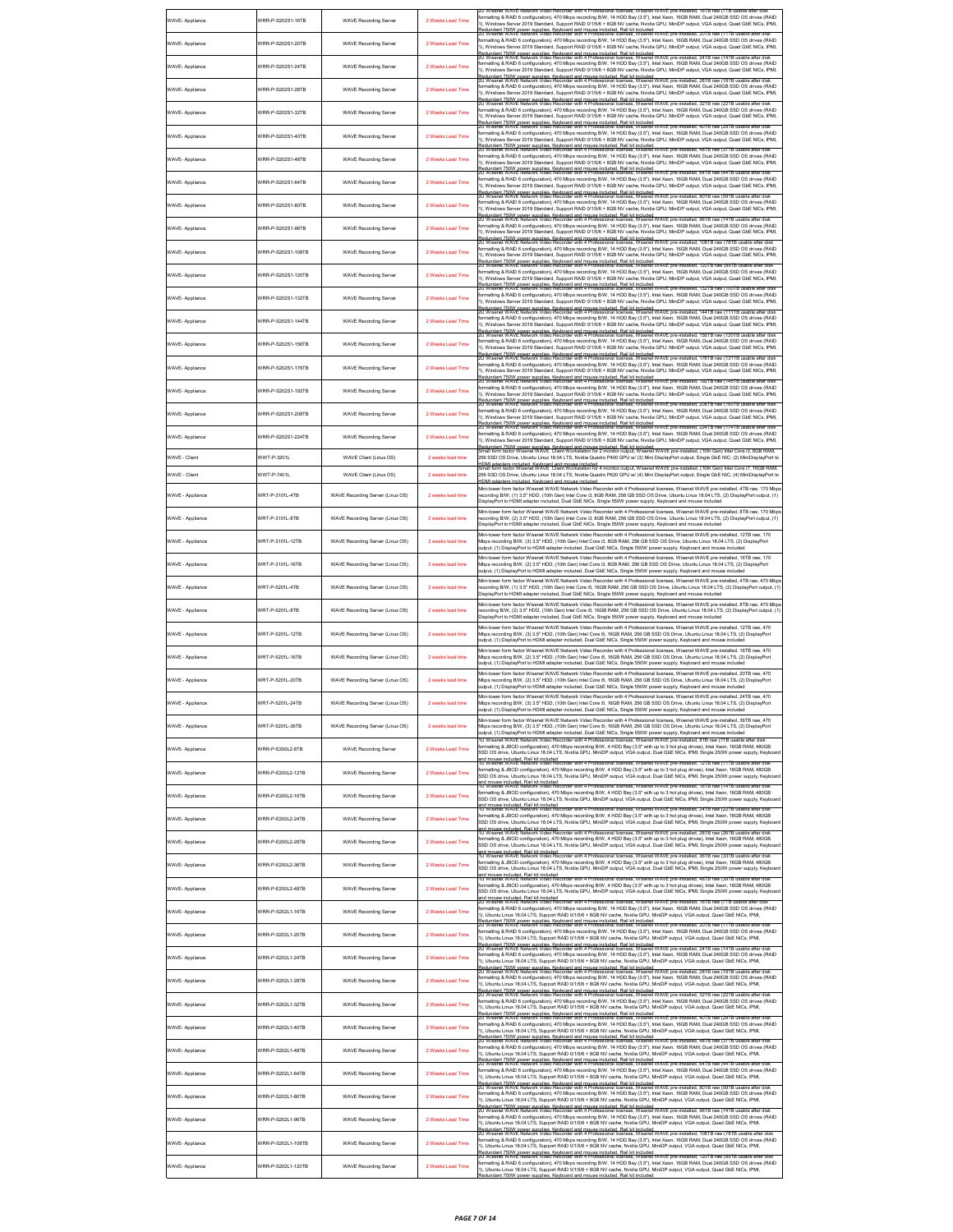| WAVE- Appliance                            | VRR-P-S202L1-132TB                      | <b>WAVE Recording Server</b>                                                                                 | 2 Weeks Lead Time | WAVE pre-i<br>ormatting & RAID 6 configuration), 470 Mbps recording B/W, 14 HDD Bay (3.5"), Intel Xeon, 16GB RAM, Dual 240GB SSD OS drives (RAID<br>1), Ubuntu Linux 18.04 LTS, Support RAID 0/1/5/6 + 8GB NV cache, Nvidia GPU, MiniDP output, VGA output, Quad GbE NICs, IPMI,<br>.<br>Redundant 750W power supplies. Keyboard and mouse included. Rail kit included.<br>20 Wisenet WAVE Network Video Recorder with 4 Professional licenses, Wisenet WAVE pre                                                                                                                                                                                                            |
|--------------------------------------------|-----------------------------------------|--------------------------------------------------------------------------------------------------------------|-------------------|-----------------------------------------------------------------------------------------------------------------------------------------------------------------------------------------------------------------------------------------------------------------------------------------------------------------------------------------------------------------------------------------------------------------------------------------------------------------------------------------------------------------------------------------------------------------------------------------------------------------------------------------------------------------------------|
| WAVE- Appliance                            | VRR-P-S202L1-144TB                      | <b>WAVE Recording Server</b>                                                                                 | 2 Weeks Lead Time | formatting & RAID 6 configuration), 470 Mbps recording B/W, 14 HDD Bay (3.5"), Intel Xeon, 16GB RAM, Dual 240GB SSD OS drives (RAID<br>1), Ubuntu Linux 18.04 LTS, Support RAID 0/1/5/6 + 8GB NV cache, Nvidia GPU, MiniDP output, VGA output, Quad GbE NICs, IPMI,                                                                                                                                                                                                                                                                                                                                                                                                         |
| WAVE- Appliance                            | VRR-Q-A200W-8TB                         | <b>WAVE Recording Server</b>                                                                                 | 3 Weeks Lead Time | المستخدم المستخدم المستخدم المستخدم المستخدم المستخدم المستخدم المستخدم المستخدم المستخدم المستخدم المستخدم ال<br>Redundant 750W cower supplies. Kendoard and mouse included. Rail kinduded WAVE pre-installed, 8TB raw (7TB usa<br>formatting & JBOD configuration), 470 Mbps recording B/W, 8 HDD Bay (3.5" with up to 7 hot plug storage drives), AMD EPYC, 8GB RAM<br>480GB SSD OS drive, Windows 10 IoT Enterprise, Nvidia GPU, MiniDP output, VGA output, Dual GbE NICs, IPMI, 750W power supply,                                                                                                                                                                     |
| WAVE- Appliance                            | VRR-Q-A200W-12TB                        | <b>WAVE Recording Server</b>                                                                                 | 3 Weeks Lead Time | Keyboard and mouse included. Rail kit included<br>20 Wisenet WAVE Network Video Recorder with 4 Professional licenses, Wisenet WAVE pre-installed, 12TB raw (11TB usable after disl<br>formatting & JBOD configuration), 470 Mbps recording B/W, 8 HDD Bay (3.5" with up to 7 hot plug storage drives), AMD EPYC, 8GB RAM,<br>480GB SSD OS drive. Windows 10 loT Enterprise. Nvidia GPU, MiniDP output, VGA output, Dual GbE NICs, IPMI, 750W power supply.                                                                                                                                                                                                                 |
| WAVE- Appliance                            | VRR-Q-A200W-16TB                        | <b>WAVE Recording Server</b>                                                                                 | 3 Weeks Lead Time | Keyboard and mouse included. Rail kit included<br>20 Wisenet WAVE Network Video Recorder with 4 Professional licenses, Wisenet WAVE pre-installed, 16TB raw (14TB usable after dis<br>formatting & JBOD configuration), 470 Mbps recording B/W, 8 HDD Bay (3.5" with up to 7 hot plug storage drives), AMD EPYC, 8GB RAM,<br>.<br>480GB SSD OS drive, Windows 10 IoT Enterprise, Nvidia GPU, MiniDP output, VGA output, Dual GbE NICs, IPMI, 750W power supply,                                                                                                                                                                                                             |
| WAVE- Appliance                            | WRR-Q-A200W-20TB                        | <b>WAVE Recording Server</b>                                                                                 | 3 Weeks Lead Time | .<br>Keyboard and mouse included. Rail kit included<br>20 Wisenet WAVE Network Video Recorder with 4 Professional licenses, Wisenet WAVE pre-installed, 20TB raw (18TB usable after disk<br>formatting & JBOD configuration), 470 Mbps recording B/W, 8 HDD Bay (3.5" with up to 7 hot plug storage drives), AMD EPYC, 8GB RAM,<br>480GB SSD OS drive, Windows 10 loT Enterprise, Nvidia GPU, MiniDP output, VGA output, Dual GbE NICs, IPMI, 750W power supply,                                                                                                                                                                                                            |
| WAVE- Appliance                            | VRR-Q-A200W-24TB                        | <b>WAVE Recording Server</b>                                                                                 | 3 Weeks Lead Time | Keyboard and mouse included. Rail kit included<br>20 Wisenet WAVE Network Video Recorder with 4 Professional licenses, Wisenet WAVE pre-installed, 24TB raw (22TB usable after disk<br>formatting & JBOD configuration), 470 Mbps recording B/W, 8 HDD Bay (3.5" with up to 7 hot plug storage drives), AMD EPYC, 8GB RAM,<br>480GB SSD OS drive, Windows 10 loT Enterprise, Nvidia GPU, MiniDP output, VGA output, Dual GbE NICs, IPMI, 750W power supply,                                                                                                                                                                                                                 |
| WAVE- Appliance                            | WRR-Q-A200W-28TB                        | <b>WAVE Recording Server</b>                                                                                 | 3 Weeks Lead Time | .<br>Keyboard and mouse included. Rail kit included<br>20 Wisenet WAVE Network Video Recorder with 4 Professional licenses, Wisenet WAVE pre-installed, 28TB raw (26TB usable after disk<br>formatting & JBOD configuration), 470 Mbps recording B/W, 8 HDD Bay (3.5" with up to 7 hot plug storage drives), AMD EPYC, 8GB RAM,                                                                                                                                                                                                                                                                                                                                             |
| WAVE- Appliance                            | VRR-Q-A200W-36TR                        | <b>WAVE Recording Server</b>                                                                                 | 3 Weeks Lead Time | 480GB SSD OS drive, Windows 10 loT Enterprise, Nvidia GPU, MiniDP output, VGA output, Dual GbE NICs, IPMI, 750W power supply,<br>.<br>Keyboard and mouse included. Rail kit included.<br>20 Wisenet WAVE Network Video Recorder with 4 Professional licenses. Wisenet WAVE pre-installed: 36TB raw (33TB usable after disk<br>ormatting & JBOD configuration), 470 Mbps recording B/W, 8 HDD Bay (3.5" with up to 7 hot plug storage drives), AMD EPYC, 8GB RAM,                                                                                                                                                                                                            |
|                                            | WRR-O-A200W-48TR                        | <b>WAVE Recording Server</b>                                                                                 | 3 Weeks Lead Time | 480GB SSD OS drive, Windows 10 loT Enterprise, Nvidia GPU, MiniDP output, VGA output, Dual GbE NICs, IPMI, 750W power supply,<br>Keyboard and mouse included. Rail kit included<br>20 Wisenet WAVE Network Video Recorder with 4 Professional licenses, Wisenet WAVE pre-installed, 48TB raw (44TB usable after disk<br>ormatting & JBOD configuration), 470 Mbps recording B/W, 8 HDD Bay (3.5" with up to 7 hot plug storage drives), AMD EPYC, 8GB RAM,                                                                                                                                                                                                                  |
| WAVE- Appliance                            |                                         |                                                                                                              |                   | 480GB SSD OS drive, Windows 10 loT Enterprise, Nvidia GPU, MiniDP output, VGA output, Dual GbE NICs, IPMI, 750W power supply,<br>Keyboard and mouse included. Rail kit included<br>20 Wisenet WAVE Network Video Recorder with 4 Professional licenses, Wisenet WAVE pre-installed, 60TB raw (55TB usable after disk<br>formatting & JBOD configuration), 470 Mbps recording B/W, 8 HDD Bay (3.5" with up to 7 hot plug storage drives), AMD EPYC, 8GB RAM,                                                                                                                                                                                                                 |
| WAVE- Appliance                            | VRR-Q-A200W-60TB                        | <b>WAVE Recording Server</b>                                                                                 | 3 Weeks Lead Time | 480GB SSD OS drive, Windows 10 loT Enterprise, Nvidia GPU, MiniDP output, VGA output, Dual GbE NICs, IPMI, 750W power supply,<br>Keyboard and mouse included. Rail kit included.<br>20 Wisenet WAVE Network Video Recorder with 4 Professional licenses, Wisenet WAVE pre-installed, 72TB raw (67TB usable after disk<br>formatting & JBOD configuration), 470 Mbps recording B/W, 8 HDD Bay (3.5" with up to 7 hot plug storage drives), AMD EPYC, 8GB RAM,                                                                                                                                                                                                                |
| WAVE- Appliance                            | //RR-Q-A200W-72TB                       | <b>WAVE Recording Server</b>                                                                                 | 3 Weeks Lead Time | 480GB SSD OS drive, Windows 10 IoT Enterprise, Nvidia GPU, MiniDP output, VGA output, Dual GbE NICs, IPMI, 750W power supply<br>Keyboard and mouse included. Rail kit included<br>20 Wisenet WAVE Network Video Recorder with 4 Professional licenses, Wisenet WAVE pre-inst:<br>led, 84TB raw (7                                                                                                                                                                                                                                                                                                                                                                           |
| WAVE- Appliance                            | //RR-Q-A200W-84TB                       | <b>WAVE Recording Server</b>                                                                                 | 3 Weeks Lead Time | formatting & JBOD configuration), 470 Mbps recording B/W, 8 HDD Bay (3.5" with up to 7 hot plug storage drives), AMD EPYC, 8GB RAM,<br>480GB SSD OS drive, Windows 10 IoT Enterprise, Nvidia GPU, MiniDP output, VGA output, Dual GbE NICs, IPMI, 750W power supply<br>levboard and mouse included. Rail kit included<br>.<br>2U Wisenet WAVE Network Video Recorder with 4 Professional licenses, Wisenet WAVE pre-installed, 12TB raw (7TB usable after disk                                                                                                                                                                                                              |
| WAVE- Appliance                            | WRR-Q-A201W-12TB                        | <b>WAVE Recording Server</b>                                                                                 | 3 Weeks Lead Time | ormatting & RAID 5 configuration), 470 Mbps recording B/W, 12 HDD Bay (3.5" with up to 10 hot plug storage drives), AMD EPYC, 16GB<br>RAM, Dual 480GB SSD OS drives (RAID 1), Windows 10 loT Enterprise, Support RAID 0/1/5/6 + 2GB cache, Nvidia GPU, MiniDP output,<br>VGA cutput, Dual GbE NICs, IPMI, Redundant 750W power supplies, Keyboard and mouse included, Rail kit included                                                                                                                                                                                                                                                                                     |
| WAVE- Appliance                            | VRR-Q-A201W-16TB                        | <b>WAVE Recording Server</b>                                                                                 | 3 Weeks Lead Time | 2U Wisenet WAVE Network Video Recorder with 4 Professional licenses, Wisenet WAVE pre-installed, 16TB raw (11TB usable after disk<br>formatting & RAID 5 configuration), 470 Mbps recording B/W, 12 HDD Bay (3.5" with up to 10 hot plug storage drives), AMD EPYC, 16GB<br>RAM, Dual 480GB SSD OS drives (RAID 1), Windows 10 IoT Enterprise, Support RAID 0/1/5/6 + 2GB cache, Nvidia GPU, MiniDP output,<br>/GA output, Dual GbE NICs, IPMI, Redundant 750W power supplies, Keyboard and mouse included, Rail kit included                                                                                                                                               |
| WAVE- Appliance                            | VRR-Q-A201W-20TB                        | <b>WAVE Recording Server</b>                                                                                 | 3 Weeks Lead Time | 2U Wisenet WAVE Network Video Recorder with 4 Professional licenses, Wisenet WAVE pre-installed, 20TB raw (14TB usable after disk<br>formatting & RAID 5 configuration), 470 Mbps recording B/W, 12 HDD Bay (3.5" with up to 10 hot plug storage drives), AMD EPYC, 16GB<br>RAM, Dual 480GB SSD OS drives (RAID 1), Windows 10 loT Enterprise, Support RAID 0/1/5/6 + 2GB cache, Nvidia GPU, MiniDP output,<br>/GA output, Dual GbE NICs, IPMI, Redundant 750W power supplies, Keyboard and mouse included, Rail kit included                                                                                                                                               |
| WAVE- Appliance                            | WRR-Q-A201W-24TR                        | <b>WAVE Recording Server</b>                                                                                 | 3 Weeks Lead Time | 2U Wisenet WAVE Network Video Recorder with 4 Professional licenses, Wisenet WAVE pre-installed, 24TB raw (18TB usable after disk<br>ormatting & RAID 5 configuration), 470 Mbps recording B/W, 12 HDD Bay (3.5" with up to 10 hot plug storage drives), AMD EPYC, 16GB<br>RAM, Dual 480GB SSD OS drives (RAID 1), Windows 10 IoT Enterprise, Support RAID 0/1/5/6 + 2GB cache, Nvidia GPU, MiniDP output,<br>/GA output, Dual GbE NICs, IPMI, Redundant 750W power supplies, Keyboard and mouse included, Rail kit included                                                                                                                                                |
| WAVE- Appliance                            | VRR-Q-A201W-32TB                        | <b>WAVE Recording Server</b>                                                                                 | 3 Weeks Lead Time | 2U Wisenet WAVE Network Video Recorder with 4 Professional licenses, Wisenet WAVE pre-installed, 32TB raw (22TB usable after disk<br>ormatting & RAID 5 configuration), 470 Mbps recording B/W, 12 HDD Bay (3.5" with up to 10 hot plug storage drives), AMD EPYC, 16GB<br>RAM, Dual 480GB SSD OS drives (RAID 1), Windows 10 loT Enterprise, Support RAID 0/1/5/6 + 2GB cache, Nvidia GPU, MiniDP output,<br>/GA output, Dual GbE NICs, IPMI, Redundant 750W power supplies, Keyboard and mouse included, Rail kit included                                                                                                                                                |
| WAVE- Appliance                            | WRR-Q-A201W-40TB                        | <b>WAVE Recording Server</b>                                                                                 | 3 Weeks Lead Time | 2U Wisenet WAVE Network Video Recorder with 4 Professional licenses, Wisenet WAVE pre-installed, 40TB raw (29TB usable after disk<br>rmatting & RAID 5 configuration), 470 Mbps recording B/W, 12 HDD Bay (3.5" with up to 10 hot plug storage drives), AMD EPYC, 16GB<br>RAM, Dual 480GB SSD OS drives (RAID 1), Windows 10 loT Enterprise, Support RAID 0/1/5/6 + 2GB cache, Nvidia GPU, MiniDP output,<br>VGA output, Dual GbE NICs, IPMI, Redundant 750W power supplies, Keyboard and mouse included, Rail kit included                                                                                                                                                 |
| WAVE- Appliance                            | VRR-Q-A201W-48TB                        | <b>WAVE Recording Server</b>                                                                                 | 3 Weeks Lead Time | 2U Wisenet WAVE Network Video Recorder with 4 Professional licenses, Wisenet WAVE pre-installed, 48TB raw (37TB usable after disk<br>formatting & RAID 5 configuration), 470 Mbps recording B/W, 12 HDD Bay (3.5" with up to 10 hot plug storage drives), AMD EPYC, 16GB<br>RAM, Dual 480GB SSD OS drives (RAID 1), Windows 10 IoT Enterprise, Support RAID 0/1/5/6 + 2GB cache, Nvidia GPU, MiniDP output,<br>/GA output, Dual GbE NICs, IPMI, Redundant 750W power supplies, Keyboard and mouse included, Rail kit included<br>2U Wisenet WAVE Network Video Recorder with 4 Professional licenses, Wisenet WAVE pre-installed, 56TB raw (44TB usable after disk          |
| WAVE- Appliance                            | VRR-Q-A201W-56TB                        | <b>WAVE Recording Server</b>                                                                                 | 3 Weeks Lead Time | formatting & RAID 5 configuration), 470 Mbps recording B/W, 12 HDD Bay (3.5" with up to 10 hot plug storage drives), AMD EPYC, 16GB<br>RAM, Dual 480GB SSD OS drives (RAID 1), Windows 10 loT Enterprise, Support RAID 0/1/5/6 + 2GB cache, Nvidia GPU, MiniDP output,<br>/GA output, Dual GbE NICs, IPMI, Redundant 750W power supplies, Keyboard and mouse included, Rail kit included<br>2U Wisenet WAVE Network Video Recorder with 4 Professional licenses. Wisenet WAVE pre-installed. 64TB raw (52TB usable after disk                                                                                                                                               |
| WAVE- Appliance                            | WRR-Q-A201W-64TB                        | <b>WAVE Recording Server</b>                                                                                 | 3 Weeks Lead Time | ormatting & RAID 5 configuration), 470 Mbps recording B/W, 12 HDD Bay (3.5" with up to 10 hot plug storage drives), AMD EPYC, 16GB<br>RAM, Dual 480GB SSD OS drives (RAID 1), Windows 10 loT Enterprise, Support RAID 0/1/5/6 + 2GB cache, Nvidia GPU, MiniDP output,<br>VGA output, Dual GbE NICs, IPMI, Redundant 750W power supplies, Keyboard and mouse included, Rail kit included                                                                                                                                                                                                                                                                                     |
| WAVE- Appliance                            | WRR-Q-A201W-72TB                        | <b>WAVE Recording Server</b>                                                                                 | 3 Weeks Lead Time | 2U Wisenet WAVE Network Video Recorder with 4 Professional licenses, Wisenet WAVE pre-installed, 72TB raw (59TB usable after disk<br>ormatting & RAID 5 configuration), 470 Mbps recording B/W, 12 HDD Bay (3.5" with up to 10 hot plug storage drives), AMD EPYC, 16GB<br>RAM, Dual 480GB SSD OS drives (RAID 1), Windows 10 loT Enterprise, Support RAID 0/1/5/6 + 2GB cache, Nvidia GPU, MiniDP output,<br>/GA output, Dual GbE NICs, IPMI, Redundant 750W power supplies, Keyboard and mouse included, Rail kit included                                                                                                                                                |
| WAVE- Appliance                            | WRR-Q-A201W-80TB                        | <b>WAVE Recording Server</b>                                                                                 | 3 Weeks Lead Time | 2U Wisenet WAVE Network Video Recorder with 4 Professional licenses, Wisenet WAVE pre-installed, 80TB raw (67TB usable after disk<br>ormatting & RAID 5 configuration), 470 Mbps recording B/W, 12 HDD Bay (3.5" with up to 10 hot plug storage drives), AMD EPYC, 16GB<br>RAM, Dual 480GB SSD OS drives (RAID 1), Windows 10 IoT Enterprise, Support RAID 0/1/5/6 + 2GB cache, Nvidia GPU, MiniDP output,<br>VGA output, Dual GbE NICs, IPMI, Redundant 750W power supplies, Keyboard and mouse included, Rail kit included                                                                                                                                                |
| WAVE- Appliance                            | VRR-Q-A201W-96TB                        | <b>WAVE Recording Server</b>                                                                                 | 3 Weeks Lead Time | 2U Wisenet WAVE Network Video Recorder with 4 Professional licenses, Wisenet WAVE pre-installed, 96TB raw (78TB usable after disk<br>formatting & RAID 5 configuration), 470 Mbps recording B/W, 12 HDD Bay (3.5" with up to 10 hot plug storage drives), AMD EPYC, 16GB<br>RAM, Dual 480GB SSD OS drives (RAID 1), Windows 10 loT Enterprise, Support RAID 0/1/5/6 + 2GB cache, Nvidia GPU, MiniDP output,<br>VGA output, Dual GbE NICs, IPMI, Redundant 750W power supplies, Keyboard and mouse included, Rail kit included<br>eracity Coldstore 3U, 400mbps, L.A.I.D with SFS disk filing system, requires WAVE Server (not included) to operate, 15 internal SATA HDD   |
| Storage - Network<br>Storage - Network     | /FR-CSTORF15-40TR<br>/ER-CSTORE15-48TB  | Veracity Coldstore 3LL 40TR<br>Veracity Coldstore 3U, 48TB                                                   |                   | vays, 40TB raw (effective: 32TB Normal COLDSTORE mode)<br>39/8, 40TB raw (effective: 32TB Normal COLDSTORE mode)<br>Veracity Coldstore 3U, 400mbps, L.A.I.D with SFS disk filing system, requires WAVE Server (not included) to ope<br><br>, 48TB raw (effective: 40TB Normal COLDSTORE mode)<br>scity Coldstore 3U, 400mbps, L.A.LD with SFS disk filing system, requires WAVE Server (not included) to operate, 15 internal SATA HDD                                                                                                                                                                                                                                      |
| Storage - Network<br>Storage - Network     | /ER-CSTORE15-56TB<br>/ER-CSTORE15-64TB  | Veracity Coldstore 3U, 56TB<br>Veracity Coldstore 3U, 64TB                                                   |                   |                                                                                                                                                                                                                                                                                                                                                                                                                                                                                                                                                                                                                                                                             |
| Storage - Network                          | /ER-CSTORE15-72TB                       | Veracity Coldstore 3U, 72TB                                                                                  |                   | bays, 64TB raw (effective: 56TB Normal COLDSTORE mode)<br>Veracity Coldstore 3U, 400mbps, L.A.I.D with SFS disk filing system,<br>requires WAVE Server (not included) to<br>lays, 72TB raw (effective: 64TB Normal COLDSTORE mode)<br>Veracity Coldstore 3U, 400mbps, L.A.LD with SFS disk filing system, requires WAVE Server (not included) to operate, 15 internal SATA HDD                                                                                                                                                                                                                                                                                              |
| Storage - Network                          | /ER-CSTORE15-80TB<br>VER-CSTORE15-88TB  | Veracity Coldstore 3U, 80TB<br>Veracity Coldstore 3U, 88TB                                                   |                   | ays, 80TB raw (effective: 72TB Normal COLDSTORE mode)<br>Veracity Coldstore 3U, 400mbps, L.A.I.D with SFS disk filing system, requires WAVE Server (not included) to operate, 15 internal SATA HDD                                                                                                                                                                                                                                                                                                                                                                                                                                                                          |
| Storage - Network<br>Storage - Network     | /ER-CSTORE15-96TB                       | Veracity Coldstore 3U, 96TB                                                                                  |                   | vays, 88TB raw (effective: 80TB Normal COLDSTORE mode)<br>Veracity Coldstore 3U, 400mbps, L.A.I.D with SFS disk filing s<br>disk filing system, requires WAVE Server (not included) to operate, 15 internal SATA HDD                                                                                                                                                                                                                                                                                                                                                                                                                                                        |
| Storage - Network                          | /ER-CSTORE15-104TB                      | Veracity Coldstore 3U, 104TB                                                                                 |                   | oays, 96TB raw (effective: 88TB Normal COLDSTORE mode)<br>29ys, 96TB raw (effective: 88TB Normal COLDSTORE mode)<br>Veracity Coldstore 3U, 400mbps, L.A.I.D with SFS disk filing system, requires WAVE Server (not included) to ope<br>vays. 104TR raw (effective: 96TR Normal COLDSTORE mode)                                                                                                                                                                                                                                                                                                                                                                              |
| Storage - Network<br>Storage - Network     | /ER-CSTORE15-112TB<br>ER-CSTORE15-120TB | Veracity Coldstore 3U, 112TB<br>Veracity Coldstore 3U, 120TB                                                 |                   | Veracity Coldstore 3U, 400mbps, L.A.LD with SFS disk filing system, requires WAVE Server (not included) to operate, 15 internal SATA HDD<br>bavs. 112TB raw (effective: 104TB Normal COLDSTORE mode)<br>Veracity Coldstore 3U, 400mbps, L.A.I.D with SFS disk filing system, requires WAVE Server (not included) to operate, 15 internal SATA HDD                                                                                                                                                                                                                                                                                                                           |
| Storage - Network                          | /ER-CSTORERA                            | Veracity Coldstore 3U Rack Rail                                                                              |                   | bays, 120TB raw (effective: 112TB Normal COLDSTORE mode)<br>acity Coldstore 3U Rack Rail accessory                                                                                                                                                                                                                                                                                                                                                                                                                                                                                                                                                                          |
| Storage - Network<br>torage - Network      | ER-CSTORE15-154TB                       | Veracity Coldstore 3U HDD Cradi<br>Veracity Coldstore 3U, 154TB                                              |                   | Veracity Coldstore 3U HDD cradle<br>enacity Coldstore 3U, 400mbps, L.A.I.D with SFS disk filing system, requires WAVE Server (not included) to operate, 15 internal SATA HDD                                                                                                                                                                                                                                                                                                                                                                                                                                                                                                |
| Storage - Network                          | VER-CSTORE15-182TB                      | Veracity Coldstore 3U, 182TB                                                                                 |                   | vouws, outware research and the mail COLDSTORE mode)<br>baye, 182TB raw (effective: 168TB Normal COLDSTORE mode)<br>Veracity Coldstore 3U, 400mbps, L.A.I.D with SFS disk filing system, requires WAVE Server (not included) to oper                                                                                                                                                                                                                                                                                                                                                                                                                                        |
| Storage - Network<br><b>Nisenet SK</b>     | /ER-CSTORE15-210TB                      | Veracity Coldstore 3U, 210TB<br>(Wisenet SKY products are only available for Wisenet SKY certified partners) |                   | ays, 210TB raw (effective: 196TB Normal COLDSTORE mode)                                                                                                                                                                                                                                                                                                                                                                                                                                                                                                                                                                                                                     |
| <b>isenet SK</b>                           |                                         |                                                                                                              |                   | senet SKY Location Setup Fee Bridge 301 (Rack Form Factor)<br>senet SKY Location Setup Fee Bridge 304 (Compact Form Factor                                                                                                                                                                                                                                                                                                                                                                                                                                                                                                                                                  |
| <b>isenel SKY</b><br><b>Anet SK</b>        |                                         | Bridge<br><b>Bridge</b>                                                                                      |                   | lisenet SKY Location Setup Fee Bridge 305 (Compact and Ruggedized Form Factor with 4 PoE Ports<br>et SKY Location Setup Fee Bridge 401 (Rack Form Fact                                                                                                                                                                                                                                                                                                                                                                                                                                                                                                                      |
| senet SKY                                  | EN-BR320-0                              | <b>CMVR</b>                                                                                                  |                   | enet SKY Location Setup Fee Bridge 501 (Rack Form Factor)<br>enet SKY CMVR 320 with 4TB (Rack Form Factor)                                                                                                                                                                                                                                                                                                                                                                                                                                                                                                                                                                  |
| senet SKY                                  | EN-BI<br>EN-BR                          | <b>CMVR</b><br><b>CMVR</b>                                                                                   |                   | net SKY CMVR 325 with 2TB (Compact and Ruggedized Form Factor with 4 PoE Ports                                                                                                                                                                                                                                                                                                                                                                                                                                                                                                                                                                                              |
| senet SKY<br>senet SKY                     |                                         | <b>CMVR</b><br>CMVR                                                                                          |                   | <u>CMVR 520 with 40TB Raid 5 (Enterprise Rack Form Factor)</u><br>CMVR 620 with 64TB Raid 5 (Enterprise Rack Form Factor)                                                                                                                                                                                                                                                                                                                                                                                                                                                                                                                                                   |
|                                            |                                         | I Display S                                                                                                  |                   |                                                                                                                                                                                                                                                                                                                                                                                                                                                                                                                                                                                                                                                                             |
| senet SKY                                  | <b>FN-SW18m-00</b>                      | letwork Switch<br><b>Network Switch</b>                                                                      |                   | ort Managed POE+, with 2xGig Uplink<br>enet SKY Switch SW18m (16 Port Managed POE+, with 2xGig Uplink                                                                                                                                                                                                                                                                                                                                                                                                                                                                                                                                                                       |
| senet SK <sup>®</sup>                      | <b>FN</b>                               | <b>Network Switch</b><br>vork Moduli                                                                         |                   | 26m (24 Port Managed POE+, with 2xGig Uplink)<br>et SKY Switch SFP Optical MMF Module (850nm, 1,25Gbps, 550m)                                                                                                                                                                                                                                                                                                                                                                                                                                                                                                                                                               |
| Embedded NVR                               |                                         |                                                                                                              |                   | .<br>NVR (Intel based), 64CH, No HDD, H.265/H.264/MJPEG, ARB (Automatic Recovery Backup) & Failover (N+1), 400Mbps recording/ up to<br>64Mbps playback throughput (RAID Mode), Dual stream recording, 16 Hot Swap HDD bays, iSCSI, redundant power, 2x HDMI dual display,                                                                                                                                                                                                                                                                                                                                                                                                   |
| Recording - Network<br>Recording - Network | (RN-6410DB4<br>KRN-6410DB4-12TB         | <b>NVR</b><br><b>NVR</b>                                                                                     | No HDD            | Narm I/O, 2-way audio, ONVIF, maximum camera resolution of 32MP recording/display and fisheye dewarping on WEB and CMS, Support<br>RAID 5/6 (NOTE: RAID cannot be configured with this HDD configuration).<br>8K NVR (Intel based), 64CH, 12TB RAW, H.265/H.264/MJPEG, ARB (Automatic Recovery Backup) & Failover (N+1), 400Mbps recording/ up<br>lo 64Mbps playback throughput (RAID Mode), Dual stream recording, 16 Hot Swap HDD bays, iSCSI, redundant power, 2x HDMI dual display                                                                                                                                                                                      |
| Recording - Network                        | XRN-6410DB4-16TB                        | <b>NVR</b>                                                                                                   |                   | Narm I/O, 2-way audio, ONVIF, maximum camera resolution of 32MP recording/display and fisheye dewarping on WEB and CMS, Support<br>RAID 5/6 (4TB * 3 RAID 5/6 Ready). Field configuration and setup required (recording storage - RAID 5: 8TB).<br>BK NVR (Intel based), 64CH, 16TB RAW, H.265/H.264/MJPEG, ARB (Automatic Recovery Backup) & Failover (N+1), 400Mbps recording/ up<br>to 64Mbps playback throughput (RAID Mode), Dual stream recording, 16 Hot Swap HDD bays, iSCSI, redundant power, 2x HDMI dual display                                                                                                                                                 |
| Recording - Network                        | KRN-6410DB4-20TB                        | <b>NVR</b>                                                                                                   |                   | rm I/O, 2-way audio, ONVIF, maximum camera resolution of 32MP recording/display and fisheye dewarping on WEB and CMS, Support<br>RAID 5/6 (4TB * 4 RAID 5/6 Ready). Field configuration and setup required (recording storage - RAID 5: 12TB or RAID 6: 8TB).<br>8K NVR (Intel based), 64CH, 20TB RAW, H.265/H.264/MJPEG, ARB (Automatic Recovery Backup) & Failover (N+1), 400Mbps recording/ up<br>to 64Mbps playback throughput (RAID Mode), Dual stream recording, 16 Hot Swap HDD bays, iSCSI, redundant power, 2x HDMI dual displa<br>Narm I/O, 2-way audio, ONVIF, maximum camera resolution of 32MP recording/display and fisheye dewarping on WEB and CMS, Support |
| Recording - Network                        | KRN-6410DB4-24TB                        | <b>NVR</b>                                                                                                   |                   | RAID 5/6 (4TB * 5 RAID 5/6 Ready). Field configuration and setup required (recording storage - RAID 5: 16TB or RAID 6: 12TB).<br>8K NVR (Intel based), 64CH, 24TB RAW, H.265/H.264/MJPEG, ARB (Automatic Recovery Backup) & Failover (N+1), 400Mbps recording/ up<br>o 64Mbps playback throughput (RAID Mode), Dual stream recording, 16 Hot Swap HDD bays, iSCSI, redundant power, 2x HDMI dual display<br>Alarm I/O, 2-way audio, ONVIF, maximum camera resolution of 32MP recording/display and fisheye dewarping on WEB and CMS, Support                                                                                                                                |
|                                            | XRN-6410DB4-32TB                        | <b>NVR</b>                                                                                                   |                   | RAID 5/6 (4TB * 6 RAID 5/6 Ready). Field configuration and setup required (recording storage - RAID 5: 20TB or RAID 6: 16TB)<br>8K NVR (Intel based), 64CH, 32TB RAW, H.265/H.264/MJPEG, ARB (Automatic Recovery Backup) & Failover (N+1), 400Mbps recording/ up                                                                                                                                                                                                                                                                                                                                                                                                            |
| Recording - Network<br>Recording - Network | KRN-6410DB4-40TB                        | <b>NVR</b>                                                                                                   |                   | to 64Mbps playback throughput (RAID Mode), Dual stream recording, 16 Hot Swap HDD bays, ISCSI, redundant power, 2x HDMI dual displa<br>Alarm I/O, 2-way audio, ONVIF, maximum camera resolution of 32MP recording/display and fis<br>RAID 5/6 (8TB * 4 RAID 5/6 Ready). Field configuration and setup required (recording storage - RAID 5: 24TB or RAID 6: 20TB)<br>8K NVR (Intel based), 64CH, 40TB RAW, H.265/H.264/MJPEG, ARB (Automatic Recovery Backup) & Failover (N+1), 400Mbps recording/ up<br>o 64Mbps playback throughput (RAID Mode), Dual stream recording, 16 Hot Swap HDD bays, iSCSI, redundant power, 2x HDMI dual display                                |
|                                            |                                         |                                                                                                              |                   | Alarm I/O, 2-way audio, ONVIF, maximum camera resolution of 32MP recording/display and fisheye dewarping on WEB and CMS, Support<br>RAID 5/6 (8TB * 5 RAID 5/6 Ready). Field configuration and setup required (recording storage - RAID 5: 32TB or RAID 5: 24TB)<br>BK NVR (Intel based), 64CH, 48TB RAW, H.265/H.264/MJPEG, ARB (Automatic Recovery Backup) & Failover (N+1), 400Mbps recording/ up                                                                                                                                                                                                                                                                        |
| Recording - Network                        | <b>XRN-6410DB4-48TB</b>                 | <b>NVR</b>                                                                                                   |                   | to 64Mbps playback throughput (RAID Mode), Dual stream recording, 16 Hot Swap HDD bays, iSCSI, redundant power, 2x HDMI dual display<br>arm I/O, 2-way audio, ONVIF, maximum camera resolution of 32MP recording/display and fisheye dewarping on WEB and CMS, Support<br>RAID 5/6 (8TB * 6 RAID 5/6 Ready). Field configuration and setup required (recording storage - RAID 5: 40TB or RAID 6: 32TB)                                                                                                                                                                                                                                                                      |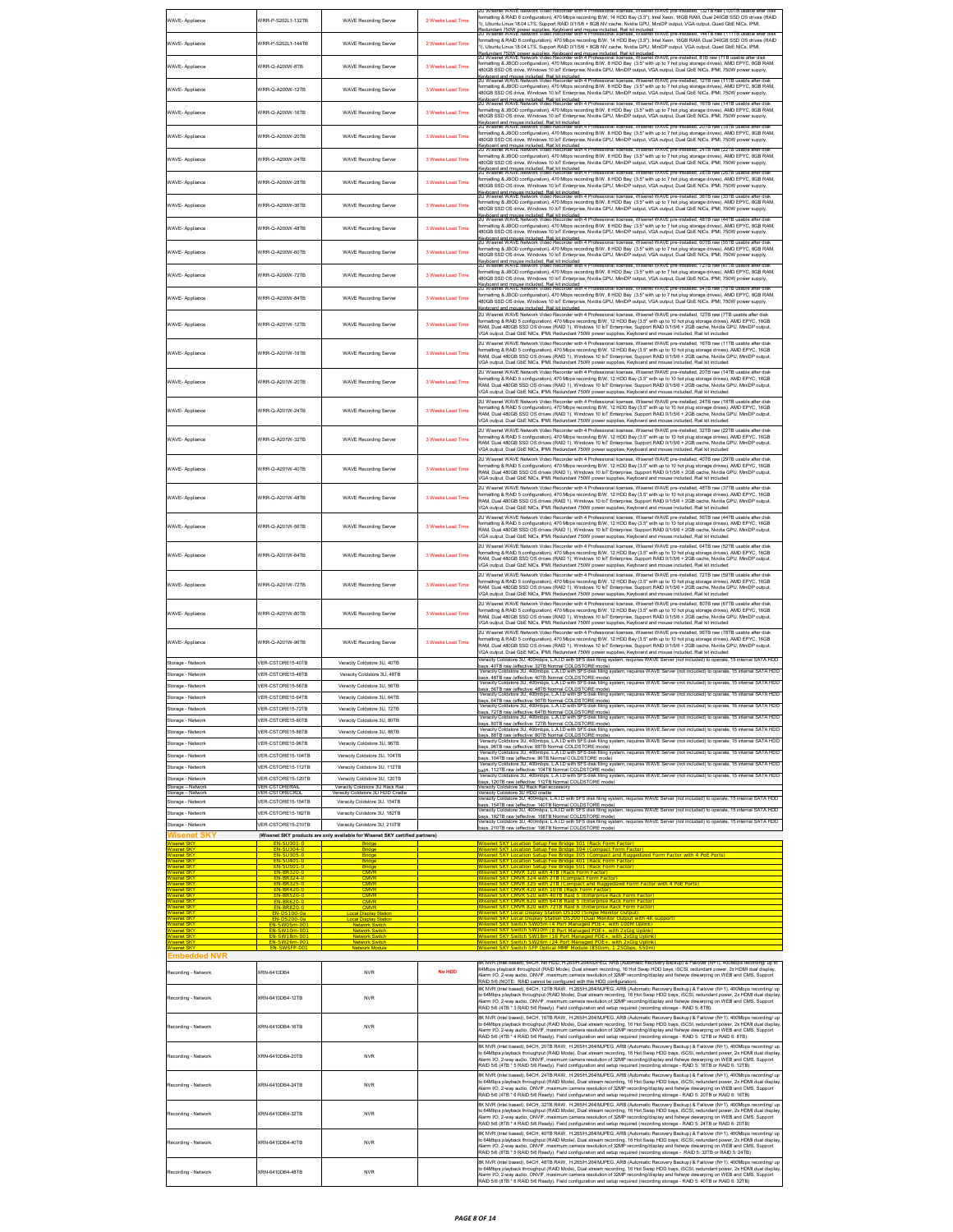| Recording - Network | (RN-6410DB4-56TB | <b>NVR</b> |               | 8K NVR (Intel based), 64CH, 56TB RAW, H.265/H.264/MJPEG, ARB (Automatic Recovery Backup) & Failover (N+1), 400Mbps recording/ up<br>to 64Mbps playback throughput (RAID Mode), Dual stream recording, 16 Hot Swap HDD bays, iSCSI, redundant power, 2x HDMI dual display<br>Narm I/O, 2-way audio. ONVIF, maximum camera resolution of 32MP recording/display and fisheve dewarping on WEB and CMS. Support<br>RAID 5/6 (8TB * 7 RAID 5/6 Ready). Field configuration and setup required (recording storage - RAID 5: 48TB or RAID 6: 40TB)                                                                            |
|---------------------|------------------|------------|---------------|------------------------------------------------------------------------------------------------------------------------------------------------------------------------------------------------------------------------------------------------------------------------------------------------------------------------------------------------------------------------------------------------------------------------------------------------------------------------------------------------------------------------------------------------------------------------------------------------------------------------|
| Recording - Network | KRN-6410DB4-64TB | <b>NVR</b> |               | 8K NVR (Intel based), 64CH, 64TB RAW, H.265/H.264/MJPEG, ARB (Automatic Recovery Backup) & Failover (N+1), 400Mbps recording/ up<br>to 64Mbps playback throughput (RAID Mode), Dual stream recording, 16 Hot Swap HDD bays, iSCSI, redundant power, 2x HDMI dual display<br>Alarm I/O, 2-way audio, ONVIF, maximum camera resolution of 32MP recording/display and fisheye dewarping on WEB and CMS, Support<br>RAID 5/6 (8TB * 8 RAID 5/6 Ready). Field configuration and setup required (recording storage - RAID 5: 56TB or RAID 6: 48TB)                                                                           |
| Recording - Network | (RN-6410DR4-88TR | <b>NVR</b> |               | BK NVR (Intel based), 64CH, 88TB RAW, H.265/H.264/MJPEG, ARB (Automatic Recovery Backup) & Failover (N+1), 400Mbps recording/ up<br>to 64Mbps playback throughput (RAID Mode), Dual stream recording, 16 Hot Swap HDD bays, iSCSI, redundant power, 2x HDMI dual displa<br>Alarm I/O, 2-way audio, ONVIF, maximum camera resolution of 32MP recording/display and fisheye dewarping on WEB and CMS, Support<br>RAID 5/6 (8TB * 11 RAID 5 Ready). Field configuration and setup required (recording storage - RAID 5: 72TB)                                                                                             |
| Recording - Network | KRN-6410DB4-96TB | <b>NVR</b> |               | 8K NVR (Intel based), 64CH, 96TB RAW, H.265/H.264/MJPEG, ARB (Automatic Recovery Backup) & Failover (N+1), 400Mbps recording/ up<br>o 64Mbps playback throughput (RAID Mode), Dual stream recording, 16 Hot Swap HDD bays, iSCSI, redundant power, 2x HDMI dual display<br>Alarm I/O, 2-way audio, ONVIF, maximum camera resolution of 32MP recording/display and fisheye dewarping on WEB and CMS, Support<br>RAID 5/6 (8TB * 12 RAID 5/6 Ready). Field configuration and setup required (recording storage - RAID 5: 80TB or RAID 6: 64TB)                                                                           |
| Recording - Network | (RN-6410RB2      | <b>NVR</b> | <b>No HDD</b> | 8K NVR (Intel based), No HDD, 64 channels, H265,H264, MJPEG, 8 fixed internal SATA HDDs (10TB max per HDD), RAID 5 & 6, ARB<br>Automatic Recovery Backup), 400 Mbps recording / up to 32 Mbps playback, Dual stream recording, WiseStream technology, HDMI/VGA<br>dual display, max. resolution of 32MP recording/display and fisheye dewarping on web and CMS, web UI 2.0 (no plugins required), AI search                                                                                                                                                                                                            |
| Recording - Network | (RN-6410RB2-8TB  | <b>NVR</b> |               | Wisenet Al cameras only). OR Code<br>IK NVR (Intel based), 8TB RAW, 64 channels, H285,H264, MJPEG, 8 fixed internal SATA HDDs (10TB max per HDD), RAID 5 & 6, ARB<br>Automatic Recovery Backup), 400 Mbps recording / up to 32 Mbps playback, Dual stream recording, WiseStream technology, HDMIVGA<br>dual display, max. resolution of 32MP recording/display and fisheye dewarping on web and CMS, web UI 2.0 (no plugins required), AI search                                                                                                                                                                       |
| Recording - Network | (RN-6410RB2-16TB | <b>NVR</b> |               | Wisenet Al cameras only), QR Code<br>IK NVR (Intel based),161B RAW, 64 channels, H265,H264, MJPEG, 8 fixed internal SATA HDDs (10TB max per HDD), RAID 5 & 6, ARB<br>Automatic Recovery Backup), 400 Mbps recording / up to 32 Mbps playback, Dual stream recording, WiseStream technology, HDMI/VGA<br>dual display, max. resolution of 32MP recording/display and fisheye dewarping on web and CMS, web UI 2.0 (no plugins required), AI search                                                                                                                                                                      |
| Recording - Network | (RN-6410RB2-24TB | <b>NVR</b> |               | Wisenet Al cameras only). QR Code<br>IK NVR (Intel based), 24TB RAW, 64 channels, H265,H264, MJPEG, 8 fixed internal SATA HDDs (10TB max per HDD), RAID 5 & 6, ARB<br>Automatic Recovery Backup), 400 Mbps recording / up to 32 Mbps playback, Dual stream recording, WiseStream technology, HDMIVGA<br>Jual display, max. resolution of 32MP recording/display and fisheye dewarping on web and CMS, web UI 2.0 (no plugins required), AI search                                                                                                                                                                      |
| Recording - Network | (RN-6410RB2-32TB | <b>NVR</b> |               | Wisenel Al cameras only), OR Code<br>K NVR (intel based), 321B RAW, 64 channels, H265,H264, MJPEG, 8 fixed internal SATA HDDs (10TB max per HDD), RAID 5 & 6, ARE<br>Automatic Recovery Backup), 400 Mbps recording / up to 32 Mbps playback, Dual stream recording, WiseStream technology, HDMI/VGA<br>dual display, max. resolution of 32MP recording/display and fisheye dewarping on web and CMS, web UI 2.0 (no plugins required), AI search                                                                                                                                                                      |
| Recording - Network | (RN-6410RB2-48TB | <b>NVR</b> |               | Wisenel Al cameras only), OR Code<br>K NVR (intel based), 481B RAW, 64 channels, H285,H284, MJPEG, 8 fixed internal SATA HDDs (10TB max per HDD), RAID 5 & 6, AR<br>Automatic Recovery Backup), 400 Mbps recording / up to 32 Mbps playback, Dual stream recording, WiseStream technology, HDMI/VGA<br>dual display, max. resolution of 32MP recording/display and fisheye dewarping on web and CMS, web UI 2.0 (no plugins required), AI search<br>Alisenet Al cameras only). OR Code<br>K NVR (Intel based), 64TB RAW, 64 channels, H265,H264, MJPEG, 8 fixed internal SATA HDDs (10TB max per HDD), RAID 5 & 6, ARB |
| Recording - Network | (RN-6410RB2-64TB | <b>NVR</b> |               | Automatic Recovery Backup), 400 Mbps recording / up to 32 Mbps playback, Dual stream recording, WiseStream technology, HDMIV/GA<br>Jual display, max. resolution of 32MP recording/display and fisheye dewarping on web and CMS, web UI 2.0 (no plugins required), AI search<br>Wisenel Al cameras only), QR Code<br>IK NVR (Intel based), No HDD, 64 channels, H265,H264, MJPEG, 8 fixed internal SATA HDDs (10TB max per HDD), ARB (Autor                                                                                                                                                                            |
| Recording - Network | (RN-6410B2       | <b>NVR</b> | <b>No HDD</b> | Recovery Backup), 400 Mbps recording / up to 32 Mbps playback, Dual stream recording, WiseStream technology, HDMI/VGA dual display,<br>nax. resolution of 32MP recording/display and fisheye dewarping on web and CMS, web UI 2.0 (no plugins required), AI search (Wisenet AI                                                                                                                                                                                                                                                                                                                                         |
| Recording - Network | (RN-6410B2-12TB  | <b>NVR</b> |               | :ameras only), QR Code<br>IK NVR (Intel based), 12TB RAW, 64 channels, H265,H264, MJPEG, 8 fixed internal SATA HDDs (10TB max per HDD), ARB (Automat<br>Recovery Backup), 400 Mbps recording / up to 32 Mbps playback, Dual stream recording, WiseStream technology, HDMI/VGA dual display,<br>nax. resolution of 32MP recording/display and fisheye dewarping on web and CMS, web UI 2.0 (no plugins required), AI search (Wisenet AI                                                                                                                                                                                 |
| Recording - Network | (RN-6410B2-16TB  | <b>NVR</b> |               | <u>ramens onlu∖. OR Code</u><br>SK NVR (Intel based), 16TB RAW, 64 channels, H265,H264, MJPEG, 8 fixed internal SATA HDDs (10TB max per HDD), ARB (Automatic<br>Recovery Backup), 400 Mbps recording / up to 32 Mbps playback, Dual stre<br>nax. resolution of 32MP recording/display and fisheye dewarping on web and CMS, web UI 2.0 (no plugins required), AI search (Wisenet AI<br>ameras only), QR Code<br>K NVR (Intel based), 241B, 64 channels, H265,H264, MJPEG, 8 fixed internal SATA HDDs (10TB max per HDD), ARB (Automatic Rec                                                                            |
| Recording - Network | (RN-6410B2-24TB  | <b>NVR</b> |               | Backup), 400 Mbps recording / up to 32 Mbps playback, Dual stream recording, WiseStream technology, HDMI/VGA dual display, max.<br>esolution of 32MP recording/display and fisheye dewarping on web and CMS, web UI 2.0 (no plugins required), AI search (Wisenet AI<br>ameras only), QR Code<br>IK NVR (Intel based), 32TB RAW, 64 channels, H265,H264, MJPEG, 8 fixed internal SATA HDDs (10TB max per HDD), ARB (Automat                                                                                                                                                                                            |
| Recording - Network | (RN-6410B2-32TB  | <b>NVR</b> |               | .<br>Recovery Backup), 400 Mbps recording / up to 32 Mbps playback, Dual stream recording, WiseStream technology, HDMI/VGA dual display,<br>nax. resolution of 32MP recording/display and fisheye dewarping on web and CMS, web UI 2.0 (no plugins required), AI search (Wisenet AI<br>cameras.only), OR Code.<br>BK NVR (Intel based), 48TB RAW, 64 channels, H265,H264, MJPEG, 8 fixed internal SATA HDDs (10TB max per HDD), ARB (Automatic                                                                                                                                                                         |
| Recording - Network | KRN-6410B2-48TB  | <b>NVR</b> |               | Recovery Backup), 400 Mbps recording / up to 32 Mbps playback, Dual stream recording, WiseStream technology, HDMIVGA dual display,<br>nax. resolution of 32MP recording/display and fisheye dewarping on web and CMS, web UI 2.0 (no plugins required), AI search (Wisenet AI<br>cameras only), QR Code<br>SK NVR (Intel based), 64TB RAW, 64 channels, H265,H264, MJPEG, 8 fixed internal SATA HDDs (10TB max per HDD), ARB (Automatic                                                                                                                                                                                |
| Recording - Network | (RN-6410B2-64TB  | <b>NVR</b> |               | .<br>Recovery Backup), 400 Mbps recording / up to 32 Mbps playback, Dual stream recording, WiseStream technology, HDMI/VGA dual display,<br>nax. resolution of 32MP recording/display and fisheye dewarping on web and CMS, web UI 2.0 (no plugins required), AI search (Wisenet AI<br>cameras only), QR Code<br>BK NVR (Intel based), No HDD, 32 channels, H265,H264, MJPEG, 8 fixed internal SATA HDDs (10TB max per HDD), RAID 5 & 6, ARB                                                                                                                                                                           |
| Recording - Network | KRN-3210RB2      | <b>NVR</b> | <b>No HDD</b> | Automatic Recovery Backup), 400 Mbps recording / up to 32 Mbps playback, Dual stream recording, WiseStream technology, HDMI/VGA<br>dual display, max. resolution of 32MP recording/display and fisheye dewarping on web and CMS, web UI 2.0 (no plugins required), AI search<br>Wisenel Al cameras only), OR Code.<br>IK NVR (Intel based), 8TB RAW, 32 channels, H265,H264, MJPEG, 8 fixed internal SATA HDDs (10TB max per HDD), RAID 5 & 6, AR                                                                                                                                                                      |
| Recording - Network | (RN-3210RB2-8TB  | <b>NVR</b> |               | Automatic Recovery Backup), 400 Mbps recording / up to 32 Mbps playback, Dual stream recording, WiseStream technology, HDMIVGA<br>lual display, max. resolution of 32MP recording/display and fisheye dewarping on web and CMS, web UI 2.0 (no plugins required), AI search<br>.<br>Wisenet Al cameras only), QR Code<br>sk NVR (Intel based), 16TB RAW, 32 char                                                                                                                                                                                                                                                       |
| Recording - Network | KRN-3210RB2-16TB | <b>NVR</b> |               | is, H265,H264, MJPEG, 8 fixed internal SATA HDDs (10TB max per<br>Automatic Recovery Backup), 400 Mbps recording / up to 32 Mbps playback, Dual stream recording, WiseStream technology, HDMI/VGA<br>lual display, max. resolution of 32MP recording/display and fisheye dewarping on web and CMS, web UI 2.0 (no plugins required), AI search<br>Wisenet Al cameras only), OR Code<br>IK NVR (Intel based), 241B RAW, 32 channels, H265,H264, MJPEG, 8 fixed internal SATA HDDs (10TB                                                                                                                                 |
| Recording - Network | (RN-3210RB2-24TB | <b>NVR</b> |               | (Automatic Recovery Backup), 400 Mbps recording / up to 32 Mbps playback, Dual stream recording, WiseStream technology, HDMI/VGA<br>dual display, max. resolution of 32MP recording/display and fisheye dewarping on web and CMS, web UI 2.0 (no plugins required), AI search<br>Wisenet Al cameras only), QR Code<br>IK NVR (Intel based), 32TB RAW, 32 channels, H265,H264, MJPEG, 8 fixed in                                                                                                                                                                                                                        |
| Recording - Network | (RN-3210RB2-32TB | <b>NVR</b> |               | ternal SATA HDDs (10TB<br>Automatic Recovery Backup), 400 Mbps recording / up to 32 Mbps playback, Dual stream recording, WiseStream technology, HDMI/VGA<br>lual display, max. resolution of 32MP recording/display and fisheye dewarping on web and CMS, web UI 2.0 (no plugins required), AI search<br>ree.<br>Wisenet Al cameras only), OR Code<br>IK NVR (Intel based), 481B RAW, 32 channels, H265,H264, MJPEG, 8 fixed internal SATA HDDs (10TB max per HDD), RAID 5 & 6, ARB                                                                                                                                   |
| Recording - Network | (RN-3210RB2-48TB | <b>NVR</b> |               | Automatic Recovery Backup), 400 Mbps recording / up to 32 Mbps playback, Dual stream recording, WiseStream technology, HDMIV/GA<br>Jual display, max. resolution of 32MP recording/display and fisheye dewarping on web and CMS, web UI 2.0 (no plugins required), AI search<br>ree.<br>Wisenet Al cameras only), OR Code<br>IK NVR (Intel based), 641B RAW, 32 channels, H265,H264, MJPEG, 8 fixed internal SATA HDDs (10TB max per HDD), RAID 5 & 6, ARB                                                                                                                                                             |
| Recording - Network | KRN-3210RB2-64TB | <b>NVR</b> |               | Automatic Recovery Backup), 400 Mbps recording / up to 32 Mbps playback, Dual stream recording, WiseStream technology, HDMIV/GA<br>Jual display, max. resolution of 32MP recording/display and fisheye dewarping on web and CMS, web UI 2.0 (no plugins required), AI search<br>.<br>Wisenet Al cameras only), QR Code.<br>IK NVR (Intel based). No HDD. 32 channels, H265,H264, MJPEG, 8 fixed internal SATA HDDs (10TB max per HDD), ARB (Auto                                                                                                                                                                       |
| Recording - Network | CROL3210R2       | <b>NVR</b> | <b>No HDD</b> | Recovery Backup), 400 Mbps recording / up to 32 Mbps playback, Dual stream recording, WiseStream technology, HDMI/VGA dual display,<br>nax, resolution of 32MP recording/display and fisheve dewarping on web and CMS, web UI2.0 (no plugins required). Al search (Wisenet AI<br>ameras only), OR Code<br>Smeras only), OR Code<br>IK NVR (Intel based), 12TB RAW, 32 channels, H265,H264, MJPEG, 8 fixed internal SATA HDDs (10TB max per HDD),                                                                                                                                                                       |
| Recording - Network | KRN-3210B2-12TB  | <b>NVR</b> |               | Recovery Backup), 400 Mbps recording / up to 32 Mbps playback, Dual stream recording, WiseStream technology, HDMI/VGA dual display,<br>nax. resolution of 32MP recording/display and fisheye dewarping on web and CMS, web UI 2.0 (no plugins required), AI search (Wisenet AI<br>cameras only), QR Code<br>IK NVR (Intel based), 18TB RAW, 32 channels, H265,H264, MJPEG, 8 fixed internal SATA HDDs (10TB max per HDD), ARB (Autom                                                                                                                                                                                   |
| Recording - Network | (RN-3210B2-16TB  | <b>NVR</b> |               | Recovery Backup), 400 Mbps recording / up to 32 Mbps playback, Dual stream recording, WiseStream technology, HDMI/VGA dual display,<br>nax. resolution of 32MP recording/display and fisheye dewarping on web and CMS, web UI 2.0 (no plugins required), AI search (Wisenet AI<br>;ameras only), QR Code<br>IK NVR (Intel based), 24TB, 32 channels, H285,H284, MJPEG, 8 fixed internal SATA HDDs (10TB max per HDD), ARB (Automatic Recover                                                                                                                                                                           |
| Recording - Network | KRN-3210B2-24TB  | <b>NVR</b> |               | Backup), 400 Mbps recording / up to 32 Mbps playback, Dual stream recording, WiseStream technology, HDMI/VGA dual display, max<br>esolution of 32MP recording/display and fisheye dewarping on web and CMS, web UI 2.0 (no plugins required), AI search (Wisenet AI<br>ameras only), QR Code<br>IK NVR (Intel based),321B RAW,32 channels, H265,H264, MJPEG, 8 fixed internal SATA HDDs (10TB max per HDD), ARB (Automati                                                                                                                                                                                              |
| Recording - Network | KRN-3210B2-32TB  | <b>NVR</b> |               | Recovery Backup), 400 Mbps recording / up to 32 Mbps playback, Dual stream recording, WiseStream technology, HDMI/VGA dual display,<br>nax. resolution of 32MP recording/display and fisheye dewarping on web and CMS, web UI 2.0 (no plugins required), AI search (Wisenet AI<br>ameras only), QR Code<br>IK NVR (Inlei based), 48TB RAW, 32 channels, H265,H264, MJPEG, 8 fixed internal SATA HDDs (10TB max per HDD), ARB (Automatic                                                                                                                                                                                |
| Recording - Network | (RN-3210B2-48TB  | <b>NVR</b> |               | Recovery Backup), 400 Mbps recording / up to 32 Mbps playback, Dual stream recording, WiseStream technology, HDMI/VGA dual display,<br>nax. resolution of 32MP recording/display and fisheye dewarping on web and CMS, web UI 2.0 (no plugins required), AI search (Wisenet AI<br>cameras only), QR Code<br>SK NVR (Intel based), 641B RAW, 32 channels, H265,H264, MJPEG, 8 fixed internal SATA HDDs (10TB max per HDD), ARB (Automatic                                                                                                                                                                               |
| Recording - Network | (RN-3210B2-64TB  | <b>NVR</b> |               | Recovery Backup), 400 Mbps recording / up to 32 Mbps playback, Dual stream recording, WiseStream technology, HDMI/VGA dual display,<br>nax. resolution of 32MP recording/display and fisheye dewarping on web and CMS, web UI 2.0 (no plugins required), AI search (Wisenet AI<br>ameras only). QR Code<br>K NVR (Intel based), 32CH No HDD, H.265M 264/MJPEG, ARB (Automatic Recovery Backup) & Failover (N+1), 400Mbps recording/ up to                                                                                                                                                                              |
| Recording - Network | (RN-3210B4       | <b>NVR</b> | <b>No HDD</b> | 32Mbps playback throughput, Dual stream recording, 16 Hot Swap HDD bays, iSCSI, 2x HDMI dual display, Alarm I/O, 2-way audio, ONVIF,<br>naximum camera resolution of 32MP recording/display and fisheye dewarping on WEB and CMS, Support RAID 5/6 (NOTE: RAID cannot be<br>onfigured with this HDD configuration).                                                                                                                                                                                                                                                                                                    |
| Recording - Network | KRN-3210B4-12TB  | <b>NVR</b> |               | 8K NVR (Intel based), 32CH, 12TB RAW, H.265/H.264/MJPEG, ARB (Automatic Recovery Backup) & Failover (N+1), 400Mbps recording/ up<br>to 32Mbps playback throughput (RAID Mode), Dual stream recording, 16 Hot Swap HDD bays, ISCSI, redundant power, 2x HDMI dual display<br>Narm I/O, 2-way audio, ONVIF, maximum camera resolution of 32MP recording/display and fisheye dewarping on WEB and CMS, Support<br>RAID 5/6 (4TB * 3 RAID 5/6 Ready). Field configuration and setup required (recording storage - RAID 5: 8TB)                                                                                             |
| Recording - Network | KRN-3210B4-16TB  | <b>NVR</b> |               | 8K NVR (Intel based), 32CH, 16TB RAW, H.265/H.264/MJPEG, ARB (Automatic Recovery Backup) & Failover (N+1), 400Mbps recording/ up<br>to 32Mbps playback throughput (RAID Mode), Dual stream recording, 16 Hot Swap HDD bays, iSCSI, redundant power, 2x HDMI dual display<br>Varm I/O, 2-way audio, ONVIF, maximum camera resolution of 32MP recording/display and fisheye dewarping on WEB and CMS, Support<br>RAID 5/6 (4TB * 4 RAID 5/6 Ready). Field configuration and setup required (recording storage - RAID 5: 12TB or RAID 6: 8TB)                                                                             |
| Recording - Network | (RN-3210B4-20TB  | <b>NVR</b> |               | 8K NVR (Intel based), 32CH, 20TB RAW, H.265/H.264/MJPEG, ARB (Automatic Recovery Backup) & Failover (N+1), 400Mbps recording/ up<br>to 32Mbps playback throughput (RAID Mode), Dual stream recording, 16 Hot Swap HDD bays, iSCSI, redundant power, 2x HDMI dual display<br>Narm I/O, 2-way audio, ONVIF, maximum camera resolution of 32MP recording/display and fisheye dewarping on WEB and CMS, Support<br>RAID 5/6 (4TB * 5 RAID 5/6 Ready). Field configuration and setup required (recording storage - RAID 5: 16TB or RAID 6: 12TB)                                                                            |
| Recording - Network | KRN-3210B4-24TB  | <b>NVR</b> |               | SK NVR (Intel based), 32CH, 24TR RAW, H 265/H 264/M/IPEG, ARR (Automatic Recovery Rackun) & Failover (N+1), 400Mbns recording/ un<br>to 32Mbps playback throughput (RAID Mode), Dual stream recording, 16 Hot Swap HDD bays, iSCSI, redundant power, 2x HDMI dual display<br>ay audio, ONVIF, maximum camera resolution of 32MP recording/display and fisheye dewarping on WEB and CMS, Support<br>RAID 5/6 (4TB * 6 RAID 5/6 Ready). Field configuration and setup required (recording storage - RAID 5: 20TB or RAID 6: 16TB)                                                                                        |
| Recording - Network | (RN-3210B4-32TB  | <b>NVR</b> |               | 8K NVR (Intel based), 32CH, 32TB RAW, H.265/H.264/MJPEG, ARB (Automatic Recovery Backup) & Failover (N+1), 400Mbps recording/ up<br>to 32Mbps playback throughput (RAID Mode), Dual stream recording, 16 Hot Swap HDD bays, iSCSI, redundant power, 2x HDMI dual display<br>Narm I/O, 2-way audio, ONVIF, maximum camera resolution of 32MP recording/display and fisheye dewarping on WEB and CMS, Support<br>RAID 5/6 (8TB * 4 RAID 5/6 Ready). Field configuration and setup required (recording storage - RAID 5: 24TB or RAID 6: 20TB)                                                                            |
| Recording - Network | KRN-3210B4-40TB  | <b>NVR</b> |               | 8K NVR (Intel based), 32CH, 40TB RAW, H.265/H.264/MJPEG, ARB (Automatic Recovery Backup) & Failover (N+1), 400Mbps recording/ up<br>to 32Mbps playback throughput (RAID Mode), Dual stream recording, 16 Hot Swap HDD bays, iSCSI, redundant power, 2x HDMI dual display<br>Narm I/O, 2-way audio, ONVIF, maximum camera resolution of 32MP recording/display and fisheye dewarping on WEB and CMS, Support<br>RAID 5/6 (8TB * 5 RAID 5/6 Ready). Field configuration and setup required (recording storage - RAID 5: 32TB or RAID 5: 24TB)                                                                            |
| Recording - Network | KRN-3210B4-48TB  | <b>NVR</b> |               | 8K NVR (Intel based), 32CH, 48TB RAW, H.265/H.264/MJPEG, ARB (Automatic Recovery Backup) & Failover (N+1), 400Mbps recording/ up<br>to 32Mbps playback throughput (RAID Mode), Dual stream recording, 16 Hot Swap HDD bays, ISCSI, redundant power, 2x HDMI dual display<br>.<br>Varm I/O, 2-way audio, ONVIF, maximum camera resolution of 32MP recording/display and fisheye dewarping on WEB and CMS, Support<br>RAID 5/6 (8TB * 6 RAID 5/6 Ready). Field configuration and setup required (recording storage - RAID 5: 40TB or RAID 6: 32TB)                                                                       |
| Recording - Network | KRN-3210B4-56TB  | <b>NVR</b> |               | 8K NVR (Intel based), 32CH, 56TB RAW, H.265/H.264/MJPEG, ARB (Automatic Recovery Backup) & Failover (N+1), 400Mbps recording/ up<br>to 32Mbps playback throughput (RAID Mode), Dual stream recording, 16 Hot Swap HDD bays, iSCSI, redundant power, 2x HDMI dual display<br>Narm I/O, 2-way audio, ONVIF, maximum camera resolution of 32MP recording/display and fisheye dewarping on WEB and CMS, Support<br>RAID 5/6 (8TB * 7 RAID 5/6 Ready). Field configuration and setup required (recording storage - RAID 5: 48TB or RAID 6: 40TB)                                                                            |
| Recording - Network | KRN-3210B4-64TB  | <b>NVR</b> |               | 8K NVR (Intel based), 32CH, 64TB RAW, H.265/H.264/MJPEG, ARB (Automatic Recovery Backup) & Failover (N+1), 400Mbps recording/ up<br>to 32Mbps playback throughput (RAID Mode), Dual stream recording, 16 Hot Swap HDD bays, iSCSI, redundant power, 2x HDMI dual display<br>arm I/O, 2-way audio, ONVIF, maximum camera resolution of 32MP recording/display and fisheye dewarping on WEB and CMS, Support<br>RAID 5/6 (8TB * 8 RAID 5/6 Ready). Field configuration and setup required (recording storage - RAID 5: 56TB or RAID 6: 48TB)                                                                             |
| Recording - Network | (RN-3210B4-88TB  | <b>NVR</b> |               | 8K NVR (Intel based), 32CH, 88TB RAW, H.265/H.264/MJPEG, ARB (Automatic Recovery Backup) & Failover (N+1), 400Mbps recording/ up<br>to 32Mbps playback throughput (RAID Mode), Dual stream recording, 16 Hot Swap HDD bays, iSCSI, redundant power, 2x HDMI dual displa<br>Alarm I/O, 2-way audio, ONVIF, maximum camera resolution of 32MP recording/display and fisheye dewarping on WEB and CMS, Support<br>RAID 5/6 (8TB * 11 RAID 5 Ready). Field configuration and setup required (recording storage - RAID 5: 72TB)                                                                                             |
| Recording - Network | KRN-3210B4-96TB  | <b>NVR</b> |               | 8K NVR (Intel based), 32CH, 96TB RAW, H.265/H.264/MJPEG, ARB (Automatic Recovery Backup) & Failover (N+1), 400Mbps recording/ up<br>to 32Mbps playback throughput (RAID Mode), Dual stream recording, 16 Hot Swap HDD bays, iSCSI, redundant power, 2x HDMI dual display<br>Alarm I/O, 2-way audio, ONVIF, maximum camera resolution of 32MP recording/display and fisheye dewarping on WEB and CMS, Support<br>RAID 5/6 (8TB * 12 RAID 5/6 Ready). Field configuration and setup required (recording storage - RAID 5: 80TB or RAID 6: 64TB)                                                                          |
| Recording - Network | KRN-1620B2       | <b>NVR</b> | <b>No HDD</b> | .<br>SK NVR (Intel based): No HDD, 16 channels, H265.H264, MJPEG, 8 fixed internal SATA HDDs (10TB max per HDD), ARB (Autom<br>Recovery Backup), 140 Mbps recording / up to 32 Mbps playback, Dual stream recording, WiseStream technology, HDMI/VGA dual display,<br>nax. resolution of 32MP recording/display and fisheye dewarping on web and CMS, web UI 2.0 (no plugins required), AI search (Wisenet AI                                                                                                                                                                                                          |
| Recording - Network | KRN-1620B2-2TB   | <b>NVR</b> |               | ameras only), QR Code<br>IK NVR (Intel based), 21B RAW, 16 channels, H265,H264, MJPEG, 8 floed internal SATA HDDs (10TB max per HDD), ARB (Automatic<br>Recovery Backup), 140 Mbps recording / up to 32 Mbps playback, Dual stream recording, WiseStream technology, HDMI/VGA dual display,<br>nax. resolution of 32MP recording/display and fisheye dewarping on web and CMS, web UI 2.0 (no plugins required), AI search (Wisenet AI                                                                                                                                                                                 |
| Recording - Network | (RN-1620B2-4TB   | <b>NVR</b> |               | cameras only), QR Code<br>SK NVR (Intel based), 4TB RAW, 16 channels, H265,H264, MJPEG, 8 floed internal SATA HDDs (10TB max per HDD), ARB (Automatic<br>Recovery Backup), 140 Mbps recording / up to 32 Mbps playback, Dual stream recording, WiseStream technology, HDMI/VGA dual display,<br>nax. resolution of 32MP recording/display and fisheye dewarping on web and CMS, web UI 2.0 (no plugins required), AI search (Wisenet AI<br>ameras only), QR Code                                                                                                                                                       |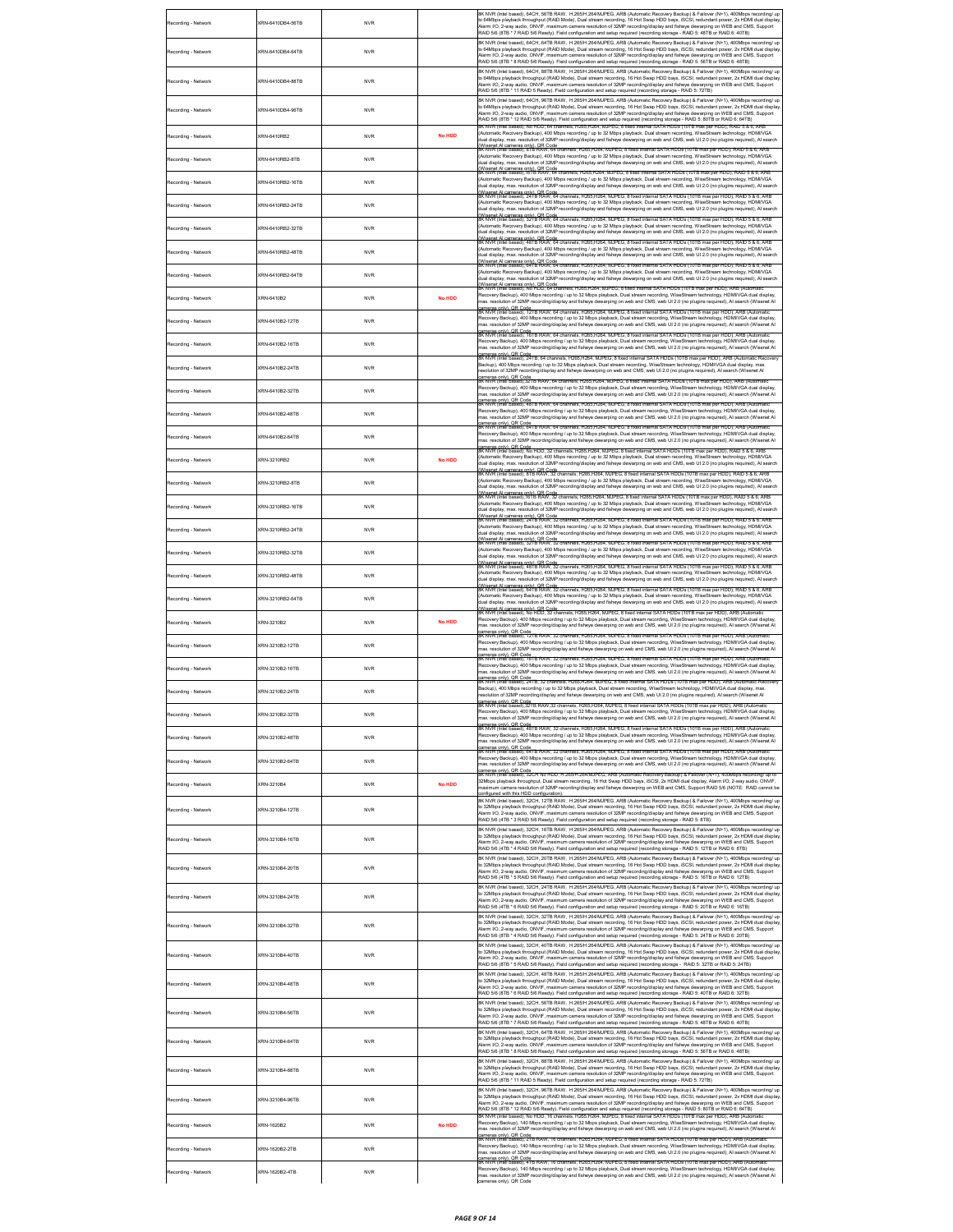|                                                            |                                           |                                                                                   |                                              | K NVR (Intel based), 8TB RAW, 16 channels, H265,H264, MJPEG, 8 fixed internal SATA HDDs (10TB max per HDD), ARB (Automati                                                                                                                                                                                                                                              |
|------------------------------------------------------------|-------------------------------------------|-----------------------------------------------------------------------------------|----------------------------------------------|------------------------------------------------------------------------------------------------------------------------------------------------------------------------------------------------------------------------------------------------------------------------------------------------------------------------------------------------------------------------|
| Recording - Network                                        | KRN-1620B2-8TB                            | <b>NVR</b>                                                                        |                                              | Recovery Backup), 140 Mbps recording / up to 32 Mbps playback, Dual stream recording, WiseStream technology, HDMI/VGA dual display<br>max. resolution of 32MP recording/display and fisheye dewarping on web and CMS, web UI 2.0 (no plugins required), Al search (Wisenet AI                                                                                          |
|                                                            |                                           |                                                                                   |                                              | ameras only), QR Code<br>SK NVR (Intel based), 12TB RAW, 16 channels, H265,H264, MJPEG, 8 fixed internal SATA HDDs (10TB max per HDD), ARB (Auto                                                                                                                                                                                                                       |
| Recording - Network                                        | KRN-1620B2-12TR                           | <b>NVR</b>                                                                        |                                              | Recovery Backup), 140 Mbps recording / up to 32 Mbps playback, Dual stream recording, WiseStream technology, HDMI/VGA dual display,<br>max. resolution of 32MP recording/display and fisheye dewarping on web and CMS, web UI 2.0 (no plugins required), AI search (Wisenet AI                                                                                         |
|                                                            |                                           |                                                                                   |                                              | :ameras only), QR Code<br>SK NVR (Intel based), 16TB RAW, 16 channels, H265,H264, MJPEG, 8 fixed internal SATA HDDs (10TB max per HDD), ARB (Autom:                                                                                                                                                                                                                    |
| Recording - Network                                        | KRN-1620B2-16TB                           | <b>NVR</b>                                                                        |                                              | Recovery Backup), 140 Mbps recording / up to 32 Mbps playback, Dual stream recording, WiseStream technology, HDMI/VGA dual display,<br>nax. resolution of 32MP recording/display and fisheye dewarping on web and CMS, web UI 2.0 (no plugins required), Al search (Wisenet AI                                                                                         |
|                                                            |                                           |                                                                                   |                                              | :ameras only), QR Code<br>SK NVR (Intel based), 24TB RAW, 16 channels, H265,H264; MJPEG; 8 fixed internal SATA HDDs (10TB max per HDD), ARB (Automatic                                                                                                                                                                                                                 |
| Recording - Network                                        | XRN-1620B2-24TB                           | <b>NVR</b>                                                                        |                                              | Recovery Backup), 140 Mbps recording / up to 32 Mbps playback, Dual stream recording, WiseStream technology, HDMI/VGA dual display,<br>nax. resolution of 32MP recording/display and fisheye dewarping on web and CMS, web UI 2.0 (no plugins required), Al search (Wisenet AI                                                                                         |
|                                                            |                                           |                                                                                   |                                              | :ameras only), QR Code<br>SK NVR (Intel based), 30TB RAW, 16 channels, H265,H264, MJPEG, 8 fixed internal SATA HDDs (10TB max per HDD), ARB (Automa                                                                                                                                                                                                                    |
| Recording - Network                                        | XRN-1620B2-30TB                           | <b>NVR</b>                                                                        |                                              | Recovery Backup), 140 Mbps recording / up to 32 Mbps playback. Dual stream recording. WiseStream technology. HDMI/VGA dual display.<br>nax. resolution of 32MP recording/display and fisheye dewarping on web and CMS, web UI 2.0 (no plugins required), Al search (Wisenet AI                                                                                         |
|                                                            |                                           |                                                                                   |                                              | ;ameras only), QR Code<br>šK NVR (Intel based),38TB RAW, 16 channels, H265,H264, MJPEG, 8 fixed internal SATA HDDs (10TB max per HDD), ARB (Automatic                                                                                                                                                                                                                  |
| Recording - Network                                        | XRN-1620B2-36TB                           | <b>NVR</b>                                                                        |                                              | Recovery Backup), 140 Mbps recording / up to 32 Mbps playback, Dual stream recording, WiseStream technology, HDMI/VGA dual display,<br>nax. resolution of 32MP recording/display and fisheye dewarping on web and CMS, web UI 2.0 (no plugins required), Al search (Wisenet AI                                                                                         |
|                                                            |                                           |                                                                                   |                                              | cameras only), QR Code<br>SK NVR (Intel based), 48TB RAW, 16 channels, H265,H264, MJPEG, 8 fixed internal SATA HDDs (10TB max per HDD), ARB (Automatic                                                                                                                                                                                                                 |
| Recording - Network                                        | (RN-1620B2-48TB                           | <b>NVR</b>                                                                        |                                              | Recovery Backup), 140 Mbps recording / up to 32 Mbps playback, Dual stream recording, WiseStream technology, HDMI/VGA dual display,<br>nax. resolution of 32MP recording/display and fisheye dewarping on web and CMS, web UI 2.0 (no plugins required), Al search (Wisenet AI                                                                                         |
|                                                            |                                           |                                                                                   |                                              | cameras only), QR Code<br>SK NVR (Intel based), No HDD, 16 channels with 16 PoE/PoE+ ports (PoE Budget 200W), H265,H264, MJPEG, 4 fixed internal SATA HDDs<br>(6TB max per HDD), ARB (Automatic Recovery Backup), 140 Mbps recording / up to 32 Mbps playback, Dual stream recording, WiseStream                                                                       |
| Recording - Network                                        | KRN-1620SB1                               | NVR with PoE+                                                                     | No HDD                                       | echnology, HDMI/VGA dual display, max. resolution of 32MP recording/display and fisheye dewarping on web and CMS, web UI 2.0 (no                                                                                                                                                                                                                                       |
|                                                            |                                           |                                                                                   |                                              | pluains required). Al search (Wisenet Al cameras onl∨). QR Code<br>8K NVR (Intel based), 2TB RAW, 16 channels with 16 PoE/PoE+ ports (PoE Budget 200W), H265,H264, MJPEG, 4 fixed internal SATA HDDs<br>(6TB max per HDD), ARB (Automatic Recovery Backup), 140 Mbps recording / up to 32 Mbps playback, Dual stream recording, WiseStream                             |
| Recording - Network                                        | KRN-1620SB1-2TB                           | NVR with PoE+                                                                     |                                              | echnology, HDMI/VGA dual display, max. resolution of 32MP recording/display and fisheye dewarping on web and CMS, web UI 2.0 (no                                                                                                                                                                                                                                       |
|                                                            |                                           |                                                                                   |                                              | )lugins required). Al search (Wisenet Al cameras only), QR Code<br>K NVR (Intel based), 4TB RAW 16 channels with 16 PoE/PoE+ ports (PoE Budget 200W), H265,H264, MJPEG, 4 fixed internal SATA HDI<br>(6TB max per HDD), ARB (Automatic Recovery Backup), 140 Mbps recording / up to 32 Mbps playback, Dual stream recording, WiseStream                                |
| Recording - Network                                        | KRN-1620SB1-4TB                           | NVR with PoE+                                                                     |                                              | echnology, HDMI/VGA dual display, max. resolution of 32MP recording/display and fisheye dewarping on web and CMS, web UI 2.0 (no<br><sub>blugins required). Al search (Wisenet Al cameras only), QR Code<br/>K NVR (Intel based), 8TB RAW, 16 channels with 16 PoE/PoE+ ports (PoE Budget 200W), H265,H264, MJPEG, 4 fixed internal SATA HDDs</sub>                    |
| Recording - Network                                        | (RN-1620SB1-8TB                           | NVR with PoE+                                                                     |                                              | (6TB max per HDD), ARB (Automatic Recovery Backup), 140 Mbps recording / up to 32 Mbps playback, Dual stream recording, WiseStream                                                                                                                                                                                                                                     |
|                                                            |                                           |                                                                                   |                                              | echnology, HDMI/VGA dual display, max. resolution of 32MP recording/display and fisheye dewarping on web and CMS, web UI 2.0 (no                                                                                                                                                                                                                                       |
| Recording - Network                                        | (RN-1620SB1-12TB                          | NVR with PoE+                                                                     |                                              | (6TB max per HDD), ARB (Automatic Recovery Backup), 140 Mbps recording / up to 32 Mbps playback, Dual stream recording, WiseStrea                                                                                                                                                                                                                                      |
|                                                            |                                           |                                                                                   |                                              | echnology, HDMI/VGA dual display, max. resolution of 32MP recording/display and fisheye dewarping on web and CMS, web UI 2.0 (no<br>annougy, richting in 1982.<br>Igins regulred). Al search (Wisenet Al cameras only). OR Code<br>NVR (Intel based), 161B RAW, 16 channels with 16 PoElPoE+ ports (PoE Budget 200W), H285,H284, MJPEG, 4 fixed internal SAT           |
| Recording - Network                                        | (RN-1620SB1-16TB                          | NVR with PoE+                                                                     |                                              | HDDs (6TB max per HDD), ARB (Automatic Recovery Backup), 140 Mbps recording / up to 32 Mbps playback, Dual stream recording                                                                                                                                                                                                                                            |
|                                                            |                                           |                                                                                   |                                              | .<br>2.0 (no plugins required), Al search (Wisenet Al cameras only), QR Code<br>BK NVR (Intel based), 241B RAW, 16 channels with 16 PoE/PoE+ ports (PoE Budget 200W), H265,H264, MJPEG, 4 fixed internal SAT.                                                                                                                                                          |
| Recording - Network                                        | KRN-1620SB1-24TB                          | NVR with PoE+                                                                     |                                              | HDDs (6TB max per HDD), ARB (Automatic Recovery Backup), 140 Mbps recording / up to 32 Mbps playback, Dual stream recording,<br>WiseStream technology, HDMIVGA dual display, max. resolution of 32MP recording/display and fisheye dewarping on web and CMS, web UI                                                                                                    |
|                                                            |                                           |                                                                                   |                                              | 2.0 (no niunine required), Al search (Wisenel Al Cameras cab); OR Code.<br>SK NVR (Intel based), No HDD, 8 channels with 8 PGEPoE+ ports (PoE Budget 100W), H265,H264, MJPEG, 2 fixed internal SATA HDDs<br>(6TB max per HDD), ARB (                                                                                                                                   |
| Recording - Network                                        | (RN-820S                                  | NVR with PoE+                                                                     | <b>No HDD</b>                                | echnology, HDMI/VGA dual display, max. resolution of 32MP recording/display and fisheye dewarping on web and CMS, web UI 2.0 (no                                                                                                                                                                                                                                       |
|                                                            |                                           |                                                                                   |                                              | olugins reguired). Al search (Wisenet Al cameras only), QR Code.<br>3K NVR (Intel based), 2TB RAW, 8 channels with 8 PoE/PoE+ ports (PoE Budget 100W), H285,H284, MJPEG, 2 fixed internal SATA HDDs                                                                                                                                                                    |
| Recording - Network                                        | KRN-820S-2TB                              | NVR with PoE+                                                                     |                                              | (6TB max per HDD), ARB (Automatic Recovery Backup), 100 Mbps recording / up to 32 Mbps playback, Dual stream recording, WiseStream<br>echnology, HDMI/VGA dual display, max. resolution of 32MP recording/display and fisheye dewarping on web and CMS, web UI 2.0 (no                                                                                                 |
|                                                            |                                           |                                                                                   |                                              | .<br>Jugins required), Al search (Wisenet Al cameras only), QR Code<br>BK NVR (Intel based), 4TB RAW, 8 channels with 8 PoE/PoE+ ports (PoE Budget 100W), H285,H284, MJPEG, 2 fixed internal SATA HDDs                                                                                                                                                                 |
| Recording - Network                                        | KRN-820S-4TR                              | NVR with PoE+                                                                     |                                              | (6TB max per HDD), ARB (Automatic Recovery Backup), 100 Mbps recording / up to 32 Mbps playback, Dual stream recording, WiseStream<br>echnology, HDMI/VGA dual display, max. resolution of 32MP recording/display and fisheye dewarping on web and CMS, web UI 2.0 (no                                                                                                 |
|                                                            |                                           |                                                                                   |                                              | nlugins required). Al search (Wisenet Al cameras only). OR Code.<br>8K NVR (Intel based), 6TB RAW, 8 channels with 8 PoE/PoE+ ports (PoE Budget 100W), H265,H264, MJPEG, 2 fixed internal SATA HDDs                                                                                                                                                                    |
| Recording - Network                                        | KRN-820S-6TR                              | NVR with PoF+                                                                     |                                              | (6TB max per HDD), ARB (Automatic Recovery Backup), 100 Mbps recording / up to 32 Mbps playback, Dual stream recording, WiseStream<br>echnology, HDMI/VGA dual display, max. resolution of 32MP recording/display and fisheye dewarping on web and CMS, web UI 2.0 (no                                                                                                 |
|                                                            |                                           |                                                                                   |                                              | plugins required). Al search (Wisenet Al cameras only), QR Code<br>SK NVR (Intel based), 8TB RAW, 8 channels with 8 PoE/PoE+ ports (PoE Budget 100W), H265,H264, MJPEG, 2 fixed internal SATA HDDs                                                                                                                                                                     |
| Recording - Network                                        | KRN-820S-8TB                              | NVR with PoE+                                                                     |                                              | (6TB max per HDD), ARB (Automatic Recovery Backup), 100 Mbps recording / up to 32 Mbps playback, Dual stream recording, WiseStream<br>echnology, HDMI/VGA dual display, max. resolution of 32MP recording/display and fisheye dewarping on web and CMS, web UI 2.0 (no                                                                                                 |
|                                                            |                                           |                                                                                   |                                              | plugins required). Al search (Wisenet Al cameras only), QR Code<br>BK NVR (Intel based), 12TB RAW, 8 channels with 8 PoE/PoE+ ports (PoE Budget 100W), H265,H264, MJPEG, 2 fixed internal SATA HDDs                                                                                                                                                                    |
| Recording - Network                                        | KRN-820S-12TB                             | NVR with PoE+                                                                     |                                              | (6TB max per HDD), ARB (Automatic Recovery Backup), 100 Mbps recording / up to 32 Mbps playback, Dual stream recording, WiseStream<br>echnology, HDMI/VGA dual display, max. resolution of 32MP recording/display and fisheye dewarping on web and CMS, web UI 2.0 (no                                                                                                 |
|                                                            |                                           |                                                                                   |                                              | nlugins required). Al search (Wisenet Al cameras only). OR Corle.<br>4K NVR (Intel based), 4CH with 4 PoE/PoE+ ports (PoE Budget 50W), H265,H264, MJPEG, 1 fixed internal SATA HDDs (6TB max), ARB                                                                                                                                                                     |
| Recording - Network                                        | (RN-420S                                  | NVR with PoE+                                                                     | No HDD                                       | Automatic Recovery Backup), 50 Mbps recording / up to 32 Mbps playback, Dual stream recording, WiseStream technology, HDMI/VGA dual<br>displav, max, resolution of 8MP recording/displav, AI search (Wisenet AI cameras only), QR Code<br>4K NVR (Intel based) 2TB RAW, 4CH with 4 PoE/PoE÷ ports (PoE Budget 50W), H265,H264, MJPEG, 1 fixed internal SATA HDDs (6TB  |
| Recording - Network                                        | KRN-420S-2TB                              | NVR with PoE+                                                                     |                                              | nax), ARB (Automatic Recovery Backup), 50 Mbps recording / up to 32 Mbps playback, Dual stream recording, WiseStream technology                                                                                                                                                                                                                                        |
|                                                            |                                           |                                                                                   |                                              | .<br>HDMIVGA dual display, max, resolution of 8MP recording/display, Al search (Wisenet Al cameras only). QR Code<br>4K NVR (Intel based) 4TB RAW, 4CH with 4 PoE/PoE+ ports (PoE Budget 50W), H265,H264, MJPEG, 1 fixed internal S                                                                                                                                    |
| Recording - Network                                        | (RN-420S-4TB                              | NVR with PoE+                                                                     |                                              | nax), ARB (Automatic Recovery Backup), 50 Mbps recording / up to 32 Mbps playback, Dual stream recording, WiseStream technology,<br>.<br>HDMIV/GA dual display, max, resolution of SMP recording/display. Al search (Wisenet Al cameras only), QR Code<br>4K NVR (Intel based) 6TB RAW, 4CH with 4 PoE/PoE+ ports (PoE Budget 50W), H285,H284, MJPEG, 1 fixed internal |
| Recording - Network                                        | (RN-420S-6TB                              | NVR with PoE+                                                                     |                                              | max), ARB (Automatic Recovery Backup), 50 Mbps recording / up to 32 Mbps playback, Dual stream recording, WiseStream technology,                                                                                                                                                                                                                                       |
|                                                            |                                           |                                                                                   |                                              | .<br>HDMIV/GA dual display, max. resolution of 8MP recording/display, Al search (Wisenet Al cameras only), QR Code<br>IK NVR (Intel based), 4CH with 4 PoE/PoE+ ports (PoE Budget 35W), H285,H284, MJPEG, 1 fixed internal SATA HDD                                                                                                                                    |
| Recording - Network                                        | QRN-430S                                  | NVR with PoE+                                                                     | No HDD                                       | Automatic Recovery Backup), 40 Mbps recording / up to 32 Mbps playback, Dual stream recording, WiseStream technology, 4K HDMI<br>display, max, resolution of 8MP recording/display, QR Code<br>4K NVR (Intel based), 2TB RAW, 4CH with 4 PoE/PoE+ ports (PoE Budget 35W), H265,H264, MJPEG, 1 fixed internal SATA HDDs (6TB                                            |
| Recording - Network                                        | <b>QRN-430S-2TB</b>                       | NVR with PoE+                                                                     |                                              | max), ARB (Automatic Recovery Backup), 40 Mbps recording / up to 32 Mbps playback, Dual stream recording, WiseStream technology, 4K                                                                                                                                                                                                                                    |
| Recording - Network                                        | <b>QRN-430S-4TB</b>                       | NVR with PoE+                                                                     |                                              | .<br>HDMI display, max, resolution of 8MP recording/display, QR Code.<br>4K NVR (Intel based), 4TB RAW, 4CH with 4 PoE/PoE+ ports (PoE Budget 35W), H265,H264, MJPEG, 1 fixed internal SATA HDDs (6TB                                                                                                                                                                  |
|                                                            |                                           |                                                                                   |                                              | max), ARB (Automatic Recovery Backup), 40 Mbps recording / up to 32 Mbps playback, Dual stream recording, WiseStream technology, 4K                                                                                                                                                                                                                                    |
|                                                            |                                           |                                                                                   |                                              |                                                                                                                                                                                                                                                                                                                                                                        |
| Recording - Network                                        | 2RN-430S-6TB                              | NVR with PoE+                                                                     |                                              | HDMI display, max, resolution of 8MP recording/display, QR Code<br>4K NVR (Intel based), 6TB RAW, 4CH with 4 PoE/PoE+ ports (PoE Budget 35W), H265,H264, MJPEG, 1 fixed internal SATA HDDs (6TB<br>max), ARB (Automatic Recovery Backup), 40 Mbps recording / up to 32 Mbps playback, Dual stream recording, WiseStream technology, 4K                                 |
| Encoders and Decoder                                       |                                           |                                                                                   |                                              | HDMI display, max. resolution of 8MP recording/display, QR Code                                                                                                                                                                                                                                                                                                        |
| Network - Encoder                                          | SPE-1620                                  | 16 Channel Encoder                                                                |                                              | Encoder, 16CH H.265/H.264/MJPEG, 15fps @ 2MP, AHD/CVITVI/CVBS compatible, RS-485/422 Interface, Pelco C when using CVBS or<br>ACP up-coax protocol @ AHD, ONVIF protocol support, HDMI output, I/O 16/4, Audio in/out 4/1, 12VDC                                                                                                                                       |
| Network Switches and Transmission Devices                  |                                           |                                                                                   |                                              |                                                                                                                                                                                                                                                                                                                                                                        |
| witch                                                      | SWT-P-162-480B                            | PoE+ Switch                                                                       |                                              | 16) 10/100 PoE+ (30 Watt/port) Ports unmanaged switch, and (2) 10/100/1000 Combo RJ45/SFP Base-TX uplink ports, total power 480watt                                                                                                                                                                                                                                    |
| Switch<br>Switch                                           | SWT-P-81-240<br>SWT-P-162-240             | PoE+ Switch<br>PoE Switch                                                         |                                              | (8) 100/1000 PoE+(30 Watt) Ports unmanaged switch, and (1) 100/1000 uplink port, total power 250watt<br>(16) 10/100 PoE (15 Watt) Ports unmanaged switch, and (2) 10/100/1000 uplink port (RJ45 or SFP), total power 250watt                                                                                                                                           |
| witcl                                                      | WT-P-242                                  | PoE                                                                               |                                              | .<br>24) 10/100 PoE (15 Watt) Ports unmanaged switch, and (2) 10/100/1000 uplink port (RJ45 or SFP), total power<br>fardened 11 Port - 2 x 100/1000/2500FX + 1 x 100/1000FX SFP Ports and 8 x 10/100/1000TX Ports Managed<br>ch. four 1000Mbps TX wi                                                                                                                   |
| Switch                                                     | SWT-G11MGHP                               | 11 Port Hardened Managed Gigbit Etherne<br>Switch with 60W PoE                    | 4 weeks lead time                            | 30W PoE, four 1000Mbps TX Combo Ports with 60W PoE, Hardened 48VDC 480Watt (10A) DIN Rail High Temp Power Supply (-40°C to                                                                                                                                                                                                                                             |
| Switch                                                     | SWT-F11MGHP                               | 11 Port Hardened Managed Megabit                                                  | 4 weeks lead time                            | +71°C With -40°C Start-Uo) Included<br>Hardened 3 FX SFP 100/1000/2500Mbps FX + 8 Port 10/100Mbps TX Ports Managed Switch 60 Watt PoE, Hardened 48VDC 480Watt (10A)                                                                                                                                                                                                    |
| Transmission-Fiber<br>Transmission-Fiber                   | SBP-300H<br>BP-302H                       | Fiber Optic for PTZ<br>Fiber Optic for                                            |                                              | ory for PTZ SNP-6320H/5430H<br>RJ-45 to Fiber mounting acce<br>RJ-45 to Fiber mounting accessory for PTZ XNP-6370RH, PNP-9200RI                                                                                                                                                                                                                                        |
| Transmission-Fiber<br>Transmission-Fiber                   | SBP-303HF<br><b>IMC-FSTM1ACM-A</b>        | Fiber Optic for PT2<br>Mini 100M Media Converter (A)                              | A weeke lead time<br>4 weeks lead time       | RJ-45 to Fiber mounting accessory for PTZ XNP-6320H6321H, XNP-6550RH and QNP-6230H<br>Hardened mini media fiber converter (A),100mbps, ST connector, multi-mode, 1 fiber , power supply included (not hardened), TMC-FSTM1-B                                                                                                                                           |
| Transmission-Fiber                                         | TMC-FSTS1ACM-A                            | Mini 100M Media Converter (A)                                                     | 4 weeks lead time                            | equired to work as a pair<br>ed mini media fiber converter (A),100mbps, ST connector, single-mode, 1 fiber, power supply included (not hardened), TMC-FSTS1-B                                                                                                                                                                                                          |
| Transmission-Fiber                                         | <b>IMC-FSTM1POEM-A</b>                    | 100M Media Converter (A)                                                          | 4 weeks lead time                            | equired to work as a pair<br><br>converter (A), 100mbps, ST Connector, multi-mode, 1 fiber, PoE+ output, 48V power supply included (not harder                                                                                                                                                                                                                         |
| Transmission-Fiber                                         | TMC-FSTS1POEM-A                           | 100M Media Converter (A)                                                          | 4 weeks lead time                            | rTMC-FSTM1-B required to work as a pair<br>TMC-FSTM1-B required to work as a pair<br>Hardened media fiber converter (A), 100mbps, ST Connector, single-mode, 1 fiber, PoE+ output, 48V power supply included (not hardened),                                                                                                                                           |
| Transmission-Fiber                                         | MC-FSTM1-B                                | 100M Media Converter (B)                                                          | 4 weeks lead time                            | TMC-FSTS1-B required to work as a pair<br>converter (B), cage mountable, 100mbps, ST connector, multi-mode, 1 fiber, power supply included, TMC-FSTM1ACM                                                                                                                                                                                                               |
| Fransmission-Fiber                                         | MC-FSTS1-B                                | 100M Media Converter (B)                                                          | 4 weeks lead time                            | A or TMC-FSTM1POEM-A required to work as a pair<br>fardened media fiber converter (B), cage mountable, 100mbps, ST connector, single-mode, 1 fiber, power supply included, TMC-FSTS1ACM<br>A or TMC-ESTS1POEM-A required to work as a pair                                                                                                                             |
| Fransmission-Fiber                                         | MC-FSCM1ACM-A                             | Mini 100M Media Converter (A)                                                     | 4 weeks lead time                            | mini media fiber converter (A),100mbps, SC connector, multi-mode, 1 fiber , power supply included (not hardened), TMC-FSCM1-E<br>equired to work as a pair                                                                                                                                                                                                             |
| Fransmission-Fiber                                         | MC-FSCS1ACM-A                             | Mini 100M Media Converter (A)                                                     | 4 weeks lead time                            | Stational and the file of the converter (A),100mbps, SC connector, single-mode, 1 fiber, power supply included (not hardened), TMC-FSCS1-B<br>equired to work as a pair                                                                                                                                                                                                |
| Fransmission-Fiber                                         | MC-FSCM1POEM-A                            | 100M Media Converter (A)                                                          | 4 weeks lead time                            | ardened media fiber converter (A). 100mbps: SC Connector: multi-mode: 1 fiber. PoE+ output: 48V power supply included (not hardened).<br>TMC-FSCM1-B required to work as a pair                                                                                                                                                                                        |
| Fransmission-Fiber                                         | MC-FSCS1POEM-A                            | 100M Media Converter (A)                                                          | 4 weeks lead time                            | Hardened media fiber converter (A), 100mbps, SC Connector, single-mode, 1 fiber, PoE+ output, 48V power supply included (not hardened)<br>TMC-FSCS1-B required to work as a pair                                                                                                                                                                                       |
| Transmission-Fiber                                         | <b>IMC-ESCM1-R</b>                        | 100M Media Converter (B)                                                          | 4 weeks lead time                            | dardened media fiber converter (B), cage mountable, 100mbps, SC connector, multi-mode, 1 fiber, power supply included, TMC-FSCM1ACM<br>A or TMC-FSCM1POEM-A required to work as a pair                                                                                                                                                                                 |
| Transmission-Fiber                                         | <b>IMC-FSCS1-B</b>                        | 100M Media Converter (B)                                                          | 4 weeks lead time                            | -tardened media fiber converter (B), cage mountable, 100mbps, SC connector, single-mode, 1 fiber, power supply included, TMC-<br>SCS1ACM-A or TMC-FSCS1POEM-A required to work as a pair                                                                                                                                                                               |
| Transmission-Fiber                                         | TMC-GSFPM<br>MC-GSFP                      | Mini 1000M Multi-Rate Media Converter<br>1000M Multi-Rate Media Converter         | 4 weeks lead tim                             | 10/100/1000Mbps Multi-Rate media converter, SFP, 100FX/1000FX selectable, small size, SFP module required<br>0/100/1000Mbps Multi-Rate media converter, SFP, 100FX/1000FX selectable, SFP module required                                                                                                                                                              |
| Transmission-Fiber<br>Transmission-Fibe<br>SFP Module      | TMC-GSFPPOEM<br>MC-FSFPPOE30M<br>SFP-GRJC | Mini 1000M Multi-Rate Media Converter<br>Mini 100M Media Converter<br>SFP to RJ45 | 4 weeks lead tin                             | 10/100/1000Mbps Multi-Rate media converter, SFP, 100FX/1000FX selectable, small size, PoE+, SFP module required<br>Hardened 100Mbps Media Converter, SFP, 48V POE, Power Supply Included. 30w output, SFP module required                                                                                                                                              |
| Transmission-Fiber<br>SFP Module                           | P-FLCM202<br>P-FLCS.                      | Multi Mode SFP module<br>Single Mode SFP module                                   |                                              | Copper 10/100/1000Mbps RJ45, MSA Compliant<br>100Mbps, 1310nm, 2km, LC, 2 Fiber, Multi Mode, MSA Compliant                                                                                                                                                                                                                                                             |
| SEP Module<br>SFP Module                                   | FP-ESCM102-A<br>SFP-FSCM102-B             | Multi Mode SFP module A<br>Multi Mode SFP module B                                |                                              | 100Mbps. 1310nm, 20km, LC, 2 Fiber, Single Mode, MSA Compliant<br>100Mbps, 1310nm, 2km, SC, 1 Fiber, Pair with SFP-FSCM102-B, Multi Mode, MSA Compliant<br>100Mbps, 1550nm, 2km, SC, 1 Fiber, Pair with SFP-FSCM102-A, Multi Mode, MSA Compliant                                                                                                                       |
| SEP Module<br>SFP Module                                   | SEP-ESCS120-A<br>FP-FSCS120-B             | Single Mode SFP module A<br>Single Mode SFP module B                              |                                              | voormoper, roommi, zenin, SC, 1 Fiber, Pair with SFP-FSCM102-B, Single Mode, MSA Complaint<br>100Mbps, 1310nm, 20km, SC, 1 Fiber, Pair with SFP-FSCM102-B, Single Mode, MSA Compliant<br>100Mbps, 1550nm, 20km, SC, 1 Fiber, Pair wi                                                                                                                                   |
| SFP Module<br>SFP Module                                   | FP-GLCS215<br>SFP-GLCS120-A               | Single Mode SFP module<br>Single Mode SFP module A                                |                                              | 000Mbps, 1310nm, 15km, LC, 2 Fiber, Single Mode, MSA Compliant<br>1000Mbps, 1310nm, 20km, LC, 1 Fiber, Pair with SFP-GLCS120-B, Single Mode, MSA Compliant                                                                                                                                                                                                             |
| SFP Module<br>SFP Module                                   | FP-GLCS120-<br>SFP-GLCM202                | Single Mode SFP module B<br>Multi Mode SFP module                                 | 4 weeks lead ti                              | 1000Mbps, 1550nm, 20km, LC, 1 Fiber, Pair with SFP-GLCS120-A, Single Mode, MSA Complian<br>1000Mbps 1310nm, 2km, 2 Fiber, LC, Multi Mode, MSA Compliant                                                                                                                                                                                                                |
| ransmission-Accessory<br>Transmission-Accessory            | <b>BP-C14</b><br>SBP-C03                  | Card Cage Rack Mount<br>3 Unit Card Cage                                          |                                              | 14 slot card cage rack, power supply include<br>3 slot card cage rack, power supply included                                                                                                                                                                                                                                                                           |
| ansmission-Accessory<br>Transmission-Accessory             | BP-C14PS1<br>BP-C14BF                     | Rack Mount Power Supply<br>1 Slot Blank Filler Panel                              | 4 weeks lead ti                              | 264 VAC 50/60hz power supply for SBP-C14<br>1 slot blank filler panel for SBP-C14 card cage                                                                                                                                                                                                                                                                            |
| <b>Transmission-Accessory</b>                              | BP-C14BP<br>BP-UDR                        | Slot Blank Filler Pane<br>Universal Din Rail Adapter                              |                                              | slot blank filler panel for SBP-C14 card cag-<br>Universal DIN-Rail mount adapter kit that allow the Hanwha product to be mounted on the adaptor in a vertical a                                                                                                                                                                                                       |
| <b>Transmission-Network</b><br><b>Transmission-Network</b> | TEU-F01<br>EC-F01                         | Single Channel over UTF<br>Single Channel over COA)                               |                                              | ingle-Channel Ethernet over UTP with Pass-through Pob                                                                                                                                                                                                                                                                                                                  |
| Fransmission-Network<br>Transmission-Network               | EU-F04<br>EC-F04                          | Channels over UTF<br>Four Channels over COAX                                      |                                              | Single-Channel Ethernet over COAX with Pass-through PoE<br>Four-Channel Ethernet over UTP with Pass-through PoE<br>Four-Channel Ethernet over COAX with Pass-through Pot                                                                                                                                                                                               |
| <b>Transmission-Network</b><br>Transmission-Network        | TEU-F16<br>FEC-F16                        | 16 Channels over UTP<br>16 Channels over COAX                                     |                                              | Sixteen-Channel Ethernet over UTP with Pass-through PoE<br>Sixteen-Channel Ethernet over COAX with Pass-through PoE                                                                                                                                                                                                                                                    |
| <b>Transmission-Network</b><br>Transmission-Network        | TER-F01<br>TER-F01PD                      | <b>Ethernet Repeater</b><br>Ethernet Repeater                                     |                                              | 100 Meter Ethernet Repeater Pass-Through PoE Powe<br>100 Meter Ethernet Repeater External Power                                                                                                                                                                                                                                                                        |
| <b>Analog High Definition Cameras</b>                      |                                           |                                                                                   |                                              |                                                                                                                                                                                                                                                                                                                                                                        |
| Camera - Analog HD                                         | <b>HCF-8010V</b>                          | 5MP Analog HD Fisheye Camera                                                      |                                              | 5MP (2560x1944) resolution, 20FPS @5MP, BLC, Day & Night (ICR), Digital Wide Dynamic Range, Coaxial communication (HD / SD mode),<br>Selectable universal output (TVI / AHD / CVBS), IP66, IK10, Power 12VDC/24VAC<br>Wisenet HD+ 4MP box camera, AHD or CVBS formats are available, RS485 /Coaxial Control, true D/N, 24VAC/12VDC (Require 4MP or                     |
| Camera - Analog HD                                         | <b>ICB-7000A</b>                          | 4MP Wisenet HD+ Box Camera                                                        | Pentabrid compatible                         |                                                                                                                                                                                                                                                                                                                                                                        |
| Camera - Analog HD                                         | <b>ICO-7070RA</b>                         | 4MP Wisenet HD+ Bullet Camera                                                     | Pentabrid compatible                         | higher CS Mount Lens).<br>Wisenet HD+ 4MP IR bullet camera, AHD or CVBS formats are available, manual vari-focal Lens (3.1X) (3.2-10mm), true D/N, 24VAC/12VDC<br>R distance 98 feet, IP66/IK10.                                                                                                                                                                       |
| Camera - Analog HD                                         | ICO-7010RA                                | 4MP Wisenet HD+ Bullet Camera                                                     | Pentabrid compatible                         | Visenet HD+ 4MP IR bullet camera, AHD or CVBS formats are available, 2.8 mm fixed lens, true D/N, 12VDC, IR distance 65 feet, IP66/IK10.                                                                                                                                                                                                                               |
| Camera - Analog HD                                         | <b>HCO-7020RA</b>                         | 4MP Wisenet HD+ Bullet Camera                                                     | Pentabrid compatible<br>Pentahrid compatible | Wisenet HD+ 4MP IR bullet camera, AHD or CVBS formats are available, 4.0 mm fixed lens, true D/N, 12VDC, IR distance 82 feet, IP66/IK10.                                                                                                                                                                                                                               |
| Camera - Analog HD                                         | <b>HCO-7030RA</b><br>HCV-7070RA           | 4MP Wisenet HD+ Bullet Camera<br>4MP Wisenet HD+ Outdoor Dome Camera              | Pentabrid compatible                         | Wisenet HD+ 4MP IR bullet camera, AHD or CVBS formats are available, 6.0 mm fixed lens, true D/N, 12VDC, IR distance 98 feet, IP66/IK10.<br>Wisenet HD+ 4MP IR outdoor dome camera, AHD or CVBS formats are available, manual vari-focal Lens (3.1X) (3.2-10mm), true D/N,                                                                                             |
| Camera - Analog HD<br>Camera - Analog HD                   | <b>ICV-7010RA</b>                         | 4MP Wisenet HD+ Outdoor Dome Camer:                                               | Pentabrid compatible                         | 24VAC/12VDC. IR distance 98 feet. IP88/IK10.<br>Wisenet HD+ 4MP IR outdoor dome camera, AHD or CVBS formats are available, 2.8 mm fixed lens, true D/N, 12VDC, IR distance 65 feet,                                                                                                                                                                                    |
| Camera - Analog HD                                         | <b>HCV-7020RA</b>                         | 4MP Wisenet HD+ Outdoor Dome Camera                                               | Pentabrid compatible                         | P66/IK10<br>Visenet HD+ 4MP IR outdoor dome camera, AHD or CVBS formats are available, 4.0 mm fixed lens, true D/N, 12VDC, IR distance 82 feet,                                                                                                                                                                                                                        |
| Camera - Analog HD                                         | <b>ICV-7030RA</b>                         | 4MP Wisenet HD+ Outdoor Dome Camera                                               | Pentabrid compatible                         | P66/IK10<br>vouwer.<br>Wisenet HD+ 4MP IR outdoor dome camera, AHD or CVBS formats are available, 6.0 mm fixed lens, true D/N, 12VDC, IR distance 98 feet,                                                                                                                                                                                                             |
| Camera - Analog HD                                         | HCD-7070RA                                | 4MP Wisenet HD+ Indoor Dome Camera                                                | Pentabrid compatible                         | P66/IK10<br>Visenet HD+ 4MP IR indoor dome camera, AHD or CVBS formats are available, manual vari-focal Lens (3.1X) (3.2-10mm), true D/N,                                                                                                                                                                                                                              |
| Camera - Analog HD                                         | HCD-7010RA                                | 4MP Wisenet HD+ Indoor Dome Camera                                                | Pentabrid compatible                         | 24VAC/12VDC, IR distance 65 feet.<br>Wisenet HD+ 4MP IR indoor dome camera. AHD or CVBS formats are available. 2.8 mm fixed lens, true D/N, 12VDC. IR distance 65 feet.                                                                                                                                                                                                |
| Camera - Analog HD                                         | HCD-7020RA                                | 4MP Wisenet HD+ Indoor Dome Camera                                                | Pentabrid compatible                         | Wisenet HD+ 4MP IR indoor dome camera. AHD or CVBS formats are available. 4.0 mm fixed lens, true D/N, 12VDC. IR distance 82 feet.                                                                                                                                                                                                                                     |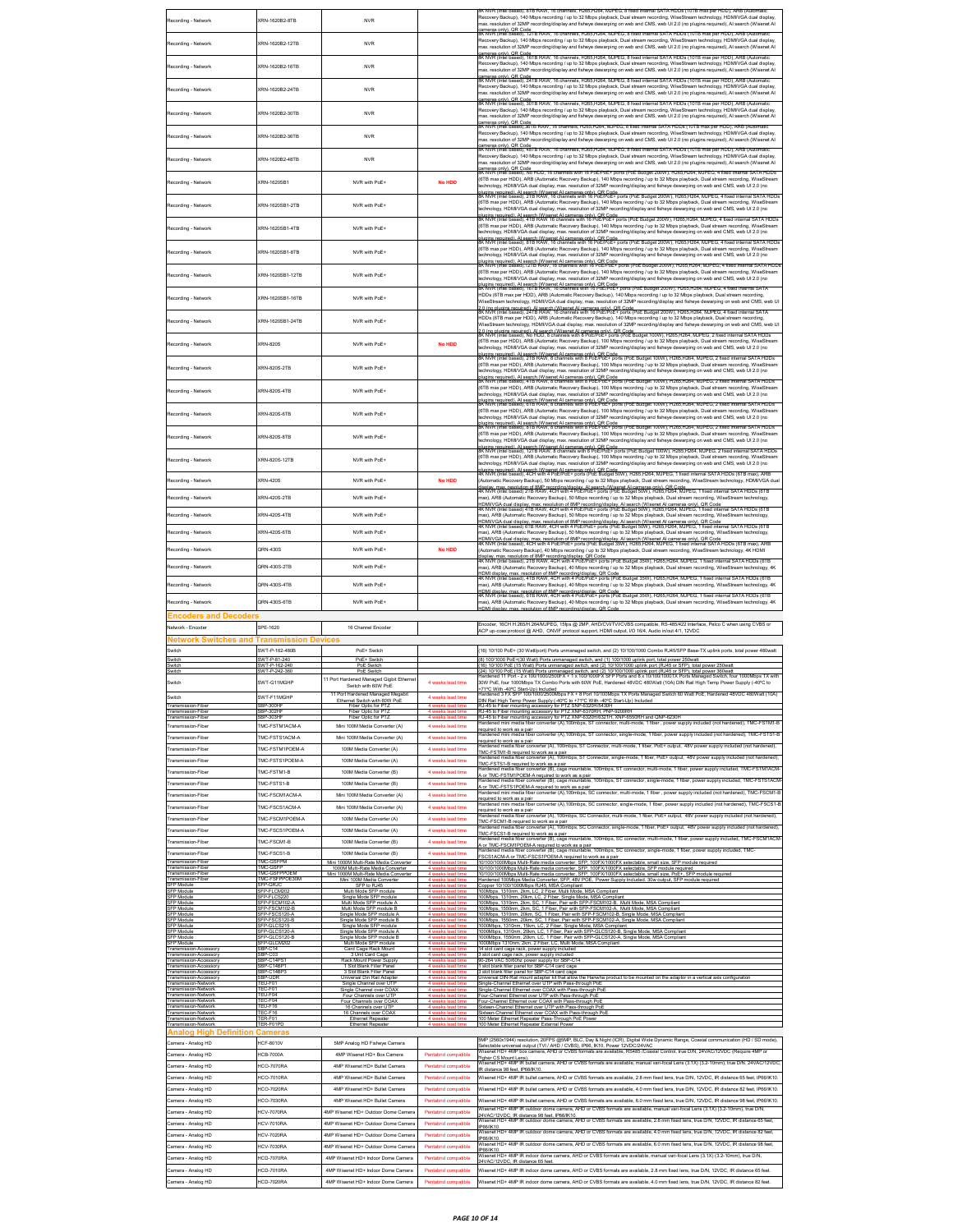| Camera - Analog HD                              | ICD-7030RA                    | 4MP Wisenet HD+ Indoor Dome Camera                                       | Pentabrid compatible | Wisenet HD+ 4MP IR indoor dome camera, AHD or CVBS formats are available, 6.0 mm fixed lens, true D/N, 12VDC, IR distance 98 feet.                                                                                                                                                                                                                                                                                 |
|-------------------------------------------------|-------------------------------|--------------------------------------------------------------------------|----------------------|--------------------------------------------------------------------------------------------------------------------------------------------------------------------------------------------------------------------------------------------------------------------------------------------------------------------------------------------------------------------------------------------------------------------|
| Camera - Analog HD                              | ICZ-6321                      | 2MP Wisenet HD+ Zoom Box                                                 |                      | Visenet HD+ 2MP zoom box, AHD or CVBS formats are available, true WDR (120dB), 32X optical zoom, RS485 /Coaxial Control(ACP), true                                                                                                                                                                                                                                                                                 |
| Camera - Analog HD                              | ICB-6000                      | 2MP Analog HD Box                                                        |                      | )/N, 12VDC<br>Visenet HD+ 2MP, Full HD(1080p) 30fps box camera, AHD/TVI/CVI/CVBS, 120 dB true WDR, RS485 /Coaxial Control, true D/                                                                                                                                                                                                                                                                                 |
| Camera - Analog HD                              | ICB-6001                      | 2MP Analog HD Box                                                        |                      | 24VAC/12VDC (Require 2MP or higher CS Mount Lens)<br>Wisenet HD+ 2MP, Full HD(1080p) 30(ps box camera, AHD/TVI/CVI/CVBS, 120 dB true WDR, RS485 /Coaxial Control, simple focus, true                                                                                                                                                                                                                               |
| Camera - Analog HD                              | ICD-6070R                     | 2MP Analog HD IR Indoor Dome                                             |                      | D/N, 24VAC/12VDC (Require 2MP or higher CS Mount Lens)<br>Wisenet HD+ 2MP, Full HD(1080p) 30fps IR indoor dome can<br>cal Lens (3.1X) (3.2-10mm), 120 dB                                                                                                                                                                                                                                                           |
| Camera - Analog HD                              | <b>ICD-6080R</b>              | 2MP Analog HD IR Indoor Dome                                             |                      | true WDR, true D/N, 24VAC/12VDC, IR distance 65 feet<br>Wisenet HD+ 2MP, Full HD(1080p) 30fps IR indoor dome camera, AHD/TVICVICVBS, motorized vari-focal lens (3.1X) (3.2-10mm), 120 dB<br>rue WDR, true D/N, 24VAC/12VDC, IR distance 65 feet                                                                                                                                                                    |
| Camera - Analog HD<br>Camera - Analog HD        | ICD-6010<br>ICD-6020          | 2MP Wisenet HD+ Indoor Dome Camera<br>2MP Wisenet HD+ Indoor Dome Camera |                      | Visenet HD+ 2MP indoor dome camera, AHD, CVI, TVI, CVBS formats are available, 2.8 mm fixed lens, true D/N,<br>12VD<br>/isenet HD+ 2MP IR indoor dome camera, AHD, CVI, TVI, CVBS formats are available, 4.0 mm fixed lens, true D/N, 12VD                                                                                                                                                                         |
| Camera - Analog HD                              | <b>ICV-6070R</b>              | 2MP Analog HD IR Outdoor Dome                                            |                      | Visenet HD+ 2MP, Full HD(1080p) 30fps IR outdoor dome camera, AHD/TV//CV/ICVBS, manual Vari-focal Lens (3.1X) (3.2-10mm), 120 dB<br>rue WDR, true D/N, 24VAC/12VDC, IR distance 98 feet, IP66/IK10                                                                                                                                                                                                                 |
| Camera - Analog HD                              | <b>ICV-6080R</b>              | 2MP Analog HD IR Outdoor Dome                                            |                      | et HD+ 2MP, Full HD(1080p) 30fps IR outdoor dome camera, AHD/TVI/CVI/CVBS, motorized vari-focal lens (3.1X) (3.2-10r<br>true WDR, true D/N, 24VAC/12VDC, IR distance 98 feet, IP66/IK10<br>Wisenet HD+ 2MP, Full HD(1080p) 30fps IR outdoor bullet camera, AHD/TVICVICVBS, manual Vari-focal Lens (3.1X) (3.2-10mm), 120 dB                                                                                        |
| Camera - Analog HD                              | <b>ICO-6070R</b>              | 2MP Analog HD IR Bullet                                                  |                      | rue WDR, true D/N, 24VAC/12VDC, IR distance 98 feet, IP66/IK10                                                                                                                                                                                                                                                                                                                                                     |
| Camera - Analog HD<br>Camera - Analog HD        | ICO-6020F<br><b>ICO-6080R</b> | 2MP Wisenet HD+ Bullet Camer:<br>2MP Analog HD IR Bullet                 |                      | Visenet HD+ 2MP IR bullet camera, AHD, CVI, TVI, CVBS formats are available, 4.0 mm fixed lens, true D/N, 12VE<br>Wisenet HD+ 2MP, Full HD(1080p) 30fps IR outdoor bullet camera, AHD/TVI/CVI/CVBS, motorized vari-focal lens (3.1X) (3.2-10mm), 120 dB                                                                                                                                                            |
|                                                 |                               |                                                                          |                      | true WDR, true D/N, 24VAC/12VDC, IR distance 98 feet, IP66/IK10<br>/isenet HD+ 2MP, Full HD(1080p) 30fps PTZ camera, Optical zoom lens 32X (4.44~142.6mm), true WDR 120dB, RS485/Up                                                                                                                                                                                                                                |
| Camera - Analog HD                              | ICP-6320A                     | AHD PTZ                                                                  |                      | protocol only) PTZ control true D/N 24VAC<br>Wisenet HD+ 2MP, Full HD(1080p) 30fps PTZ camera, Optical zoom lens 32X (4.44∼142.6mm), RS485/Up coax (ACP protocol only) PTZ                                                                                                                                                                                                                                         |
| Camera - Analog HD                              | CP-6320HA                     | AHD PTZ                                                                  |                      | ontrol, true WDR 120dB, true D/N, 24VAC, IP66 IK10.<br>Wisenet HD+ 2MP, Full HD(1080p) 30fps IR bullet camera, 1/2.8° 2M CMOS, vari-focal Lens (3.1X) (3.2-10mm), 60dB DWDR, Coaxia                                                                                                                                                                                                                                |
| Camera - Analog HD<br>Camera - Analog HD        | SCO-6085R<br>CV-6085R         | AHD IR Bullet<br>AHD IR Vandal Dome                                      |                      | .<br>Control, true DIN, 24VAC/12VDC, IR distance 98.43 feet, IP66 IK10<br>Wisenet HD+ 2MP, Full HD(1080p) 30fps IR vandal dome camera, 1/2.8" 2M CMOS, Vari-focal Lens (3.1X) (3.2-10mm), 60dB DWDR, true                                                                                                                                                                                                          |
| Camera - Analog HD                              | CD-6085R                      | AHD IR Dome                                                              |                      | D/N, 24VAC/12VDC, IR distance 98.42 feet, IP66 IK10<br>Wisenet HD+ 2MP, Full HD(1080p) 30fps IR dome camera, 1/2.8* 2M CMOS, vari-focal Lens (3.1X) (3.2-10mm), 60dB DWDR, Coaxial                                                                                                                                                                                                                                 |
| Camera - Analog HD                              | CB-6005                       | AHD Box                                                                  |                      | Control, true DIN, 24VAC/12VDC, IR distance 65.62 feet<br>Control, true DIN, 24VAC/12VDC, IR distance 65.62 feet<br>Wisenet HD+ 2MP, Full HD(1080p) 30fps, 1/2.8* 2M CMOS, 60dB DWDR, RS485 /Coaxial Control, true DIN, 24VAC/12VDC                                                                                                                                                                                |
| Pentabrid                                       |                               |                                                                          |                      | or higher CS Mount Lens)                                                                                                                                                                                                                                                                                                                                                                                           |
|                                                 |                               |                                                                          |                      | Wisenet HD+ Pentabrid DVR AHD (up to 4MP), TVI (up to 4MP), CVI (up to 4MP), CVBS and IP (up to 8MP), Max. Analog 16CH + NW 8CH,                                                                                                                                                                                                                                                                                   |
| Recording - Hybrid                              | HRX-1632                      | 16CH AHD, TVI, CVI, CVBS, IP Recorder                                    |                      | up to 8MP, 15/12fps@4MP, 15/12fps@2MP recording (frame rate at higher resolutions will vary), triple codec H.265/H.264/MJPEG, Recording<br>.<br>Bandwitth Max. 80Mbps, Playback Bandwith 32Mbps. 16CH audio input/ 1CH audio output, 16 alarm input and 4 relay output, coaxial control,                                                                                                                           |
|                                                 |                               |                                                                          |                      | IDMIVGA video output, 1 X spot monitor output, QR code , Up to 4 SATA HDDs (6TB/HDD)<br>Wisenet HD+ Pentabrid DVR AHD (up to 4MP), - 4TB Raw Storage.TVI (up to 4MP), CVI (up to 4MP), CVBS and IP (up to 8MP), Max. Analog                                                                                                                                                                                        |
| Recording - Hybrid                              | HRX-1632-4TB                  | 16CH AHD, TVI, CVI, CVBS, IP Recorder                                    |                      | 16CH + NW 8CH, up to 8MP, 15/12fps@4MP, 15/12fps@2MP recording (frame rate at higher resolutions will vary), triple code<br>H.265/H.264/MJPEG, Recording Bandwitth Max. 80Mbps, Playback Bandwith 32Mbps. 16CH audio input/ 1CH audio output, 16 alarm input                                                                                                                                                       |
|                                                 |                               |                                                                          |                      | and 4 relay output, coaxial control, HDMI/VGA video output, 1 X spot monitor output, QR code , Up to 4 SATA HDDs (6TB/HDD)                                                                                                                                                                                                                                                                                         |
| Recording - Hybrid                              | HRX-1632-6TB                  | 16CH AHD, TVI, CVI, CVBS, IP Recorder                                    |                      | Wisenet HD+ Pentabrid DVR AHD (up to 4MP), - 6TB Raw Storage.TVI (up to 4MP), CVI (up to 4MP), CVBS and IP (up to 8MP), Max. Analog<br>16CH + NW 8CH, up to 8MP, 15/12fps@4MP, 15/12fps@2MP recording (frame rate at higher resol                                                                                                                                                                                  |
|                                                 |                               |                                                                          |                      | .265/H.264/MJPEG, Recording Bandwitth Max. 80Mbps, Playback Bandwith 32Mbps. 16CH audio input/ 1CH audio output, 16 alarm input<br>nd 4 relay output, coaxial control, HDMIVGA video output, 1 X spot monitor output, QR code , Up to 4 SATA HDDs (6TB/HDD)                                                                                                                                                        |
|                                                 |                               |                                                                          |                      | Visenet HD+ Pentabrid DVR AHD (up to 4MP), - 8TB Raw Storage.TVI (up to 4MP), CVI (up to 4MP), CVBS and IP (up to 8MP), Max. Analog                                                                                                                                                                                                                                                                                |
| Recording - Hybrid                              | (RX-1632-8TB                  | 16CH AHD, TVI, CVI, CVBS, IP Recorde                                     |                      | 16CH + NW 8CH, up to 8MP, 15/12fps@4MP, 15/12fps@2MP recording (frame rate at higher resolutions will vary), triple codec<br>H.265/H.264/MJPEG, Recording Bandwitth Max. 80Mbps, Playback Bandwith 32Mbps. 16CH audio input/ 1CH<br>nd 4 relay output, coaxial control, HDMIVGA video output, 1 X spot monitor output, QR code , Up to 4 SATA HDDs (6TB/HDD)                                                       |
|                                                 |                               |                                                                          |                      | Wisenet HD+ Pentabrid DVR AHD (up to 4MP), - 12TB Raw Storage.TVI (up to 4MP), CVI (up to 4MP), CVBS and IP (up to 8MP), Max.                                                                                                                                                                                                                                                                                      |
| Recording - Hybrid                              | HRX-1632-12TB                 | 16CH AHD, TVI, CVI, CVBS, IP Recorder                                    |                      | Analog 16CH + NW 8CH, up to 8MP, 15/12/ps@4MP, 15/12/ps@2MP recording (frame rate at higher resolutions will vary), triple code<br>H.265/H.264/MJPEG, Recording Bandwitth Max. 80Mbps, Playback Bandwith 32Mbps. 16CH audio input/ 1CH audio output, 16 alarm input                                                                                                                                                |
|                                                 |                               |                                                                          |                      | and 4 relay output, coaxial control, HDMI/VGA video output, 1 X spot monitor output, QR code , Up to 4 SATA HDDs (6TB/HDD)<br>Wisenet HD+ Pentabrid DVR AHD (up to 4MP), - 16TB Raw Storage.TVI (up to 4MP), CVI (up to 4MP), CVBS and IP (up to 8MP), Max.                                                                                                                                                        |
| Recording - Hybrid                              | HRX-1632-16TB                 | 16CH AHD, TVI, CVI, CVBS, IP Recorde                                     |                      | Analog 16CH + NW 8CH, up to 8MP, 15/12fps@4MP, 15/12fps@2MP recording (frame rate at higher resolutions will vary), triple codec<br>1.265/H.264/MJPEG, Recording Bandwitth Max. 80Mbps, Playback Bandwith 32Mbps. 16CH audio input/ 1CH audio output, 16 alarm input                                                                                                                                               |
|                                                 |                               |                                                                          |                      | nd 4 relay output, coaxial control, HDMI/VGA video output, 1 X spot monitor output, QR code , Up to 4 SATA HDDs (6TB/HDD)                                                                                                                                                                                                                                                                                          |
| Recording - Hybrid                              | HRX-1632-24TB                 | 16CH AHD, TVI, CVI, CVBS, IP Recorder                                    |                      | Wisenet HD+ Pentabrid DVR AHD (up to 4MP), - 24TB Raw Storage.TVI (up to 4MP), CVI (up to 4MP), CVBS and IP (up to 8MP), Max.<br>Analog 16CH + NW 8CH, up to 8MP, 15/12fps@4MP, 15/12fps@2MP recording (frame rate at higher resolutions will vary), triple codec                                                                                                                                                  |
|                                                 |                               |                                                                          |                      | H.265/H.264/MJPEG, Recording Bandwitth Max. 80Mbps, Playback Bandwith 32Mbps. 16CH audio input/ 1CH audio output, 16 alarm input<br>and 4 relay output, coaxial control, HDMIVGA video output, 1 X spot monitor output, QR code , Up to 4 SATA HDDs (6TB/HDD)                                                                                                                                                      |
| Recording - Hybrid                              | <b>HRX-835</b>                | <b>8CH AHD TVI CVI CVRS IP Recorder</b>                                  |                      | .<br>Wisenet HD+ Pentabrid DVR AHD (up to 8MP), TVI (up to 8MP), CVI (up to 5MP), CVBS and IP (up to 8MP), Max. Analog 8CH + NW 10CH,<br>up to 8MP, 8/8fps@8MP, 12/12fps@5MP recording (frame rate at higher resolutions will vary), triple codec H.265/H.264/MJPEG, Recording                                                                                                                                     |
|                                                 |                               |                                                                          |                      | Sandwitth Max. 50Mbps, Playback Bandwith 32Mbps. 8CH audio input/ 1CH audio output, 8 alarm input and 4 relay output, coaxial control,<br>IDMIVGA video output. 1 X spot monitor output, QR code., Up to 4 SATA HDDs (6TB/HDD).                                                                                                                                                                                    |
| Recording - Hybrid                              | HRX-835-4TB                   | 8CH AHD, TVI, CVI, CVBS, IP Recorder                                     |                      | Wisenet HD+ Pentabrid DVR AHD (up to 8MP), - 4TB Raw Storage.TVI (up to 8MP), CVI (up to 5MP), CVBS and IP (up to 8MP), Max. Analog<br>8CH + NW 10CH, up to 8MP, 8/8fps@8MP, 12/12fps@5MP recording (frame rate at higher resolutions will vary), triple codec                                                                                                                                                     |
|                                                 |                               |                                                                          |                      | .265/H.264/MJPEG, Recording Bandwitth Max. 50Mbps, Playback Bandwith 32Mbps. 8CH audio input/ 1CH audio output, 8 alarm input and<br>relay output, coaxial control, HDMIVGA video output, 1 X spot monitor output, QR code, Up to 4 SATA HDDs (6TB/HDD)                                                                                                                                                            |
|                                                 |                               |                                                                          |                      | Wisenet HD+ Pentabrid DVR AHD (up to 8MP), - 6TB Raw Storage.TVI (up to 8MP), CVI (up to 5MP), CVBS and IP (up to 8MP), Max. Analog<br>8CH + NW 10CH, up to 8MP, 8/8fps@8MP, 12/12fps@5MP recording (frame rate at higher resolutions will vary), triple codec                                                                                                                                                     |
| Recording - Hybrid                              | <b>IRX-835-6TB</b>            | 8CH AHD, TVI, CVI, CVBS, IP Recorder                                     |                      | 1.265/H.264/MJPEG, Recording Bandwitth Max. 50Mbps, Playback Bandwith 32Mbps. 8CH audio input/ 1CH audio output, 8 alarm input and<br>relay output, coaxial control, HDMIV/GA video output, 1 X spot monitor output, QR code, Up to 4 SATA HDDs (6TB/HDD)                                                                                                                                                          |
|                                                 |                               |                                                                          |                      | Wisenet HD+ Pentabrid DVR AHD (up to 8MP), - 8TB Raw Storage.TVI (up to 8MP), CVI (up to 5MP), CVBS and IP (up to 8MP), Max. Analog                                                                                                                                                                                                                                                                                |
| Recording - Hybrid                              | HRX-835-8TB                   | 8CH AHD, TVI, CVI, CVBS, IP Recorder                                     |                      | SCH + NW 10CH, up to 8MP, 8/8fps@8MP, 12/12fps@5MP recording (frame rate at higher resolutions will vary), triple coded<br>1.265/H.264/MJPEG, Recording Bandwitth Max. 50Mbps, Playback Bandwith 32Mbps. 8CH audio input/ 1CH audio output, 8 alarm input and<br>relay output, coaxial control, HDMIVGA video output, 1 X spot monitor output, QR code, Up to 4 SATA HDDs (6TB/HDD)                                |
|                                                 |                               |                                                                          |                      | Wisenet HD+ Pentabrid DVR AHD (up to 8MP), - 12TB Raw Storage.TVI (up to 8MP), CVI (up to 5MP), CVBS and IP (up to 8MP), Max.<br>Analog 8CH + NW 10CH, up to 8MP, &/8fps@8MP, 12/12fps@5MP recording (frame rate at higher resol                                                                                                                                                                                   |
| Recording - Hybrid                              | HRX-835-12TB                  | 8CH AHD, TVI, CVI, CVBS, IP Recorder                                     |                      | .265/H.264/MJPEG, Recording Bandwitth Max. 50Mbps, Playback Bandwith 32Mbps. 8CH audio input/ 1CH audio output, 8 alarm input and                                                                                                                                                                                                                                                                                  |
|                                                 |                               |                                                                          |                      | relay output, coaxial control, HDMIVGA video output, 1 X spot monitor output, QR code , Up to 4 SATA HDDs (6TB/HDD)<br>Wisenet HD+ Pentabrid DVR AHD (up to 8MP), - 16TB Raw Storage.TVI (up to 8MP), CVI (up to 5MP), CVBS and IP (up to 8MP), Max.                                                                                                                                                               |
| Recording - Hybrid                              | HRX-835-16TB                  | 8CH AHD, TVI, CVI, CVBS, IP Recorder                                     |                      | Analog 8CH + NW 10CH, up to 8MP, 8/8fps@8MP, 12/12fps@5MP recording (frame rate at higher resolutions will vary), triple code<br>H.265/H.264/MJPEG, Recording Bandwitth Max. 50Mbps, Playback Bandwith 32Mbps. 8CH audio input/ 1CH audio output, 8 alarm input and                                                                                                                                                |
|                                                 |                               |                                                                          |                      | 4 relay output, coaxial control, HDMIVGA video output, 1 X spot monitor output, QR code , Up to 4 SATA HDDs (6TB/HDD)                                                                                                                                                                                                                                                                                              |
| Recording - Hybrid                              | <b>HRX-835-24TR</b>           | 8CH AHD, TVI, CVI, CVBS, IP Recorder                                     |                      | Wisenet HD+ Pentabrid DVR AHD (up to 8MP), - 24TB Raw Storage.TVI (up to 8MP), CVI (up to 5MP), CVBS and IP (up to 8MP), Max.<br>.<br>Analog BCH + NW 10CH, up to 8MP, 8/8fps@8MP, 12/12fps@5MP recording (frame rate at higher resolutions will vary), triple codec                                                                                                                                               |
|                                                 |                               |                                                                          |                      | .<br>265/H.264/MJPEG, Recording Bandwitth Max. 50Mbps, Playback Bandwith 32Mbps. 8CH audio input/ 1CH audio output, 8 alarm input and<br>relay output, coaxial control, HDMIVGA video output, 1 X spot monitor output, QR code, Up to 4 SATA HDDs (6TB/HDD)                                                                                                                                                        |
| Recording - Hybrid                              | <b>HRX-435</b>                | 4CH AHD, TVI, CVI, CVBS, IP Recorder                                     |                      | Nisenet HD+ Pentabrid DVR AHD (up to 8MP), TV1 (up to 8MP), CV1 (up to 5MP), CVBS and IP (up to 8MP), • Max. Analog 4CH + NW 6CH,<br>up to 8MP, 8/8fps@8MP, 12/12fps@5MP recording (frame rate at higher resolutions will vary), triple codec H.265/H.264/MJPEG, Recording<br>ndwitth Max. 30Mbps, Playback Bandwith 32Mbps. 4CH audio input/ 1CH audio output, 4 alarm input and 2 relay output, coaxial control, |
|                                                 |                               |                                                                          |                      | HDMIVGA video output, 1 X spot monitor output, QR code., Up to 2 SATA HDDs (6TB/HDD).<br>Wisenet HD+ Pentabrid DVR AHD (up to 8MP), - 2TB Raw Storage.TVI (up to 8MP), CVI (up to 5MP), CVBS and IP (up to 8MP), - Max                                                                                                                                                                                             |
| Recording - Hybrid                              | <b>HRX-435-2TB</b>            | 4CH AHD, TVI, CVI, CVBS, IP Recorder                                     |                      | Analog 4CH + NW 6CH, up to 8MP, 8/8fps@8MP, 12/12fps@5MP recording (frame rate at higher resolutions will vary), triple codec<br>1.265/H.264/MJPEG. Recording Bandwitth Max. 30Mbps. Playback Bandwith 32Mbps. 4CH audio input/ 1CH audio output. 4 alarm input and                                                                                                                                                |
|                                                 |                               |                                                                          |                      | relay output, coaxial control, HDMIVGA video output, 1 X spot monitor output, QR code , Up to 2 SATA HDDs (6TB/HDD)                                                                                                                                                                                                                                                                                                |
| Recording - Hybrid                              | <b>IRX-435-4TR</b>            | 4CH AHD, TVI, CVI, CVBS, IP Recorder                                     |                      | Wisenet HD+ Pentabrid DVR AHD (up to 8MP), - 4TB Raw Storage.TVI (up to 8MP), CVI (up to 5MP), CVBS and IP (up to 8MP), - Max.<br>\nalog 4CH + NW 6CH, up to 8MP, 8/8fps@8MP, 12/12fps@5MP recording (frame rate at higher resolutions will vary), triple codec<br>H.265/H.264/MJPEG, Recording Bandwitth Max. 30Mbps, Playback Bandwith 32Mbps. 4CH audio input/ 1CH audio output, 4 alarm input and              |
|                                                 |                               |                                                                          |                      | relay output, crossial control. HDMIV/GA video output, 1.X spot monitor output. OR code. Up to 2 SATA HDDs (6TR/HDD                                                                                                                                                                                                                                                                                                |
| Recording - Hybrid                              | HRX-435-6TB                   | 4CH AHD, TVI, CVI, CVBS, IP Recorder                                     |                      | Wisenet HD+ Pentabrid DVR AHD (up to 8MP), - 6TB Raw Storage. TVI (up to 8MP), CVI (up to 5MP), CVBS and IP (up to 8MP), - Max.<br>Analog 4CH + NW 6CH, up to 8MP, 8/8fps@8MP, 12/12fps@5MP recording (frame rate at higher resolutions will vary), triple coded                                                                                                                                                   |
|                                                 |                               |                                                                          |                      | .265/H.264/MJPEG, Recording Bandwitth Max. 30Mbps, Playback Bandwith 32Mbps. 4CH audio input/ 1CH audio output, 4 alarm input and<br>2 relay output, coaxial control, HDMIVGA video output, 1 X spot monitor output, QR code , Up to 2 SATA HDDs (6TB/HDD)                                                                                                                                                         |
|                                                 |                               |                                                                          |                      | Wisenet HD+ Pentabrid DVR AHD (up to 8MP), - 8TB Raw Storage.TVI (up to 8MP), CVI (up to 5MP), CVBS and IP (up to 8MP), . Max.<br>Analog 4CH + NW 6CH, up to 8MP, 8/8fps@8MP, 12/12fps@5MP recording (frame rate at higher resolutions will vary), triple cor                                                                                                                                                      |
| Recording - Hybrid                              | HRX-435-8TB                   | 4CH AHD, TVI, CVI, CVBS, IP Recorder                                     |                      | H.265/H.264/MJPEG, Recording Bandwitth Max. 30Mbps, Playback Bandwith 32Mbps. 4CH audio input/ 1CH audio output, 4 alarm input and<br>relay output, coaxial control, HDMIVGA video output, 1 X spot monitor output, QR code , Up to 2 SATA HDDs (6TB/HDD)                                                                                                                                                          |
|                                                 |                               |                                                                          |                      | Wisenet HD+ Pentabrid DVR AHD (up to 8MP), - 12TB Raw Storage.TVI (up to 8MP), CVI (up to 5MP), CVBS and IP (up to 8MP), - Max.                                                                                                                                                                                                                                                                                    |
| Recording - Hybrid                              | HRX-435-12TB                  | 4CH AHD TVLCVLCVRS IP Recorder                                           |                      | inalog 4CH + NW 6CH, up to 8MP, 8/8fps@8MP, 12/12fps@5MP recording (frame rate at higher resolutions will vary), triple codec<br>1.265/H.264/MJPEG, Recording Bandwitth Max. 30Mbps, Playback Bandwith 32Mbps. 4CH audio input/ 1CH audio output, 4 alarm input and                                                                                                                                                |
|                                                 |                               |                                                                          |                      | relay output, coaxial control. HDMIV/GA video output, 1 X spot monitor output, QR code . Up to 2 SATA HDDs (6TB/HDD)<br>.<br>Wisenet HD+ Pentabrid DVR AHD (up to 8MP). TVI (up to 8MP). CVI (up to 5MP). CVBS and IP (up to 8MP). - Max. Analog 4CH + NW 6CH.                                                                                                                                                     |
| Recording - Hybrid                              | <b>HRX-434</b>                | 4CH AHD. TVI. CVI. CVBS. IP Recorder                                     |                      | up to 8MP, 8/8fps@8MP, 12/12fps@5MP recording (frame rate at higher resolutions will vary), triple codec H.265/H.264/MJPEG, Recording<br>ndwitth Max. 30Mbps, Playback Bandwith 32Mbps. 4CH audio input/ 1CH audio output, 4 alarm input and 2 relay output, coaxial control,                                                                                                                                      |
|                                                 |                               |                                                                          |                      | HDMIVGA video output, 1 X spot monitor output, QR code., Up to 1 SATA HDDs (6TB/HDD).<br>Wisenet HD+ Pentabrid DVR AHD (up to 8MP), - 2TB Raw Storage.TVI (up to 8MP), CVI (up to 5MP), CVBS and IP (up to 8MP), - Max                                                                                                                                                                                             |
| Recording - Hybrid                              | <b>HRX-434-2TB</b>            | 4CH AHD, TVI, CVI, CVBS, IP Recorder                                     |                      | Analog 4CH + NW 6CH, up to 8MP, 8/8fps@8MP, 12/12fps@5MP recording (frame rate at higher resolutions will vary), triple codec<br>.<br>1.265/H.264/MJPEG, Recording Bandwitth Max. 30Mbps, Playback Bandwith 32Mbps. 4CH audio input/ 1CH audio output, 4 alarm input and<br>relay output, coaxial control, HDMIVGA video output, 1 X spot monitor output, QR code, Up to 1 SATA HDDs (6TB/HDD)                     |
|                                                 |                               |                                                                          |                      | Wisenet HD+ Pentabrid DVR AHD (up to 8MP), - 4TB Raw Storage.TVI (up to 8MP), CVI (up to 5MP), CVBS and IP (up to 8MP), - Max.                                                                                                                                                                                                                                                                                     |
| Recording - Hybrid                              | <b>HRX-434-4TB</b>            | 4CH AHD, TVI, CVI, CVBS, IP Recorder                                     |                      | Analog 4CH + NW 6CH, up to 8MP, 8/8fps@8MP, 12/12fps@5MP recording (frame rate at higher resolutions will vary), triple code<br>H.265/H.264/MJPEG, Recording Bandwitth Max. 30Mbps, Playback Bandwith 32Mbps. 4CH audio input/ 1CH audio output, 4 alarm input and                                                                                                                                                 |
|                                                 |                               |                                                                          |                      | relay output, coaxial control, HDMIVGA video output, 1 X spot monitor output, QR code, Up to 1 SATA HDDs (6TB/HDD)<br>Wisenet HD+ Pentabrid DVR AHD (up to 8MP), - 6TB Raw Storage.TVI (up to 8MP), CVI (up to 5MP), CVBS and IP (up to 8MP), • Max.                                                                                                                                                               |
| Recording - Hybrid                              | HRX-434-6TB                   | 4CH AHD, TVI, CVI, CVBS, IP Recorder                                     |                      | Analog 4CH + NW 6CH, up to 8MP, 8/8fps@8MP, 12/12fps@5MP recording (frame rate at higher resolutions will vary), triple code<br>1.265/H.264/MJPEG, Recording Bandwitth Max. 30Mbps, Playback Bandwith 32Mbps. 4CH audio input/ 1CH audio output, 4 alarm input and                                                                                                                                                 |
|                                                 |                               |                                                                          |                      | 2 relay output, coaxial control, HDMIVGA video output, 1 X spot monitor output, QR code , Up to 1 SATA HDDs (6TB/HDD)                                                                                                                                                                                                                                                                                              |
| <b>DVR's Accessories</b><br>Recording - Adapter | SRX-AU121                     | Audio Adapter for DVR                                                    |                      | Optional D-Sub adapter with 12 RCA audio connector for SRD-16XX series                                                                                                                                                                                                                                                                                                                                             |
| ense.                                           |                               |                                                                          |                      | "anon 24mm f1.4L, Auto-Iris (EF 24mm f/1.4L II USM) : Horizontal field of view: 8K 62.1                                                                                                                                                                                                                                                                                                                            |
| ens                                             | SLA-C-E24                     | Canon EF 24mm f/1.4L II USM                                              |                      | CarePak 4 Years warranty                                                                                                                                                                                                                                                                                                                                                                                           |
| ens                                             | SLA-C-E50                     | Canon EF 50mm f/1.2L USM                                                 |                      | anon 50mm f1.2, Auto-Iris (EF 50mm f/1.2 USM) : Horizontal field of view: 8K 31.6*                                                                                                                                                                                                                                                                                                                                 |
|                                                 |                               |                                                                          |                      | CarePak 4 Years Warranty<br>anon 85mm f1.2L, Auto-Iris (EF 85mm f/1.2L II USM) : Horizontal field of view: 8K 19.2'                                                                                                                                                                                                                                                                                                |
| ens                                             | SLA-C-E85                     | Canon EF 85mm f/1.2L II USM                                              | <b>Limited Stock</b> | CarePak 4 Years Warranty                                                                                                                                                                                                                                                                                                                                                                                           |
| ens                                             | SLA-C-E2470                   | Canon EF 24-70mm f/2.8L II USM                                           |                      | 2anon 24-70mm f/2.8L II USM (EF 24-70mm f/2.8L USM) : Horizontal field of view :8K 62.1" ~ 23.2"<br>CarePak 4 Years Warranty                                                                                                                                                                                                                                                                                       |
|                                                 |                               |                                                                          |                      | Canon 70-200mm f2.8L, Auto-Iris, Vari Focal (EF 70-200mm f/2.8L USM) : Horizontal field of view: 8K 23.2" ~ 8.3", CarePak 4 Years                                                                                                                                                                                                                                                                                  |
| ens                                             | SLA-C-E70200                  | Canon EF 70-200mm f/2.8L IS III USM                                      |                      | Varranty                                                                                                                                                                                                                                                                                                                                                                                                           |
| ens                                             | SLA-C-13910                   | 1/1.8" 3.9-10mm (i-CS Mount)                                             | 4 weeks lead time    | 1/1.8" 3.9-10mm F1.5 Varifocal, HD Series P-iris (i-CS Mount) Day/Night IR (12 MP capable) for Al Box Camera (PNB-A9001)                                                                                                                                                                                                                                                                                           |
|                                                 |                               |                                                                          |                      | 1/2.7" 2.8-8.5mm F1.2 Varifocal, HD Series P-iris (i-CS Mount) Day/Night IR (8 MP capable) for WN7 Box Cameras (XNB-9002 and XNB-                                                                                                                                                                                                                                                                                  |
| ens                                             | <b>SLA-C-I2885</b>            | 1/2.7" 2.8-8.5mm (i-CS Mount)                                            | 4 weeks lead time    | 8002)                                                                                                                                                                                                                                                                                                                                                                                                              |
| Lens                                            | <b>SLA-T1080F</b>             | 1.6mm Lens/Imager straight body for<br>XNB-6001 (8.0m cable)             |                      | .6mm fixed lens module, compatible with the XNB-6001, straight body style, 2MP @ 60fps, 0.03 Lux, 120dB WDR, 187° horizontal field of<br>iew. 8 meters cable (26 feet cable)                                                                                                                                                                                                                                       |
| Lens                                            | <b>SLA-T2480</b>              | 2.4mm Lens/Imager straight body for                                      |                      | 4mm fixed lens module, compatible with the XNB-6001, straight body style, 2MP @ 60fps, 0.45 Lux, 120dB WDR, 138° horizontal field of                                                                                                                                                                                                                                                                               |
|                                                 |                               | XNB-6001 (8.0m cable)                                                    |                      | iew, 8 meters (26 feet cable)                                                                                                                                                                                                                                                                                                                                                                                      |
| Lens                                            | <b>SLA-T2480V</b>             | 2.4mm Lens/Imager right angle body for<br>XNB-6001 (8.0m cable)          |                      | 4mm fixed lens module, compatible with the XNB-6001, right angle body style, 2MP @ 60fps, 0.45 Lux, 120dB WDR, 138° horizontal field of<br>iew, 8 meters/ 26 feet cable                                                                                                                                                                                                                                            |
| Lens                                            | SLA-T4680                     | 4.6mm Lens/Imager straight body for                                      |                      | 4.6mm pinhole lens module, compatible with the XNB-6001, straight body style, 2MP @ 60fps, 0.06 Lux, 120dB WDR, 73° horizontal field of                                                                                                                                                                                                                                                                            |
|                                                 |                               | XNB-6001 (8.0m cable)                                                    |                      | iew, 8 meters/ 26 feet cable                                                                                                                                                                                                                                                                                                                                                                                       |
| ens                                             |                               |                                                                          |                      | 4.6mm pinhole lens module, compatible with the XNB-6001, right angle body style, 2MP @ 60fps, 0.06 Lux, 120dB WDR, 73° horizontal field of                                                                                                                                                                                                                                                                         |
|                                                 | <b>SLA-T4680V</b>             | 4.6mm Lens/Imager right angle body for<br>XNB-6001 (8.0m cable)          |                      | riew. 8 meters/ 26 feet cable                                                                                                                                                                                                                                                                                                                                                                                      |
| ens                                             | LA-T4680A                     | 4.6mm Lens/Imager straight body for<br>PNM-9000QB (8.0m cable)           |                      | 4.6mm pinhole lens module, compatible with PNM-9000QB, straight body style, 2MP @ 30fps, 0.06 Lux, 73° horizontal field of view, 8 meters/<br>26 feet cable                                                                                                                                                                                                                                                        |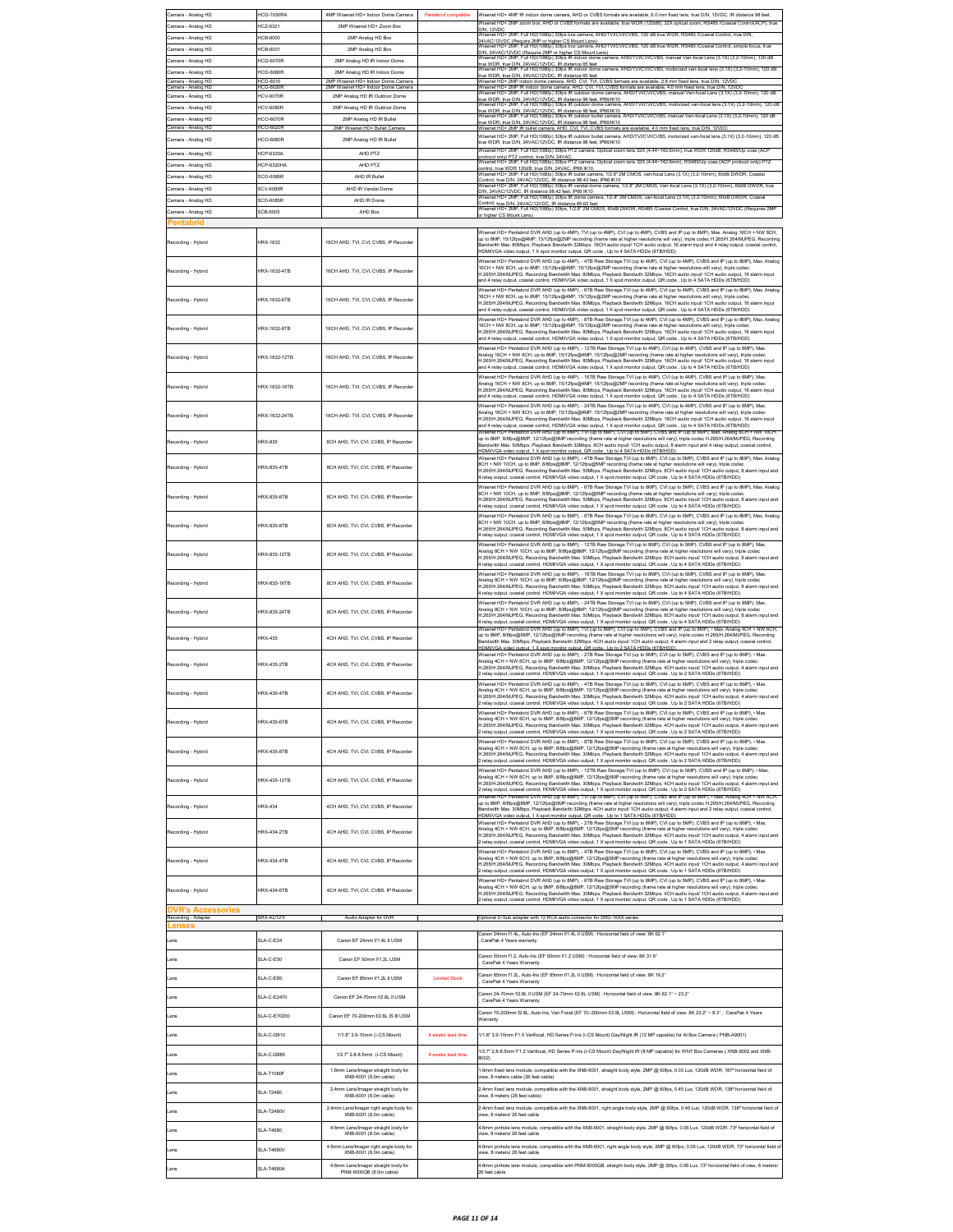|                                                 | SLA-T4680VA                                      | 4.6mm Lens/Imager right angle body for<br>PNM-9000QB (8.0m cable)                           |                                                                  | 4.6mm pinhole lens module, compatible with PNM-9000QB, right angle body style, 2MP @ 30fps, 0.06 Lux, 73° horizontal field of view, 8<br>eters/26 feet cable                                                                                                                                                                                                              |
|-------------------------------------------------|--------------------------------------------------|---------------------------------------------------------------------------------------------|------------------------------------------------------------------|---------------------------------------------------------------------------------------------------------------------------------------------------------------------------------------------------------------------------------------------------------------------------------------------------------------------------------------------------------------------------|
| ens                                             | <b>SLA-T2480A</b>                                | 2.4mm Lens/Imager straight body for PNM-<br>9000QB (8.0m cable)                             |                                                                  | 2.4mm fixed lens module, compatible with PNM-9000QB, straight body style, 2MP @ 30fps, 0.45 Lux, 138° horizontal field of view, 8 meters/<br>26 feet cable                                                                                                                                                                                                                |
| ens                                             | <b>SLA-T2480VA</b>                               | 2.4mm Lens/Imager right angle body for                                                      |                                                                  | 2.4mm fixed lens module, compatible with PNM-9000QB, right angle body style, 2MP @ 30fps, 0.45 Lux, 138° horizontal field of view, 8                                                                                                                                                                                                                                      |
|                                                 |                                                  | PNM-9000OB (8.0m cable)<br>1.6mm Lens/Imager straight body for PNM-                         |                                                                  | neters/26 feet cable<br>1.6mm fixed lens module, compatible with PNM-9000QB, straight body style, 2MP @ 30fps, 0.03 Lux, 187° horizontal field of view, 8 meters                                                                                                                                                                                                          |
| Lens                                            | SLA-T1080FA                                      | 9000QB (8.0m cable)                                                                         |                                                                  | able/26 feet cable                                                                                                                                                                                                                                                                                                                                                        |
| Lens                                            | <b>SLA-H-4680VA</b>                              | Height strip with 2MP pinhole lens                                                          | Camera not included                                              | Height strip with 4.6mm pinhole lens module, compatible with PNM-9000QB, right angle body style, 2MP @ 30fps, 0.06 Lux, 73° horizontal<br>field of view, 8 meters/ 26 feet cable                                                                                                                                                                                          |
| Lens                                            | SLA-T4680D                                       | Door Jamb Lens (black)                                                                      |                                                                  | Door Jamb head with a 4.6mm lens, compatible with XNB-6001 (not included)<br>8m (26 feet) cable, black color                                                                                                                                                                                                                                                              |
| ens                                             | <b>SLA-T4680DS</b>                               | Door Jamb Lens (silver)                                                                     |                                                                  | Door Jamb head with a 4.6mm lens, compatible with XNB-6001 (not included)<br>8m (26 feet) cable, silver color                                                                                                                                                                                                                                                             |
| ens                                             | SLA-T4680DW                                      | Door Jamb Lens (white)<br>pecial order ONL'                                                 | Special order only                                               | Door Jamb head with a 4.6mm lens, compatible with XNB-6001 (not included)<br>8m (26 feet) cable, white color                                                                                                                                                                                                                                                              |
| ens                                             | SLA-T-M410DN                                     | Megapixel DC-iris Lens                                                                      |                                                                  | Megapixel Lens, image sensor from 1/2.3" up to 1/1.7", Up to 12MP resolution, Vari-focal (4~10mm), DC auto iris, CS-Mount, Compatible with:<br>XNB-6005/8000, PNB-A9001                                                                                                                                                                                                   |
| ens                                             | SLA-T-M1250DN                                    | Megapixel DC-iris Lens                                                                      |                                                                  | Megapixel Lens, image sensor from 1/2.3" up to 1/1.7", Up to 12MP resolution, Vari-focal (12~50mm), DC auto iris, CS-Mount, Compatible<br>with: XNB-6005/8000. PNB-A9001                                                                                                                                                                                                  |
| ens                                             | SLA-T-M940DN                                     | Megapixel DC-iris Lens                                                                      | 9320VQF                                                          | ens. 1/2.3". Up to 4K Vari-focal(9~40mm). Auto DC IRIS. CS-Mount. compatible with: XNB-6000. HCB-6000/6001/7000/7000A                                                                                                                                                                                                                                                     |
| Lens                                            | SLA-2M2400P                                      | PNM-9320VQP Lens module<br>PNM-9320VOP Lens module                                          | <b>PNM-9321VQP</b><br>For the PNM-9320VQP                        | 1/2.8" 2MP CMOS with a 2.4mm fixed focal lens. FoV: H: 135.4", V: 71.2" for the PNM-9320VQP and PNM-9322VQP                                                                                                                                                                                                                                                               |
| Lens<br>ens                                     | SLA-2M2800P<br>SLA-2M3600P                       | PNM-9320VQP Lens module                                                                     | <b>PNM-9321VQF</b><br>For the PNM-9320VQP                        | 1/2.8" 2MP CMOS with a 2.8mm fixed focal lens, FoV: H: 107.4", V: 62.2", for the PNM-9320VQP and PNM-9322VQP<br>1/2.8" 2MP CMOS with a 3.6mm fixed focal lens, FoV: H: 94.8", V: 49.3", for the PNM-9320VQP and PNM-9322VQP                                                                                                                                               |
| ens                                             | <b>SLA-2M6000P</b>                               | PNM-9320VQP Lens module                                                                     | NM-9321VQI<br>For the PNM-9320VQP                                | 1/2.8" 2MP CMOS with a 6.0mm fixed focal lens, FoV: H: 50.4", V: 28.8", for the PNM-9320VQP and PNM-9322VQP                                                                                                                                                                                                                                                               |
| ens                                             | <b>SLA-2M1200P</b>                               | PNM-9320VQP Lens module                                                                     | <b>PNM-9321VOP</b><br>For the PNM-9320VQP                        | 1/2.8" 2MP CMOS with a 12.0mm fixed focal lens, FoV: H: 26.3", V: 14.9", for the PNM-9320VQP and PNM-9322VQP                                                                                                                                                                                                                                                              |
| ens                                             | <b>SLA-5M3700P</b>                               | PNM-9320VQP Lens module                                                                     | PNM-9321VQP<br>For the PNM-9320VQP<br><b>PNM-9321VQP</b>         | 1/1.8" 5MP CMOS with a 3.7mm fixed focal lens, FoV: H: 97.5", V: 71.9" for the PNM-9320VQP and PNM-9322VQP                                                                                                                                                                                                                                                                |
| Lens                                            | SLA-5M4600P                                      | PNM-9320VQP Lens module                                                                     | For the PNM-9320VQP<br><b>PNM-9321VOP</b>                        | 1/1.8" 5MP CMOS with a 4.6mm fixed focal lens, FoV: H: 77.9", V: 57.9" for the PNM-9320VQP and PNM-9322VQP                                                                                                                                                                                                                                                                |
| Lens                                            | SLA-5M7000P                                      | PNM-9320VQP Lens module                                                                     | For the PNM-9320VQP<br><b>PNM-9321VQP</b>                        | 1/1.8" 5MP CMOS with a 7.0mm fixed focal lens, FoV: H: 50.7", V: 37.8" for the PNM-9320VQP and PNM-9322VQP                                                                                                                                                                                                                                                                |
| ens                                             | SLA-2M2400Q                                      | PNM-9000VQ Lens module                                                                      | For the PNM-9000VQ,<br>PNM-9002VQ                                | 1/2.8" 2MP CMOS with a 2.4mm fixed focal lens, FoV: H: 135.4", V: 71.2" for the PNM-9000VQ                                                                                                                                                                                                                                                                                |
| ens                                             | SLA-2M2800Q                                      | PNM-9000VQ Lens module                                                                      | For the PNM-9000VQ,<br>PNM-9002VQ                                | /2.8" 2MP CMOS with a 2.8mm fixed focal lens, FoV: H: 107.4", V: 62.2", for the PNM-9000VQ                                                                                                                                                                                                                                                                                |
| ens                                             | SLA-2M3600Q                                      | PNM-9000VQ Lens module                                                                      | For the PNM-9000VQ,<br>PNM-9002VQ                                | 1/2.8" 2MP CMOS with a 3.6mm fixed focal lens, FoV: H: 94.8", V: 49.3", for the PNM-9000VQ                                                                                                                                                                                                                                                                                |
| ens                                             | SLA-2M6000Q                                      | PNM-9000VQ Lens module                                                                      | For the PNM-9000VQ,<br>PNM-9002VQ                                | 1/2.8" 2MP CMOS with a 6.0mm fixed focal lens. FoV: H: 50.4", V: 28.8", for the PNM-9000VQ                                                                                                                                                                                                                                                                                |
| ens                                             | SLA-5M3700Q                                      | PNM-9000VQ Lens module                                                                      | For the PNM-9000VQ,<br>PNM-9002VO                                | 1/1.8" 5MP CMOS with a 3.7mm fixed focal lens, FoV: H: 97.5", V: 71.9" for the PNM-9000VQ                                                                                                                                                                                                                                                                                 |
| Lens                                            | SLA-5M4600Q                                      | PNM-9000VO Lens module                                                                      | For the PNM-9000VQ,<br>PNM-9002VQ<br>For the PNM-9000VQ,         | 1/1.8" 5MP CMOS with a 4.6mm fixed focal lens. FoV: H: 77.9", V: 57.9" for the PNM-9000VQ                                                                                                                                                                                                                                                                                 |
| ens                                             | SLA-5M7000Q                                      | PNM-9000VQ Lens module                                                                      |                                                                  | 1/1.8" 5MP CMOS with a 7.0mm fixed focal lens, FoV: H: 50.7", V: 37.8" for the PNM-9000VQ                                                                                                                                                                                                                                                                                 |
| ens                                             | SLA-5M3700D                                      | PNM-9000VD Lens module                                                                      | For the PNM-9000VD                                               | 1/1.8" 5MP CMOS with a 3.7mm fixed focal lens, FoV: H: 97.5", V: 71.9" for the PNM-9000VD                                                                                                                                                                                                                                                                                 |
| ens<br>Lens                                     | SLA-5M4600D<br>SLA-5M7000D                       | PNM-9000VD Lens module<br>PNM-9000VD Lens module                                            | For the PNM-9000VD<br>For the PNM-9000VD                         | 1/1.8" 5MP CMOS with a 4.6mm fixed focal lens, FoV: H: 77.9", V: 57.9" for the PNM-9000VD<br>1/1.8" 5MP CMOS with a 7.0mm fixed focal lens, FoV: H: 50.7", V: 37.8" for the PNM-9000VD                                                                                                                                                                                    |
| ens                                             | SLA-2M2400D                                      | PNM-7000VD Lens module                                                                      | <b>Limited Stock</b>                                             | 1/2.8" 2MP CMOS with a 2.4mm fixed focal lens, FoV: H: 135.4", V: 71.2", for the PNM-7000VD                                                                                                                                                                                                                                                                               |
| Lens                                            | SLA-2M2800D                                      | PNM-7000VD Lens module                                                                      | For the PNM-7000VD<br><b>Limited Stock</b>                       | 1/2.8" 2MP CMOS with a 2.8mm fixed focal lens, FoV: H: 107.4", V: 62.2", for the PNM-7000VD                                                                                                                                                                                                                                                                               |
| ens                                             | SLA-2M3600D                                      | PNM-7000VD Lens module                                                                      | For the PNM-7000VD<br><b>Limited Stock</b>                       | 1/2.8" 2MP CMOS with a 3.6mm fixed focal lens, FoV: H: 94.8", V: 49.3", for the PNM-7000VD                                                                                                                                                                                                                                                                                |
| ens                                             | SLA-2M6000D                                      | PNM-7000VD Lens module                                                                      | For the PNM-7000VD<br><b>Limited Stock</b><br>For the PNM-7000VD | 1/2.8" 2MP CMOS with a 6.0mm fixed focal lens, FoV: H: 50.4", V: 28.8", for the PNM-7000VD                                                                                                                                                                                                                                                                                |
| ens                                             | SLA-2M2402D                                      | PNM-7002VD Lens module                                                                      | For the PNM-7002VD                                               | 1/2.8" 2MP CMOS with a 2.4mm fixed focal lens, FoV: H: 135.4", V: 71.2", for the PNM-7002VD                                                                                                                                                                                                                                                                               |
| ens                                             | SLA-2M2802D                                      | PNM-7002VD Lens module                                                                      | For the PNM-7002VD                                               | 1/2.8" 2MP CMOS with a 2.8mm fixed focal lens, FoV: H: 107.4", V: 62.2", for the PNM-7002VD                                                                                                                                                                                                                                                                               |
| ens                                             | SLA-2M3602D                                      | PNM-7002VD Lens module                                                                      | For the PNM-7002VD                                               | 1/2.8" 2MP CMOS with a 3.6mm fixed focal lens, FoV: H: 94.8", V: 49.3", for the PNM-7002VD                                                                                                                                                                                                                                                                                |
| Lens                                            | SLA-2M6002D                                      | PNM-7002VD Lens module                                                                      | For the PNM-7002VD                                               | 1/2.8" 2MP CMOS with a 6.0mm fixed focal lens. FoV: H: 50.4". V: 28.8", for the PNM-7002VD                                                                                                                                                                                                                                                                                |
| Lens<br>Lens<br>Lens                            | <b>SLA-M2890DM</b><br>SLA-M2890PN<br>LA-F-M419DN | Megapixel DC-iris Lens<br>Megapixel P-iris Lens<br>Megapixel DC-iris Lens                   |                                                                  | ens, 1/2.8", 3 MP, Vari-focal (2.8-9.0mm), Auto DC Iris, CS-Moun<br>Lens, 1/2.8", 3 MP, Vari-focal (2.8-9.0mm), Auto P Iris, CS-Mount<br>ens, 1/1.8", 6MP, Vari-focal (4.1-9mm), Auto DC Iris, CS-Moun                                                                                                                                                                    |
|                                                 | SLA-F-M1550DNI                                   | Megapixel DC-iris Lens                                                                      |                                                                  |                                                                                                                                                                                                                                                                                                                                                                           |
| <b>Accessories</b>                              |                                                  |                                                                                             |                                                                  | Lens, 1/2.7", 3 MP, Vari-focal (15-50mm), Auto DC Iris, CS-Mount, Tele Range 3.3x                                                                                                                                                                                                                                                                                         |
| Accessory                                       | SPM-4210                                         | Network I/O Box                                                                             |                                                                  | Network I/O Box for PTZ plus, 4-configurable I/O ports, Audio I/O, PoE. Compatible with XNP-9300RW/9250R/9250 XNR<br>300RW/8250R/8250, XNP-6400RW/6400R/6400                                                                                                                                                                                                              |
| Accessory                                       | SRD-120GF                                        | Ganghox Plate                                                                               |                                                                  | Adaptor plate for Single, Double, 4" Octagon, supported cameras (QND-6070R/7080R, LND-6071R / 6072R, HCD-<br>.<br>7070R/7070RA/6070R/6080R) Pack of 5<br>Adaptor plate for Single, Double, 4* Octagon, supported cameras (7010R / 7020R / 7030R, XND-6010 / 6020R / 8020R / 8030R / 8040R,                                                                                |
| Accessory<br>Accessory                          | SBD-110GP<br>SBP-B-100P                          | Gangbox Plate<br>Gang box Plate                                                             |                                                                  | 6012R / 6022R / 6032R, HCD-7010RA / 7020RA/ 7030RA) Pack of 5<br>ingle Gang Box Converter Plate for XNV-6011                                                                                                                                                                                                                                                              |
| Accessory<br>Accessory                          | TB-2000<br>SBP-276HM                             | ATM mounting bracke<br>Cap Adapter                                                          |                                                                  | ATM mounting bracket for remote head lens, compatible with SLA-T2480, SLA-T2480A, SLA-T4680, SLA-T4680A lenses<br>Cap adapter for the PNM-9000VQ and PNM-9030V                                                                                                                                                                                                            |
| Accessory                                       | SBP-329HM<br>SRP-317HM                           | Cap Adapter                                                                                 |                                                                  | arge Cap adapter (outdoor) for the Multi-Directional cameras PNM-9080VQ and PNM-9081VQ (Will fit the following accessories: SBP-<br>300WM, SBP-300LM, SBP-300CM) (Will not Fit the SBP-300WM1)<br>Large Cap adapter (indoor) for the Multi-Directional cameras PNM-9080VQ and PNM-9081VQ (Will fit the following accessories: SBP                                         |
| Accessory<br>Accessory                          | RP-168HM<br>SBP-201HM                            | Cap Adapter<br>Cap Adapter                                                                  |                                                                  | 00WM1, SBP-300WM, SBP-300LM, SBP-300CM)<br>ap Adapter for the XNP-6120H                                                                                                                                                                                                                                                                                                   |
| Accessor<br>Accessory<br>Accessory              | SBP-201HMV<br>BP-300HM8                          | Cap Adapte<br>Cap Adapter<br>Cap Adapter                                                    |                                                                  | ap Adapter for the PNM-9020V, HCM-9020VQ Multi-Sensor<br>Cap Adapter for the PNM-9000VD. PNM-7002VD Multi-sensor                                                                                                                                                                                                                                                          |
|                                                 | <b>SRD.300HM7</b><br>SRP-300HMW7                 | Can Adapter                                                                                 |                                                                  | ar-vaspee, or, are - ren-vaspee, r. ren-vaspee, waar-vaspee.<br>ap Adapter for the PND-9080R, XND-6080VRV, XND-8080RV, XND-L6080RU.6080RVL6080V<br>mail cap adapter (aluminum), accessory for XNV-6011, SCD-6023R, QND-7010R/20R/30R<br>nall cap adapter (aluminum), accessory for XNV-6011W, QND-8010R/20R/30R, QND-6012R/22R/32R, LND-6012R/22R/32R, HCF-8010V          |
| Accessory<br>Accesson                           | SBP-300HM6                                       | Cap Adapter<br>Cap Adapter                                                                  |                                                                  | white colo<br>.<br>hdium Cap Adapter (Aluminum), accessory for PNV-9080R, XNV-6080R, XNV-8080R, XNV-6120/R, XND-6085V, XNV-6085, XNV-L6080/R                                                                                                                                                                                                                              |
| Accessory                                       | SBP-300HM5                                       | Cap Adapter                                                                                 |                                                                  | PNM-7000VD<br>cap adapter (aluminum), accessory for 5MP fisheye cameras (SNF-8010, SNF-8010VM, XNF-8010R/RV/RVM, PNF-9010R/RV/RVM),                                                                                                                                                                                                                                       |
| Accessory                                       | SBP-301HM4                                       | Cap Adapter                                                                                 |                                                                  | Works with Mounts (SBP-300CM, SBP-300LM, SBP-300WM, SBP-300WM1)<br>Medium Cap Adapter (Aluminum) Accessory, (SCD-6063R, SCD-5060, SCD-5062, SCD-5063, SCD-5063R, SND-6011R, SNF-7010, SNF<br>7010V. SNF-7010VM. SND-L6083R. SND-L5083R. HCD-6070R/6080R) Works with Mounts (SBP-300WM1. SBP300WM. SBP-300CM. SBP-<br>OOLM), Ivory                                         |
| Accesson<br>Accessory                           | SBP-301HM3<br>SBP-301HM5                         | Cap Adapter<br>Cap Adapter                                                                  | Replacement for SBF<br>301HM2                                    | ledium Cap Adapter Accessory, HCP-6320A, XNP-6320/6321, QNP-6230), Ivory<br>Small Cap Adapter (Aluminum), accessory for SCV-6083R/6023R, QNV-7080R, QNV-6070R, HCV-6070R/6080R/7070RA, XNP-6040H, Ivory                                                                                                                                                                   |
| Accessory                                       | SBP-099HMW<br>SBP-300HMW5                        | Cap Adapter<br>Cap Adapte                                                                   |                                                                  | .<br>Small cap adapter, accessory for Q-mini cameras: QNF-8010,QNF-9010,QND-6011, QND-6021, QND-8011, QND-8021 (White color)                                                                                                                                                                                                                                              |
| Accessory<br>Accessory                          | SRP-302CM-06                                     | Extension pendant pipe 6"                                                                   |                                                                  | imall cap adapter, accessory for XNF-8010RW, (White color)<br>ixtension pendant pipe 6" long, fit the SBP-302CMB (Mounting backbox), SBP-302CMA (mounting plate), SBP-302CM<br>telescopic pendant mount) and the extension pipes SBP-302CM-12 and SBP-302CM-36                                                                                                            |
| Accessory<br>Accessory                          | SBP-301HMW2<br>SRP-300HM1                        | Cap Adapter<br>Cap Adapter                                                                  |                                                                  | Small cap adapter (aluminum) accessory, (QNV-8080R,QNV-6082R, LNV-6072R), white color<br>arge Cap Adapter Accessory, (SCP-3430/3371/3370/3250/3120/2430/2371/2370/2271/2270/2250, SNP-6200/5300/5200/3371/3302), Ivory                                                                                                                                                    |
| Accessorie<br>Accessory                         | SBP-317HMV<br>SBP-122HM                          | Cap Adapter<br>Cap Adapter                                                                  |                                                                  | Can be used with PNM-9084RQZ/9085RQZ. Mount screw size : PF 1 1/2", White<br>Small cap adapter for: (QND-7080R/6070R, QNV-7010R/20R/30R, QNV-6010R/20R/30R, XNV-6010/20R, XNV-8020R/30R/40R, HCD-                                                                                                                                                                         |
| Accessory                                       | SBP-122HMW                                       | Cap Adapter                                                                                 |                                                                  | 6070R/6080R/7070R/7070RA, HCV-7010R/7010RA/7020R/7020RA/7030R/7030RA, LND-6071R, LNV-6011R/6021R/6031R, SCD-6083R)<br>ap adapter for the (QND-8080R/6082R, QNV-8010R/20R/30R, QNV-6012R/22R/32R, LNV-6012R/22R/32R, HCF-8010V ), white color                                                                                                                              |
| Accesson<br>Accessory                           | SRP-167HM<br>BP-276HMV                           | Cap Adapter<br>Cap Adapter                                                                  |                                                                  | Hanging cap (ivory) for the indoor X Plus dome camerar<br>Cap adapter for the PNM-9084QZ, PNM-8082VT, PNM-9022V                                                                                                                                                                                                                                                           |
| Accessory                                       | SBP-167HMW                                       | Cap Adapter                                                                                 |                                                                  | langing cap (white color) compatible with: XNF-9010RV/RVM, XND-9082RV/8082RV, XND-6081RV/6081REV, XND-8081RV/8081ERV, PND                                                                                                                                                                                                                                                 |
| Accessory<br>ccessory                           | BP-187HM<br>BP-187HMW                            | Cap Adapter<br>Cap Adapter                                                                  |                                                                  | A9081RV, XND-6083RV/C6083RV/C7083RV/6083RV/C8083RV/9083RV/C9083RV, XNV-C6083R/C7083R/C8083R/C9083R<br>Honding one (iven) for the outdoor X Dive dome opposed<br>r the outdoor X<br>anging cap (ivory) fo<br>is dome camer<br>Hanging cap (white) for the outdoor X Plus dome cameras: XNV-8082R/9082R, XNV-6083R/8083R/9083R, XNV-                                        |
| Accesson<br>Accessory                           | <b>SBC-1606</b><br>SBC-180E                      | <b>Black cover</b><br>Black cover                                                           |                                                                  | 081/6081R/6081Z/6081RE/8081RE/8081R/8081Z<br>Black skin cover for indoor X-Plus series domes XND-6081xx, XND-8081xx, XND-9082RV/8082RV C<br>Black skin cover for outdoor X-Plus series domes XNV-6081xx, XNV-8081xx, XNV-9082R/8082R, QTY of 3                                                                                                                            |
| Accessor<br>Accessory                           | <b>BC-140</b><br>SBV-160W                        | Stainless Steel Skin Cove<br>Weather Cap                                                    |                                                                  | tainless Steel Skin Cover for TNV-8010C, dimensions: 152.6 x 147.1 x 61.5mm (6" x 5.79" x 2.42")                                                                                                                                                                                                                                                                          |
| ccessory<br>kccessory                           | SBV-120WC<br>SBV-120WCW                          | Weather Cap<br>Weather Cap                                                                  |                                                                  | Weather cap for the following outdoor domes: (XNV-6080/R/8080R/PNV-9080R/ XNV-6120/R, XNV-L6080/R)<br>Weather cap for the following outdoor domes: (XNV- 6010/6020/8020R/8030R/8040R, QNV-7010R/7020R/7030R, HCV-<br>7010RA/7020RA/7030RA)<br>Weather cap for the following outdoor domes: (QNV- 6012R/6022R/6032R/8010R/8020R/8030R, LNV-6012R/6022R/6032R), white color |
| Accesson<br>Accessory                           | <b>SBV-125BW</b><br>SBP-160TM                    | <b>Tilted Mount Adapter</b>                                                                 |                                                                  | Back box for outdoor Flat-Eye (QNE-8011R and QNE-8021R), white color<br>23* tilt mount for vandal outdoor domes (XNV-6080/R/8080R/L6080L6080R, PNV-9080R/SNV-8081/8080/7084/R/6084/R/6085R/5084/R, SCV                                                                                                                                                                    |
| Accessory                                       | SBP-160TMW1                                      | <b>Tilted Mount Adapter</b>                                                                 |                                                                  | 6081R XNV-6120/R. XNV-6085)<br>ilt Mount, compatible with: XNF-9010RV/RVM, XND-9082RV, XND-8082RV, XND-6081RV/6081REV, XND-8081RV/8081REV, PND<br>49081RV                                                                                                                                                                                                                 |
| Accessory                                       | SBP-300TM1                                       | <b>Tilted Mount Adapter</b>                                                                 |                                                                  | 20" Tilt Angle Wall Mount Adapter (Poly Carbonate), Accessory for 5MP fisheye cameras (XNF-8010R/RV/RVM, PNF-9010R/RV/RVM), Ivory<br>inted bubble for outdoor X-Plus cameras, compatible with: XNV-8081RE/8081R/8081Z, XNV-6081RE/6081R/6081/6081Z, PNV-A9081R                                                                                                            |
| Accessory<br>Accessory                          | SPB-VAN85W<br>SPB-IND85W                         | <b>Tinted Bubble</b><br><b>Tinted Bubble</b>                                                |                                                                  | KNV-9082R/8082R<br>nted bubble for indoor X-Plus cameras, compatible with: XND-8081REV/8081RV/8081VZ, XND-6081RE                                                                                                                                                                                                                                                          |
| Accessory                                       | SPB-FCD85W                                       | <b>Tinted Bubble</b>                                                                        |                                                                  | 9081RV. XND-9082RV/8082RV<br>inted bubble for indoor flush mount X-Plus cameras, compatible with: XND-8081RF/8081FZ, XND-6081RF/6081F/6081FZ, PND-A9081RF<br>(NV-9082R/8082R                                                                                                                                                                                              |
| Accessory<br>Accessory                          | B-PTZ7<br>PR-VAN7                                | <b>Tinted Bubble</b><br><b>Tinted Bubble</b><br><b>Tinted Bubble</b>                        |                                                                  | replacement Bubble for XNP-6040H<br>inted replacement Bubble for XNP-6120H                                                                                                                                                                                                                                                                                                |
| Accessor<br>Accessory<br>Accessory              | SPB-VAN8<br>PB-IND83                             | <b>Tinted Bubble</b><br><b>Tinted Bubble</b>                                                |                                                                  | nted replacement Bubble for XNV-6120, XNV-6120R<br><u>inted replacement Bubble for XNV-608</u><br>Tinted replacement Bubble for XND-6085V                                                                                                                                                                                                                                 |
| Accessory<br>Accessory<br>Accessory             | PB-IND1<br>PB-IND12<br>PB-INW7                   | <b>Tinted Bubble</b><br><b>Tinted Bubble</b><br><b>Tinted Bubble</b>                        |                                                                  | inted bubble (XND-6010/6020/8020R/8030R/8040R)<br>inted bubble (QND- 6010R/6020R/6030R / 7010R/7020R/7030R, LND-6011R/6021R/6031R, HCD-7010RA/20RA/30RA<br>Smoked dome cover for White Q/L varifocal indoor domes, (except QND-8080R                                                                                                                                      |
| Accessory<br>Accessory<br>Accessory             | PB-IND72<br>PB-IND81<br>PB-VAN1                  | <b>Tinted Bubble</b><br><b>Tinted Bubble</b><br><b>Tinted Bubble</b>                        |                                                                  | Tinted bubble (QND-6070R/7080R, LND-6071R)<br>inted bubble (XND-6080V/XND-6080RV XND-8080RV)<br>inted bubble (XNV- 6010/6020/ 8020R/8030R/8040R)                                                                                                                                                                                                                          |
| Accessory<br>Accessory                          | PB-VAN1<br>SPB-VAN72                             | <b>Tinted Bubble</b><br><b>Tinted Bubble</b>                                                |                                                                  | inted bubble (QNV- 6010R/6020R/6030R/ 7010R/7020R/7030R, LNV-6011R/6021R/6031R)<br>Tinted bubble (HCV-6070R/6080R/7070RA, SCV-6083R)                                                                                                                                                                                                                                      |
| Accessories<br>Accessories                      | SPB-VAW12<br>PB-INW1                             | <b>Tinted Bubble</b><br><b>Tinted Bubble</b>                                                |                                                                  | Smoked dome cover for White Q/L fixed vandal domes (LNV-6012R/6032R/6032R, QNV-6012R/6032R/6032R/8010R/8020R/8030R)<br>Smoked dome cover for White Q/L fixed indoor domes (LND-6012R/6022R/6032R, QND-6012R/6022R/6032R)                                                                                                                                                  |
| Accessorier<br>Accessories<br>Accessory         | SPB-INW13<br>PB-INW73<br>PB-VAN4                 | <b>Tinted Bubble</b><br><b>Tinted Bubble</b><br><b>Tinted Bubble</b>                        |                                                                  | Smoked dome cover for White 5MP Q series fixed lens (QND-8010R/8020R/8030R)<br>Smoked dome cover for White QND-8080R<br>ccessory, tinted replacement Bubble for SCV-6023R                                                                                                                                                                                                 |
| Accessory<br>Accessory                          | PB-VAN3<br>PB-INDE                               | <b>Tinted Bubble</b><br><b>Tinted Bubble</b>                                                |                                                                  | Accessory, tinted replacement Bubble for XNV-6080/6080R/L6080/L6080R, XNV-8080R<br>ccessory, tinted replacement Bubble for SCD-6083R,HCD-6080R/6070R                                                                                                                                                                                                                      |
| Accessory<br>Accessory<br>Accessor<br>Accessory | PB-IND5<br>PB-PTZ6<br>PR-PTZ<br>SPB-VAW1         | <b>Tinted Bubble</b><br><b>Tinted Bubble</b><br><b>Tinted Bubbl</b><br><b>Tinted Bubble</b> |                                                                  | Accessory, linted replacement Bubble for SND-5084/6083/60847084, SND-5084R/6084R7084R<br>Accessory, linted replacement Bubble for Indoor PTZ: XNP-63306321, CNP-6230, HCP-6320A<br>Accessory, linted replacement Bubble for Outdoor<br>noked dome cover for: QNV-8080R, QNV-6082R, LNV-6072R                                                                              |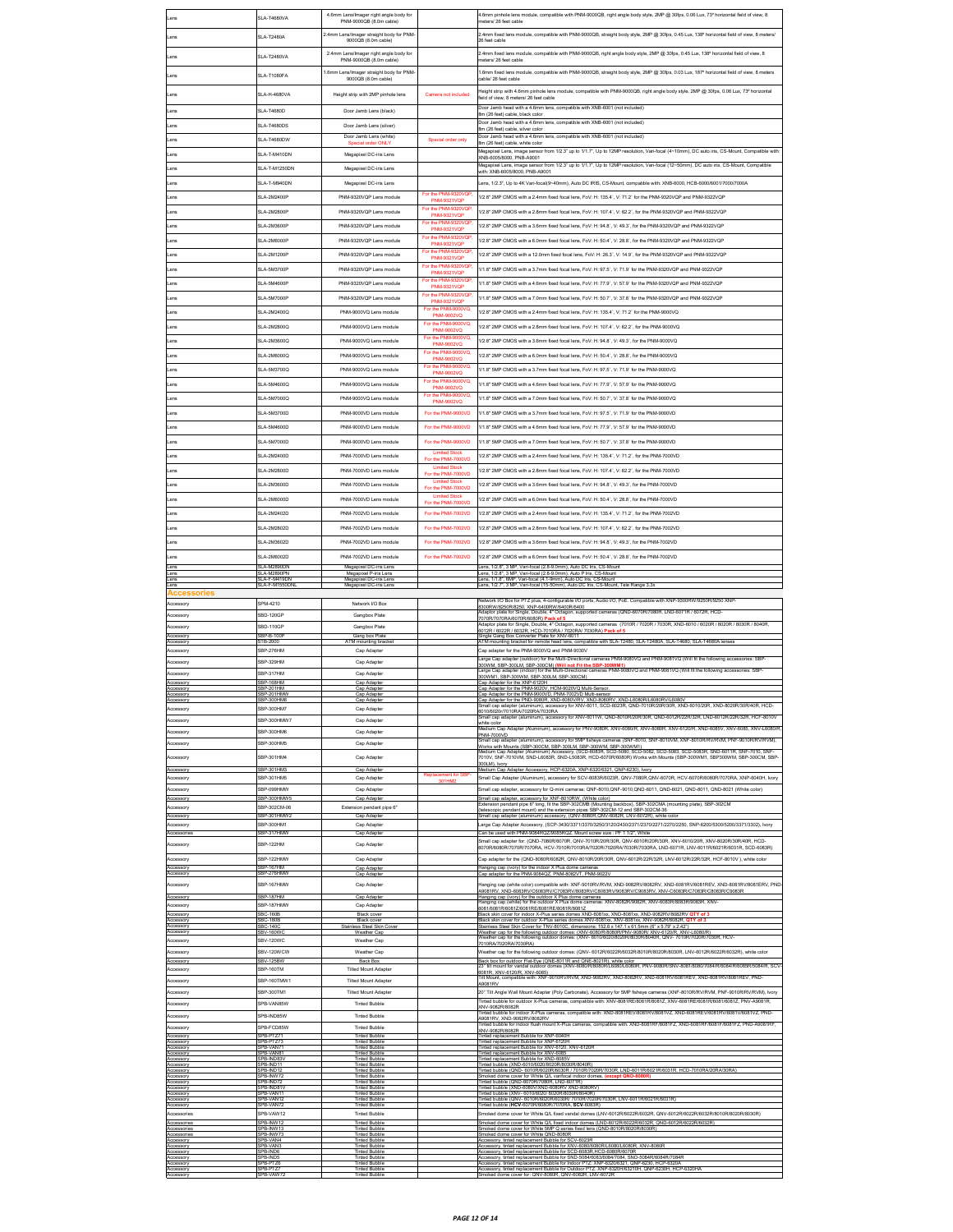|                          | SPG-IND12B                      |                                                                          |                                                |                                                                                                                                                                                                                                                                                                                  |
|--------------------------|---------------------------------|--------------------------------------------------------------------------|------------------------------------------------|------------------------------------------------------------------------------------------------------------------------------------------------------------------------------------------------------------------------------------------------------------------------------------------------------------------|
| Accessory<br>Accesson    | <b>G-IND7</b>                   | Black cover                                                              |                                                | Black cover for QND-6012R / 22R/ 32R, QND-7010R / 20R / 30R, LND-6012R/ 22R / 32R, HCD-6010/6020R/7010RA/7020RA/7030RA<br>lack cover for QND-6082R, QND-7080R, LND-6072F                                                                                                                                         |
| Accessor<br>Accessory    | SPG-IND16B                      | Black cover<br>Black Cover                                               |                                                | 3lack cover for Q-mini cameras QND-6011, QND-6021, QND-8011, QND-8021<br>X2 drop ceiling tile flush mount adaptor for the PNM-9084RQZ and PNM-9085RQ                                                                                                                                                             |
| Accessory                | SHD-1198FW                      | -lush moun<br>Flush mount                                                |                                                | In-ceiling flush mount accessory for indoor dome: QND-8080R, QND-7080R, QND-6070R, HCD-7070RA, HCD-7070R, HCD-6080R, HCD-                                                                                                                                                                                        |
| Accessory                | SHF-1500                        | Flush Mount                                                              |                                                | 6070R. HCD-6020R. HCD-6010 (White color)<br>In-ceiling flush mount accessory for XNF-8010R/RV/RVM, PNF-9010R/RV/RVM                                                                                                                                                                                              |
| Accessory<br>Accesson    | SHD-400F<br>HD-3000F            | Flush mount<br>Flush moun                                                |                                                | In-ceiling flush mount accessory for XNV-6011, Aluminum Body, Ivory<br>ceiling flush mount accessory for PNV-9080R, XNV-6080/R, XNV-8080R, XNV-L6080/L6080R                                                                                                                                                      |
| Accesson<br>Accesson     | <u>нр-зооог 2</u><br>нр-зооог 3 | Flush mount<br>Flush moun                                                |                                                | In-ceiling flush mount accessory for Indoor dome: HCD-6070R/6080R/7070RA, QND-7080R, SCD-6083R<br>In-ceiling flush mount accessory for vandal dome SCV-6083R/6023R, QNV-7080R,QNV-6070R, HCV-6070R/6080R, XNP-6040H                                                                                              |
| Accessory<br>Accessory   | HD-3000FW<br>SHD-3000F4         | Flush mount<br>Flush mount                                               |                                                | In-ceiling flush mount accessory for Indoor dome (QND-6082R, LND-6072R), white color<br>n-ceiling flush mount accessory for PND-9080R, XND-6080RV, XND-6080V & XND-8080RV, XND-L6080IL6080R                                                                                                                      |
| Accesson                 | HD-3000F5                       | Flush mount                                                              |                                                | In-ceiling flush mount accessory for PNM-9000VQ, plenum rated (UL2820)                                                                                                                                                                                                                                           |
| Accesson<br>Accessory    | SHP-1680F<br>HD-B-3100FP        | Flush mount<br>Flush mount                                               |                                                | a-ceiling flush mount accessory for XNP-6120H, XND-6085V, XNV-6085<br>lenum rated in-ceiling flush mount accessory for PNV-9080R, XNV-6080R, XNV-8080R                                                                                                                                                           |
| Accesson<br>Accesson     | SHP-3701F<br>SHP-3701FB         | Flush mount<br>Flush Mount                                               |                                                | TZ In-Ceiling flush mount accessory for: XNP-6320/6321, QNP-6230<br>PTZ In-Ceiling flush mount accessory with a tinted bubble for: HCP-6320A, XNP-6320/6321, QNP-6230<br>In-ceiling flush mount accessory for: HCV-6070R/6080R/7070RA, PND-9080R, QNV-6082R/7080R/8080R, XND-                                    |
| Accessory                | SHD-1408FW                      | Flush mount                                                              |                                                | 080RV/6080V/8080RV/L6080RV/L6080V (White color)                                                                                                                                                                                                                                                                  |
| Accessory                | SHD-1408FPW                     | Plenum flush mount                                                       |                                                | lenum rated flush mount, white color. Compatible with HCD-6080R/7070RA, QND-6082R/8080R, XNV-6010/6020R/8020R/8030R/8040R<br>CV-7010RA/7020RA/7030RA/6080R/6070R, LNV-6012R/6022R/6032R/6072R, QNV-                                                                                                              |
|                          |                                 |                                                                          |                                                | 012R/6022R/6032R/6082R/8010R/8020R/8030R/8080r, XND-6080V/6080RV/8080RV, XND-L6080V/6080RV, XNP-6040H<br>fenum rated flush mount, white color, Compatible with: QNF-8010/9010, HCD-6010/6020R/7010RA/7020RA/7030RA, QND                                                                                          |
| Accessory                | SHD-1128FPW                     | Plenum flush mount                                                       |                                                | 6011/6021/8011/8021/6012R/6022R/6032R/ 7010R/7020R/7030R/8010R/8020R/8030R, LND-6012R/6022R/6032R, XND-                                                                                                                                                                                                          |
| Accessory                | SHP-1560FV                      | Flush mount                                                              |                                                | 010/6020R/8020R/8030R/8040R, XNV-6011/6011W<br>White color PTZ-Plus flush mount. Compatible with XNP-9250/9250R/8250/9250R/6400/6400F                                                                                                                                                                            |
| ccesson<br>Accessory     | HP-1560FPW<br>SHP-1680FPW       | Plenum flush moun<br>Plenum flush mount                                  |                                                | Plenum rated PTZ-Plus flush mount, white color. Compatible with XNP-9250/9250R/8250/8250RJ6400B400F<br>White color PTZ flush mount. Compatible with HCP-6320/6320A, QNP-6230, XNP-6320/6321/6120H                                                                                                                |
| Accessor<br>Accessory    | <b>HP-1680</b><br>SBU-500WM     | Flush moun<br>Wall Mount                                                 |                                                | ceiling flush mount accessory for XNP-6120H, XND-6085V, XNV-6085, XNV-6120, XNV-6120R (White color<br>Wall mount for the TNU-6321                                                                                                                                                                                |
| ccessory                 | BP-137WM1                       | Wall Mount                                                               |                                                | utdoor wall mount for outdoor domes (QNV-7010R/7020R/7030R, XNV-6010/6020R/8020R/8030R/8040R, HCV-<br>6080R/6070R/7010RA/7020RA/7030RA/7070RA, SCV-6023R/6083R, XNP-6040H)                                                                                                                                       |
| Accesson                 | SBP-137WMW<br>SBP-125WMW        | Wall Mount                                                               |                                                | utdoor wall mount for outdoor domes (QNV-6012R/6022R/6032R/8010R/8020R/8030R, 8080R/6082R), white cold                                                                                                                                                                                                           |
| Accessory<br>Accessory   | SRP-120WM                       | Wall Mount<br>Wall Mount                                                 |                                                | Outdoor wall mount for outdoor Flat-Eye (QNE-8011R and QNE-8021R), white color<br>Indoor Wall mount for indoor domes (QND-7080R/7030R/7020R/7010R/6070R/6030R/6020R/6010R, XND-6010/6020/8020R/8030R/8040R                                                                                                       |
| Accessorier              | SBP-300WMW                      | Wall Mount                                                               |                                                | SCD-6083R/6023R)<br>White Gooseneck mount                                                                                                                                                                                                                                                                        |
| Accessories<br>Accessory | SBP-390WMW<br>SBP-120WMW        | Wall Mount<br>Wall Mount                                                 |                                                | Wall Mount Accessory, 2x knock out built-in, compatible with all full size outdoor PTZs and all caps, White color<br>ndoor wall mount for indoor domes (QND-8080R/8030R/8020R/8010R/6082R/6032R/6022R/6012R), white color                                                                                        |
| Accessory<br>Accessor    | SBP-300WM1<br>SBP-300WMW        | Wall Mount<br>Wall Mount (White                                          |                                                | Wall Mount Accessory, All caps except SBP-329HM and all outdoor PTZs Ivory.                                                                                                                                                                                                                                      |
| Accessory                | SBP-300WMS1                     | Stainless Steel Wall Mount                                               |                                                | Vall Mount Accessory (white), Compatible with white hanging caps<br>Stainless Steel wall mount (gooseneck) for stainless steel cameras                                                                                                                                                                           |
|                          |                                 |                                                                          |                                                | PTZ: XNP-6320HS and dome cameras: XNV-6080RSA, XNV-8080RSA, PNM-9002VQS (need to purchase a separate cap SBP-300HMS6 for<br>he dome cameras)                                                                                                                                                                     |
| Accessory<br>Accessory   | SBP-390WM1<br>SBP-390WM2        | Wall Mount<br>Wall Mount                                                 |                                                | Wall Mount Accessory, 2x knock out built-in, compatible with all full size outdoor PTZs and all caps, Ivory color<br>Vall Mount Accessory, 2x knock out built-in, compatible with all full size outdoor PTZs and all caps, Ivory color as well as SBP-300PM pole                                                 |
| Accesson                 | SBP-300WM                       |                                                                          |                                                | nount adaptor and SBP-300KM corner mount adaptor<br>Vall Mount Accessory, All caps and all outdoor PTZs lvory<br>Stainless Steel wall mount (gooseneck) for stainless steel                                                                                                                                      |
| Accessory                | SBP-300WMS                      | Stainless Steel Wall Mount                                               |                                                | cameras<br>PTZ: XNP-6320HS and dome cameras: XNV-6080RS, XNV-8080RS, XNV-6120RS (need to purchase a separate cap SBP-300HMS6 for the                                                                                                                                                                             |
|                          |                                 | (Gooseneck)                                                              |                                                | fome cameras)                                                                                                                                                                                                                                                                                                    |
| Accesson                 | SBP-300HMS                      | sinless Steel Cap Ad                                                     |                                                | tainless steel cap adaptor for XNV-6080RSA, XNV-8080RSA                                                                                                                                                                                                                                                          |
| Accessory                | SRP-300PM                       | Pole Mount Base                                                          | Comparable model<br>SBP-300PM1                 | Pole Mount Adapter Accessory, use with SBP-300WM, Ivory                                                                                                                                                                                                                                                          |
| Accesson<br>ccesson      | SBP-302PM<br>SBP-300PMW         | Pole Mount Base<br>Pole Mount Base                                       |                                                | ole Mount Adapter Accessory, use with SBO-100B1, PNO-9080R, SNO-8081R SBO-100B1<br>Pole Mount Adapter Accessory, use with SBP-300WMW1, White color, made of aluminum                                                                                                                                             |
|                          | SBP-300PMS                      | Stainless Steel Pole                                                     |                                                | made of alumin                                                                                                                                                                                                                                                                                                   |
| Accessory                |                                 | Mount Adaptor                                                            |                                                | Pole mount adaptor for the SBP-300WMS and SBP-300WMS1<br>ile mount adapter accessory for thermal bullet cameras, compatible with TNO-4040T, TNO-4030T, TNO-4050T, TNO-4030TR, TNO                                                                                                                                |
| Accesson                 | SBP-303PM<br>SBP-300KM          | Pole Mount Base<br>Corner Mount Base                                     | Special order                                  | 4040TR. TNO-3010T/3020T/3030T                                                                                                                                                                                                                                                                                    |
| Accessory<br>Accesson    | SBP-300KMW*                     | Corner Mount Base<br>Stainless Steel Corn                                |                                                | Corner Mount Adapter Accessory, use with SBP-300WM, Ivory<br>orner Mount Adapter Accessory, use with SBP-300WMW1, White color, made of aluminum                                                                                                                                                                  |
| Accessory                | SBP-300KMS                      | Mount Adaptor                                                            |                                                | Corner mount adaptor for the SBP-300WMS and SBP-300WMS1                                                                                                                                                                                                                                                          |
| Accessory<br>Accessory   | BP-300LM<br>SBP-300LMW          | Parapet Mount<br>Parapet Mount                                           |                                                | Parapet Mount Accessory, compatible with all full size outdoor PTZs and all caps, lvory color<br>arapet Mount Accessory, compatible with all full size outdoor PTZs and all caps, White                                                                                                                          |
| Accessory<br>Accessory   | BP-302CM<br>SBP-300CMW          | Pendant Mount<br>Pendant Mount (White)                                   |                                                | elescopic pendant mount Accessory, require a mounting plate SBP-302CMA<br>endant Mount Accessory, white                                                                                                                                                                                                          |
| Accessory<br>Accessory   | BP-302CM/<br>SBP-300CM          | Mounting plate<br>Pendant Mount                                          |                                                | Mounting plate for the telescopic pendant mount SBP-302CM<br>endant Mount Accessory, Nory                                                                                                                                                                                                                        |
| kccessory                | SBP-302CM-36                    | Extension pendant pipe 36"                                               |                                                | Extension pendant pipe 36" long, fit the SBP-302CMB (Mounting backbox), SBP-302CMA (mounting plate), SBP-302CM (telescopic pendan                                                                                                                                                                                |
| Accessory                | BP-302CM-12                     | Extension pendant pipe 12"                                               |                                                | mount) and the extension nines SBP-302CM-12 and SBP-302CM-36<br>Extension pendant pipe 12" long, fit the SBP-302CMB (Mounting backbox), SBP-302CMA (mounting plate), SBP-302CM (telescopic pendant                                                                                                               |
| Accesson                 | SBP-302CM                       | Pendant back b                                                           |                                                | nount) and the extension pipes SBP-302CM-12 and SBP-302CM-36<br>ack box made to fit SBP-302CM telescopic pendant mount and the extension pipes (SBP-302CM-12 and SBP                                                                                                                                             |
| Accessory                | SBP-302CMAS                     | Swivel Joint + Telescopic pendant mount                                  |                                                | Telescopic pendant mount accessory with 90 degrees swivel joint, 4.5' to 8' adjustable, includes SBP-302CMA for ceiling mount, Ivory color                                                                                                                                                                       |
| Accessory                | SBP-302CMS                      | Swivel adapter for pendant mount                                         |                                                | wivel adapter for pendant mount for SBP-302CM, SBP-302CM-12, SBP-302CM-36 and it also requires one mounting option either SBP-<br>302CMA or SBP-302CMB                                                                                                                                                           |
| Accessory                | SBP-100S                        | Stainless steel mount strap                                              |                                                | Stainless steel mount strap (QTY of 2) for wall pole mount: SBP-156WMW, SBP-300PMW, SBP-300PM                                                                                                                                                                                                                    |
| <b>Accessory</b>         | BP-156WMW                       | Wall/Pole mount                                                          |                                                | Wall/Pole mount, Material : Aluminum, Color : White, Dimensions :135(W)x183(H)x302(D)mm (5.31x7.20x11.89"), Compatible with: XNP-                                                                                                                                                                                |
| Accessory                | SBP-156HMW                      | Hanging mount                                                            |                                                | 9300RW/8300RW/6400RW                                                                                                                                                                                                                                                                                             |
| Accesson<br>Accessory    | SBP-156CMW<br>SBP-156LMW        | Ceiling mount<br>Parapet mount                                           |                                                | eiling mount, Weight: 4.2 kg (9.3 lb), Material: Aluminum, Color: White, Compatible with: XNP-9300RW/8300RW/6400RW                                                                                                                                                                                               |
| Accessory                | SBP-156KMW                      | Corner mount                                                             |                                                | Parapet mount, White color parapet mount , Weight : 7.1 kg (15.7 lb), Compatible with: XNP-9300RW/8300RW/6400RW<br>Corner mount, Material: Aluminum, Color: White, Dimensions : 276.8(W)x183.0(H)x158.5(D)mm (10.90x7.20x6.24"),<br>9300RW/8300RW/6400RW                                                         |
| Accessory                | SBP-120NM                       | Pole Mount                                                               | For SHB-D-9000H ( 8K                           | Pole mount for SHB-D-9000H . Stainless Steel Pole straps are not included.                                                                                                                                                                                                                                       |
| Accessory                | SBP-099TMW                      | Tilt mount                                                               | camera Housing)                                | Tilt mount for Q fisheye cameras, Compatible with QNF-9010, QNF-8010.                                                                                                                                                                                                                                            |
| Accessory<br>Accesson    | SBP-125HMV<br>SHD-2510FPV       | Small Hanging Cap<br>Plenum flush mount                                  |                                                | Hanging Mount for QNE-8011R/8021R<br>Plenum Flush Mount for PNM-9084QZ/8082V                                                                                                                                                                                                                                     |
| Accessory                | SHD-1600FPW                     | Plenum flush mount                                                       |                                                | 7enum Flush Mount for XNF-8010R/8010RV/9010RV/9010RVM, XND-6085V, XNV-6080/6080R/8080R/L6080L6080R/6120/6120R/6085                                                                                                                                                                                               |
| Accessory<br>Accessory   | SBL-100D<br>SBL-100C            | Remote lens dome bracket                                                 |                                                | Dome bracket for SLA-T2480A, SLA-T4680A, SLA-T2480, SLA-T468<br>orner bracket for SLA-T2480A, SLA-T4680A, SLA-T2480, SLA-T4680                                                                                                                                                                                   |
| Accessory                | <b>SCL-150</b>                  | Remote lens corner bracke<br>Extension cable for remote head lens        | Not compatible with                            | dension cable for remote head lens, 15m (49.2Ft), compatible with: PNM-9000QB, SLA-T4680A, SLA-T4680VA, SLA-T2480A, SLA-                                                                                                                                                                                         |
| Accessory                | STB-1520VW                      | swivel adapter                                                           | <b>XNB-6001</b>                                | T2480VA, SLA-T1080FA<br>x camera swivel adapter, converting 1.5 NPT to %-20 UNC, Compatible with TNM-3620TDY (body temperature detection camera), SPI-35B                                                                                                                                                        |
|                          |                                 |                                                                          |                                                | (Blackbodv). All other box cameras: white color<br>Floor stand with adjustable height; compatible with all box cameras, temperature detecting camera [TNM-3620TDY] , blackbody [SPI-35B] ,                                                                                                                       |
| Accessory<br>Accessory   | STB-5075W<br>TB-4150\           | Floor Stand<br>Box Camera Mount                                          |                                                | and all other box cameras, extend between 50 inch to 75 inch; white color<br>Wall/Ceiling Mount Accessory for Box cameras                                                                                                                                                                                        |
| Accesson                 | SBP-300B                        | Mount Base                                                               |                                                | Vall Mount Base. Works with Mounts (SBP-300WM/300WM1). Ivory                                                                                                                                                                                                                                                     |
| Accessory<br>Accessory   | SBP-300BV<br>SBV-120GW          | Mount Base<br><b>Back Box</b>                                            |                                                | Wall Mount Base, Works with Mounts SBP-300WMW1, white<br>ack Box with knockouts, Compatible with QNV-6012R/6022R/6032R,QNV-8010R/8020R/8030R<br>R Bullet camera Back box. (QNO-7030R/7020R/7010R, QNO-7060R, SCO-6083R, HCO-6080R/6070R/7010RA/7020RA/7030RA/7070RA                                              |
| Accessory                | SBO-100B1                       | <b>Bullet Back Box</b>                                                   |                                                | 2NO-8010R/8020R/8030R, QNO-6012R/6022R/6032R/6082R)                                                                                                                                                                                                                                                              |
| Accessory<br>Accessory   | SBO-126B<br>SBO-147B            | <b>Bullet Back Box</b><br><b>Bullet Back Box</b>                         |                                                | IR bullet camera back box. (XNO-L6080R, QNO-8080R)<br>Water-Proof Back Box for QNO-6082R                                                                                                                                                                                                                         |
| Accessory                | SBV-160BW                       | Dome Back box                                                            |                                                | White Back Box, Compatible with: XNF-9010RV/RVM, XND-9082RV, XND-8082RV, XND-6081RV/6081REV, XND-8081RV/8081REV, PND<br>A9081RV                                                                                                                                                                                  |
| Accessory                | <b>SBV-158G</b>                 | Dome Back box                                                            |                                                | andal dome camera Back box. (PNV-9080R, XNV-6080/R, XNV-8080R, XNV-6120/R, XNV-6085, PNM-7000VD/<br>Back Box with knockouts and water proof design. Compatible with                                                                                                                                              |
| Accessory                | <b>SBV-136B</b>                 | Dome Back Box                                                            |                                                | LIGACIO CIVIZ CORROSICIONE UNO CORRECTED DECORDED VALUE                                                                                                                                                                                                                                                          |
| Accessory<br>Accesson    | BV-136BW<br>BF-100B             | Dome Back Box<br>Fisheye Back Bo:                                        |                                                | Back box with knockouts (QNV-8080R,QNV-6082R), white color<br>isheye camera Back box. (XNF-8010R/RV/RVM, PNF-9010R/RV/RVM)                                                                                                                                                                                       |
| Accessory                | BV-116B<br><b>BP-300NE</b>      | Dome back box<br>Installation Bo                                         |                                                | Back box with knockouts, compatible with XNV-6011<br>ation Back box compatible with (SBP-300WM, SBP-300WM1, SBP-300KM, SBP-300PM)                                                                                                                                                                                |
| eccesson<br>Accesson     | BP-300NBW<br>SBP-300NM          | Installation Box<br>Mounting accessory for the TNB-6030                  |                                                | Installation Back box compatible with (SBP-300WMW, SBP-300WMW1, SBP-300KMW, SBP-300PMW                                                                                                                                                                                                                           |
| Accessory                | SRP-2CTW                        | 2'x2' ceiling tile, 1.5" NPT female thread                               |                                                | nera (TNB-6030) mounting hardware.<br>p ceiling tile (or half of 2x4' ceiling tile) accessory with 1.5" NPT female thread, includes suspension wire, four turnbuckles, and<br>drop ce                                                                                                                            |
| Accessory                | SBP-HCF                         | 1.5° couple                                                              |                                                | inchors to suspend from wood or concrete structures, supports up to 50lb, scratch resistant fused epoxy white finish<br>5" coupler, female thread on both sides, Ivory                                                                                                                                           |
| Accessory                | SBP-35PVMB                      | PVM Mount                                                                |                                                | elescopic PVM uni-strut mount, 3'-5.5' drop length, VESA compatible 75x75mm, 100x100mm, Up to 25" of tilt and 360" continuous rotation,<br>ack                                                                                                                                                                   |
| Accessory                | SRP-35PVMW                      | PVM Mount                                                                |                                                | elescopic PVM uni-strut mount; 3'-5.5' drop length; VESA compatible 75x75mm; 100x100mm; Up to 25" of tilt and 360" continuous rotation;<br>hite                                                                                                                                                                  |
| Accesson                 | BP-59PVMB                       | PVM Mount                                                                |                                                | elescopic PVM uni-strut mount, 5-9' drop length, VESA compatible 75x75mm, 100x100mm, Up to 25" of tilt and 360" continuous rotation,<br>ack                                                                                                                                                                      |
| Accessory                | SBP-59PVMW                      | <b>PVM Mount</b>                                                         |                                                | elescopic PVM uni-strut mount, 5-9' drop length, VESA compatible 75x75mm, 100x100mm, Up to 25" of tilt and 360" continuous rotation,<br>hite                                                                                                                                                                     |
| Accesson                 | SBP-917PVMB                     | PVM Mount                                                                |                                                | elescopic PVM uni-strut mount: 9.5-17' drop length: VESA compatible 75x75mm. 100x100mm. Up to 25" of tilt and 360" continuous rotation.                                                                                                                                                                          |
| Accessory                | SBP-917PVMW                     | PVM Mount                                                                | Freight shipment only                          | lack<br>elescopic PVM uni-strut mount, 9.5-17' drop length, VESA compatible 75x75mm, 100x100mm, Up to 25" of tilt and 360" continuous rotation,<br>hite. Freight shipment only                                                                                                                                   |
| Accesson                 | SBP-917PVMW1                    | <b>PVM Mount</b>                                                         | Regular shipment                               | elescopic PVM uni-strut mount, 9.5-17' drop length, VESA compatible 75x75mm, 100x100mm, Up to 25" of tilt and 360" continuous rotation,                                                                                                                                                                          |
| Accessory                | STB-10PVMSC-B                   | PVM Mount                                                                | 2 Weeks lead time                              | Self-checkout monitor mount, accommodates one SMT-1030PV 10" PVM, easy height adjustment, angle optimized for best view, all installation                                                                                                                                                                        |
| Accessory                | SPI-35B                         | <b>Black Body device</b>                                                 |                                                | ardware and brackets included. Powder coated black color, VESA 75 x 75 mm, product weight 3lbs<br>ardware and brackets included. Powder coated black color, VESA 75 x 75 mm, product weight 3lbs<br>lody Temperature Reference (blac                                                                             |
|                          |                                 |                                                                          |                                                | .<br>Tripod Mounting, 5% to 95%, non-condensing (RH), 18V, 1A, DC max, (Accessory for TNM-3620TDY)<br>R emitter up to 200m (656 feet), 25' IR angle, 850nm wave length, 24VAC, IP67, -40°C ∼ +60°C (-40°I<br>$- + 60^{\circ}$ C (-40 <sup>*</sup> F ~ 140 <sup>*</sup> F)                                        |
| Accessory<br>Accessory   | SPI-50<br>SHD-46VDB             | IR Illuminators for the TNU-6320<br>Flush door Jamb Lens Housing (black) | Special Order Only                             | ompatible with the TNU-6321<br>Flush Door Jamb Lens Housing for SLA-T4680V lens (not included) and XNB-6001 (not included), black color                                                                                                                                                                          |
| Accessor                 | HD-46VD                         | Flush door Jamb Lens Housing (silver                                     |                                                | ilush Door Jamb Lens Housing for SLA-T4680V lens (not included) and XNB-6001 (not included), silver colo<br>TZ Housing Accessory, IP66, IK10, Built-in Heater -58°F                                                                                                                                              |
| Housing                  | SHP-3701H<br><b>WVT-P-VES</b>   | PTZ Outdoor Housing                                                      | 8 weeks lead time                              | XNP-6320/6321, QNP-6230                                                                                                                                                                                                                                                                                          |
| Accessory<br>Accesson    | VRR-P-HDDCRD                    | WAVE Recording Server Mount<br>WAVE recording server HDD Cradle          | Weeks Lead Tim                                 | VESA mount + adapter box for WWT-P and WRT-P Micro form factor<br>IDD cradle for WRR-P 1U and 2U server chassis                                                                                                                                                                                                  |
| Accessory<br>Accessory   | SBP-302F<br>SPC-100AC           | Ceiling Tile Support Plate<br>24VAC module                               |                                                | Ceiling tile support plate for the XND-6081FZ/8081FZ, XND-6081RF/8081RF, XND-9082RF/8082RF and SHD-3000F5<br>24VAC module for the X Plus outdoor domes, compatible with QTY of 10                                                                                                                                |
|                          |                                 | QTY of 10                                                                | Special Order/ Contact                         | . Camera Housing w/Active Cooling and Heating , IP66 NEMA 4X , 18' Angled Glass Window for Optimal Reduction of Refle                                                                                                                                                                                            |
| Accessory                | HB-D-9000H                      | 8K Camera Housing with Stainless steel<br>arm                            | <b>HTA Sales team for Lead</b>                 | 12 VDC Pass Thru Power Available to Camera, Operating Humidity: 10-100% RH (condensing) · System Maximum Operating Temperature<br>Range: -20 to +60C                                                                                                                                                             |
| Housing                  | SHB-4301HF                      | <b>Fixed Housing</b>                                                     | time                                           | indoor/Outdoor PoE Housing w/Mounting Bracket Accessory, Heater/Blower, IP66                                                                                                                                                                                                                                     |
| Housing                  | SHB-4300H1<br>SHB-4200          | <b>Fixed Housing</b>                                                     |                                                | Indoor/Outdoor Housing w/Mounting Bracket Accessory, Heater/Blower-58"F~122"F, 24VAC, IP66<br>Indoor/Outdoor Housing w/Mounting Bracket Accessory, 14"F~122"F, IP66                                                                                                                                              |
| Housing<br>Housing       | HB-4200H                        | <b>Fixed Housing</b><br>Fixed Housing                                    |                                                | door/Outdoor Housing w/Mounting Bracket Accessory, Heater/Blower, -31"F<br>22"F, 24VAC, IP6                                                                                                                                                                                                                      |
| Accessory<br>Accesson    | SBP-302CMW<br>BP-302CMAV        | Pendant Mount (white)<br>Mounting plate (white                           |                                                | Telescopic pendant mount Accessory, requires a mounting plate SBP-302CMAW or SBP-302CMBW (white color)                                                                                                                                                                                                           |
| Accessory                | SBP-302CM-06W                   | Extension pendant pipe 6" (white)                                        | 4 Weeks Lead Time                              | Mounting plate for the telescopic pendant mount SBP-302CMW (white color)<br>Extension pendant pipe 6" long, fit the SBP-302CMBW (Mounting backbox), SBP-302CMAW (mounting plate), SBP-302CMW (telescopic                                                                                                         |
| Accesson                 | SBP-302CM-12W                   | Extension pendant pipe 12" (white)                                       | 4 Weeks Lead Time                              | endant mount) and the extension pipes SBP-302CMW-06 SBP-302CMW-12 and SBP-302CMW-36; white color<br>offersion pendant pipe 12" long, fit the SBP-302CMBW (Mounting backbox), SBP-302CMAW (mounting plate), SBP-302CMW (telescopic                                                                                |
| Accessory                | SBP-302CM-36W                   | Extension pendant pipe 36" (white)                                       | 4 Weeks Lead Time                              | endant mount) and the extension pipes SBP-302CMW-06 SBP-302CMW-12 and SBP-302CMW-36; white color<br>xtension pendant pipe 36" long, fit the SBP-302CMBW (Mounting backbox), SBP-302CMAW (mounting plate), SBP-302CMW (te                                                                                         |
| Accessory                | SBP-302CMBW                     | Pendant back box (white)                                                 |                                                | endant mount) and the extension pipes SBP-302CMW-06 SBP-302CMW-12 and SBP-302CMW-36; white color<br>ack box made to fit SBP-302CMW telescopic pendant mount and the extension pipes (SBP-302-CMW-06, SBP-302CMW-12 and SBP                                                                                       |
|                          |                                 |                                                                          |                                                | 802CMW-36), White color<br>Swivel adapter for pendant mount for SBP-302CMW, SBP-302CMW-06, SBP-302CMW-12, SBP-302CMW-36 and it also requires one                                                                                                                                                                 |
| Accessory                | SBP-302CMSW                     | Swivel adapter for pendant mount (white)                                 | <b>SBP-302CMASW or SBP</b>                     | ounting option either SBP-302CMAW or SBP-302CMBW; White color                                                                                                                                                                                                                                                    |
| Accesson                 | SRP-302CMASW                    | Swivel Joint + Telescopic pendant mount                                  | 4 Weeks Lead Time                              | elescopic pendant mount accessory with 90 degrees swivel joint, 4.5' to 8' adjustable, includes SBP-302CMAW for ceiling mount, White color                                                                                                                                                                       |
| Monitor                  |                                 | (white)                                                                  |                                                |                                                                                                                                                                                                                                                                                                                  |
| Monitor                  | SMT-4343                        | 2160p 43" LED Monitor                                                    |                                                | 3" LED Monitor, 2160p (4K), DVI, HDMI, VGA, CVBS, 16:9 aspect ratio, Built-in Speaker (2W X 2), VESA DPM Compatible                                                                                                                                                                                              |
|                          |                                 | 43" Monitor Set                                                          |                                                | 100x100mm/400x200mm<br>43" LED Monitor, 2160p (4K), DVI, HDMI, VGA, CVBS, 16:9 aspect ratio, Built-in Speaker (2W X 2), VESA DPM Compatible                                                                                                                                                                      |
| Monitor Set              | 2243-TM2                        | (Monitor+Desktop Stand)                                                  |                                                | 100x100mm/400x200mm) + Single monitor desktop stand, compatible with SMT-4343 monitor, black color, 100x100 VESA mou                                                                                                                                                                                             |
| Monitor                  | SMT-3230PV                      | 32" PVM monitor (Black)                                                  | 2 Weeks lead time<br>or orders greater than 80 | 32" IP public view monitor, 1080p (1920x1080), HDMI, VGA, Ethernet, 16:9 aspect ratio, Built-in speaker (2x2 W), VESA mountable (100 x<br>100mm / 200 x 100mm), black casing, face detection display for visual deterrent, 2MP IP camera built-in, 4.6mm fixed lens(73.8°H), 150dB                               |
|                          |                                 |                                                                          | apply 14 Weeks lead time                       | WDR, H.265/H.264/MJPEG, HDMI input, slide show & live video, power supply included (12VDC)                                                                                                                                                                                                                       |
|                          |                                 |                                                                          |                                                | s2" IP public view monitor,1080p (1920x1080), HDMI, VGA, Ethernet, 16:9 aspect ratio, Built-in speaker (2x2 W), VESA mountable (100 x                                                                                                                                                                            |
|                          |                                 |                                                                          |                                                | 00mm / 200 x 100mm), black casing, face detection display for visual deterrent, PIP, customizable text overlay with pre-configured "recording                                                                                                                                                                    |
| Monitor                  | SMT-3211PVM-PIP                 | 32" PVM with PIP                                                         | Special order                                  | progress" OSD, 2MP IP camera built-in, 4.6mm fixed lens(73.8"H), 150dB WDR, H.265/H.264/MJPEG, WiseStream II compression                                                                                                                                                                                         |
|                          |                                 |                                                                          |                                                | echnology, micro SD/SDHC/SDXC, bi-directional audio, hallway view mode                                                                                                                                                                                                                                           |
|                          |                                 |                                                                          |                                                | ower supply NOT included<br>2" IP public view monitor,1080p (1920x1080), HDMI, VGA, Ethernet, 16:9 aspect ratio, Built-in speaker (2x2 W), VESA mountable (100 x<br>(00mm / 200 x 100mm), black casing, face detection display for visual deterrent, customizable text overlay with pre-configured "recording in |
| Monitor                  | MT-3211PVM                      | 32" Without PIP                                                          | Special order                                  | orogress" OSD, 2MP IP camera built-in, 4.6mm fixed lens(73.8"H), 150dB WDR, H.265/H.264/MJPEG, WiseStream II compression<br>chnology, micro SD/SDHC/SDXC, bi-directional audio, hallway view mode<br><b>ply NOT included</b>                                                                                     |